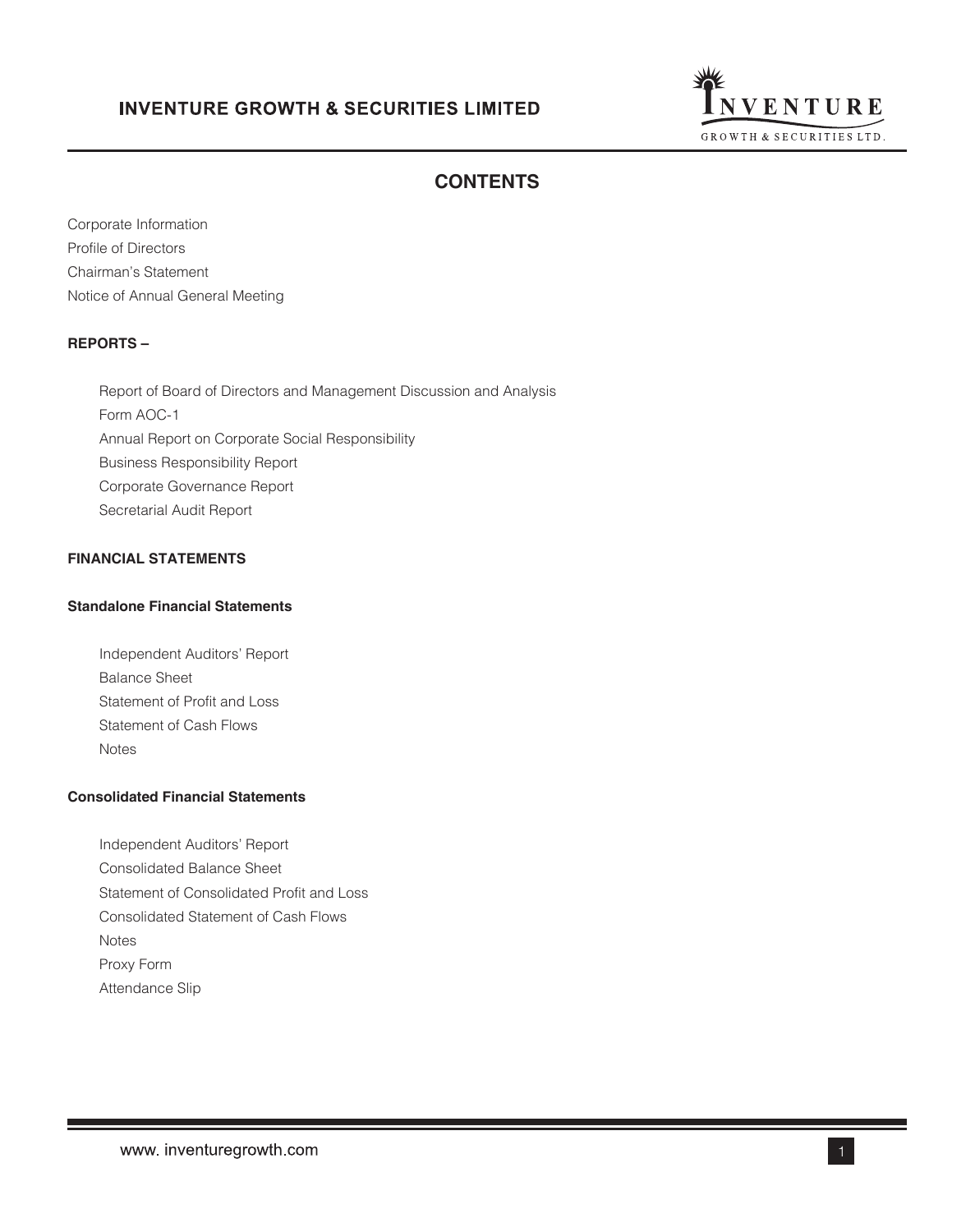

## **CORPORATE INFORMATION**

## **BOARD OF DIRECTORS:**

- 
- 2. Shri Kamlesh S. Limbachiya
- 3. Shri Harilal B. Rita **Director**
- 
- 5. Shri Deepak M. Vaishnav **Independent Director** Independent Director
- 
- 7. Shri Dilip C. Shah Independent Director
- 8. Shri Bharat P. Shah Independent Director
- 9. Smt Shilpa Vishal Solnaki **Independent Director** Independent Director

Shri Deepak M. Vaishnav (Chairman) Shri Ajay Khera (Chairman) Shri Ajay Khera Shri Deepak M. Vaishnav Shri Kamlesh S Limbachiya Musulman Mr. Bharat P. Shah Shri Bharat P Shah Mr. Harilal B. Rita

Shri Deepak M. Vaishnav Shri Kanji B. Rita Shri Kamlesh S. Limbachiya New Shri Kamlesh S. Limbachiya

# **COMPANY SECRETARY & COMPLIANCE OFFICER STATUTORY AUDITORS**

**INTERNAL AUDITORS BANKERS** M/s. Shah & Ramaiya Chartered Accountants Bank of India

# **SECRETARIAL AUDITOR** Kotak Mahindra Bank Ltd.

D. M. Zaveri & Co. **Axis Bank Ltd.** Axis Bank Ltd.

CIN No. L65990MH1995PLC089838 LINKINTIME INDIA PRIVATE LIMITED Andheri – East, Mumbai – 400069 Maharashtra 400083

1. Shri Kanji B. Rita Chairman & Managing Director<br>2. Chri Kamlesh S. Limbachiya Chairman Burector Chairman & Managing Director 4. Shri Meet K. Rita **Additional Cum Whole-time Director** 6. Shri Ajay Khera **Independent Director** Independent Director

# **AUDIT COMMITTEE NOMINATION &REMUNERATION COMMITTEE**

Mrs. Shilpa V. Solanki

# **STAKEHOLDER RELATIONSHIP COMMITTEE CORPORATE SOCIAL RESPONSIBILITY COMMITTEE**

Shri Ajay Khera (Chairman) Shri Bharat P. Shah (Chairman)

Mrs. Bhavi R Gandhi Mission and Mrs. PHD & Associates Chartered Accountants **CHIEF FINANCIAL OFFICER** Radha Chambers, Level 3, Teli lane, Mr. Arvind J. Gala Andheri-East, Mumbai

HDFC Bank Ltd. Punjab National Bank Syndicate Bank State Bank of India ICICI Bank Ltd. Canara Bank

# **REGISTERED OFFICE REGISTRAR AND SHARE TRANSFER AGENT**

201,2nd floor, Viraj Towers, C 101, 247 Park, LBS Marg, Surya Nagar, Western Express Highway, The Communisties of Gandhi Nagar, Vikhroli West, Mumbai,

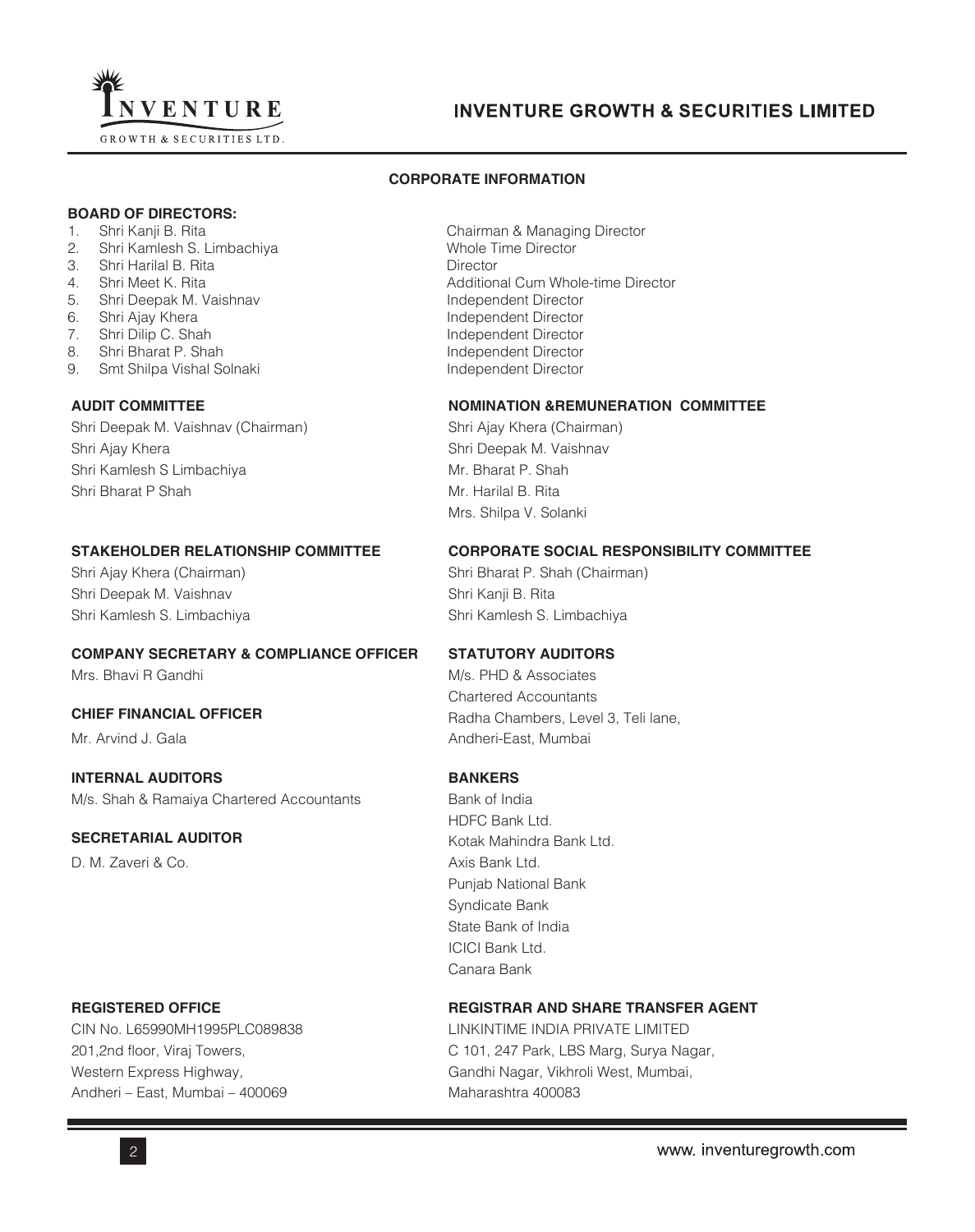

# **CHAIRMAN'S STATEMENT**

## **Dear Shareholders,**

It gives me great pleasure to share with you an update on the performance of your Company for the year 2017-18. During the fiscal year 2018, we recorded revenues of Rs.415,940,097/- as compared to the last year's revenue of Rs 34,52,95,588 /-Our company's performance in the last fiscal illustrates the opportunities and challenges faced by our company. Many new initiatives have begun with focused energy, creativity and discipline to show tangible results. The highest standards of governance and ethics, these are aspects that our company has always valued, and been known for and I would like to take this opportunity to pledge to you that we will pursue them for achieving our desired Goal of the Company.

The last phase was a period of mature and balanced growth for Inventure. As we seeded and built businesses ground up, we focused on establishing strong foundations in these businesses through investments which could generatelong-term benefits.In recent past company embarked upon digital initiatives and built following products to enhance customer delight.

| <b>Product</b>                   | <b>Features</b>                   | <b>Benifites</b>                                                                            |
|----------------------------------|-----------------------------------|---------------------------------------------------------------------------------------------|
| 1. Mobile Application IGSL trade | Trading application               | • Real time Trade.<br>• Real time reports.<br>• Real time research to clients.              |
| 2. E-KYC                         | Online/Paperless account opening. | • Instant account opening.<br>• Paperless account opening.<br>• Personalized partner login. |

Your company has enable customers to maintain a 90days exposure by providing margin trading facility. This has translated into dual benefits, First one being customer satisfaction resulting into loyalty reaffirmation and Secondly the conversion of late payment charges in to increased interest income.

Within each of these, we have a variety of business units which together comprise of a product suite that can fulfill the financial aspirations and demands of a vast spectrum of the Indian populace. Our business has continued strong performance this year, with robust growth in both credit and the franchise verticals. The insurance vertical continues to be a long-term value creator.

I have the good fortune and privilege to serve this great Company as a Chairman for the last Three years. I would like to thank each and every employee and those working with us across the value chain for their commitment and service to the Company. I would also like to thank the Board of Directors for their unstinted support throughout my tenure. Most importantly, I would like to thank you, our shareholders, for your overwhelming trust and confidence that helped to uncompromisingly pursue an agenda that was in the long-term interest of the Company.

Thanks & Regards,

**Shri Kanji B. Rita** (Chairman & Managing Director) Inventure Growth & Securities Limited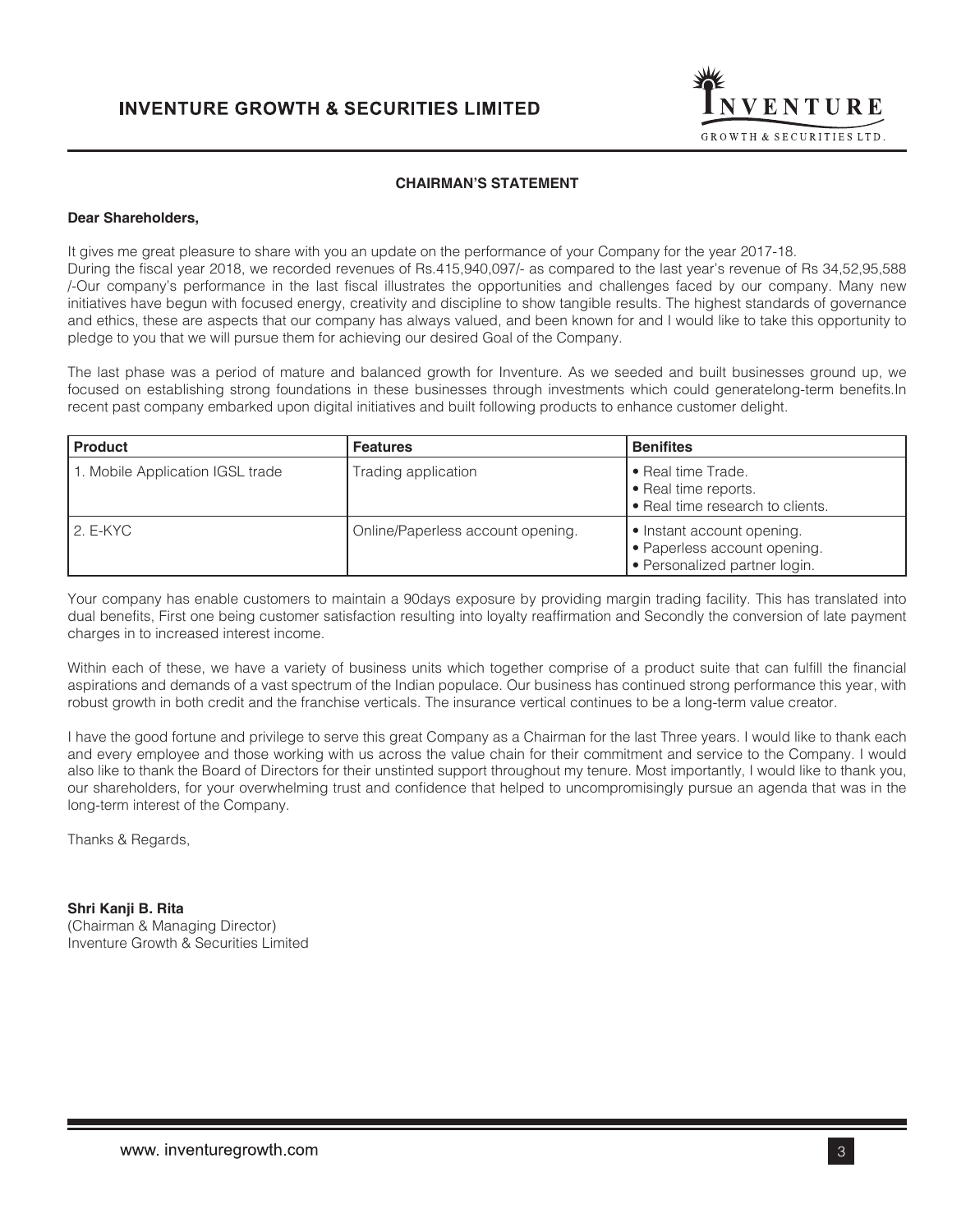

## **BOARD OF DIRECTORS**

## **Shri Kanji B. Rita (Chairman & Managing Director)**

Mr. Kanji B. Rita, 52 years, is the Managing Director w.e.f. 24.09.2015 of our Company. He is a non-matriculate and started his career in retail steel sector from the year 1984. He has over 16 years of experience in the stock markets. He has diversified business interests in the areas of realty, retail and finance. In the year 2002 he incorporated Vandana Collection Private Limited and set up a retail store by the name "Kenorita". He ventured into the real estate sector and has multiple projects running under the banner of Krushmi Developers Private Limited, Ratnasagar Diamond Mall Private Limited and Kenorita Developers Private Limited.

## **Shri Kamlesh S. Limbachiya (Whole time Director)**

Shri Kamlesh S. Limbachiya is a Whole Time Director of the Company with effect from 1st April 2014. He is Commerce Graduate and started his career in the year 1993. He has 17yrs of experience in Readymade Garments business including 12 years of experience in construction business. He works as a Partner in M/S Shri Paridhan Traders and as a Director in Keshvi Developers Private Limited.

## **Mr. Meet Kanji Rita. (Additional cum Whole-time Director effective from 21/08/2018).**

Mr. Meet Kanji Rita is a whole time director, 25 years age, Has 5 years of working experience in security market. He is Qualified as a B. Com from Mumbai University as well as Having a Experience of More than 5 years in non-Banking financial Company

## **Shri Harilal B. Rita (Non-Executive Director)**

Mr. Harilal. Rita 49 years is the Non-Executive Director of our Company, Since February 2012. He started his career in the year 1990. He has around 11years of Experience in Finance & Brokerage and overall he has 22 years of experience. At present he is a Director in Kenorita Developers Pvt Ltd, Pioneer Securities Pvt Ltd and Kothari Builders Pvt Ltd. He is also a Partner in Kenorita Realty, LLP

### **Shri Deepak M. Vaishnav (Independent Director)**

Mr. Deepak M. Vaishnav, 54 years, is the Independent Director of our Company. He is a Chartered Accountant by profession. He has a vast experience of 25 years in the fields of business process re-engineering, computerization of processes, ERP evaluation, implementation and post production support, ERP due diligence, providing functional, technical and strategic support to various teams working on various projects in diverse industries like stock exchange, finance, real estate, telecommunication, banking, government financials, IT consulting, insurance and investments, process manufacturing, retail etc. at different locations in India and abroad. He is employed with Tata consultancy services.

### **Shri Ajay Khera (Independent Director)**

Shri Ajay Khera, 63 years, is the Independent Director of our Company. His qualifications include:-

- M.sc (Hons.) in Bio Chemistry;
- Diploma in International Marketing;
- Diploma in Industrial Purchasing and Materials Management;
- Advance diploma in German language;
- Fellow of Chartered Institute of Logistics and Transport;
- Member of Institute of Materials Management, United Kingdom.

He has around 34 years of experience in warehousing and logistics. He stands credited with outstanding services and contributions towards the growth of hi-tech Jawaharlal Nehru Port, by the Jawaharlal Nehru Port Trust and stands conferred with JPI's Rajiv Gandhi Memorial Shipping Performance Award – 1996 for special services for outstanding contribution for promoting of shipping trade at JNPT, Navi Mumbai.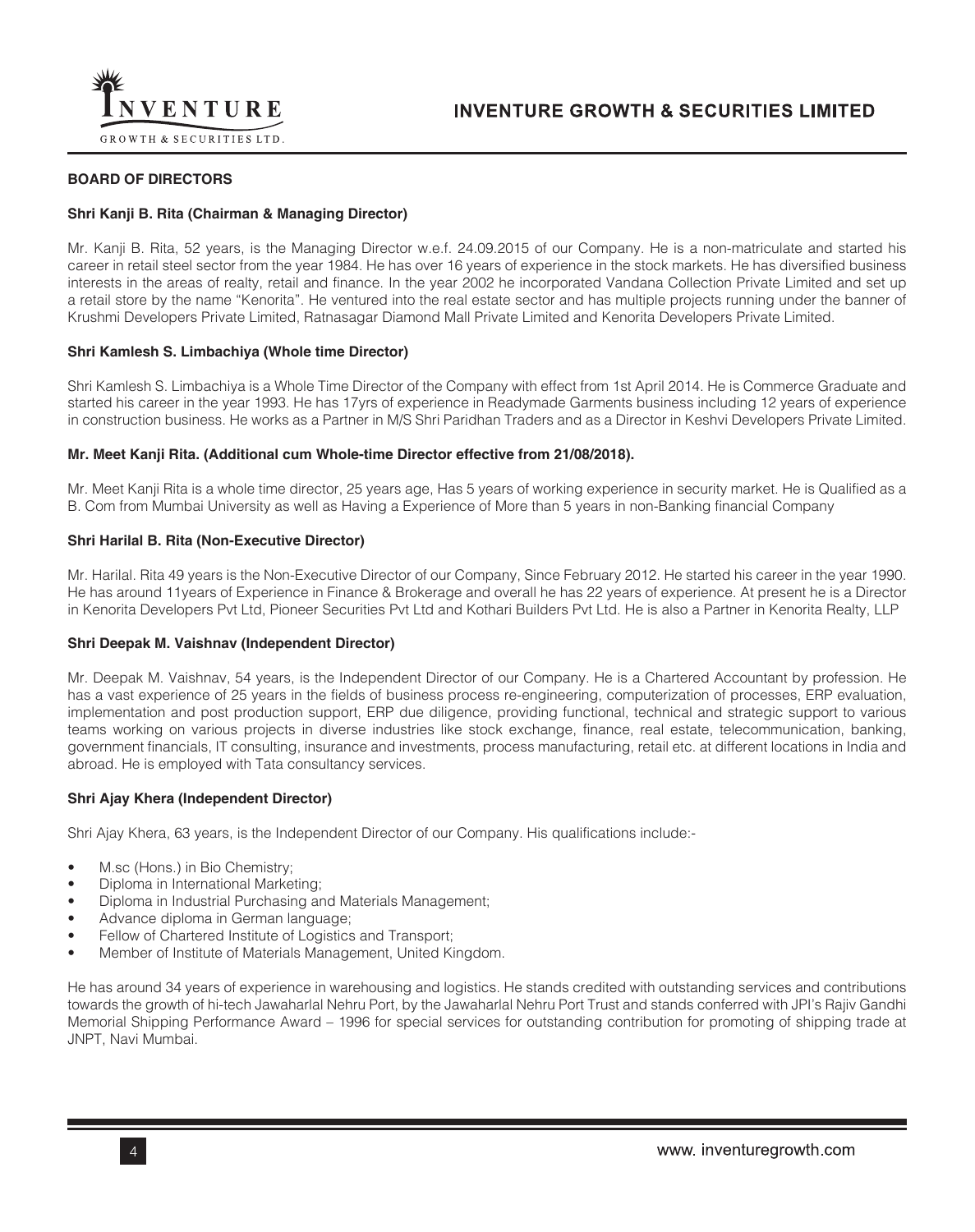

### **Shri Dilip C. Shah (Independent Director)**

Shri Dilip C. Shah, 44 Years, is the Independent Director of our Company, since February 2012. He is a Graduate and started his career in Real Estate Sector in 1998. He has over 14 years of experience in real estate sector, including 12 years of experience in the stock markets. At present he is a partner in Oswal Enterprises, a Partnership Firm.

## **Shri Bharat P. Shah (Independent Director)**

Shri Bharat Popatlal Shah is designated as an Independent Director in our company. He is qualified as a B.com from Mumbai University & Chartered Accountants from ICAI. His work experience is more than 32 years & currently he is Proprietor of Bharat P. Shah & Co.

### **Mrs. Shilpa Vishal Solanki**

Ms. Shilpa V Solanki has 13 years of working experience in accountancy background. She is Qualified as a B. Com from Mumbai University as well as Chartered Accountants from ICAI. By profession she is Practicing Chartered Accountants in the firm name "M/s Shilpa S Jain and Associates", she is partner in Yardli Prabhu & Associates.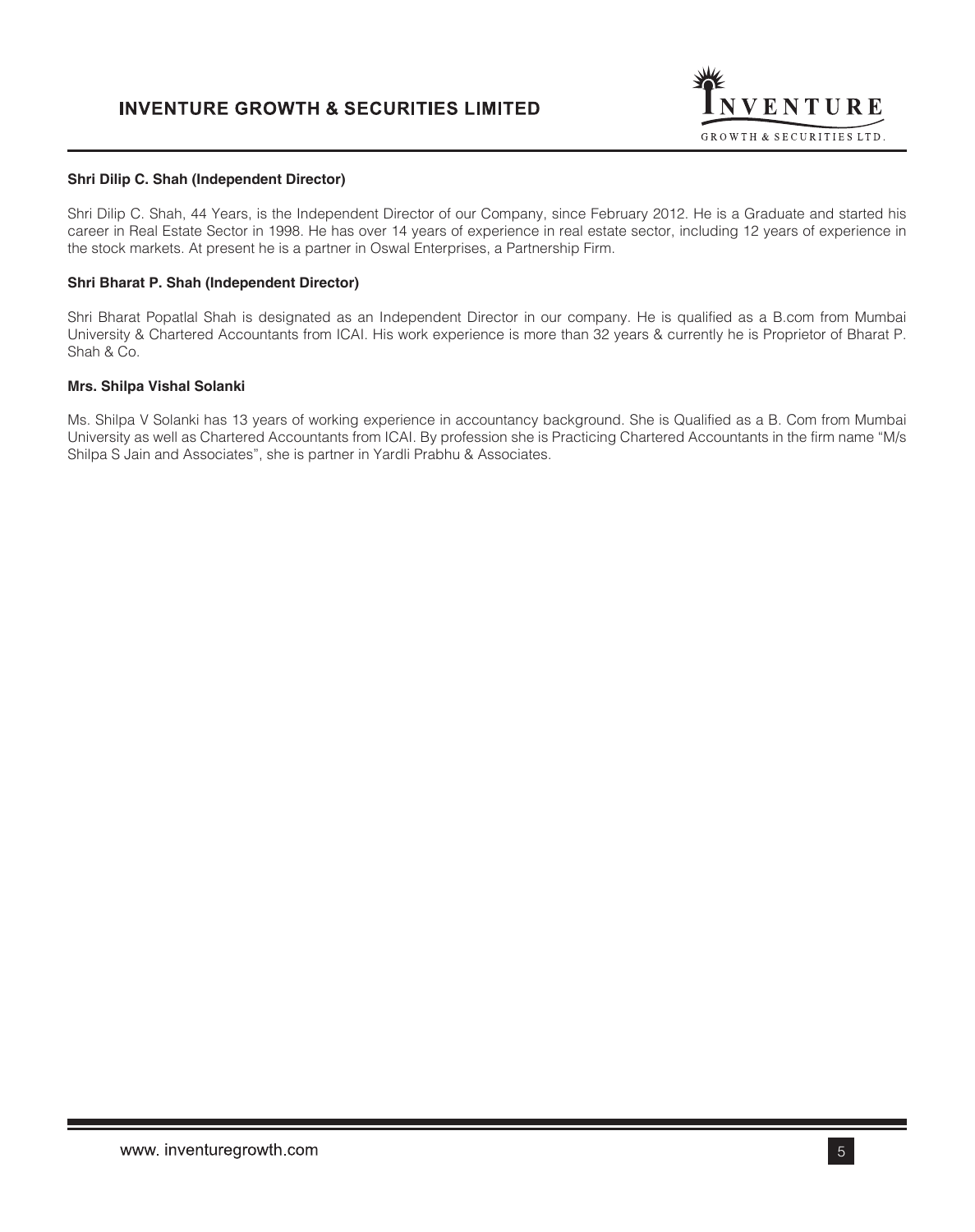

# **NOTICE**

NOTICE is hereby given that the 23rd Annual General Meeting of the Members of Inventure Growth & Securities Limited will be held on Thursday,27thSeptember 2018 at 11.00 AM at 3rd Floor, Sterling Banquet Hall, Topiwala Center, Off S.V. Road, Near Station Road, Goregaon (West), Mumbai – 400 062.

## **ORDINARY BUSINESS:**

- 1. To consider and adopt (a) the audited financial statement of the Company for the financial year ended 31st March, 2018 and the reports of the Board of Directors and Auditors thereon; and (b) the audited consolidated financial statement of the Company for the financial year ended 31st March, 2018 and the report of the Auditors thereon and in this regard, to pass the following resolutions as Ordinary Resolutions:
- (a) **"RESOLVED THAT** the audited financial statement of the Company for the financial year ended 31st March, 2018 and the reports of the Board of Directors and Auditors thereon laid before this meeting, be and are hereby considered and adopted."
- (b) **"RESOLVED THAT** the audited consolidated financial statement of the Company for the financial year ended 31st March, 2018 and the report of the Auditors thereon laid before this meeting, be and are hereby considered and adopted."
- 2. **To appoint Shri Kamlesh S. Limbachiya (DIN 02774663)** who retires by rotation as a Director and being eligible, offers himself for re appointment.

## **SPECIAL BUSINESS:**

3. Re-appointment of Mr. Kanji B. Rita (holding DIN: 00727470) as Managing Director

To consider and, if thought fit, to pass, the following resolution as **Special Resolution**:

**"RESOLVED THAT** pursuant to the provisions of Sections 196, 197 and other applicable provisions, if any, of the Companies Act,2013 (the Act) read with Schedule V to the Act and the Rules made there under, of Mr. Kanji B. Rita (holding DIN: 00727470) as the Managing Director of the Company for period of 3 years from 13th August 2018 to 12th August 2021, upon the terms and conditions set out in the Explanatory Statement annexed to the Notice convening this meeting, the remuneration to be paid in the event of loss or inadequacy of profits in any financial year, with liberty to the Directors to alter and vary the terms and conditions of the said Reappointment in such manner as may be agreed to between the Directors and Mr. Kanji Rita.

**"RESOLVED FURTHER THAT** the Board of Directors of the Company (which term shall be deemed to include any committee of the Board constituted to exercise its powers, including the powers conferred by this Resolution), be and is hereby authorised to take all such steps as may be necessary, proper and expedient to give effect to this Resolution."

Minimum Remuneration

- 1) A) Basic Salary : Rs. 3 lacs pm
	- B) Commission, up to 1% of the net profit of the Company, at the discretion of the Board, at the end of each financial year, computed in the manner laid down in Section 198 of the Companies Act, 2013 subject to the ceiling laid down in Sections 197 of the Companies Act, 2013 on the total remuneration.
- 2) Mr. Kanji B. Rita shall also be eligible to the following perquisites which shall not be included in the computation of the ceiling on remuneration as specified above:
	- a. Contribution to provident fund, super annuation fund or annuity fund to the extent these either singly or put together are not taxable under Income Tax, 1961.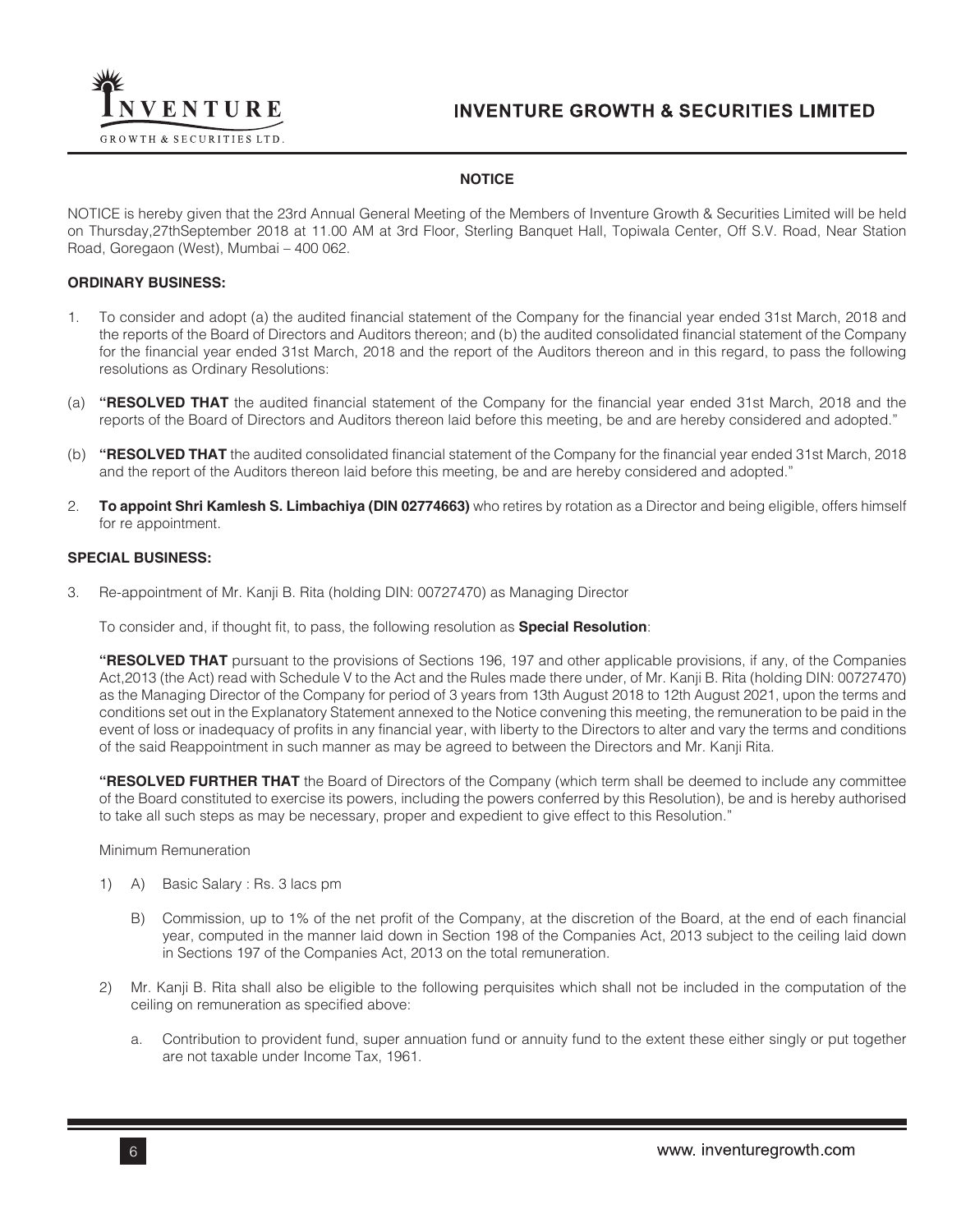

- b. Gratuity payable at a rate not exceeding half a month's salary for each completed year of service, and
- c. Encashment of leave at the end of the tenure
- 3) Other benefit and perquisites:
	- a. Housing

The expenditure to the Company on hiring furnished accommodation shall not exceed 60% of the salary. In case the Managing Director is provided accommodations owned by the Company, he will pay 10% of his salary towards house rent.

b. Gas, Electricity, Water and Furnishings:

Besides housing bnenefit referred to above, the expenditure on gas, electricity, water and furnishing will be borne by the Company and the market value will be evaluated as per Income Tax Rules, 1962

c. Medical Reimbursement

Medical expense incurred by the appointee on self, spouse and dependent children will be reimbursed to him subject to a ceiling of one month's salary in a year or three month's salary over a period of Three Years

d. Club Fees

Fees of two clubs subject to a maximum of two clubs excluding admission and life membership fees

e. Personal Accident Insurance

Personal accident insurance cover shall be payable as per rules of the company

f. Car with Driver

The Whole Time Director will be provided with a car with driver for use on company's business. Use of car for private purpose, if any will be billed by the Company. the provision of car for official use and telephone at residence will not be considered as perquisite

g. Telephone

Free telephone(s) at his residence; Personal long distance calls will be billed to the managing director

- h. The company shall reimburse actual entrainment and travelling expenses incurred by the Whole Time Director in connection with the Company's business
- i. Leave with full pay and allowances shall be allowed as per the Company's policy.
- 4) As Managing Director, he is not entitled to any sitting fees for attending any meeting of Board of Directors or Committee thereof.
	- a) The remuneration including perquisites stated above shall be subject to and within the overall limits for managerial remuneration in Section II of Part II of schedule V of the Companies Act, 2013 read with section 196, 197 of the said act.
	- b) The nature of appointment shall be contractual, terminable by either party giving notice of three months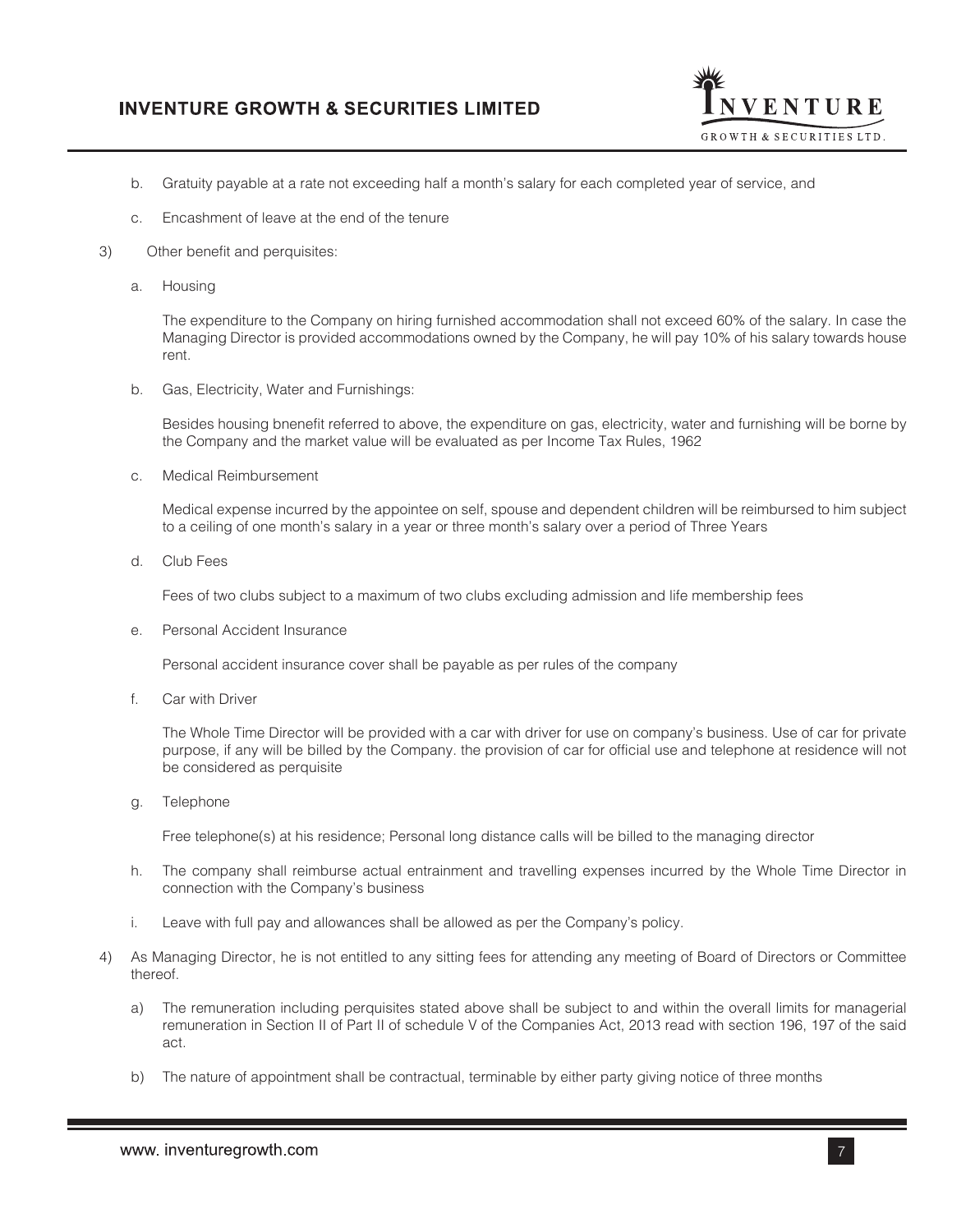

**"FURTHER RESOLVED THAT** the consent of the shareholders of the Company be and is hereby also accorded that where in any financial year the Company has no profits or inadequate profits then remuneration as decided above and as per the limits specified in part II of Schedule V of the Companies Act, 2013 or with the prior approval of the Central Government "

**"FURTHER RESOLVED THAT** the Board of Directors of the Company or any committee thereof be and is hereby authorized to do all such acts, deeds and things as in its absolute discretion it may think necessary, expedient or desirable; to settle any question or doubt that may arise in relation thereto in order to give effect to the foregoing resolution."

**"FURTHER RESOLVED THAT** the Board of Directors of the Company or Nomination and remuneration committee thereof be and is hereby also authorized to amend, alter, modify or otherwise vary the terms and conditions of Reappointment of Mr. Kanji B Rita, Managing Director, including the components of the above mentioned remuneration payable to him."

## **4. Appointment of Mr. Meet K. Rita (holding DIN: 06895249) as Director of the Company**

To consider and, if thought fit, to pass the following resolution as **Special Resolution:**

**"RESOLVED THAT** pursuant to the provisions of Sections 152, 161 and other applicable provisions, if any, of the Companies Act,2013 (the Act) read with rules made thereunder (including any statutory modification(s) or re-enactment thereof for the time being in force), and as recommended by the Nomination and Remuneration Committee, Mr. Meet K. Rita (holding DIN: 06895249) appointed as an Additional Director (Executive Director ) by the Board of Directors at its meeting held on 21st August, 2018, whose terms of office expires at this Annual General Meeting be and is hereby appointed as a Director of the Company."

**"RESOLVED FURTHER THAT** the Board of Directors of the Company (which term shall be deemed to include any committee of the Board constituted to exercise its powers, including the powers conferred by this Resolution), be and is hereby authorised to take all such steps as may be necessary, proper and expedient to give effect to this Resolution."

## **5. Appointment of Mr. Meet K. Rita (holding DIN: 06895249) as a Whole Time Director.**

To consider and, if thought fit, to pass the following resolution as **Special Resolution**

**"RESOLVED THAT** pursuant to the provisions of Sections 196, 197, and other applicable provisions, if any, of the Companies Act,2013 (the Act) read with Schedule V to the Act and the Rules made there under, ( including any statutory modification(s) or re-enactment thereof for the time being in force), and as recommended by the Nomination and Remuneration Committee , the Company hereby approves of the Appointment and terms of remuneration of Mr. Meet K. Rita (holding DIN: 06895249) as Whole Time Director of the Company for the period of 3 years from 21th August 2018 to 20th August 2021, upon the terms and conditions set out in the Explanatory Statement annexed to the Notice convening this meeting, including the remuneration to be paid in the event of loss or inadequacy of profits in any financial year, with liberty to the Directors to alter and vary the terms and conditions of the said appointment in such manner as may be agreed to between the Directors and Mr. Meet Rita."

**"RESOLVED FURTHER THAT** the Board of Directors of the Company (which term shall be deemed to include any committee of the Board constituted to exercise its powers, including the powers conferred by this Resolution), be and is hereby authorised to take all such steps as may be necessary, proper and expedient to give effect to this Resolution."

Minimum Remuneration

- 5) A) Basic Salary : Rs. 2 lacs pm
	- B) Commission, up to 1% of the net profit of the Company, at the discretion of the Board, at the end of each financial year, computed in the manner laid down in Section 198 of the Companies Act, 2013 subject to the ceiling laid down in Sections 197 of the Companies Act, 2013 on the total remuneration.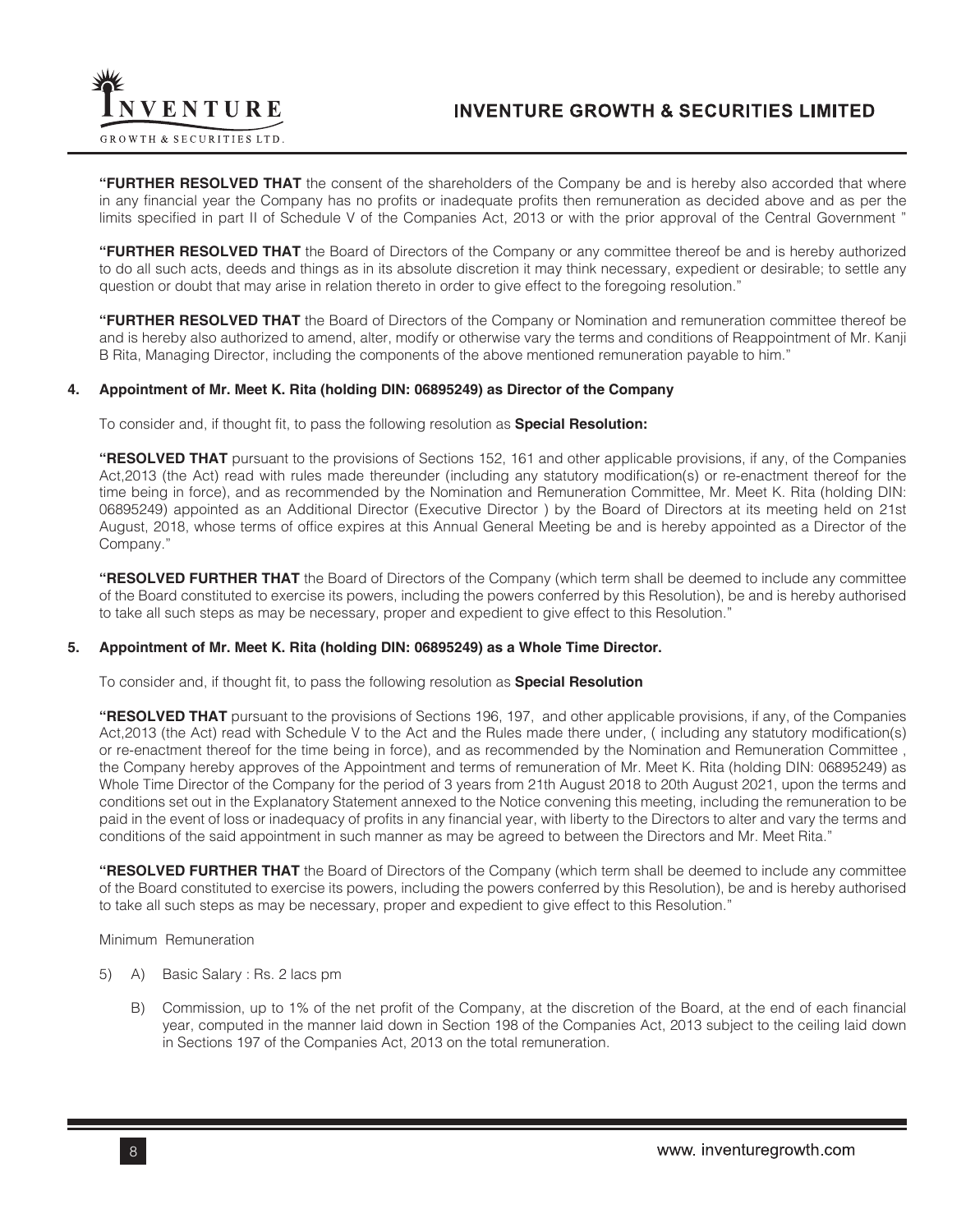

- 6) Mr. Meet K. Rita shall also be eligible to the following perquisites which shall not be included in the computation of the ceiling on remuneration as specified above:
	- d. Contribution to provident fund, super annuation fund or annuity fund to the extent these either singly or put together are not taxable under Income Tax, 1961.
	- e. Gratuity payable at a rate not exceeding half a month's salary for each completed year of service, and
	- f. Encashment of leave at the end of the tenure
- 7) Other benefit and perquisites:
	- j. Housing

The expenditure to the Company on hiring furnished accommodation shall not exceed 60% of the salary. In case the Whole time Director is provided accommodations owned by the Company, he will pay 10% of his salary towards house rent.

k. Gas, Electricity, Water and Furnishings:

Besides housing benefit referred to above, the expenditure on gas, electricity, water and furnishing will be borne by the Company and the market value will be evaluated as per Income Tax Rules, 1962

l. Medical Reimbursement

Medical expense incurred by the appointee on self, spouse and dependent children will be reimbursed to him subject to a ceiling of one month's salary in a year or three month's salary over a period of Three Years

m. Club Fees

Fees of two clubs subject to a maximum of two clubs excluding admission and life membership fees

n. Personal Accident Insurance

Personal accident insurance cover shall be payable as per rules of the company

o. Car with Driver

The Whole Time Director will be provided with a car with driver for use on company's business. Use of car for private purpose, if any will be billed by the Company. the provision of car for official use and telephone at residence will not be considered as perquisite

p. Telephone

Free telephone(s) at his residence; Personal long distance calls will be billed to the managing director

- q. The company shall reimburse actual entrainment and travelling expenses incurred by the Whole Time Director in connection with the Company's business
- r. Leave with full pay and allowances shall be allowed as per the Company's policy.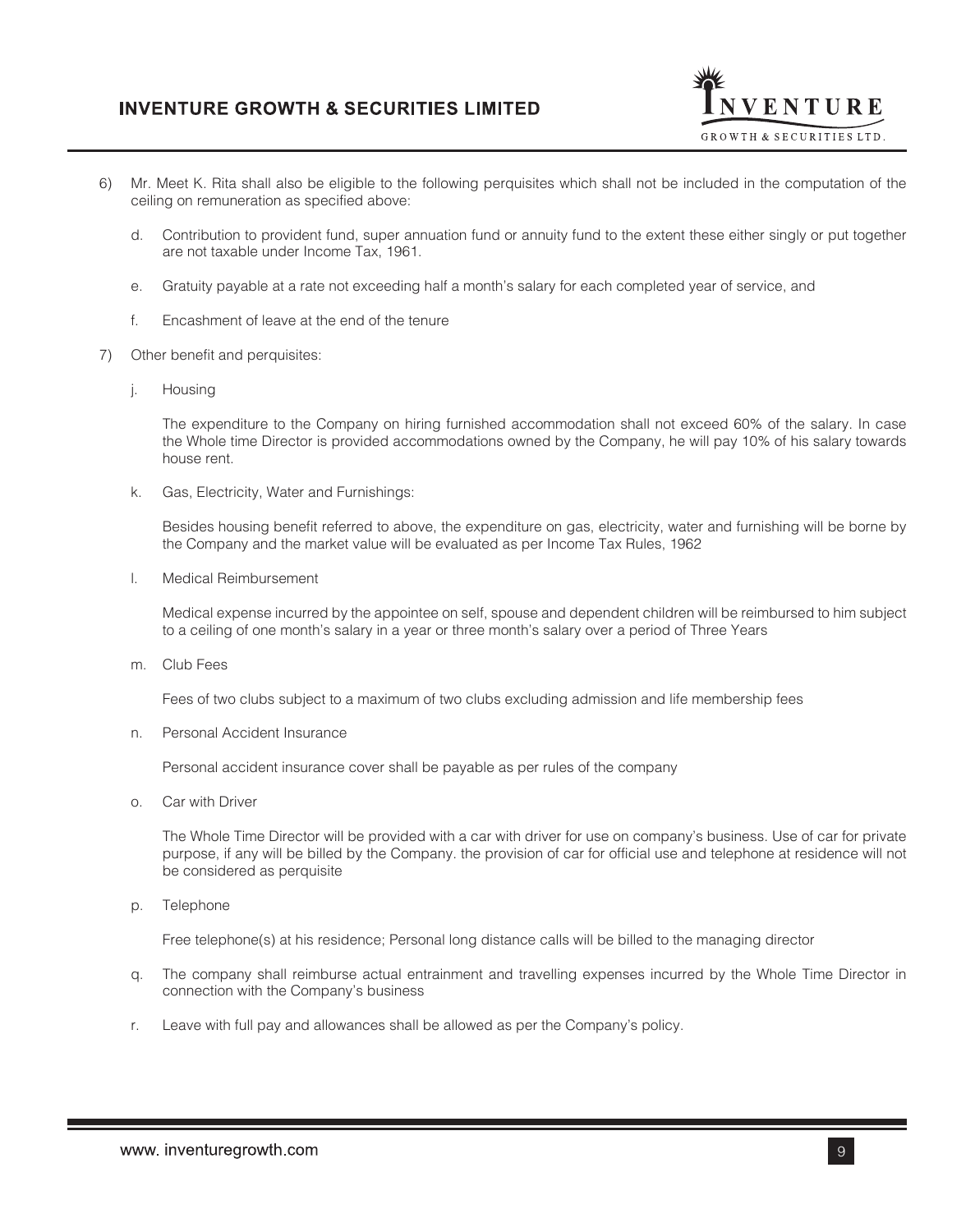

- 8) As Whole Time Director, he is not entitled to any sitting fees for attending any meeting of Board of Directors or Committee thereof.
	- c) The remuneration including perquisites stated above shall be subject to and within the overall limits for managerial remuneration in Section II of Part II of schedule V of the Companies Act, 2013 read with section 196, 197 of the said act.
	- d) The nature of appointment shall be contractual, terminable by either party giving notice of three months

**"FURTHER RESOLVED THAT** the consent of the shareholders of the Company be and is hereby also accorded that where in any financial year the Company has no profits or inadequate profits then remuneration as decided above and as per the limits specified in part II of Schedule V of the Companies Act, 2013 or with the prior approval of the Central Government."

**"FURTHER RESOLVED THAT** the Board of Directors of the Company or any committee thereof be and is hereby authorized to do all such acts, deeds and things as in its absolute discretion it may think necessary, expedient or desirable; to settle any question or doubt that may arise in relation thereto in order to give effect to the foregoing resolution."

**"FURTHER RESOLVED THAT** the Board of Directors of the Company or Nomination and remuneration committee thereof be and is hereby also authorized to amend, alter, modify or otherwise vary the terms and conditions of Reappointment of Mr. Meet K. Rita (holding DIN: 06895249) as Whole Time Director, including the components of the above mentioned remuneration payable to him."

# **By Order of the Board of Directors For Inventure Growth & Securities Ltd**

**Sd/- Kanji B. Rita (Chairman & Managing Director)**

**Place: Mumbai Date: 21.08.2018**

# **NOTES:**

- 1. A Member entitled to attend and vote at the Annual General Meeting is entitled to appoint a proxy to attend and vote on a poll, instead of him/ she and the proxy need not be a Member of the Company. A person can act as proxy on behalf of Members up to and not exceeding fifty and holding in the aggregate not more than ten percent of the total share capital of the Company. Further, a Member holding more than ten percent of the total share capital of the Company carrying voting rights, may appoint a single person as proxy and such person shall not act as proxy for any other person or Shareholder. The instrument appointing proxy should, however, be deposited at the Registered Office of the Bank not later than forty-eight hours before the commencement of the Meeting.
- 2. Members may refer proxy related provisions given in para 6 of the SS2 secretarial standard on general meeting issued by the ICSI and approved by the Central Government.

Members/Proxies should fill the Attendance Slip for attending the Meeting and bring their Attendance Slips along with their copy of the Annual Report to the Meeting. The copies of the Annual Report will not be distributed at the meeting.

3. Corporate members intending to send their authorized representatives to attend the Meeting are requested to send to the Company a certified copy of the Board Resolution/ power of attorney authorizing their representative to attend and vote on their behalf at the Meeting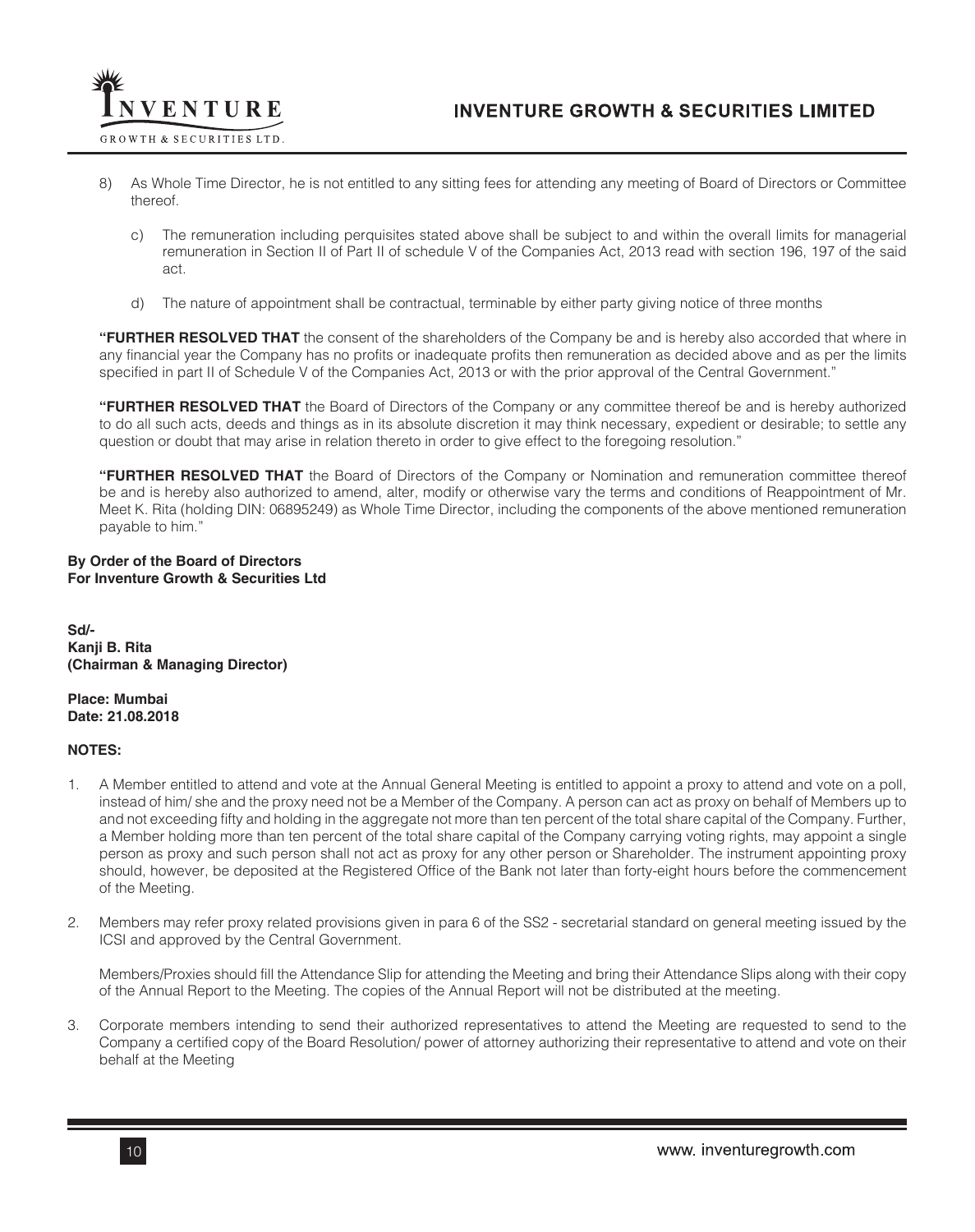

- 4. In case of Joint holders attending the Meeting, only such joint holder who is higher in the order of names will be entitled to vote.
- 5. Relevant documents referred to in the accompanying notice are open for inspection at the registered office of the Company on all working days (Monday to Friday) between 11.00 a.m. to 3.00 p.m. during the business hours up to the date of Annual general Meeting.
- 6. A Statement pursuant to Section 102(1) of the Companies Act, 2013 ("the Act"), relating to the Special Business to be transacted at the Meeting is annexed hereto.
- 7. Details of Directors retiring by rotation / seeking re-appointment at the ensuing Meeting are provided in the **"Annexure 1"** to the Statement pursuant to the provisions of (i) the Securities and Exchange Board of India (Listing Obligations and Disclosure Requirements) Regulations, 2015; and (ii) Secretarial Standard on General Meetings ("SS-2"), issued by the Institute of Company Secretaries of India.
- 8. Members having any questions on financial statements or on any agenda item proposed in the notice of Annual General Meeting are requested to send their queries at least seven days prior to the date of Annual General Meeting at the registered office address of the Company to enable the Company to collect the relevant information.
- 9. The Register of Members and Share Transfer Books of the Company will remain closed 21st September, 2018 to 27th September, 2018 (both days inclusive).
- 10. The Securities and Exchange Board of India (SEBI) has mandated the submission of Permanent Account Number (PAN) by every participant in securities market. Members holding shares in electronic form are therefore, requested to submit their PAN to their Depository Participants with whom they are maintaining their Demat accounts. Members holding shares in physical form can submit their PAN to the Company/ Registrar and Transfer Agent (R&TA).
- 11. Nomination: Members can avail the facility of nomination in respect of shares held by them in physical form pursuant to section 72 of the Companies Act, 2013 read with relevant rules. Members desiring to avail of this facility may send their nomination in the prescribed Form No. SH13 duly filled in and signed to the Company or RTA.
- 12. Members are requested to note that pursuant to the provisions of Section 124(5) of the Companies Act, 2013, the dividend remaining unclaimed / unpaid for a period of seven years from the date it becomes due for payment shall be credited to the Investor Education and Protection Fund (IEPF) set up by the Central Government. As the Company does not have any unclaimed / unpaid dividend company haven't transfer any fund in Investor Education and Protection Fund (IEPF).
- 13. SEBI has also mandated that for registration of transfer of securities, the transferee(s) as well as transferor(s) shall furnish a copy of their PAN card to the Company for registration of transfer of securities.
- 14. The Copy of the Annual Report is being sent by electronic mode to members who have registered their e-mail ids with the Company / Depository Participant(s). To support the "Green Initiative" as well as Regulation 36 (1)(a) of Securities and Exchange Board of India (Listing Obligations and Disclosure Requirements) Regulations, 2015, Members are requested to register/update their e-mail ids with the Company/ Depository Participant/ R&TA which will be used for the purpose of sending the communications in future.
- 15. Members whose e-mail id is not registered with the Company, physical copies of this annual report will be sent at their registered address through permitted mode.
- 16. Members whose e-mail ids are registered with the Company and who wish to receive printed copy of the Annual report may send their request to the Company at its registered office address or to the R&T, Link In time India Pvt. Ltd(Contact details Tel.: +91 22 25963838, Fax No: +91 22 25946969 email: saili.lad@linkintime.co.in)
- 17. Members may note that the Notice of the 23nd Annual General Meeting and the Annual Report for the year 2017-2018 will also be available on the Company's website www.inventuregrowth.com and on the website of CDSL https://www.evotingindia.co.in.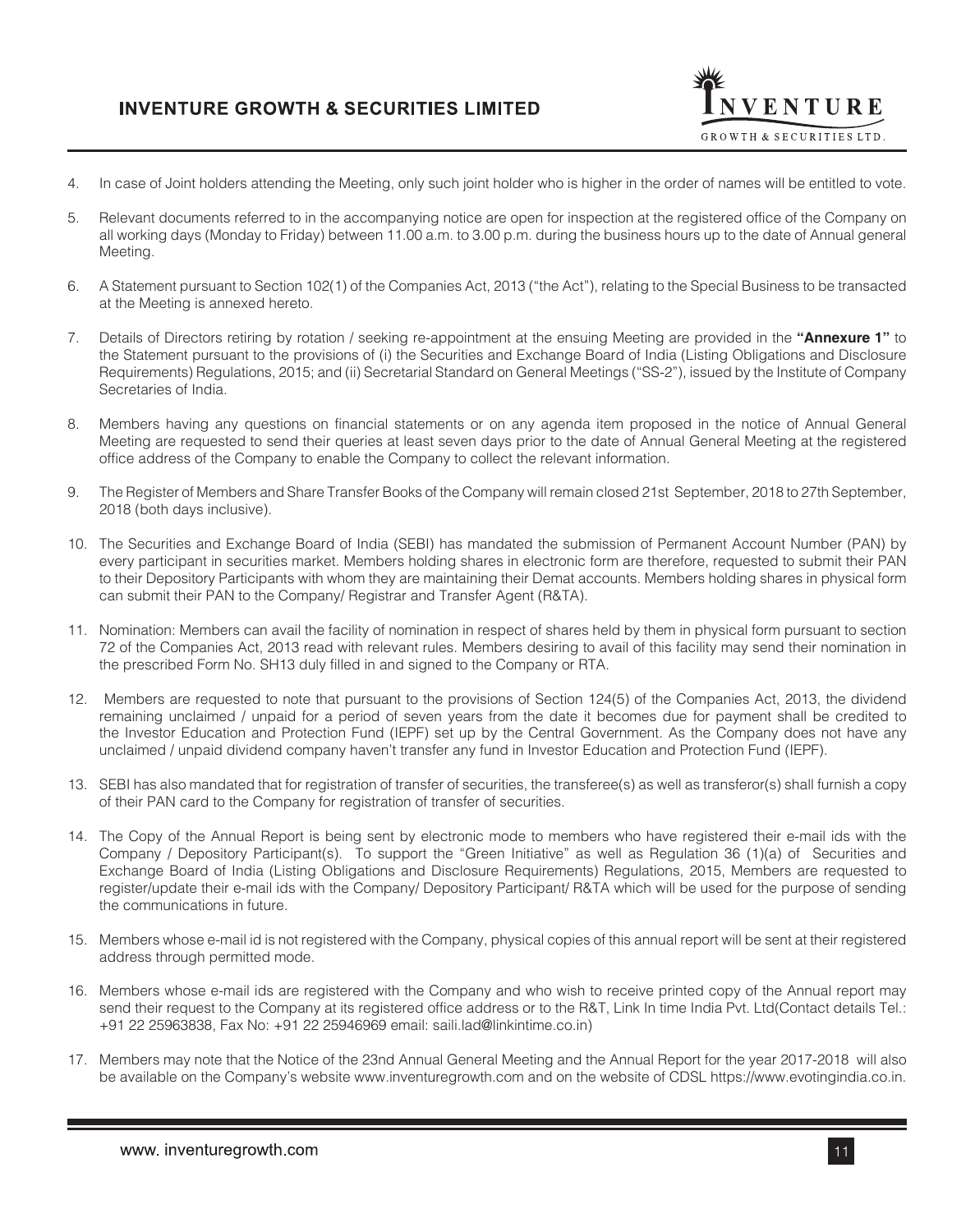

- 18. Members holding shares in dematerialized form are requested to intimate all changes pertaining to their nominations, change of address, change of name, e-mail address, contact numbers, etc., to their Depository Participant (DP). Members holding shares in physical form are requested to intimate such changes the Company's Registrar and Transfer Agents.
- 19. Non-Resident Indian Members are requested to Inform Registrar and Transfer Agent immediately about :
	- The change in residential status on return to India for permanent settlement.
	- (ii) The particular of NRO Bank account in India, if not furnished earlier.
- 20. Profile of the Directors retiring by rotation, as required by Regulation 36 (3) of Securities and Exchange Board of India (Listing Obligations and Disclosure Requirements) Regulations, 2015 and 1.2.5 of Secretarial Standard on General Meetings are given in the Report on Corporate Governance forming part of the Directors' Report. The Directors have furnished requisite declaration for their appointment / re appointment.
- 21. Members who hold shares in dematerialized form are requested to bring their detail of Demat account (client ID and DP ID) for speedy and easier identification of attendance at the meeting.
- 22. Member / proxy holder shall hand over the attendance slip, duly signed and filled in all respect, at the entrance for attending the meeting. Route map of AGM venue is given in this report.
- 23. E-voting facility

Pursuant to Section 108 of the Companies Act, 2013 read with Rule 20 of Companies (Management and Administration) Rules, 2014 and Regulation 44 of SEBI (Listing Obligations and Disclosure Requirements) Regulations, 2015 as amended from time to time, the Company is pleased to provide its members the facility of 'remote e-voting' (e-voting from a place other than venue of the AGM) to exercise their right to vote at the 23rd AGM and accordingly, business/resolutions as mentioned in this Notice shall be transacted considering e-voting. Necessary arrangements have been made by the Company with Central Depository Services (India) Limited (CDSL) to facilitate e-voting.

### **Steps for Remote E-voting**

- (1) In case of members receiving e-mail
- (i) Log on to the e-voting website www.evotingindia.com
- (ii) Click on "Shareholders" tab.
- (iii) Now, select the "COMPANY NAME" from the drop down menu and click on "SUBMIT".
- (iv) Now Enter your User ID
	- (a) For CDSL: 16 digits beneficiary ID,
	- (b) For NSDL: 8 Character DP ID followed by 8 Digits Client ID,
	- (c) Members holding shares in Physical Form should enter Folio Number registered with the Company.
- (v) Next enter the Image Verification as displayed and Click on Login.
- (vi) If you are holding shares in Demat form and had logged on to www.evotingindia.com and voted on an earlier voting of any company, then your existing password is to be used.
- (vii) If you are a first time user follow the steps given below: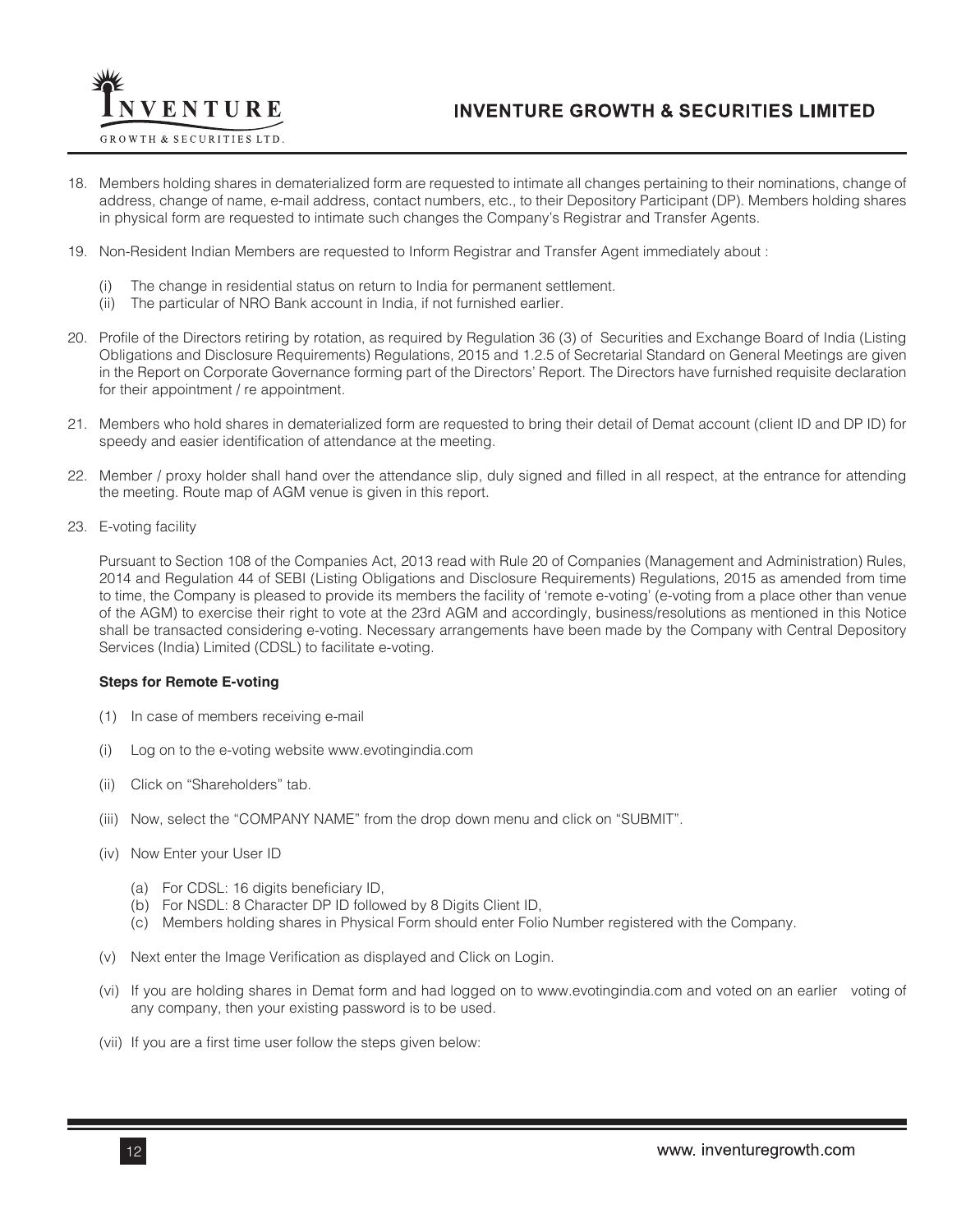

|                                    | For Members holding shares in Demat Form and Physical Form                                                                                                                                                                                                                                 |
|------------------------------------|--------------------------------------------------------------------------------------------------------------------------------------------------------------------------------------------------------------------------------------------------------------------------------------------|
| <b>PAN</b>                         | Enter your 10 digit alpha-numeric *PAN issued by Income Tax Department (Applicable for both Demat<br>shareholders as well as physical shareholders)                                                                                                                                        |
|                                    | Members who have not updated their PAN with the Company/Depository Participant are requested to use the<br>first two letters of their name and the 8 digits of the sequence number (refer serial no. printed on the name and<br>address sticker/Postal Ballot Form/mail) in the PAN field. |
|                                    | In case the sequence number is less than 8 digits enter the applicable number of 0's before the number after<br>the first two characters of the name in CAPITAL letters. E.g. If your name is Ramesh Kumar with serial number<br>1 then enter RA00000001 in the PAN field.                 |
| <b>DOB</b>                         | Enter the Date of Birth as recorded in your Demat account or in the company records for the said Demat<br>account or folio in dd/mm/yyyy format.                                                                                                                                           |
| <b>Dividend</b><br>Bank<br>Details | Enter the Dividend Bank Details as recorded in your Demat account or in the company records for the said<br>Demat account or folio.                                                                                                                                                        |
|                                    | Please enter the DOB or Dividend Bank Details in order to login. If the details are not recorded with the depository<br>or company please enter the member id / folio number in the Dividend Bank details field.                                                                           |

- (viii) After entering these details appropriately, click on "SUBMIT" tab.
- (ix) Members holding shares in physical form will then reach directly the Company selection screen. However, members holding shares in Demat form will now reach 'Password Creation' menu wherein they are required to mandatorily enter their login password in the new password field. Kindly note that this password is to be also used by the Demat holders for voting for resolutions of any other company on which they are eligible to vote, provided that company opts for e-voting through CDSL platform. It is strongly recommended not to share your password with any other person and take utmost care to keep your password confidential.
- (x) For Members holding shares in physical form, the details can be used only for e-voting on the resolutions contained in this Notice.
- (xi) Click on the EVSN for "INVENTURE GROWTH & SECURITIES LIMITED"
- (xii) On the voting page, you will see "RESOLUTION DESCRIPTION" and against the same the option "YES/NO" for voting. Select the option YES or NO as desired. The option YES implies that you assent to the Resolution and option NO implies that you dissent to the Resolution.
- (xiii) Click on the "RESOLUTIONS FILE LINK" if you wish to view the entire Resolution details.
- (xiv) After selecting the resolution you have decided to vote on, click on "SUBMIT".

A confirmation box will be displayed. If you wish to confirm your vote, click on "OK", else to change your vote, click on "CANCEL" and accordingly modify your vote.

- (xv) Once you "CONFIRM" your vote on the resolution, you will not be allowed to modify your vote.
- (xvi) You can also take out print of the voting done by you by clicking on "Click here to print" option on the Voting page.
- (xvii)If Demat account holder has forgotten the changed password then enter the User ID and the image verification code and click on Forgot Password & enter the details as prompted by the system.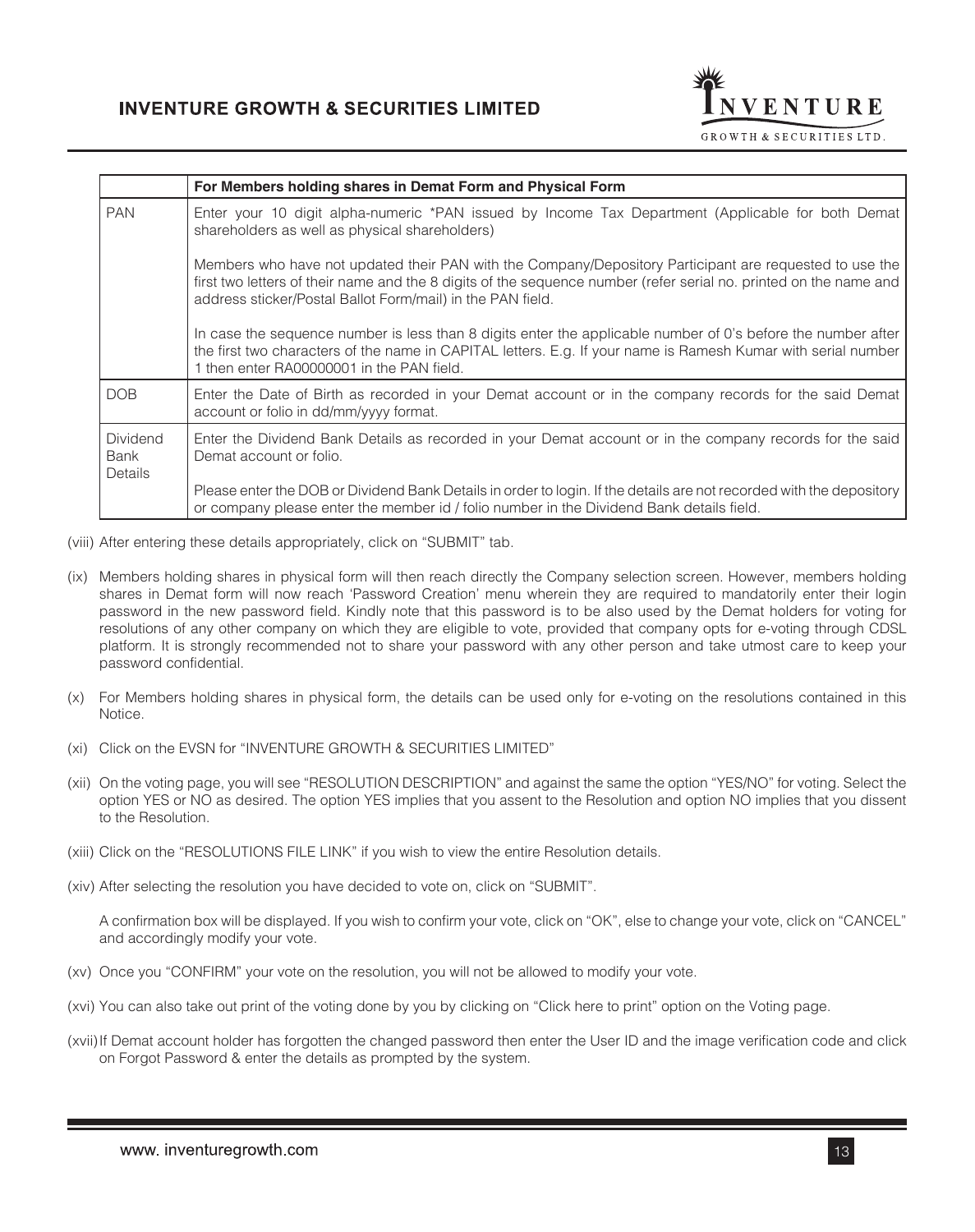

- (a) Non-Individual shareholders (i.e. other than Individuals, HUF, NRI etc.) are required to log on to https://www.evotingindia. comand register themselves as Corporate.
- (b) They should submit a scanned copy of the Registration Form bearing the stamp and sign of the entity to helpdesk.evoting@ cdslindia.com.
- (c) After receiving the login details they have to create a user who would be able to link the account(s) which they wish to vote on.
- (d) The list of accounts should be mailed to helpdesk.evoting@cdslindia.com and on approval of the accounts they would be able to cast their vote.
- (e) They should upload a scanned copy of the Board Resolution and Power of Attorney (POA) which they have issued in favor of the Custodian, if any, in PDF format in the system for the scrutinizer to verify the same.
- (2) In case of members receiving the physical copy of the Notice of AGM) [for members whose email IDs are not registered with the Company/Depository Participants(s) or requesting physical copy]

Initial password will be provided by Linkintime Pvt. Ltd., Registrar and Share Transfer Agents of the Company: EVEN (E-Voting Event Number), user ID and password

EVEN (Remote e-voting Event Number) USER ID PASSWORD/PIN Please follow all steps from sr. no. (i) To sr. no. (xvii) Above to cast vote.

- (3) The e-voting period commences at 9.00 am on 24th September, 2018 and ends at 05.00 p.m. on 26th September, 2018. The e-voting module shall be disabled by CDSL for voting thereafter. During this period shareholders' of the Company, holding shares either in physical form or in dematerialized form, as on the cut-off date 20th September, 2018 may cast their vote electronically. The e-voting module shall be disabled by CDSL for voting thereafter. Once the vote on a resolution is cast by the shareholder, the shareholder shall not be allowed to change it subsequently.
- (4) Other Instructions

The voting rights of Members shall be in proportion to their shares of the paid up equity share capital of the Company as on the cutoff date 20th September, 2018.

Any person, who acquires shares of the Company and become member of the Company after dispatch of the notice and holding shares as of the cut-off date i.e. 24th August, 2018, may obtain the login ID and password by sending a request at the Company or Issuer/RTA.

However, if you are already registered with CDSL for remote e-voting then you can use your existing user ID and password for casting your vote. If you forgot your password, you can reset your password by using "Forgot User Details/Password" option available on www.evoting.cdsl.comor contact CDSL at the following toll free no.: 18002005533.

For any queries/grievances or guidance for e-voting, members may contact Ms. Bhavi Gandhi, Company Secretary at the Registered Office, on landline number 022-71148503 or may write to cs@inventuregrowth.com. Member may refer the Frequently Asked Questions (FAQs) and e-voting manual available at www.evotingindia.com under help section or write an email to helpdesk.evoting@cdslindia.com or contact CDSL on 18002005533.

24. Procedure of voting at Annual General Meeting

Members who do not vote by e-voting are entitled to vote at the meeting. Members who have casted their vote by remote e-voting prior to the meeting may also attend the meeting but shall not be entitled to cast their vote again at the meeting.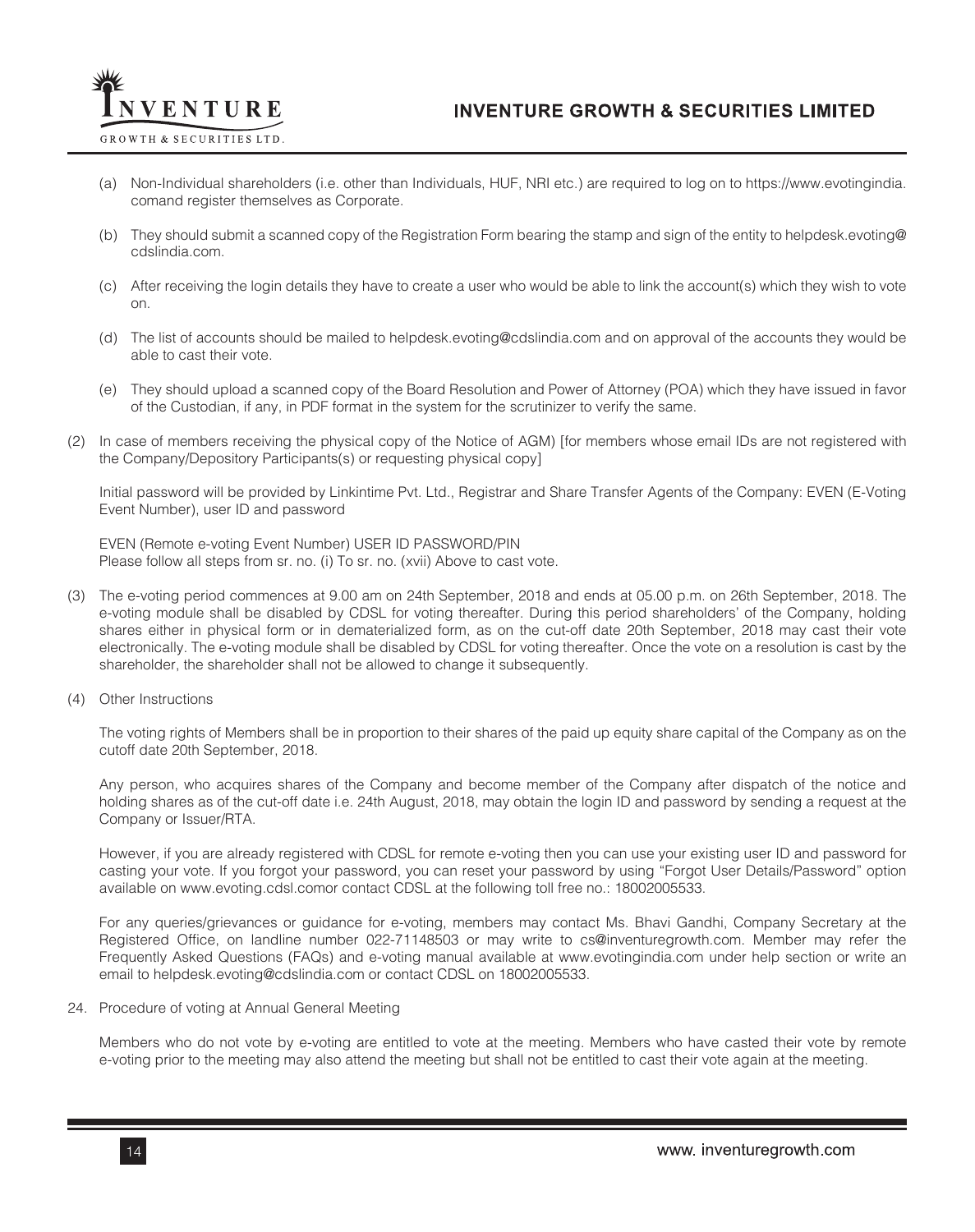

Voting to the resolutions as contained in the Notice shall be conducted through ballot/poll or other appropriate process. Relevant facility for voting shall also be made available at the meeting and members attending the meeting who have not already cast their vote by remote e-voting shall be able to exercise their right to vote at the meeting. Members who are entitled to vote can cast their vote through ballot paper in the AGM. The Company will make arrangement in this respect including distribution of ballot papers under the supervision of Scrutinizer appointed for the purpose. Members will need to write on the ballot paper, inter alia, relevant Folio no., DPID & Client ID and number of shares held etc.

The Members whose names appear in the Register of Members/list of Beneficial Owners as received from Depositories as on September 20, 2018 ("cut-off date") are entitled to vote on the resolutions set forth in this Notice. Person who is not member as on the said date should treat this Notice for information purpose only.

Mr. Dharmesh Zaveri Practicing Company Secretary (Membership No. FCS 5418), has been appointed as the Scrutinizer to scrutinize the e-voting process (including the Assent/Dissent Form received from the Members who do not have access to the e-voting process) in a fair and transparent manner.

The Chairman shall, at the AGM, at the end of discussion on the resolutions on which voting is to be held, allow voting with the assistance of scrutinizer, by use of "Poling Paper" for all those members who are present at the AGM but have not cast their votes by availing the remote e-voting facility.

The Scrutinizer shall after the conclusion of voting at the general meeting, will first count the votes cast at the meeting and thereafter unblock the votes cast through remote e-voting in the presence of at least two witnesses not in the employment of the Company and shall make, not later than two days of the conclusion of the AGM, a consolidated scrutinizer's report of the total votes cast in favor or against, if any, to the Chairman or a person authorized by him in writing, who shall countersign the same and declare the result of the voting forthwith.

The results declared along with the Scrutinizer's Report shall be placed on the Company's website i.e. www.inventuregrowth. com immediately after the result is prepared and simultaneously communicated to the BSE Limited & National Stock Exchange of India Limited where the shares of the Company are listed.

## **By Order of the Board of Directors For Inventure Growth & Securities Ltd**

**Sd/- Kanji B. Rita (Chairman & Managing Director)**

**Place: Mumbai Date: 21.08.2018**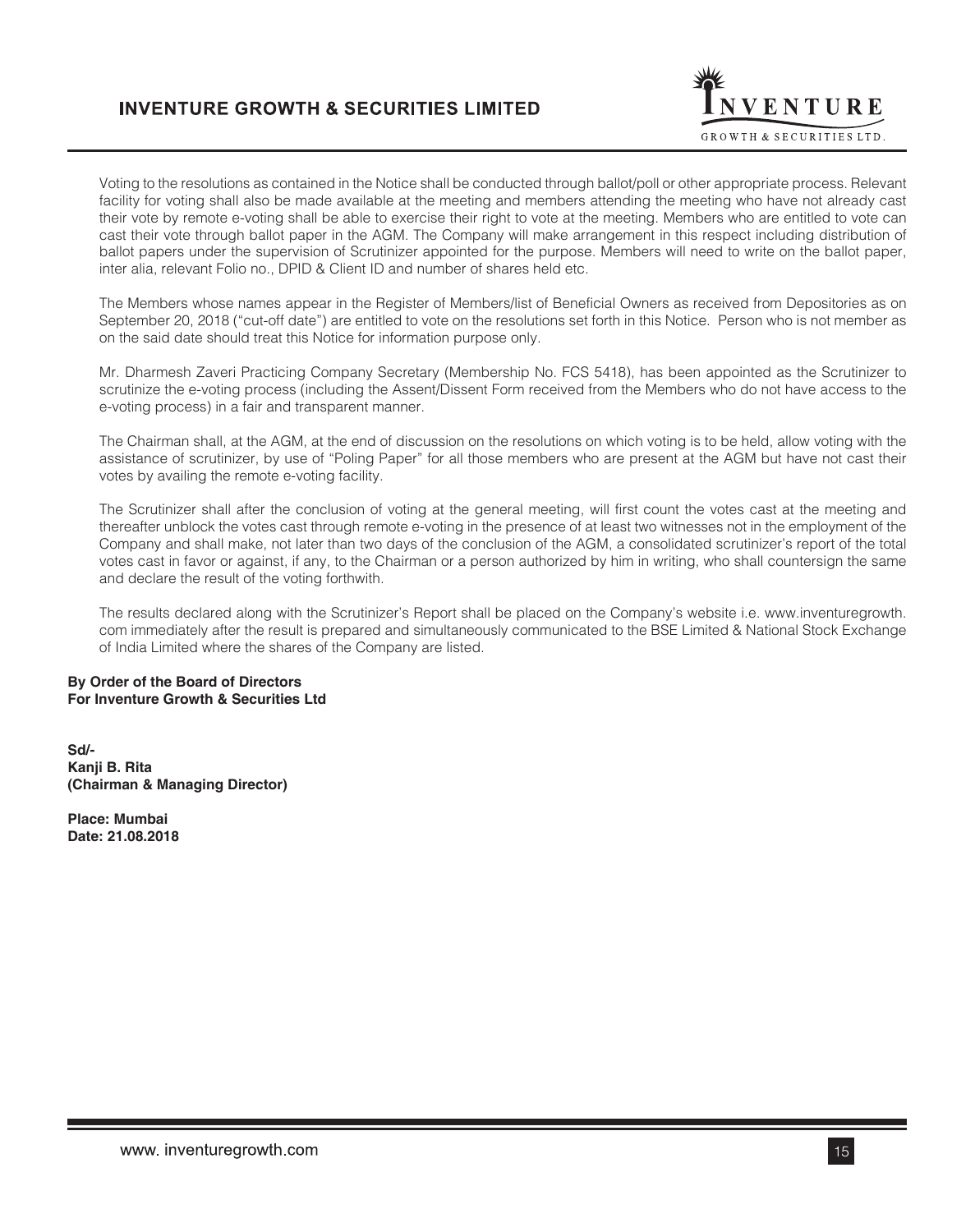

## **EXPLANATORY STATEMENT**

## **ITEM NO.3.**

Mr. Kanji Rita was appointed by the Board of Directors as Managing Director of the Company effective from 13th August 2018 to 12th August 2021 under section 161 of the Companies Act, 2013 and pursuant to Articles of Association. In terms of section 161 of the Act he is eligible for reappointment as Managing director. Company proposes the reappointment of Mr. Kanji Rita as Managing Director. The Board in its meeting held on 04th August 2018 re-appointed him as Managing Director of the Company for a period of Three years w.e.f 13th August 2018 to 12th August 2021 subject to approval of members in ensuing Annual General Meeting.

Mr. Kanji Rita is not disqualified from being reappointed as a Director in terms of Section 164 of the Act and has given his consent to act as Managing Director.

The remuneration and other terms and conditions of Mr. Kanji Rita as a Managing Director of the Company as set out in the resolution is subject to your approval.

## **INFORMATION PURSUANT TO SCHEDULE V OF THE COMPANIES ACT, 2013**

## **A. GENERAL INFORMATION:-**

- 1. Nature of Industry: The Company is in broking business.
- 2. Date or expected date of commencement of commercial production: The Company is into broking industry hence the same is not applicable.
- 3. In case of new companies, expected date of commencement of activities as per project approved by financial institutions appearing in the prospectus: Not Applicable.
- 4. Financial performance based on given indicators: As per the Audited Accounts of the previous three financial years:-

| <b>Particulars</b>     | As on March<br>31.2017 | As on March<br>31.2016 | As on March<br>31, 2015 |
|------------------------|------------------------|------------------------|-------------------------|
| Total Income           | 225,469,620            | 73.408.532             | 200.277.943             |
| Profit/Loss before Tax | 52.071.876             | (107.204.990)          | 41,045,987              |
| Profit after Tax       | 33,372,835             | (85, 415, 160)         | 28,403,045              |

5. Foreign Investments or collaborations, if any: NIL

# **B. INFORMATION ABOUT THE APPOINTEE:-**

1. Background details:

Mr. Kanji Rita is the driving force behind Inventure Growth & Securities Limited. He has over 18 years of entrepreneurial experience of the broking industry and Real Estate Sector. He directly oversees the day-to-day activities of the Company.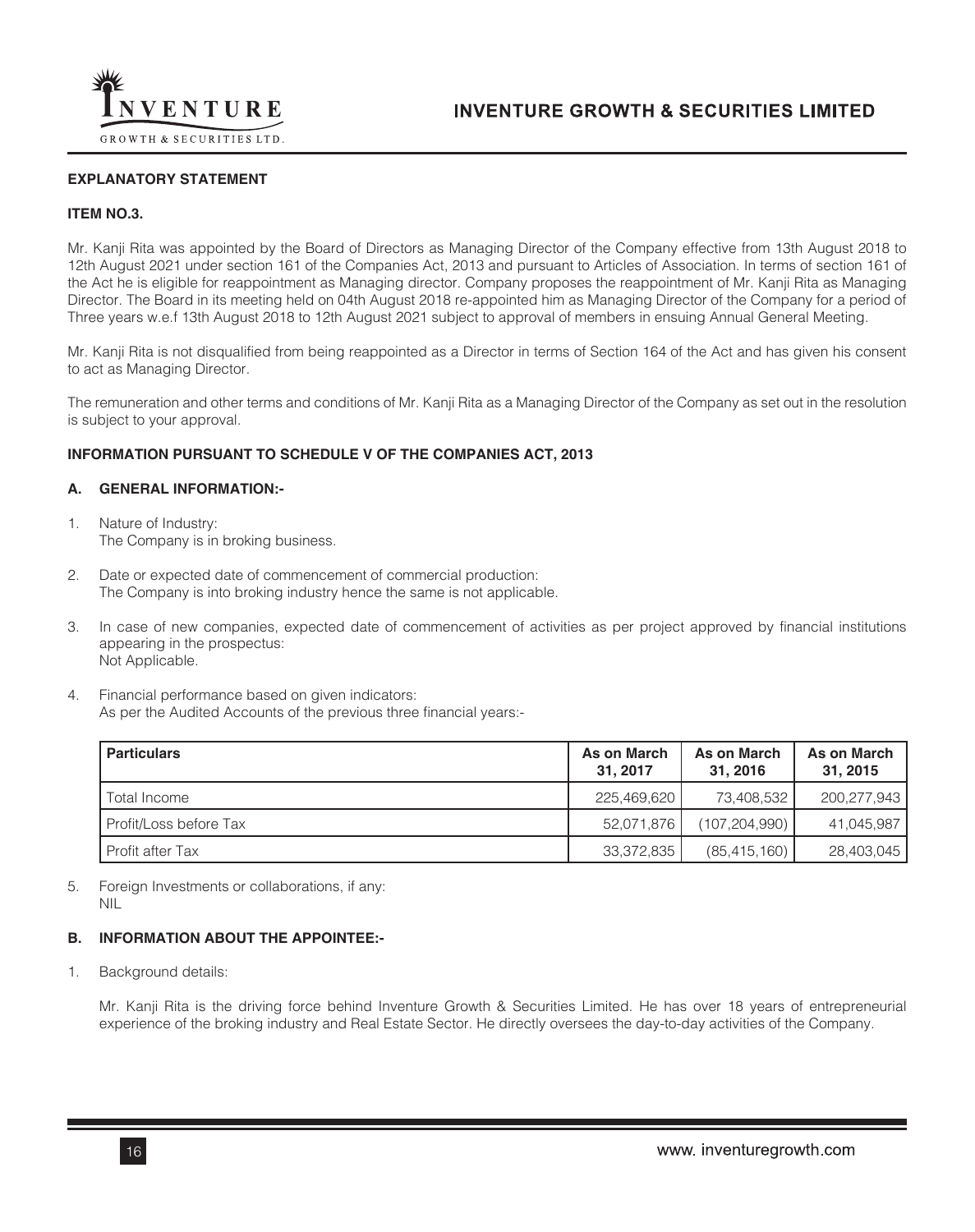

# 2. Past remuneration:

Details of the remuneration paid to Mr.Kanji Rita in previous three financial years.

| Sr.          | Year        |            | <b>Remuneration (in Rs.)</b> |
|--------------|-------------|------------|------------------------------|
| No.          | <b>From</b> | То         |                              |
|              | 01.04.2016  | 31.03.2017 | 36,00,000                    |
|              | 01.04.2015  | 31.03.2016 | 36,00,000                    |
| $\circ$<br>ٮ | 01.04.2014  | 31.03.2015 | 12,00,000                    |

3. Recognition of Awards : NIL

4. Job profile and his suitability His work profile includes Stock Broking experience, construction business with experience of 18 years.

- 5. Remuneration proposed: The terms of remuneration are detailed in the Explanatory statement.
- 6. Comparative remuneration profile with respect to industry, size of the company, profile of the position and person: The remuneration proposed is reasonable in the context of global operations & complexity of business of the Company and commensurate with the similar industry (Broking Business), operating in India and the profile of the position.
- 7. Pecuniary relationship directly or indirectly with the Company or relationship with the managerial personnel: Mr. Kanji Rita is brother of Mr. Harilal Rita, non-executive Director of the company.

# **C. OTHER INFORMATION:-**

1. Reasons of loss or inadequate profits:

The profits of the Company have increased over the years. For the year ended 31st March, 2018, the Company has made Profit before tax of Rs. 1,73,29,568 and Profit after tax of Rs.1,19,11,567. The proposed remuneration payable to the Managing Director may exceed the limit specified under Section 197 of the Companies Act, 2013 and profits of the company may be inadequate to that extent.

- 2. Steps taken or proposed to be taken for improvement: During the year the Company has started a business of Mutual fund broking business.
- 3. Expected increase in productivity and profits in measurable terms:
	- The Company's tight control on cost, higher asset productivity and sales growth is expected to improve the profit before depreciation, interest and tax over the years. None of the Directors or Key Managerial Persons or their relatives other than Mr. Kanji Rita and their relatives are deemed concerned or interested in the aforesaid resolution

The Board recommends the resolution nos. 3 pertaining to the re-appointment of Mr. Kanji Rita as the Managing Director on the Board of the Company for the approval of the members.

Brief profile of Mr. Kanji Rita is given in Annexure - I to the notice.

Except, Mr. Kanji Rita and Mr. Harilal Rita being his brother, none of the other Directors, Key Managerial Personnel or their relatives, are in any way, concerned or interested in the said resolution.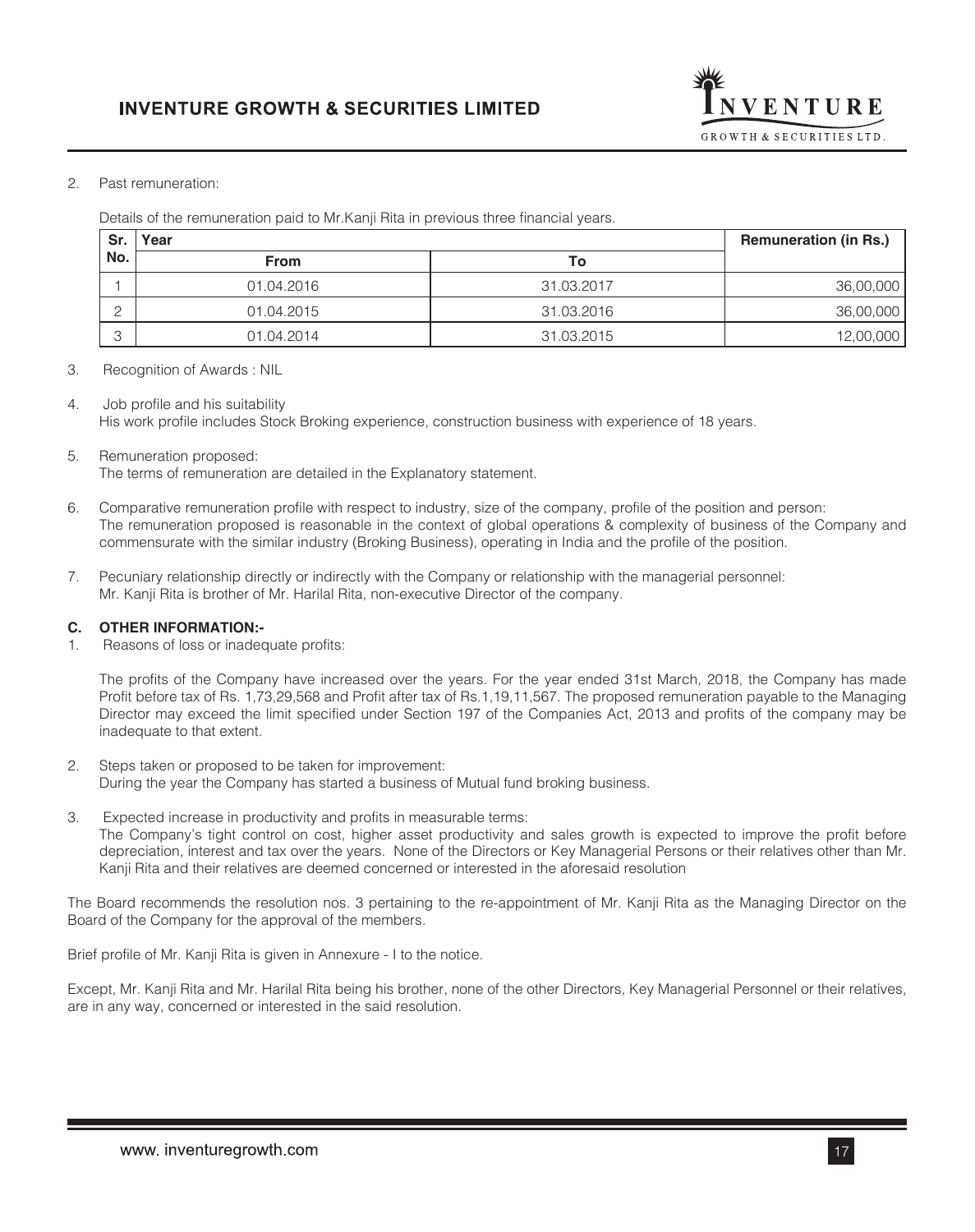

# **ITEM NO. 4 & 5**

Based on the recommendation of the Nomination and Remuneration Committee, The Board of Directors at their meeting held on 21st August, 2018 approved the appointment of Mr. Meet K. Rita (DIN:06895249) as an Additional Director on the Board of the Company effective from 21st August 2018 to hold office upto the date of the ensuing Annual General Meeting. He was also appointed as a Wholetime Director of the Company for a period of 3 years effective from 21st August 2018 to 20th August 2021 subject to approval of members in ensuing Annual General Meeting.

Mr. Meet K. Rita is not disqualified from being Appointed as a Director in terms of Section 164 of the Act and has given his consent to act as Managing Director.

The remuneration and other terms and conditions of Mr. Meet K. Rita as a Whole Time Director of the Company as set out in the resolution is subject to your approval.

## **INFORMATION PURSUANT TO SCHEDULE V OF THE COMPANIES ACT, 2013**

## **D. GENERAL INFORMATION:-**

- 6. Nature of Industry: The Company is in broking business.
- 7. Date or expected date of commencement of commercial production: The Company is into broking industry hence the same is not applicable.
- 8. In case of new companies, expected date of commencement of activities as per project approved by financial institutions appearing in the prospectus: Not Applicable.
- 9. Financial performance based on given indicators: As per the Audited Accounts of the previous three financial years:-

| Particulars            | As on March<br>31.2017 | As on March<br>31.2016 | As on March<br>31, 2015 |
|------------------------|------------------------|------------------------|-------------------------|
| Total Income           | 225,469,620            | 73.408.532 l           | 200.277.943             |
| Profit/Loss before Tax | 52.071.876             | (107.204.990)          | 41.045.987              |
| I Profit after Tax     | 33,372,835             | (85, 415, 160)         | 28,403,045              |

10. Foreign Investments or collaborations, if any: NIL

# **E. INFORMATION ABOUT THE APPOINTEE:-**

8. Background details:

Mr. Meet K. Rita is the driving force behind Inventure Growth & Securities Limited. He has over 5 years of entrepreneurial experience of the broking industry and Real Estate Sector. He directly oversees the day-to-day activities of the Company.

9. Past remuneration:

Details of the remuneration paid to Mr. Meet K. Rita in previous three financial years.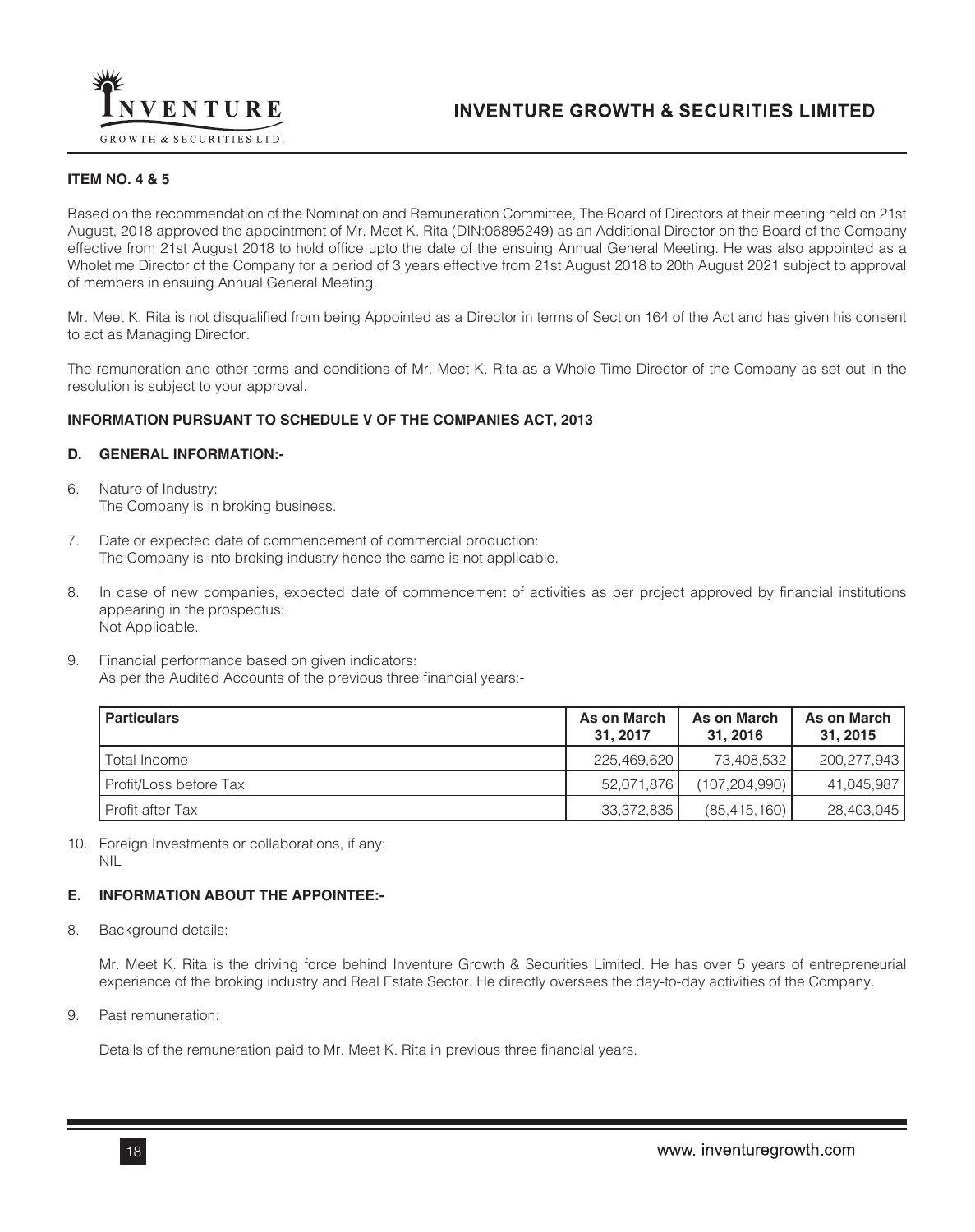| Sr. | Year        | <b>Remuneration (in Rs.)</b> |
|-----|-------------|------------------------------|
| No. | <b>From</b> |                              |
|     | -           | -                            |

- 10. Recognition of Awards : NIL
- 11. Job profile and his suitability His work profile includes Stock Broking experience, construction business with experience of 5 years.
- 12. Remuneration proposed: The terms of remuneration are detailed in the Explanatory statement.
- 13. Comparative remuneration profile with respect to industry, size of the company, profile of the position and person: The remuneration proposed is reasonable in the context of global operations & complexity of business of the Company and commensurate with the similar industry (Broking Business), operating in India and the profile of the position.
- 14. Pecuniary relationship directly or indirectly with the Company or relationship with the managerial personnel: Mr. Meet K. Rita is son of Mr. Kanji Rita, Managing Director and nephew of Mr. Harilal Rita, Non-executive director of the company.

## **F. OTHER INFORMATION:-**

4. Reasons of loss or inadequate profits:

The profits of the Company have increased over the years. For the year ended 31st March, 2018, the Company has made Profit before tax of Rs. 1,73,29,568 and Profit after tax of Rs.1,19,11,567. The proposed remuneration payable to the Wholetime Director may exceed the limit specified under Section 197 of the Companies Act, 2013 and profits of the company may be inadequate to that extent.

- 5. Steps taken or proposed to be taken for improvement: During the year the Company has started a business of Mutual fund broking business.
- 6. Expected increase in productivity and profits in measurable terms: The Company's tight control on cost, higher asset productivity and sales growth is expected to improve the profit before depreciation, interest and tax over the years. None of the Directors or Key Managerial Persons or their relatives other than Mr. Kanji Rita and their relatives are deemed concerned or interested in the aforesaid resolution

The Board recommends the resolution nos. 4 & 5 pertaining to the appointment of Mr. Meet Rita as the Whole Time Director on the Board of the Company for the approval of the members.

Brief profile of Mr. Meet K. Rita is given in Annexure - I to the notice.

Except, Mr. Meet K. Rita and Mr. Kanji Rita a being his Father and Mr. Harilal B. Rita being his uncle none of the other Directors, Key Managerial Personnel or their relatives, are in any way, concerned or interested in the said resolutions.

### **For Inventure Growth & Securities Ltd.**

**Sd/- Kanji B. Rita (Chairman & Managing Director)**

**Place: Mumbai Date: 21.08.2018** VENTURE

GROWTH & SECURITIES LTD.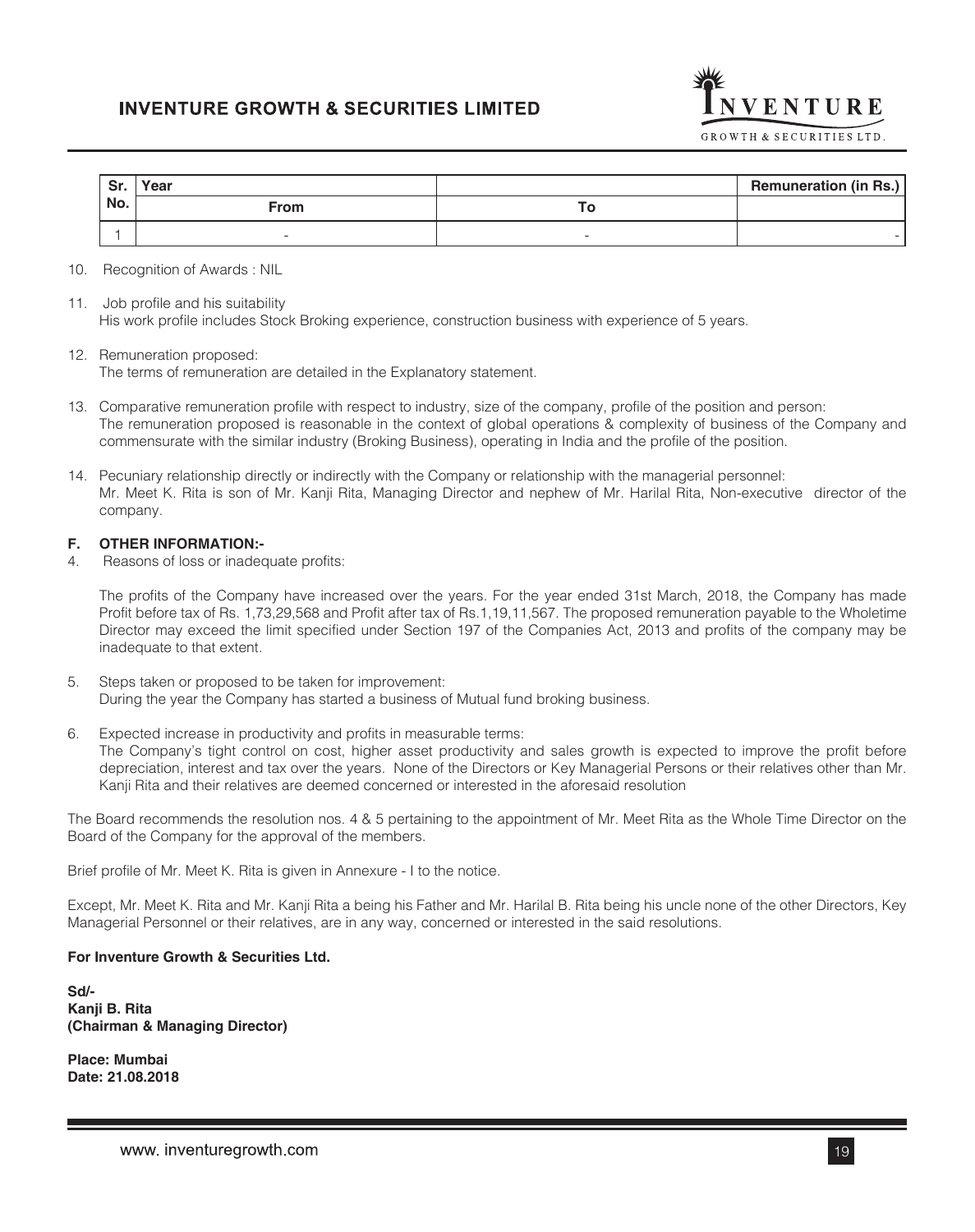

# **ANNEXURE TO THE NOTICE**

Details of the Directors seeking appointment/re-appointment in the ensuing AGM.

(In pursuance to Regulations 26(4) and 36(3) of the SEBI (Listing Obligations and Disclosure Requirements) Regulations, 2015 and Secretarial Standard on General Meetings)

| <b>Name of the Director</b>                                                                                                                                                                                                                                 | Mr. Kanji Rita                                                                                                                                                                                                                                                                                                                                                                                                                                                                                                                                                                                                                                                                                                                                                                                                                                             | Kamlesh S. Limbachiya                                                                                               | Mr. Meet K. Rita                                                                                  |
|-------------------------------------------------------------------------------------------------------------------------------------------------------------------------------------------------------------------------------------------------------------|------------------------------------------------------------------------------------------------------------------------------------------------------------------------------------------------------------------------------------------------------------------------------------------------------------------------------------------------------------------------------------------------------------------------------------------------------------------------------------------------------------------------------------------------------------------------------------------------------------------------------------------------------------------------------------------------------------------------------------------------------------------------------------------------------------------------------------------------------------|---------------------------------------------------------------------------------------------------------------------|---------------------------------------------------------------------------------------------------|
| <b>DIN</b>                                                                                                                                                                                                                                                  | 00727470                                                                                                                                                                                                                                                                                                                                                                                                                                                                                                                                                                                                                                                                                                                                                                                                                                                   | 00117052                                                                                                            | 06895249                                                                                          |
| Date of Birth                                                                                                                                                                                                                                               | 15.11.1966                                                                                                                                                                                                                                                                                                                                                                                                                                                                                                                                                                                                                                                                                                                                                                                                                                                 | 27.09.1967                                                                                                          | 03.01.1994                                                                                        |
| Age                                                                                                                                                                                                                                                         | 50                                                                                                                                                                                                                                                                                                                                                                                                                                                                                                                                                                                                                                                                                                                                                                                                                                                         | 49                                                                                                                  | 25                                                                                                |
| Date of last Appointment                                                                                                                                                                                                                                    | 12.11.2014                                                                                                                                                                                                                                                                                                                                                                                                                                                                                                                                                                                                                                                                                                                                                                                                                                                 | 12.02.2014                                                                                                          | 21.08.2018                                                                                        |
| Brief resume, qualification, experience and He is a non-matriculate and He is Commerce Graduate He is 25 years age,<br>nature of expertise in specific functional areas started his career in retail steel and started his career in Has 5 years of working | sector from the year 1984. the year 1993. He has experience in security<br>He has diversified business 17 yrs of experience in market. He is Qualified<br>interests in the areas of realty, Readymade<br>retail and finance. In the year business<br>2002 he incorporated Vandana years of experience in as well as Having a<br>Collection Private Limited and construction<br>set up a retail store by the He works as a Partner than 5 years in non-<br>name "Kenorita". He ventured in M/S Shri Paridhan Banking<br>into the real estate sector and Traders and as a Director Company<br>has multiple projects running in<br>under the banner of Krushmi Private Limited, Inventure<br>Developers Private Limited, merchant banker services<br>Ratnasagar Diamond<br>Private Limited and Kenorita commodities limited and<br>Developers Private Limited | including<br>Keshvi<br>Developers<br>Mall Private limited, Inventure<br>Inventure<br>developers<br>private limited. | Garments as a B. Com from<br>12 Mumbai<br>University<br>business. Experience of More<br>financial |
| No. of Board Meetings attended during the $ 4 $<br>financial year ended March 31, 2018                                                                                                                                                                      |                                                                                                                                                                                                                                                                                                                                                                                                                                                                                                                                                                                                                                                                                                                                                                                                                                                            | 4                                                                                                                   |                                                                                                   |
| Directorships held in other public companies 0<br>(excluding foreign companies and Section 8<br>companies)                                                                                                                                                  |                                                                                                                                                                                                                                                                                                                                                                                                                                                                                                                                                                                                                                                                                                                                                                                                                                                            | 1                                                                                                                   | 1                                                                                                 |
| Memberships / Chairmanships of committees none<br>of other public companies (includes only Audit<br>Committee and Stakeholders' Relationship<br>Committee.)                                                                                                 |                                                                                                                                                                                                                                                                                                                                                                                                                                                                                                                                                                                                                                                                                                                                                                                                                                                            | None                                                                                                                | None                                                                                              |
| sNumber of Shares held in the Company                                                                                                                                                                                                                       | 22164327                                                                                                                                                                                                                                                                                                                                                                                                                                                                                                                                                                                                                                                                                                                                                                                                                                                   | 700000                                                                                                              | 840000                                                                                            |
| Inter-se relationship with other Directors and Brother<br>Key Managerial Personnel                                                                                                                                                                          | of<br>Director.                                                                                                                                                                                                                                                                                                                                                                                                                                                                                                                                                                                                                                                                                                                                                                                                                                            | Non-executive Not Applicable                                                                                        | Son<br>of<br>Managing<br>Director and nephew<br>of<br>Non-executive<br>Director.                  |
| Details of Remuneration sought to be paid                                                                                                                                                                                                                   | Rs. 40,50,000/-                                                                                                                                                                                                                                                                                                                                                                                                                                                                                                                                                                                                                                                                                                                                                                                                                                            | 27,00,000                                                                                                           |                                                                                                   |
| Remuneration last drawn by the Director                                                                                                                                                                                                                     | Rs. 40,50,000/-                                                                                                                                                                                                                                                                                                                                                                                                                                                                                                                                                                                                                                                                                                                                                                                                                                            | 27,00,000                                                                                                           | <b>NIL</b>                                                                                        |
| Justification for choosing the appointee for the Not Applicable<br>appointment as Independent Directors                                                                                                                                                     |                                                                                                                                                                                                                                                                                                                                                                                                                                                                                                                                                                                                                                                                                                                                                                                                                                                            | Not Applicable                                                                                                      | Not Applicable                                                                                    |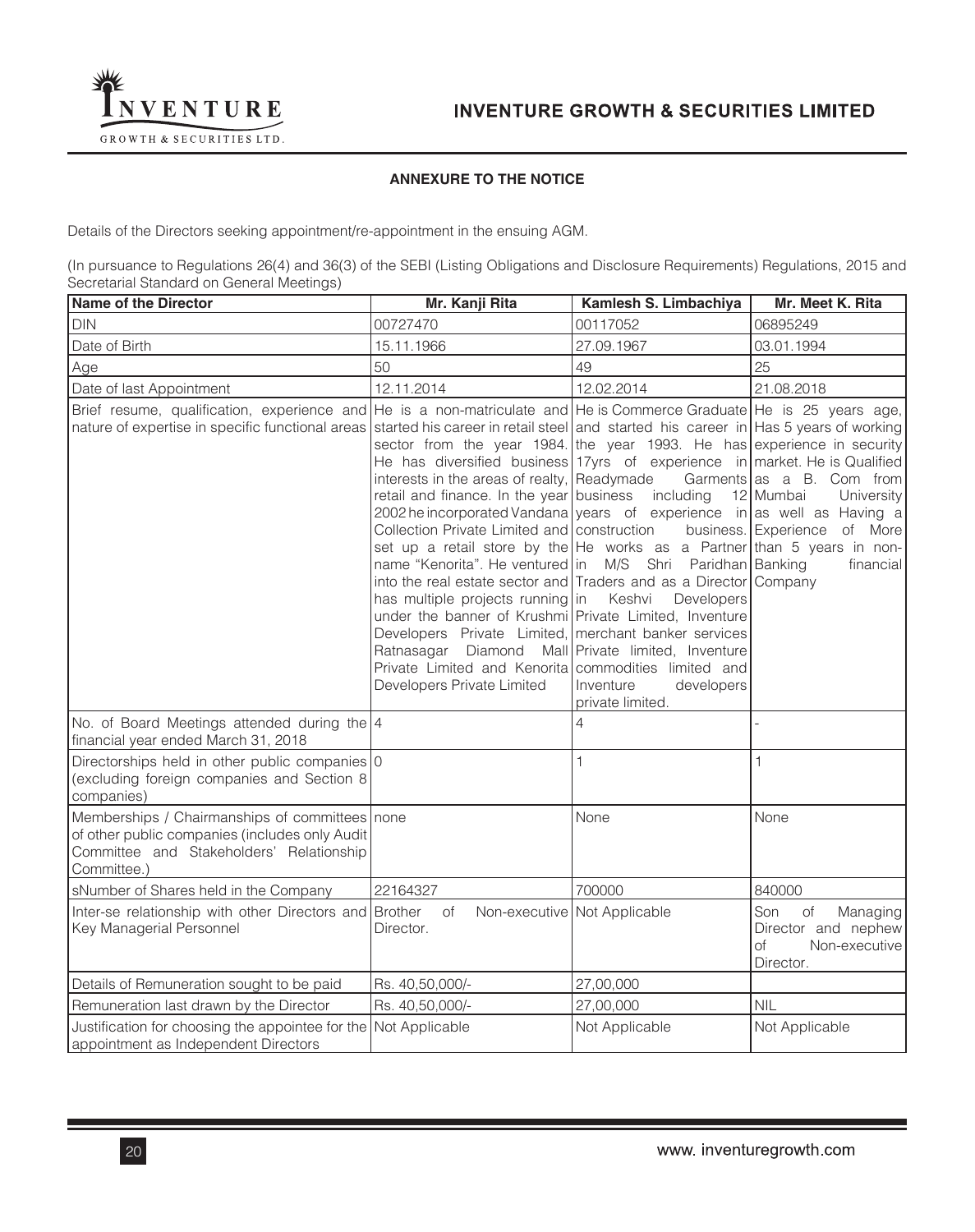

# **DIRECTORS' REPORT**

Dear Members,

Your Directors are pleased to present the 23nd Annual Report of your Company together with the Audited Statement of Accounts and the Auditors' Report of your company for the financial year ended, 31st March, 2018. The summarized financial results for the year ended 31st March, 2018 are as under:

# **FINANCIAL HIGHLIGHTS**

# **I. Consolidate Financial Information :**

| (Rs. In Lacs)                                         |                    |                                 |  |
|-------------------------------------------------------|--------------------|---------------------------------|--|
| <b>Particulars</b>                                    | For the year ended |                                 |  |
|                                                       |                    | March 31, 2018   March 31, 2017 |  |
| Gross Income                                          | 4,159.40           | 3452.96                         |  |
| <b>Profit Before Depreciation, Interest &amp; Tax</b> | 1060.71            | 1327.30                         |  |
| Less: Depreciation                                    | 78.62              | 95.81                           |  |
| Interest                                              | 324.69             | 385.34                          |  |
| <b>Profit Before Tax</b>                              | 657.40             | 846.15                          |  |
| <b>Current Tax</b>                                    | 212.98             | 152.61                          |  |
| Deferred Tax                                          | (8.09)             | 190.95                          |  |
| Net Profit /(Loss)(after Minority Interest)           | 453.90             | 51.27                           |  |
| Add: Profit brought forward from earlier years        | 2112.74            | 2061.47                         |  |
| Adjustment arising on consolidation                   | 0                  | 0                               |  |
| Profit available for appropriation                    | 2517.64            | 2112.74                         |  |
| <b>Appropriations</b>                                 |                    |                                 |  |
| Proposed Dividend                                     |                    |                                 |  |
| Interim Dividend                                      |                    |                                 |  |
| Dividend Tax                                          |                    |                                 |  |
| <b>General Reserve</b>                                |                    |                                 |  |
| <b>Statutory Reserve</b>                              |                    |                                 |  |
| Balance carried to Balance sheet                      | 2517.64            | 2112.74                         |  |
| Basic and Diluted Earnings Per Share                  | 0.54               | 0.06                            |  |

# **II Standalone Financial Information:**

|                                                       |                    | (Rs. In Lacs)                   |
|-------------------------------------------------------|--------------------|---------------------------------|
| <b>Particulars</b>                                    | For the year ended |                                 |
|                                                       |                    | March 31, 2018   March 31, 2017 |
| Gross Income                                          | 2880.48            | 2254.70                         |
| <b>Profit Before Depreciation, Interest &amp; Tax</b> | 327.30             | 730.36                          |
| Less: Depreciation                                    | 65.31              | 83.07                           |
| Interest                                              | 88.68              | 126.57                          |

 $(D_0, \ln l)$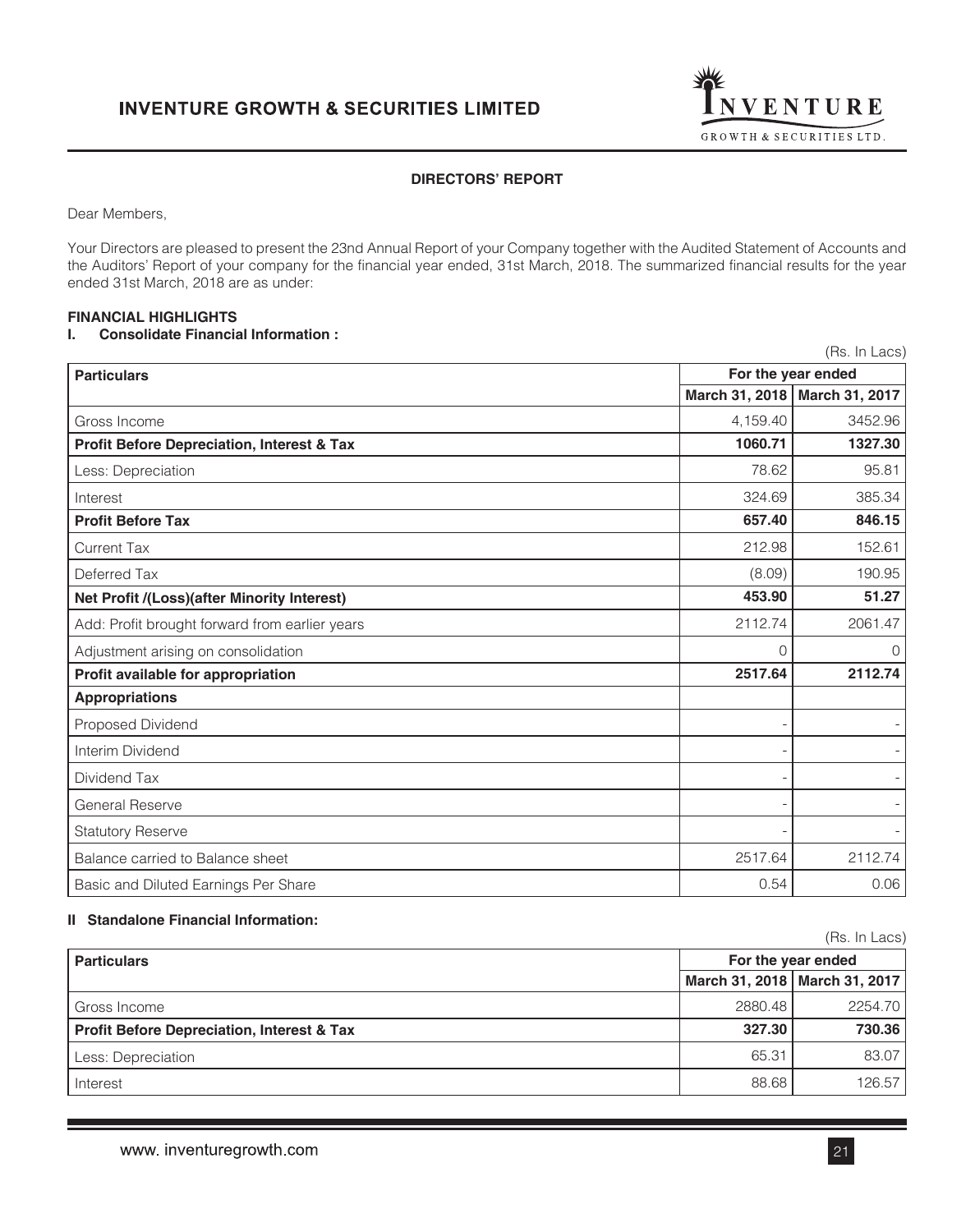

| <b>Profit Before Tax</b>                       | 173.30 | 520.72   |
|------------------------------------------------|--------|----------|
| Current Tax                                    | 44.29  | 107.53   |
| Deferred Tax                                   | 56.16  | 107.53   |
| Net Profit/(Loss)                              | 119.12 | 333.73   |
| Add: Profit brought forward from earlier years | 215.13 | (118.59) |
| Profit available for appropriation             |        | 104.14   |
| <b>Appropriations</b>                          |        |          |
| Proposed Dividend                              |        |          |
| Interim Dividend                               |        |          |
| Dividend Tax                                   |        |          |
| <b>General Reserve</b>                         |        |          |
| Balance carried to Balance sheet               | 334.25 | 215.14   |
| Basic and Diluted Earnings Per Share           | 0.14   | 0.40     |

# **1. OVERVIEW OF COMPANY'S FINANCIAL PERFOMANCE**

The Profit after Tax for the current year is Rs. 119.12. The growth in profit is mainly driven by increase in net revenue from operations during the year. The Company has invested Rs. 1,00,000/- in Wholly Owned Subsidiary Company i.e. Inventure Developers Private Limited.

## **2. CHANGE IN NATURE OF BUSINESS**

During the previous year the company has made alterations in object by diversification in the present activities of the company by passing a special resolution dated 13/04/2018 through Postal ballot as per section 110 of companies act 2013.

# **3. MATERIAL CHANGES AND COMMITMENT AFFECTING FINANCIAL POSITION OF THE COMPANY**

There are is material changes and commitments affecting the financial position of your Company which have occurred between the end of the financial year 2017-18 and the date of this report.

Company have incorporated "Inventure Developers Private limited", wholly owned subsidiary. The Company has invested Rs. 1,00,000/- in Wholly Owned Subsidiary Company i.e. Inventure Developers Private Limited.

## **4. SHARES**

Company has not issued any bonus Shares, securities with Differential Voting Rights, any SWEAT Equity, any Employee Stock Option or any preferential issue of Warrants or Convertible into Equity Shares along with your Company has not brought back any securities from Market.

## **5. CONSOLIDATED ACCOUNTS**

The Consolidated Financial Statements of your Company for the financial year 2017-18 are prepared in compliance with applicable provisions of the Companies Act, 2013 read with the Rules issued there under, applicable Accounting Standards and the provisions of SEBI (Listing Obligations and Disclosure Requirements) Regulations, 2015 (hereinafter referred to as the "Listing Regulations"). The consolidated financial statements have been prepared on the basis of audited financial statements of your Company, its subsidiaries and associate companies, as approved by the respective Board of Directors.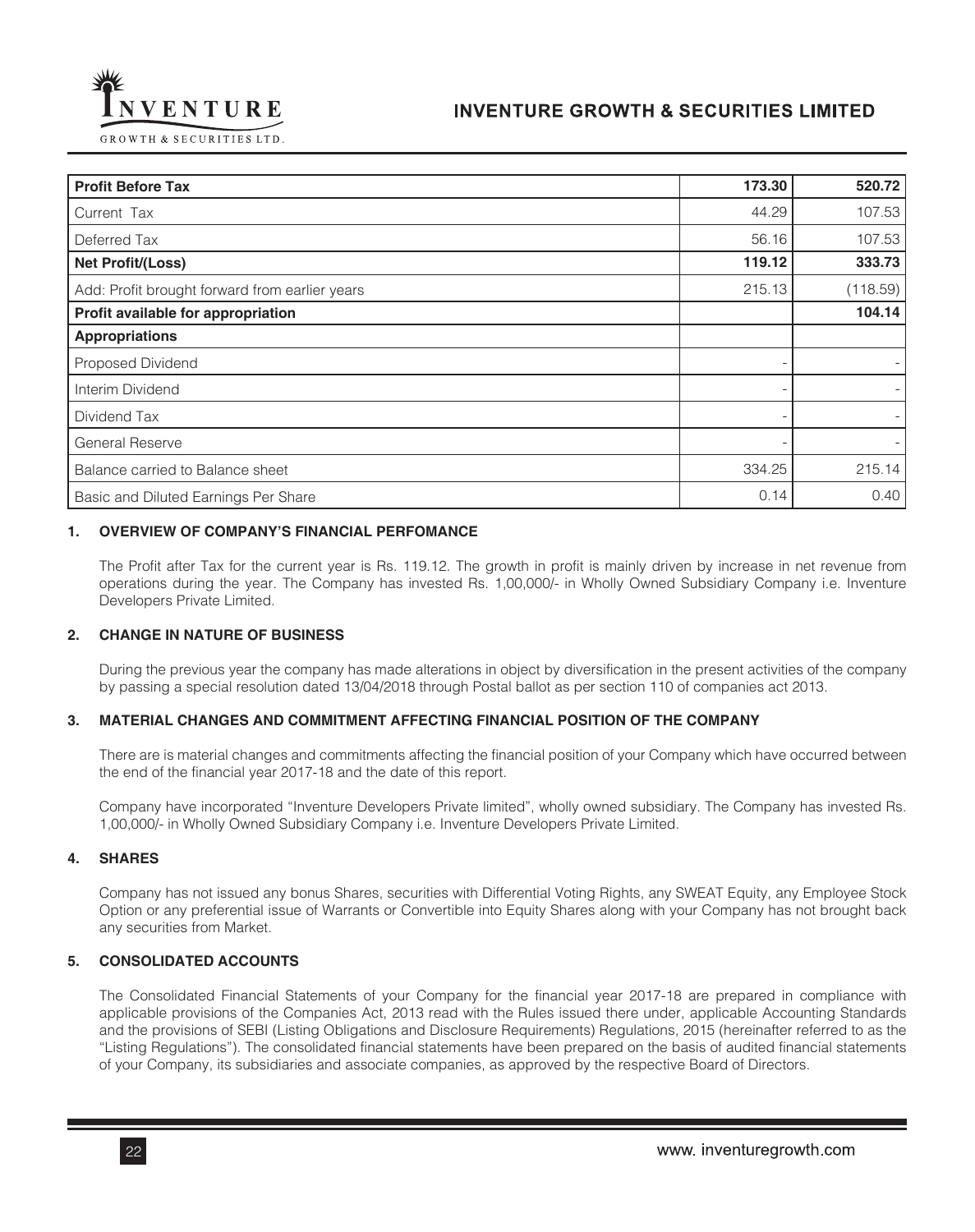

# **6. SUBSIDIARIES**

A separate statement containing the salient features of financial statements of all subsidiaries of your Company forms part of consolidated financial statements in compliance with Section 129 and other applicable provisions, if any, of the Companies Act, 2013. The financial statements of the subsidiary companies and related information are available for inspection by the members at the Registered Office of your Company during business hours on all days except Sundays and public holidays up to the date of the Annual General Meeting ('AGM') as required under Section 136 of the Companies Act, 2013.

Any member desirous of obtaining a copy of the said financial statements may write to the Company Secretary at the Registered Office of your Company. The financial statements including the consolidated financial statements, financial statements of subsidiaries and all other documents required to be attached to this report have been uploaded on the website of your Company (www.inventuregrowth.com)

Company have incorporated "Inventure Developers Private limited", wholly owned subsidiary. The Company has invested Rs. 1,00,000/- in Wholly Owned Subsidiary Company i.e. Inventure Developers Private Limited.

The financial performance of each of the subsidiaries included in the consolidated financial statements of your Company is set out in the Annexure A as AOC-1 to this Report. Additional details of the performance and operations of the subsidiaries along with details of the restructuring and investments made by your Company are set out in the Management Discussion and Analysis which also forms part of this report.

# **7. MANAGEMENT DISCUSSION AND ANALYSIS**

The Management Discussion and Analysis forms an integral part of this report and gives details of the overall industry structure, economic developments, performance and state of affairs of your Company's various businesses viz., risk management systems and other material developments during the financial year 2017-18.

# **8. DETAILS OF SIGNIFICANT AND MATERIAL ORDERS PASSED BY THE REGULATORS**

In connection with the Show Cause Notice dated 30/06/2016 under Section 11(1), 11(4), 11A and 11B of SEBI Act,1992 in the matter relating to public issue received from SEBI, the Company has received further Notice on 31/10/2017 under Rule 4(1) of SEBI (Procedure for Holding Inquiry and imposing penalties by adjudicating Officer) Rules, 1995 read with Section 151 of the SEBI Act, 1992 and written submission pursuant to personal hearing held on 30/10/2017 was filed with SEBI on 10/11/2017.

The Company has received letter dated 06/06/2018 from Registrar of Companies (ROC) under section 206(4) of the Companies Act, 2013 for furnishing of information in respect of Initial Public offer and the Company has filed detailed submission along with relevant information and documents on 21/06/2018.

No significant and/ or material orders were passed by any regulator or court or tribunal impacting the going concern status and the Company's operation in future.

# **9. TRANSFER TO RESERVE**

During the year under review, no amount was transferred to General Reserve.

## **10. DIVIDEND**

The strength of the Company lies in identification, execution and successful implementation of business projects. To strengthen the long term prospectus and sustainable growth in assets and revenue, it is important for the company to evaluate various opportunities in the different business vertical in which Company operates.

The Board of Directors considers this to be in the strategic interest of the company and believe that this will greatly enhance the long term shareholder value. The Company expects better results for the coming year. In order to fund this development and implementation projects, conservation of fund is of vital importance. Therefore, your Directors do not recommended any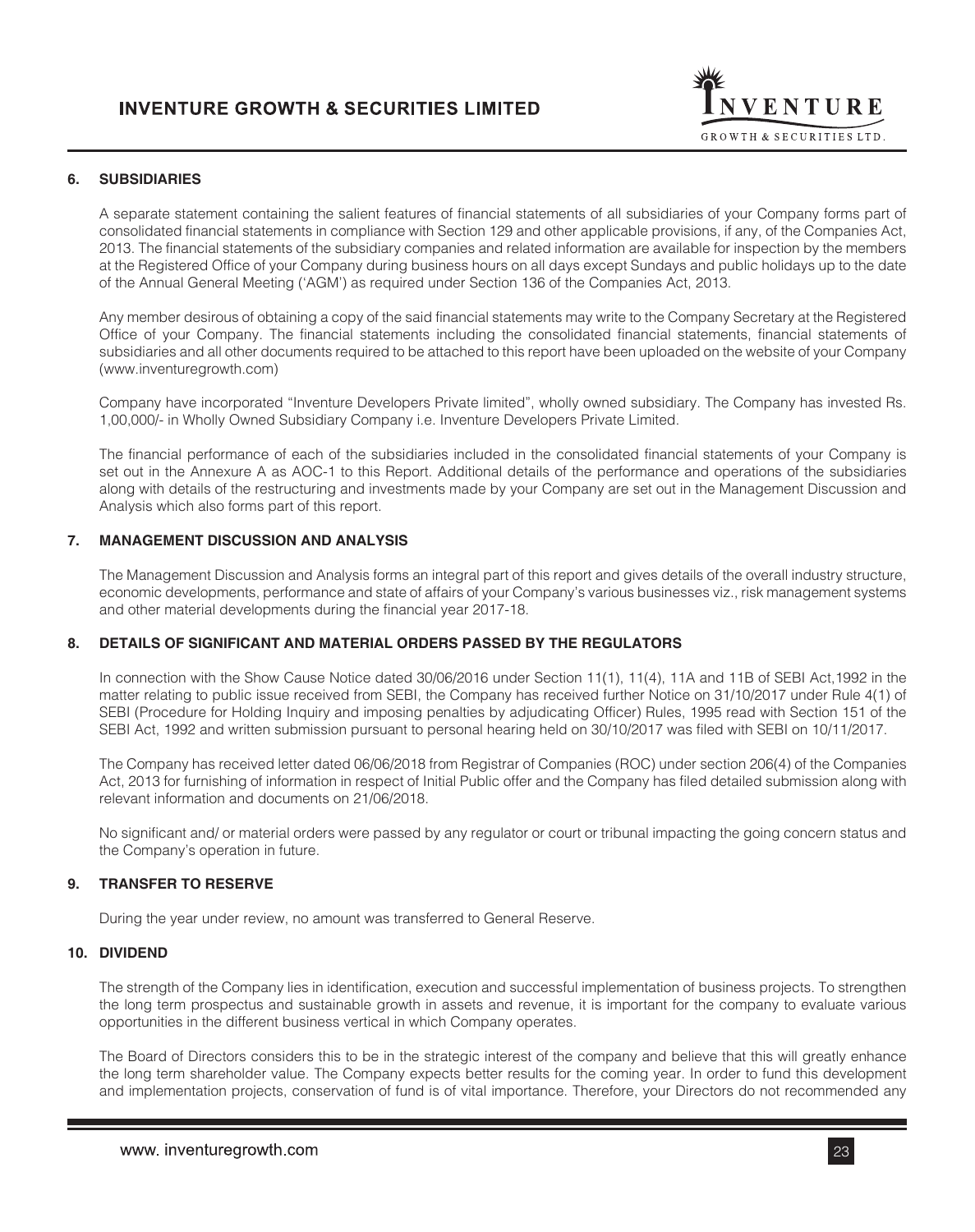

dividend for the financial year 2017-18.

## **11. CORPORATE GOVERNANCE REPORT**

The detailed report on Corporate Governance as stipulated under Regulation 34 (3) read with Schedule V of the SEBI (Listing Obligations and Disclosure Requirements) Regulations, 2015 forms Part to this report together with a Certificate from the Statutory Auditors of the Company confirming compliance is annexed as Annexure-C to this report.

### **12. DIRECTORS AND KEY MANAGERIAL PERSONNEL**

Shri Kamlesh S. Limbachiya, Whole Time Director, is liable to retire by rotation at the ensuing AGM pursuant to the provisions of Section 152 of the Companies Act, 2013 read with the Companies (Appointment and Qualification of Directors) Rules, 2014 and the Articles of Association of your Company and being eligible have offered himself for re–appointment. Appropriate resolution for his re–appointment is being placed for your approval at the ensuing AGM. The brief resume of the Directors and other related information has been detailed in the Notice convening the 23nd AGM of your Company. Your Directors recommend his re–appointment as Whole Time Director of your Company.

During the year under review, there is change in the Board of Directors of the Company

Shri Kanji B. Rita is Re-appointed as a managing director for a period of 3years with effect from 13th August 2018 to 12th August 2021 and Mr. Meet K. Rita is appointed as Whole Time Director of the Company for a period of 3 Years w.e.f. 21st August 2018 to 20th August 2021.

Shri Nagji K. Rita, Non-Executive Director has resigned from the Company w.e.f 4th August 2018.

The Independent Directors of your Company hold office up to 31st March, 2019 and are not liable to retire by rotation.

Shri Kanji B. Rita, Chairman & Managing Director and Shri Kamlesh S. Limbachiya, Whole Time Director, Mrs. Bhavi Gandhi, Company Secretary and Mr. Arvind Gala, CFO are the Key Managerial Personnel of your Company in accordance with the provisions of Sections 2(51), 203 of the Companies Act, 2013 read with Companies (Appointment and Remuneration of Managerial Personnel) Rules, 2014 (including any statutory modification(s) or re–enactment(s) for the time being in force).

## **13. DISCLOSURE RELATING TO REMUNERATION OF DIRECTORS, KEY MANAGERIAL PERSONNEL AND PARTICULARS OF EMPLOYEES:**

The remuneration paid to the Directors is in accordance with the Nomination and Remuneration Policy formulated in accordance with Section 178 of the Companies Act, 2013 and Regulation 19 of the Listing Regulations (including any statutory modification(s) or re–enactment(s) for the time being in force), The salient aspects covered in the Nomination and Remuneration Policy has been outlined in the Corporate Governance Report which forms part of this report.

The Managing Director & Whole Time Director of your Company does not receive remuneration from any of the subsidiaries of your Company.

# **14. DIRECTORS RESPONSIBILITY STATEMENT:**

Pursuant to Section 134(3) (c) of the Companies Act, 2013 (including any statutory modification(s) or re–enactment(s) for the time being in force), the Directors of your Company confirm that:

**(a) In the preparation of the annual accounts for the financial year ended 31st March, 2018, the applicable Accounting Standards and Schedule III of the Companies Act, 2013 (including any statutory modification(s) or re–enactment(s) for the time being in force), have been followed and there are no material departures from the same;**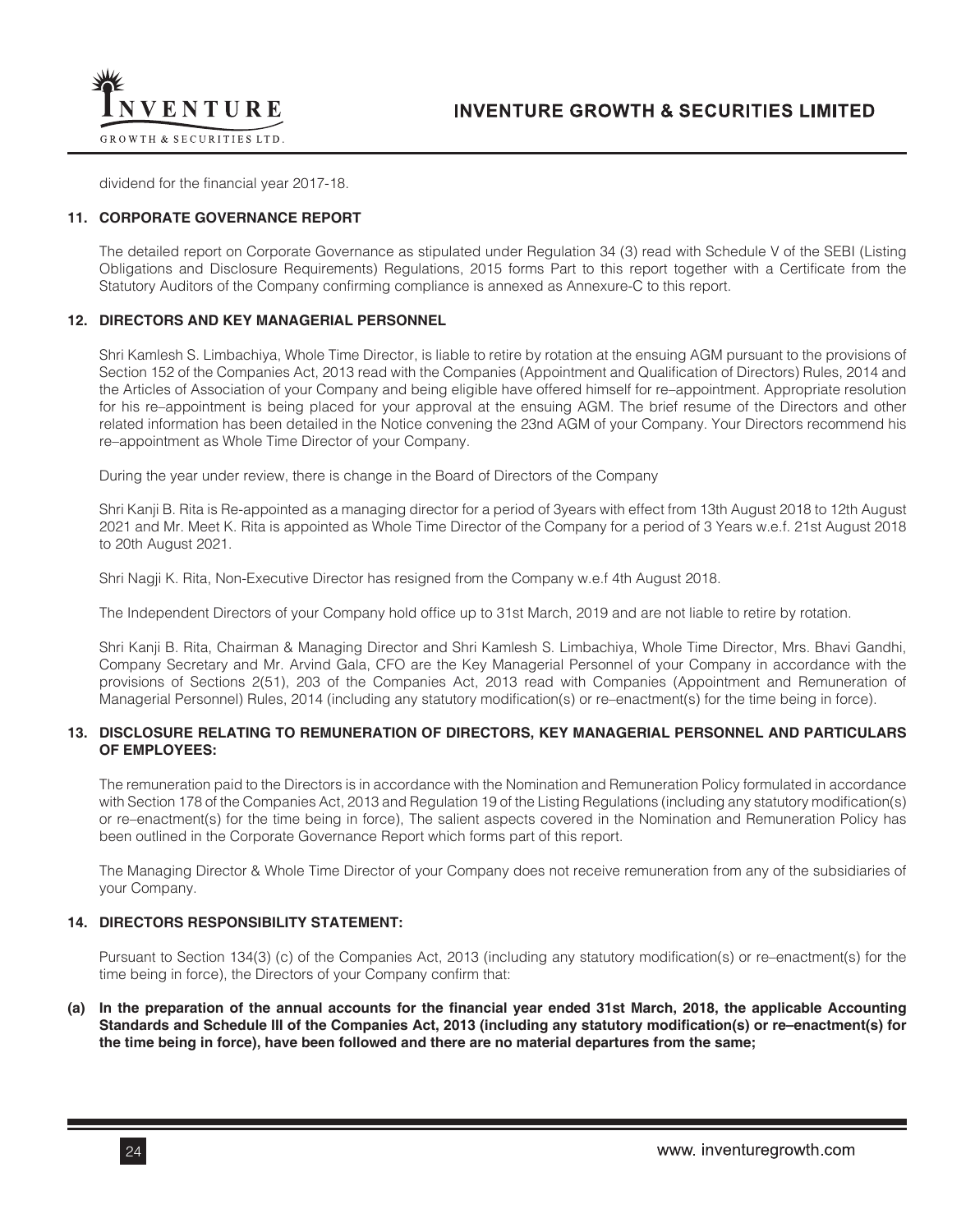

- (b) the Directors have selected such accounting policies and applied them consistently and made judgments and estimates that are reasonable and prudent so as to give a true and fair view of the state of affairs of your Company as at 31st March, 2018 and of the profit and loss of the Company for the financial year ended 31st March, 2018;
- (c) proper and sufficient care has been taken for the maintenance of adequate accounting records in accordance with the provisions of the Companies Act, 2013 (including any statutory modification(s) or re–enactment(s) for the time being in force) for safeguarding the assets of the company and for preventing and detecting fraud and other irregularities;
- (d) The annual accounts have been prepared on a 'going concern' basis;
- (e) Proper internal financial controls laid down by the Directors were followed by your Company and that such internal financial controls are adequate and operating effectively; and
- (f) Proper systems to ensure compliance with the provisions of all applicable laws were in place and that such systems were adequate and operating effectively.

# **15. DECLARATION GIVEN BY INDEPENDENT DIRECTOR:**

Your Company has received declarations from all the Independent Directors confirming that they meet the criteria of independence as prescribed under the provisions of Section 149(6) of the Companies Act, 2013 read with the Schedules and Rules issued thereunder as well as Regulation 16(1) (b) of Listing Regulations (including any statutory modification(s) or re– enactment(s) for the time being in force).

## **16. EVALUATION OF BOARD'S PERFORMANCE:**

Pursuant to the provisions of the Companies Act, 2013 read with the Rules issued there under and the Listing Regulations (including any statutory modification(s) or re–enactment(s) for the time being in force), the process for evaluation of the annual performance of the Directors/ Board/ Committees was carried out. The criteria applied in the evaluation process are detailed in the Corporate Governance Report which forms part of this report.

The performance evaluation of the Independent Directors was carried out by the entire Board. The performance evaluation of the Chairman and the Non Independent Directors was carried out by the Independent Directors. The Board of Directors expressed their satisfaction with the evaluation process based on the recommendation of the Nomination & Remuneration **Committee** 

# **17. NUMBER OF MEETINGS OF THE BOARD AND ITS COMMITTEES**

During the financial year 2017-18 the Board met for 4 times and there were 4 Audit committee Meetings held. The details of the meetings of the Board of Directors and its Committees, convened are given in the Corporate Governance Report which forms a part of this report.

The intervening gap between the Meetings was within the period prescribed under the Companies Act, 2013.

The Company has complied with the Secretarial Standard as issued by the ICSI.

# **18. AUDITORS AND AUDITORS' REPORT**

# **A. STATUTORY AUDITORS**

M/s PHD & Associates, Chartered Accountants having firm Registration No.11236W were re-appointed at the 20th Annual General Meeting held on 24th September, 2015 as the statutory auditors of the Company to hold office until the conclusion of Annual General Meeting to be held in the calendar year 2020 subject to ratification by the members in every Annual General Meeting .The Company has received a letter from the auditors to the effect that their re-appointment, to hold office from the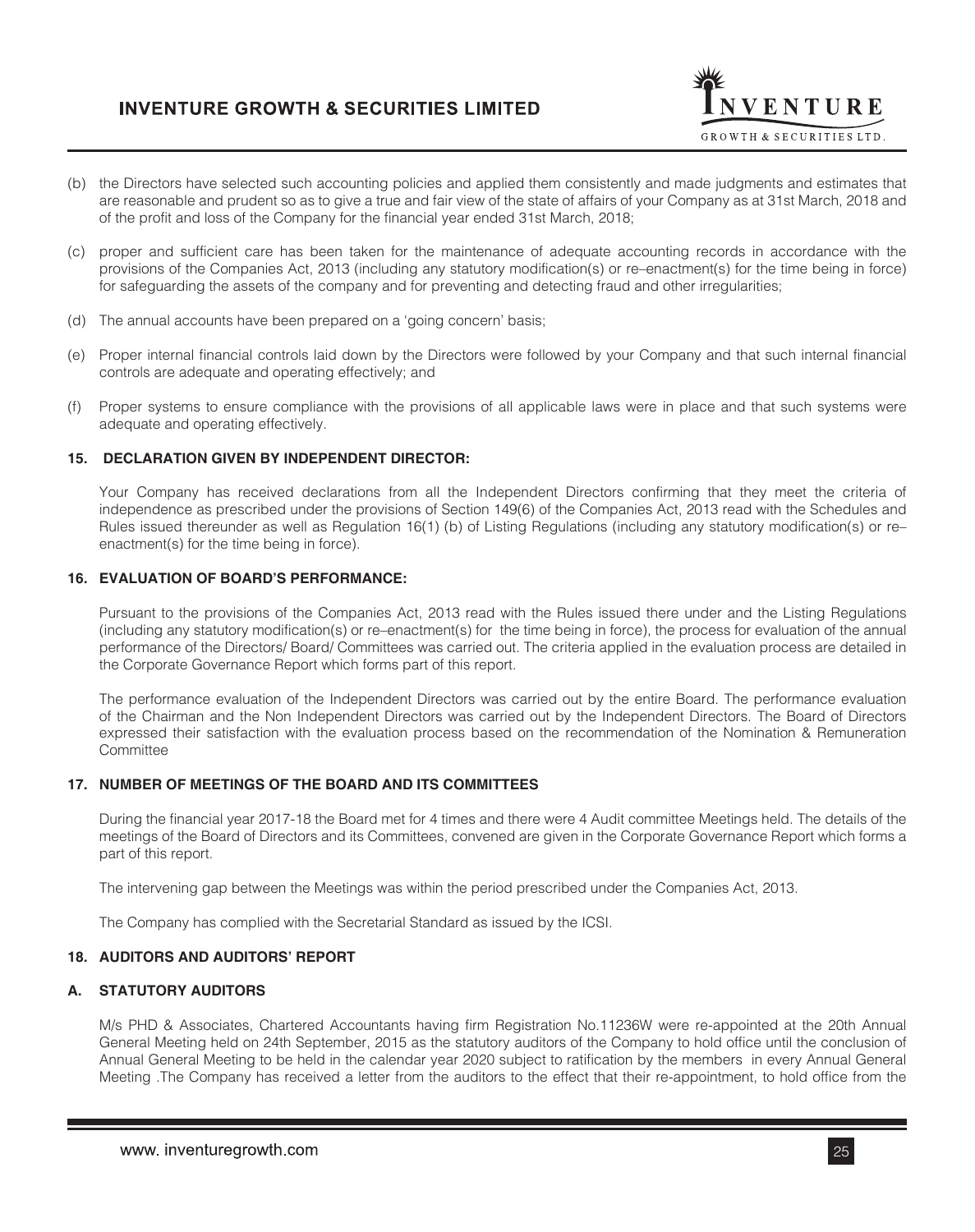

conclusion of this Annual General Meeting till the conclusion of next Annual General Meeting, if made, would be within the prescribed limits under section 141(3)(g) of the Companies Act, 2013, they fulfill the criteria provided in Section 141 of the Companies Act, 2013 and are not disqualified for their re-appointment.

## **B. INTERNAL AUDITORS**

The Company continues to engage SHAH & RAMAIYA CHARTERED ACCOUNTANTS as its Internal Auditor. During the year, the Company continued to implement their suggestions and recommendations to improve the governance and operations. Their scope of work includes review of processes for safeguarding the assets of the Company, review of operational efficiency, effectiveness of systems and processes, and assessing the internal control strengths in all areas. Internal Auditors findings are discussed with the process owners and suitable corrective actions taken as per the directions of Audit Committee on an ongoing basis to improve efficiency in operations.

## **C. SECRETARIAL AUDITORS**

Pursuant to the provisions of Section 204 of the Companies Act, 2013 and The Companies (Appointment and Remuneration of Managerial Personnel) Rules, 2014, the Company has appointed D. M. Zaveri & Co., a firm of Company Secretaries in Practice to undertake the Secretarial Audit of the Company. The Report of the Secretarial Audit Report is annexed herewith as Annexure-B. There was no qualification, reservation or adverse remarks made by either by the auditor in their respective report for the financial year ended 31st March 2018

## **19. EXPLANATION OR COMMENTS ON QUALIFICATIONS, OR ADVERSE REMARKS OR DISCLAIMERS MADE BY THE AUDITORS AND THE PRACTICING COMPANY SECRETARY IN THEIR REPORTS RESERVATIONS**

There was no qualification, reservation or adverse remarks made by either by the auditor in their respective report for the financial year ended 31st March 2018.

There was no qualification, reservation or adverse remarks made by secretarial auditor in their report for the financial year ended 31st March 2018.

## **20. COMMITTEES OF THE BOARD**

There are currently four committees of the board, as indicated below:

- 1. Audit committee
- 2. Nomination and Remuneration committee
- 3. Stakeholder Relationship committee
- 4. Corporate Social Responsibility Committee

Details of all the committees, along with their charters, composition and meeting held during the year are provided in the report on corporate governance forms part of the Annual Report

## **21. EXTRACT OF ANNUAL RETURN**

The details forming part of the extract of the Annual Return as on 31st March, 2018 in Form MGT – 9 in accordance with Section 92(3) of the Companies Act, 2013 read with Companies (Management and Administration) Rules, 2014, are set out herewith as Annexure D to this report.

## **22. LOANS, GUARANTEE AND INVESTMENTS UNDER SECTION 186 OF COMPANIES ACT, 2013**

Details of loans, guarantees and investments under the provisions of Section 186 of the Companies Act, 2013 read with the Companies (Meetings of Board and its Powers) Rules, 2014, as on 31st March, 2018, are set out in Note no. 13 & 29 to the Standalone Financial Statements forming part of this report.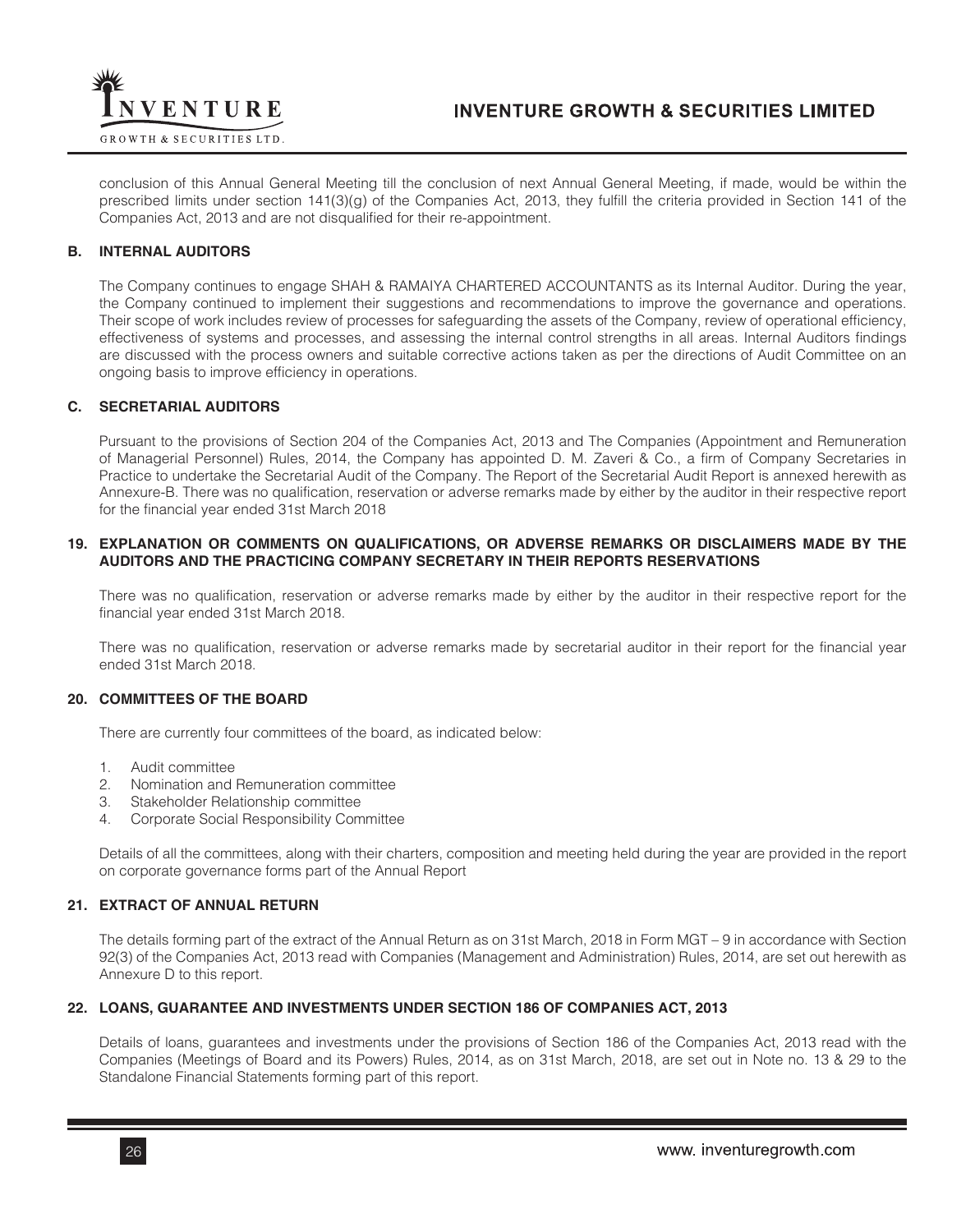

Company have incorporated "Inventure Developers Private limited", wholly owned subsidiary. The Company has invested Rs. 1,00,000/- in Wholly Owned Subsidiary Company i.e. Inventure Developers Private Limited.

# **23. PARTICULARS OF CONTRACT AND ARRANGEMENT UNDER SECTION 188**

All related party transections that were entered into during the financial year were on arm's length basis and were in ordinary course of the business and that the provisions of section 188 of the Companies act 2013 are not attracted. Thus disclosure in form AOC-2 is not required refer note-31 of Balance sheet. Further, there are not materially significant related party transections made by the company with promoters, key managerial personal or other persons which may have potential conflict with interest of the company.

The policy on the materiality of the related party transection and also on dealing with the related party transections as approved by the audit committee and board of directors is available on the web link www.inventuregrowth.com

## **24. VIGIL MECHANISM**

Your Company is committed to highest standards of ethical, moral and legal business conduct. Accordingly, the Board of Directors has formulated a Whistle Blower Policy which is in compliance with the provisions of Section 177(10) of the Companies Act, 2013 and Regulation 22 of the Listing Regulations. Your Company has an ethics employees can raise concerns regarding any discrimination, harassment, victimization, any other unfair practice being adopted against them or any instances of fraud by or against your Company directly to the Chairman.

Any incidents that are reported are investigated and suitable action taken in line with the whistle blower policy. The Whistle Blower Policy is also available on your Company's website (www.inventuregrowth.com)

## **25. DETAILS OF POLICY DEVELOPED AND IMPLEMENTED BY THE COMPANY ON ITS CORPORATE SOCIAL RESPONSIBILITY INITIATIVES**

Pursuant to Section 135 of the Companies Act, 2013 and the relevant rules, the Board has constituted Corporate Social Responsibility (CSR) Committee under the Chairmanship of Mr. Bharat P. Shah, Independent Director. The other members of the Committee are Mr. Nagji B. Rita and Mr. Kamlesh S. Limbachiya. The Board of Directors, based on the recommendations of the Committee, formulated a CSR Policy. The detailed CSR Policy is available on web link www.inventuregrowth.com Annual report on CSR as required under Companies (Corporate Social Responsibility Policy) Rules 2014.

The Company confirms that the implementation and monitoring of the CSR Policy is in compliance with the CSR objectives and Policy of the Company. Implementation by the company on its corporate social responsibility initiatives are Annexure- E in this Report.

# **26. FAMILIARIZATION PROGRAMME**

The Company has conducted various sessions during the financial year to familiarize independent Directors with the Company, their roles, responsibilities in the Company, and the technology and the risk management system of the Company. Further, the Directors are encouraged to attend to the training programs being organized by various regulators/bodies/institutions on above matters.

# **27. LISTING OF SECURITIES**

The Equity Shares of the Company are presently listed on BSE Limited, National Stock Exchange of India Limited and Metropolitan Stock Exchange of India. The Annual Listing Fee for the year 2017-18 has been duly paid to the stock exchange.

# **28. CONSERVATION OF ENERGY, TECHNOLOGY ABSORPTION AND FOREIGN EXCHANGE EARNINGS AND OUTGO**

The particulars required by the Section 134(3)(m) of the Companies Act, 2013 ("the Act") read with rule 8 (3) of the Companies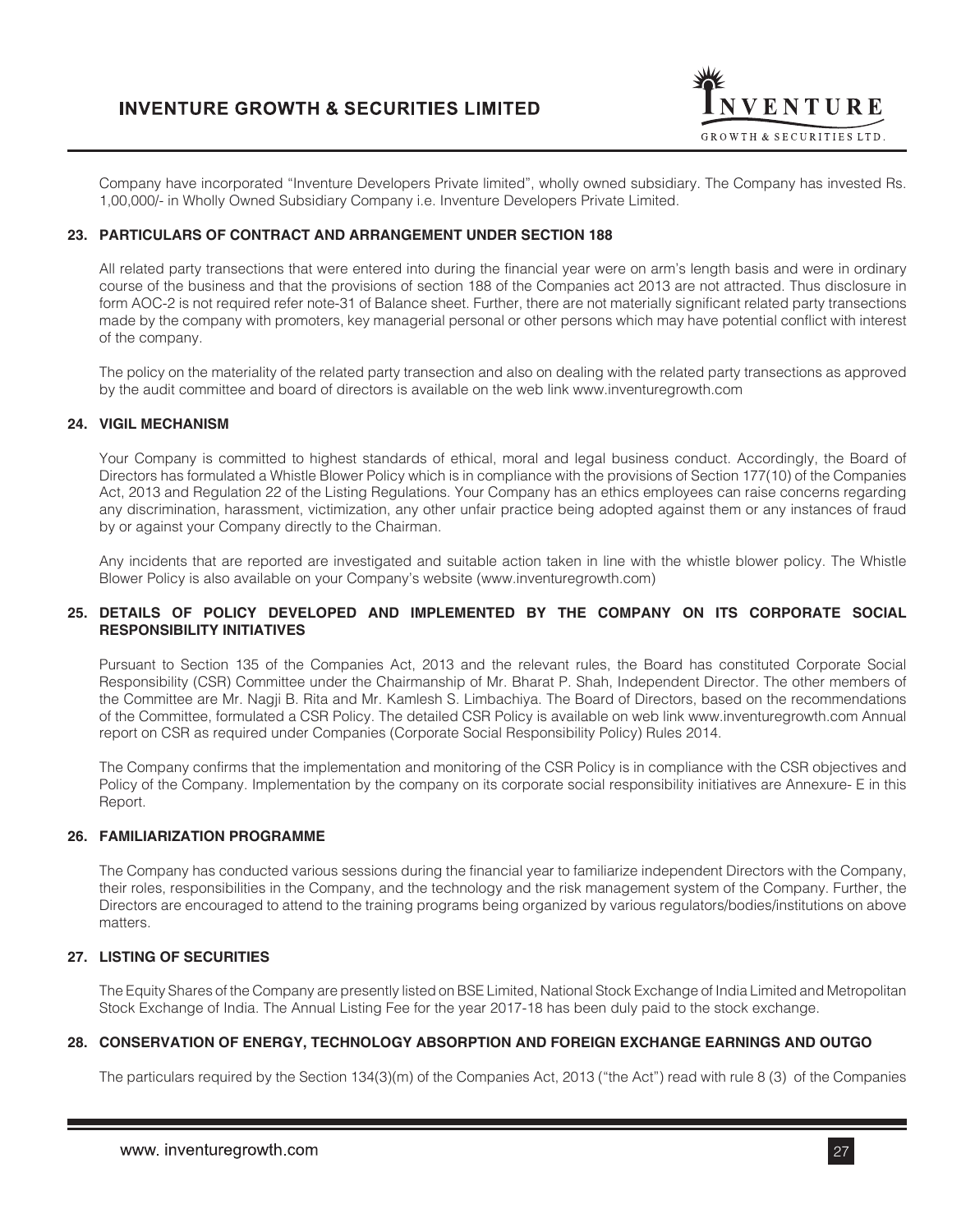

(Accounts) Rules, 2014 in respect of conservation of energy and technology absorption have not furnished considering the nature of activities undertaken by the Company during the year under review.

#### Foreign Exchange Earning and Outgo

Your Company has no foreign exchange earnings and outgo.

## **29. COMPANY'S POLICY RELATING TO DIRECTORS APPOINTMENT, PAYMENT OF REMUNERATION AND DISCHARGE OF THEIR DUTIES**

The Company's Policy relating to appointment of Directors, payment of Managerial remuneration, including criteria for determining Directors' qualifications, positive attributes, independence of Directors and other related matters as provided under Section 178(3) of the Companies Act, 2013 is furnished in Annexure- F and is attached to this report.

#### **30. RISK MANAGEMENT POLICY**

The company has devised and implemented a mechanism for Risk management and has developed a risk management policy. The policy work towards creating a risk register, identifying internal and external and implementing risk mitigating steps. The committee will, on quarterly basis, provides status update to the board of directors of the company.

In line with the new regulatory requirement, the company has formally framed a risk management policy to identify and assess the key risk area, monitor and report compliance and effectiveness of the policy and procedures.

#### **31. PARTICULARS OF EMPLOYEES AND RELATED DISCLOSURES**

Disclosures pertaining to remuneration and other details as required under Section 197(12) of the Act read with rule 5(1) of the Companies (Appointment and Remuneration of Managerial Personnel) Rules, 2014 is annexed herewith as Annexure- G.

The statement containing particulars of employees as required under Section 197(12) of the Act read with Rule 5(2) and 5(3) of the Companies (Appointment and Remuneration of Managerial Personnel) Rules, 2014, as amended is not applicable to the Company as there was no employee drawing remuneration of Rs. 102 lakh per annum or Rs. 8.5 lakh per month during the year ended March 31, 2018.

The Company has not paid any remuneration to its Non-Executive Directors, except sitting fees for attending the meetings of the Board and Committee thereof during the FY 2017-18. The details of the same are provided in the corporate governance Report forms part of the Annual Report.

## **32. OBLIGATION OF COMPANY UNDER THE SEXUAL HARASSMENT OF WOMEN AT WORKPLACE (PREVENTION, PROHIBITION AND REDRESSAL) ACT, 2013**

The company has in place a Prevention of Sexual Harassment Policy in line with the requirements of the sexual harassment of women at the workplace (Prevention, Prohibition and Redressal) Act, 2013. An Internal complaints committee has been set up to redress complaints received regarding sexual harassment. All employees (permanent, contractual, temporary, trainees) are covered under this policy.

During the year 2017-18, no complaints were received by the Company related to sexual harassment.

# **33. DEPOSITS (UNDER CHAPTER V):**

Company has not accepted any deposit from public during the year under review.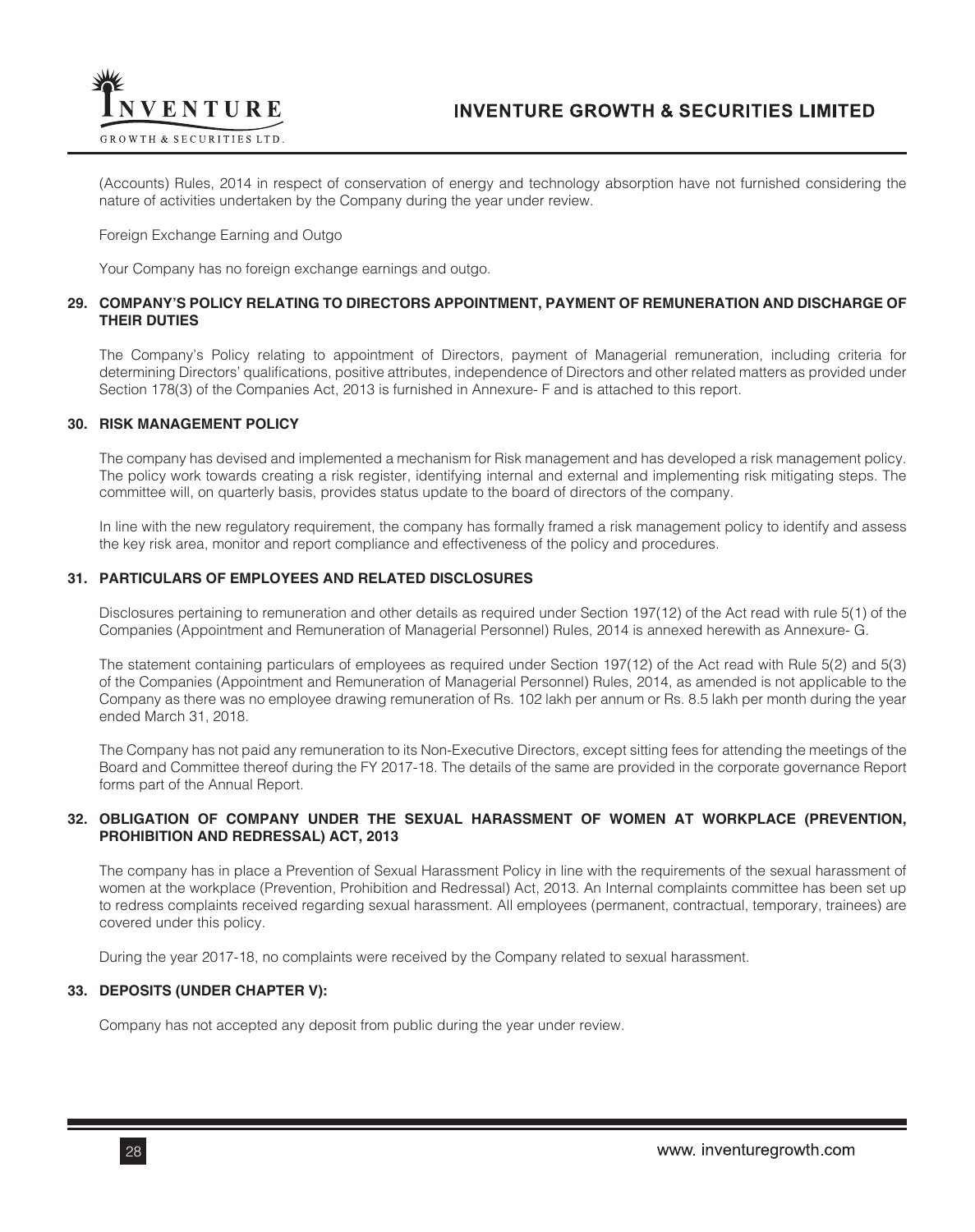

# **34. INTERNAL FINANCIAL CONTROLS**

The Company has in place adequate internal financial controls with reference to financial statements. During the year, such controls were tested and no reportable material weakness in the design or operation was observed

The Audit Committee of the Board of Directors actively reviews the adequacy and effectiveness of the internal control systems and suggests improvements to strengthen the same. The Audit Committee of the Board of Directors, Statutory Auditors and the Senior Management are periodically apprised of the internal audit findings and corrective actions taken. Audit provides a key role in providing assurance to the Board of Directors. Significant audit observations and corrective actions taken by the management are presented to the Audit Committee of the Board. To maintain its objectivity and independence, the Internal Audit function reports to the Chairman of the Audit Committee.

## **35. APPRECIATION**

Your Directors wish to convey their gratitude and place on record their appreciation for all the employees at all levels for their hard work, solidarity, cooperation and dedication during the year.

Your Directors sincerely convey their appreciation to customers, shareholders, vendors, bankers, business associates, regulatory and government authorities for their continued support.

# **For Inventure Growth & Securities Limited**

 **Sd/- sd/- Kanji B. Rita Kamlesh S Limbachiya** (Chairman & Managing Director) (Whole -Time Director)

Place: Mumbai Date: 04.08.2018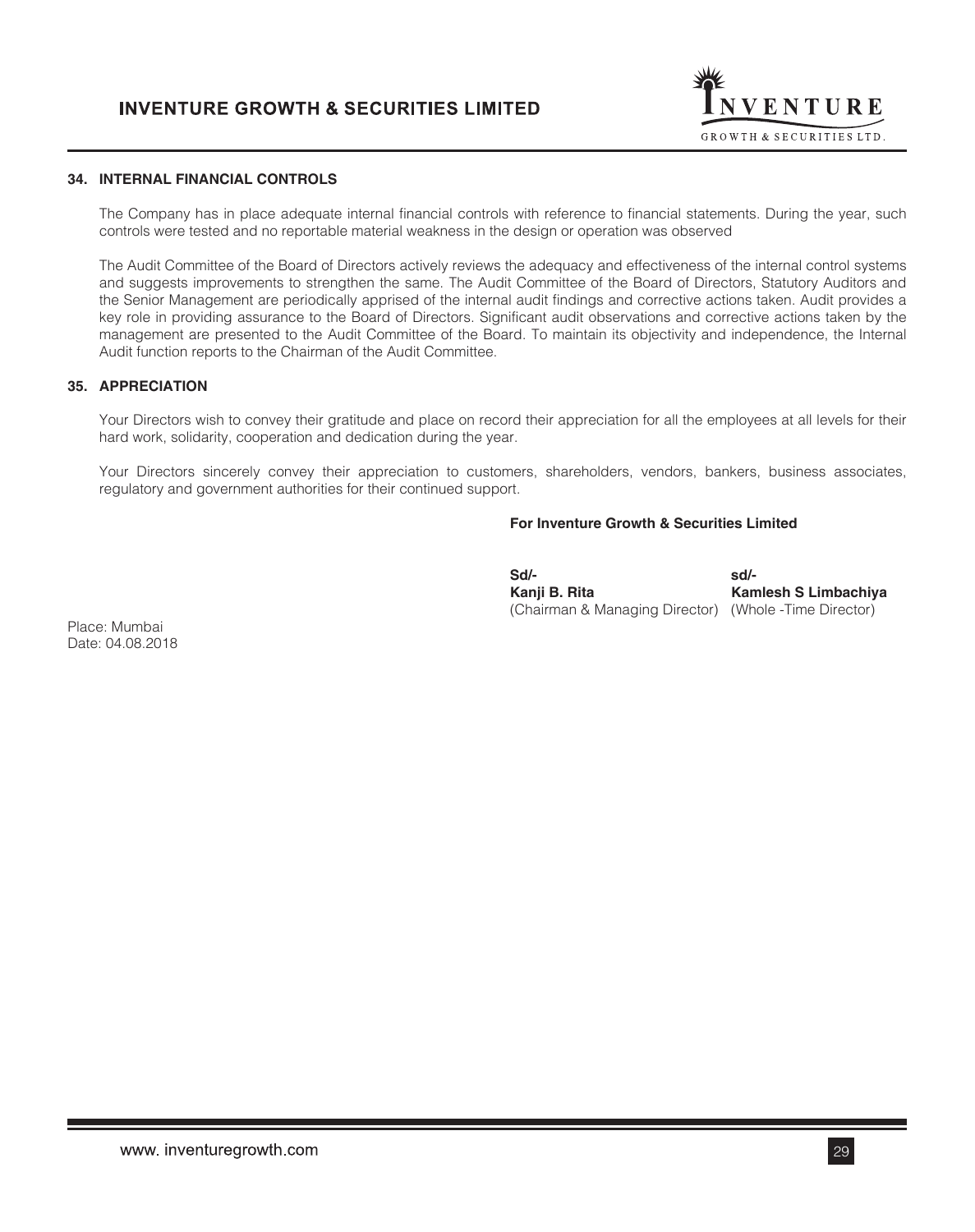

# **ANNEXURE A**

## **Form No AOC 1**

(Pursuant to first proviso to sub-section (3) of Section 129 read with Rule 5 of the Companies (Accounts) Rules, 2014)

The statement containing silent features of the financial statement of subsidiaries companies is given below:

| <b>Sr No</b>                            | 1                                                    | $\overline{2}$                                           | 3                                                                        | 4                                                                                          | 5                                                                                                           |
|-----------------------------------------|------------------------------------------------------|----------------------------------------------------------|--------------------------------------------------------------------------|--------------------------------------------------------------------------------------------|-------------------------------------------------------------------------------------------------------------|
| <b>Name of Subsidiaries</b>             | <b>INVENTURE</b><br><b>FINANCE PVT</b><br><b>LTD</b> | <b>INVENTURE</b><br><b>COMMODITIES</b><br><b>LIMITED</b> | <b>INVENTURE</b><br><b>WEALTH</b><br><b>MANAGEMENT</b><br><b>LIMITED</b> | <b>INVENTURE</b><br><b>INSURANCE</b><br><b>BROKING</b><br><b>PRIVATE</b><br><b>LIMITED</b> | <b>INVENTURE</b><br><b>MERCHANT</b><br><b>BANKER</b><br><b>SERVICES</b><br><b>PRIVATE</b><br><b>LIMITED</b> |
| Date since when subsidiary was acquired |                                                      |                                                          |                                                                          |                                                                                            |                                                                                                             |
| Reporting period                        |                                                      |                                                          |                                                                          |                                                                                            |                                                                                                             |
| Share Capital                           | 48,000,000                                           | 21,907,000                                               | 6,500,000                                                                | 6,000,200                                                                                  | 12,100,000                                                                                                  |
| Reserves & Surplus                      | 693,468,717                                          | 82,676,812                                               | (1,838,738)                                                              | (368, 721)                                                                                 | 41,609,356                                                                                                  |
| <b>Total Assets</b>                     | 1,157,425,424                                        | 112,046,120                                              | 4,747,919                                                                | 5,645,428                                                                                  | 53,784,965                                                                                                  |
| <b>Total Liabilities</b>                | 1,157,425,424                                        | 112,046,120                                              | 4,747,919                                                                | 5,645,428                                                                                  | 53,784,965                                                                                                  |
| Investments                             | 72,097,255                                           |                                                          | 1,328,302                                                                | 590,653                                                                                    | 31,947,548                                                                                                  |
| Turnover                                | 112,879,409                                          | 9,326,488                                                | 1,412,509                                                                | 929,547                                                                                    | 15,625,183                                                                                                  |
| Profir Before Tax                       | 37,682,596                                           | 2,280,881                                                | 1,045,742                                                                | 859,649                                                                                    | 6,541,841                                                                                                   |
| Provision for Tax                       | 13,279,397                                           | 665,472                                                  | 1,572                                                                    |                                                                                            | 985,664                                                                                                     |
| Profit After Tax                        | 24,403,199                                           | 1,615,409                                                | 1,044,170                                                                | 859,649                                                                                    | 5,556,177                                                                                                   |
| Proposed Dividend                       |                                                      |                                                          |                                                                          |                                                                                            |                                                                                                             |
| % of Shareholding                       | 100%                                                 | 99.97%                                                   | 100%                                                                     | 100%                                                                                       | 100%                                                                                                        |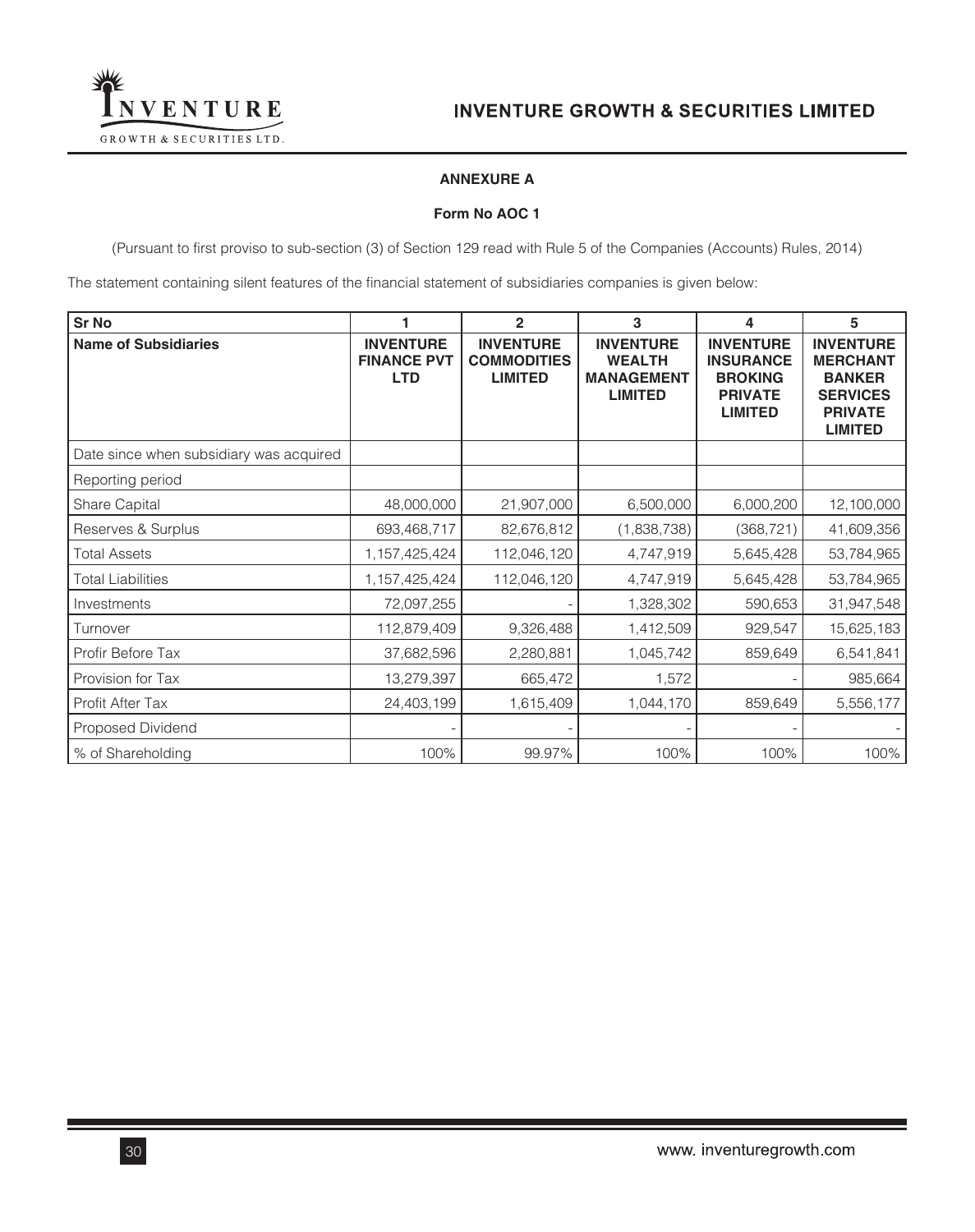

## **ANNEXURE B**

### **Secretarial Audit Report Form No. MR-3**

For the Financial year ended 31st March, 2018 [Pursuant to Section 204(1) of the Companies Act, 2013 and rule No. 9 of the Companies (Appointment and Remuneration of Managerial Personnel) Rules, 2014]

#### To, The Members, **Inventure Growth and Securities Limited**

I have conducted the secretarial audit of the compliance of applicable statutory provisions and the adherence to good corporate practices by **Inventure Growth and Securities Limited** (hereinafter called **'the Company'**). Secretarial audit was conducted in a manner that provided me a reasonable basis for evaluating the corporate conducts/statutory compliances and expressing my opinion thereon.

Based on my verification of the Inventure Growth and Securities Limited's books, papers, minute books, forms and returns filed and other records maintained by the Company and also the information provided by the Company, its officers, agents and authorized representatives during the conduct of secretarial audit, I hereby report that in my opinion, the Company has, during the audit period covering the Financial year ended on 31st March, 2018, complied with the statutory provisions listed hereunder and also that the Company has proper Board-processes and compliance-mechanism in place to the extent, in the manner and subject to the reporting made hereinafter read with our letter of even date annexed as Annexure A which form an integral part of this report.

I have examined the books, papers, minute books, forms and returns filed and other records maintained by the Company for the financial year ended on 31st March, 2018 according to the provisions of:

- (i) The Companies Act, 2013(the Act) and the rules made thereunder;
- (ii) The Securities Contracts (Regulation) Act, 1956 ('SCRA') and the rules made thereunder;
- (iii) The Depositories Act, 1996 and the Regulations and the Bye-laws framed thereunder;
- (iv) Foreign Exchange Management Act, 1999 and the rules and regulations made thereunder to the extent of Foreign Direct Investment, Overseas Direct Investment and External Commercial Borrowings;
- (v) The following Regulations and Guidelines prescribed under the Securities and Exchange Board of India Act, 1992('The SEBI'):-
	- (a) The Securities and Exchange Board of India (Substantial Acquisition of Shares and Takeovers) Regulations, 2011;
	- (b) The Securities and Exchange Board of India (Prohibition of Insider Trading) Regulations, 2015;
	- (c) The Securities and Exchange Board of India (Issue of Capital and Disclosure Requirements) Regulations, 2009;
	- (d) The Securities and Exchange Board of India (Share Based Employee Benefits) Regulations, 2014; **(Not relevant / applicable during the year under review)**
	- (e) The Securities and Exchange Board of India (Issue and Listing of Debt Securities) Regulations, 2008; **(Not relevant / applicable during the year under review)**
	- (f) The Securities and Exchange Board of India (Registrars to an Issue and Share Transfer Agents) Regulations, 1993 regarding the Companies Act and dealing with client;
	- (g) The Securities and Exchange Board of India (Delisting of Equity Shares) Regulations, 2009; **(Not relevant / applicable during the year under review)**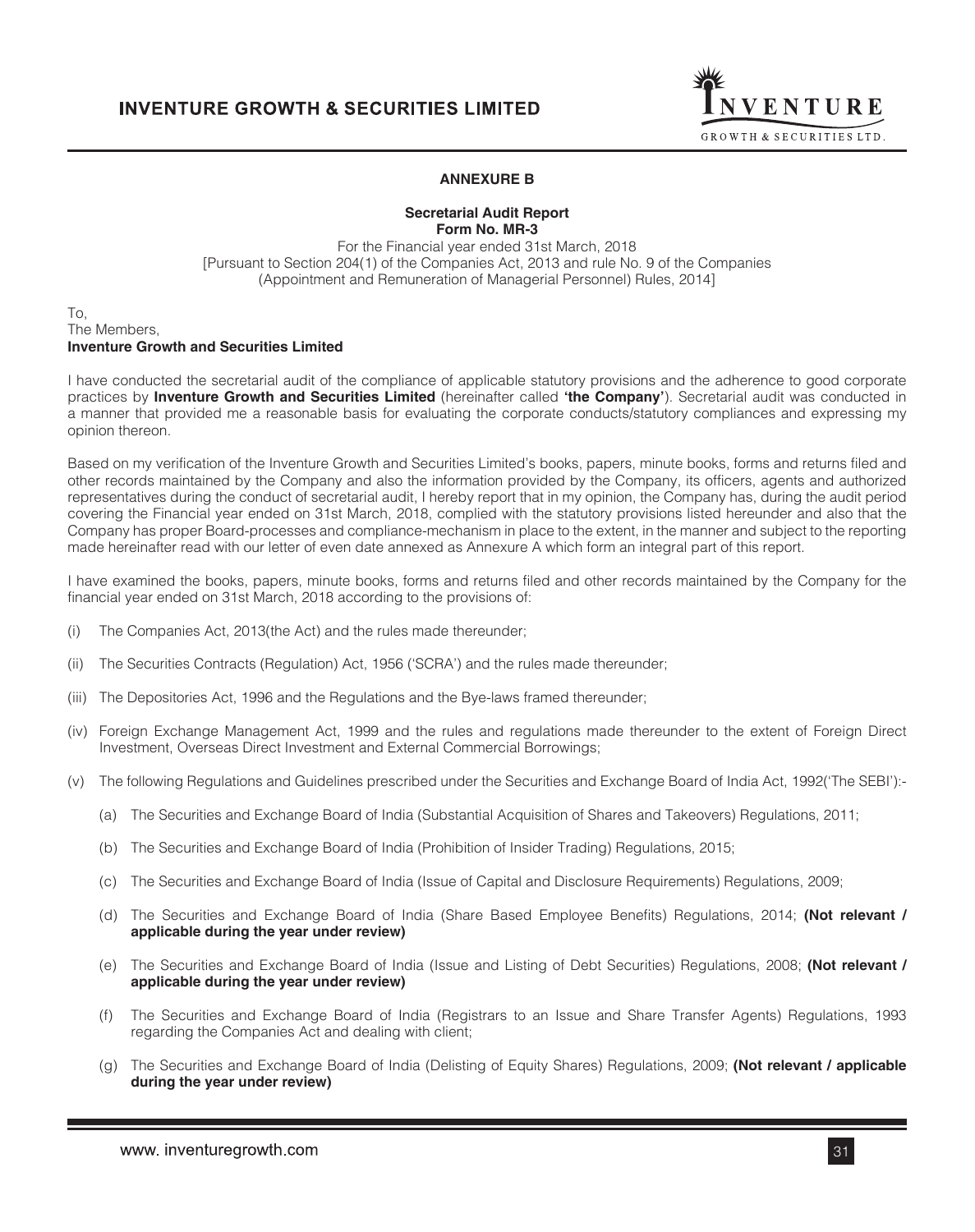

- (h) The Securities and Exchange Board of India (Buyback of Securities) Regulations, 1998; **(Not relevant / applicable during the year under review)**
- (i) The Securities and Exchange Board of India (Listing Obligations and Disclosure Requirements) Regulations, 2015.
- (vi) Other law applicable specifically to the Company as per the representation given by the management of the Company is SEBI (Stock Brokers and Sub-brokers) Regulations,1992.

I have also examined compliance with the applicable clauses to the following:

- (i) Secretarial Standards issued by The Institute of Company Secretaries of India;
- (ii) The uniform listing agreements entered with BSE, NSE and MCX-SX in accordance with SEBI (Listing Obligations and Disclosure Requirements) Regulations 2015;

During the period under review, the Company has complied with the provisions of the Act, Rules, Regulations, Guidelines, Standards, etc. mentioned above.

**I further report that**, the Board of Directors of the Company is duly constituted with proper balance of Executive, Non – Executive Directors and Independent Directors. The changes in the composition of the Board of Directors that took place during the period under review were carried out in compliance with the provisions of the Act.

Adequate notice is given to all the directors to schedule the Board Meeting, agenda and detailed notes on agenda were sent at least seven days in advance, and a system exists for seeking and obtaining further information and clarifications on the agenda items before the meeting and for meaningful participation at the meeting.

All decisions at Board Meetings and Committee Meetings are carried out unanimously as recorded in the minutes of the meetings of the Board of Directors or Committee of the Board, as the case may be.

I further report that there are adequate systems and processes in the company commensurate with the size and operations of the company to monitor and ensure compliance with applicable laws, rules, regulations and guidelines.

I further report that during the audit period

- 1. In respect of Show Cause Notice dated 30/06/2016 under Section 11(1), 11(4), 11A and 11B of SEBI Act,1992 in the matter relating to public issue of the Company received from SEBI, the Company has received further Notice on 31/10/2017 under Rule 4(1) of SEBI (Procedure for Holding Inquiry and imposing penalties by adjudicating Officer) Rules, 1995 read with Section 151 of the SEBI Act, 1992 and written submission pursuant to personal hearing held on 30/10/2017 was filed with SEBI on 10/11/2017.
- 2. The Company has received letter dated 06/06/2018 from Registrar of Companies (ROC) under section 206(4) of the Companies Act, 2013 for furnishing of information in respect of Initial Public offer and detailed submission of the same was filed by Company on 21/06/2018.

**For D. M. Zaveri & Co Company Secretaries**

**Dharmesh Zaveri (Proprietor)**

**FCS. No.: 5418 CP No.: 4363**

**Place: Mumbai Date: 4th August 2018**

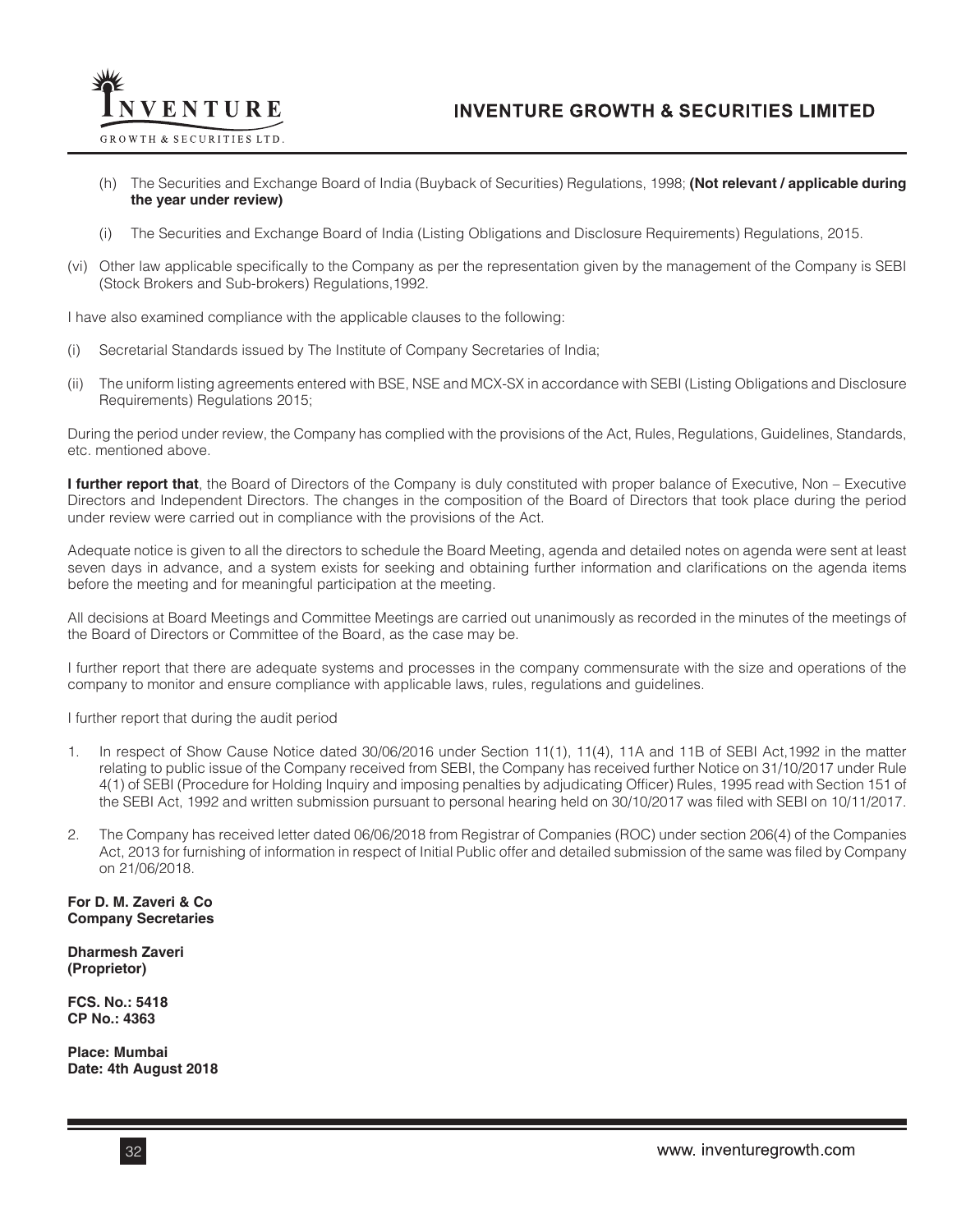

# **Annexure A**

## To, The Members, **Inventure Growth and Securities Limited**

My report of even date is to be read along with this letter.

- 1. Maintenance of Secretarial record is the responsibility of the management of the Company. My responsibility is to express an opinion on these secretarial records based on my audit.
- 2. I have followed the audit practices and process as were appropriate to obtain reasonable assurance about the correctness of the contents of the Secretarial records. The verification was done on test basis to ensure that correct facts are reflected in Secretarial records. I believe that the process and practices, I followed provide a reasonable basis for my opinion.
- 3. I have not verified the correctness and appropriateness of financial records and Books of Accounts of the Company.
- 4. Wherever required, I have obtained the Management representation about the Compliance of laws, rules and regulations and happening of events etc.
- 5. The Compliance of the provisions of Corporate and other applicable laws, rules, regulations, standards is the responsibility of the management. My examination was limited to the verification of procedure on test basis.
- 6. The Secretarial Audit report is neither an assurance as to the future viability of the Company nor of the efficacy or effectiveness with which the management has conducted the affairs of the Company.

**For D. M. Zaveri & Co Company Secretaries**

**Dharmesh Zaveri (Proprietor)**

**FCS. No.: 5418 CP No.: 4363**

**Place: Mumbai Date: 4th August 2018**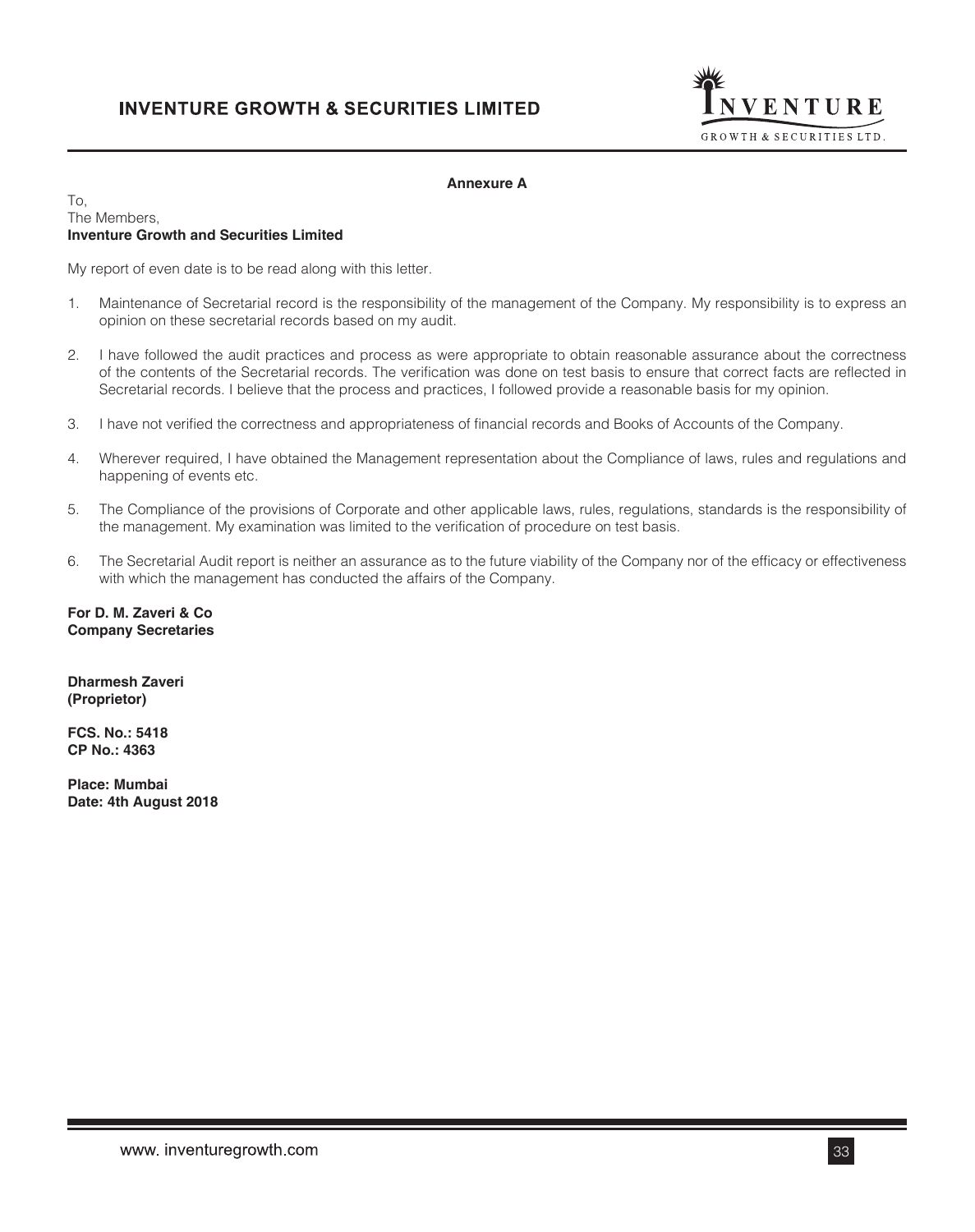

# **ANNEXURE C**

# **CERTIFICATE ON CORPORATE GOVERNANCE**

## To, The Members of **Inventure Growth and Securities Limited**

I have examined the compliance of conditions of Corporate Governance by **Inventure Growth and Securities Limited** ('the Company'), for the Financial Year ended 31st March 2018, as stipulated in regulations 17 to 27 and clauses (b) to (i) of regulation 46(2) and para C and D of Schedule V of the SEBI (Listing Obligations and Disclosure Requirements) Regulations,2015 (the Listing Regulations).

The compliance of conditions of Corporate Governance is the responsibility of the management. My examination was limited to a review of procedures and implementation thereof, adopted by the Company for ensuring the compliance with the conditions of Corporate Governance. It is neither an audit nor an expression of opinion on financial statements of the Company.

We have examined the books of account and other relevant records and documents maintained by the Company for the purposes of providing reasonable assurance on the compliance with Corporate Governance requirements by the Company.

In my opinion and to the best of my information and according to our examination of the relevant records and the explanations given to me and the representations made by the Directors and the Management, I certify that the Company has complied with the conditions of Corporate Governance as stipulated in regulations 17 to 27 and clauses (b) to (i) of regulation 46(2) and para C, D, E of the Schedule V of the Listing Regulations for the period ended March 31, 2018.

I further state that such compliance is neither an assurance as to the future viability of the Company nor the efficiency or effectiveness with which the management has conducted the affairs of the Company.

**For D. M. Zaveri & Co Company Secretaries**

**Dharmesh Zaveri (Proprietor) FCS No. 5418 CP No. 4363**

**Place: Mumbai Date: 4th August 2018.**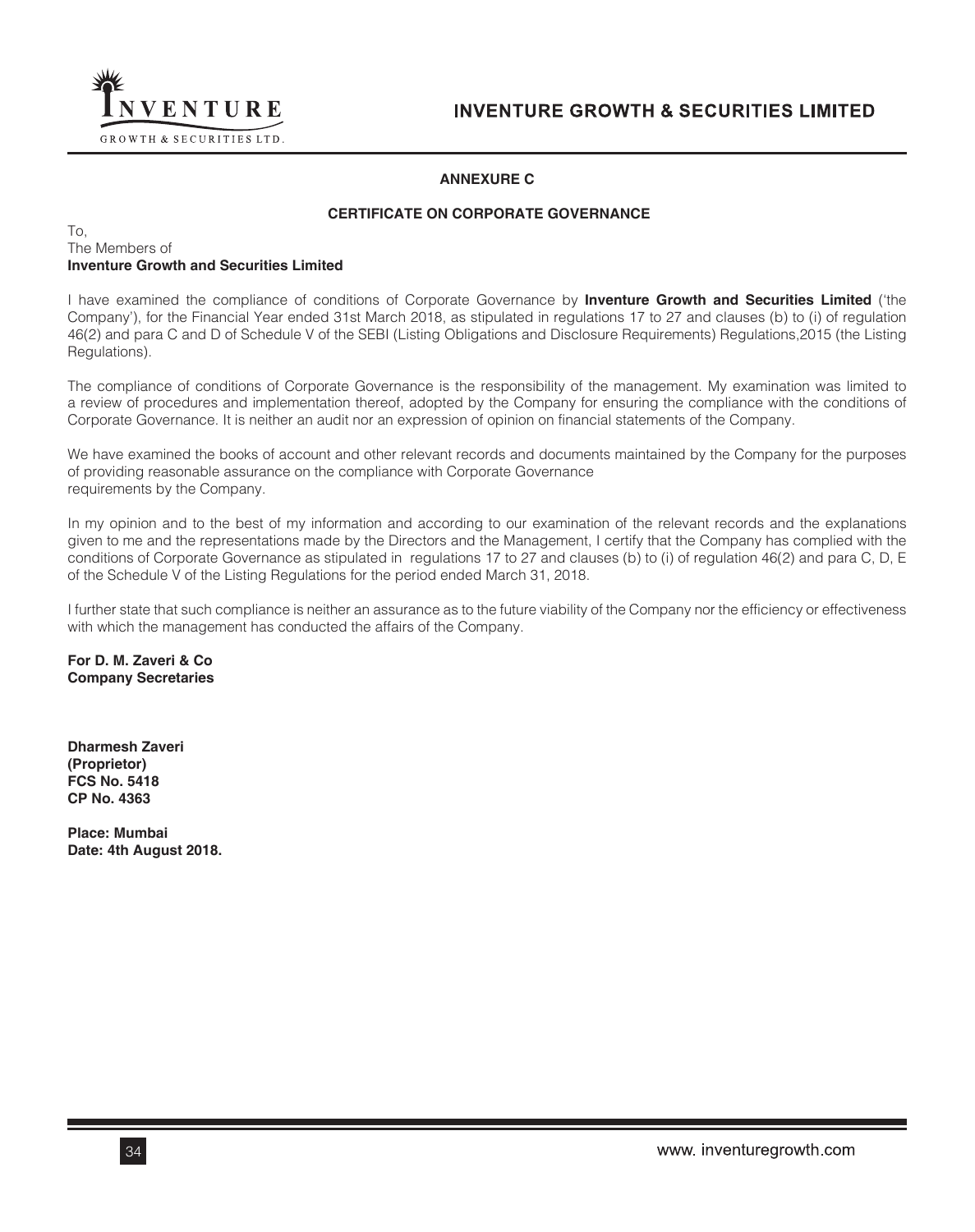

# **ANNEXURE – D**

## **Extract of Annual Return**

# **Form No MGT 9**

## **I. REGISTRATION AND OTHER DETAILS:**

| Sr.<br>No. | <b>Particular</b>                                                            | <b>Remark</b>                                                                                                                              |
|------------|------------------------------------------------------------------------------|--------------------------------------------------------------------------------------------------------------------------------------------|
|            | CIN.                                                                         | L65990MH1995PLC089838                                                                                                                      |
| 2          | <b>Registration Date</b>                                                     | 22.06.1995                                                                                                                                 |
| 3          | Name of the Company                                                          | Inventure Growth & Securities Limited                                                                                                      |
| 4          | Category / Sub-Category of the Company                                       | Company limited by Shares                                                                                                                  |
| 5          | Address of the Registered office and contact details                         | 201, Viraj Tower, Near Landmark, W.E. highway, Andheri<br>(East), Mumbai - 400 069.<br>Tel. No.: 022 - 71148500<br>Fax No.: 022 - 71148510 |
| 6          | Whether listed company Yes / No                                              | Yes                                                                                                                                        |
| 7          | Name, Address and Contact details of Registrar and<br>Transfer Agent, if any | <b>LINKINTIME INDIA Pvt Ltd.</b><br>C 101, 247 Park, L.B.S Marg, Vikhroli (West),<br>Mumbai - 400 078.                                     |

# **II. PRINCIPAL BUSINESS ACTIVITIES OF THE COMPANY:**

All the business activities contributing 10 % or more of the total turnover of the company shall be stated:

| Sr. Name and Description of main<br>No. products / services | NIC Code of the Product / Services | % of Turnover |  |  |
|-------------------------------------------------------------|------------------------------------|---------------|--|--|
| <b>Broking of Shares &amp; other Securities</b>             | 8030                               | 51%           |  |  |

## **II. PARTICULARS OF HOLDING, SUBSIDIARY AND ASSOCIATE COMPANIES:**

| Sr<br>No. | <b>Name AndAddress of</b><br>The Company | <b>CIN/GLN</b>                                    | <b>Holding/ Subsidiary/</b><br><b>Associate</b> | % Of Shares<br><b>Held</b> | <b>Applicable Section</b> |  |
|-----------|------------------------------------------|---------------------------------------------------|-------------------------------------------------|----------------------------|---------------------------|--|
|           | Inventure Finance Pvt Ltd.               | U65990MH1990PTC056454                             | <b>Subsidiary Company</b>                       | 99.99%                     | 2(87)                     |  |
|           | Services Pvt Ltd.                        | Inventure Merchant Banker U74120MH2011PTC221416   | Subsidiary Company                              | 99.9%                      | 2(87)                     |  |
| 3         | Inventure Wealth<br>Management Ltd.      | U51909MH2008PLC183472                             | Subsidiary Company                              | 99.98%                     | 2(87)                     |  |
|           |                                          | Inventure Commodities Ltd   U67120MH1995PLC094485 | <b>Subsidiary Company</b>                       | 99.97%                     | 2(87)                     |  |
| 5         | Inventure Insurance<br>Broking Pvt Ltd.  | U66000MH2008PTC177574                             | Subsidiary Company                              | 99.99%                     | 2(87)                     |  |
| 6         | Inventure Developers Pvt<br>Ltd.         | U70103MH2018PTC310518                             | Subsidiary Company                              | 99.99%                     | 2(87)                     |  |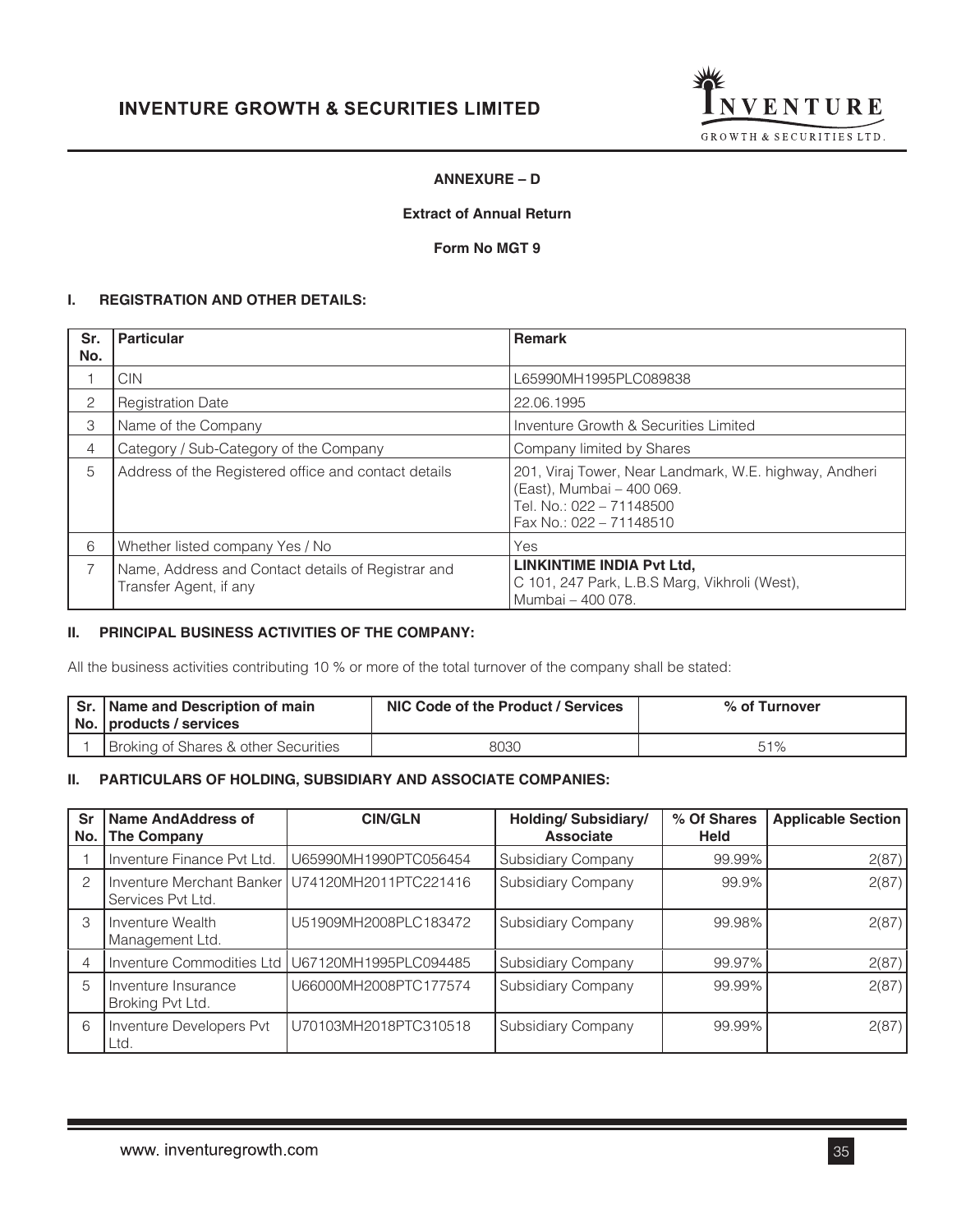

# **III SHARE HOLDING PATTERN (Equity Share Capital Breakup as percentage of Total Equity):**

# **1. Category wise Shareholding:**

| <b>Shareholders</b> |                                                                                  | Beginning of the year - 2017 |                     |                     | End of the year - 2018      |                     |             | during              |                             |         |
|---------------------|----------------------------------------------------------------------------------|------------------------------|---------------------|---------------------|-----------------------------|---------------------|-------------|---------------------|-----------------------------|---------|
|                     |                                                                                  | Demat                        | Physical            | <b>Total</b>        | % of Total<br><b>Shares</b> | Demat               | Physical    | <b>Total</b>        | % of Total<br><b>Shares</b> |         |
| (A)                 | Shareholding of Promoter and<br><b>Promoter Group</b>                            |                              |                     |                     |                             |                     |             |                     |                             |         |
| $[1]$               | Indian                                                                           |                              |                     |                     |                             |                     |             |                     |                             |         |
| (a)                 | Individuals / Hindu Undivided Family                                             | 0                            | $\mathsf{O}\xspace$ | 0                   | '0.0000                     | $\circ$             | 0           | $\circ$             | '0.0000                     | '0.0000 |
| (b)                 | Central Government / State<br>Government(s)                                      | 0                            | 0                   | $\mathbf 0$         | '0.0000                     | $\overline{O}$      | 0           | $\circ$             | '0.0000                     | '0.0000 |
| (c)                 | Financial Institutions / Banks                                                   | 0                            | $\mathsf{O}\xspace$ | $\circ$             | '0.0000                     | $\circ$             | 0           | $\circ$             | '0.0000                     | '0.0000 |
| (d)                 | Any Other (Specify) Persons Acting In<br>Concert                                 | 23175439                     | 0                   | 23175439            | '27.5898                    | 23175439            | 0           | 23175439            | '27.5898                    | '0.0000 |
|                     | Sub Total (A)(1)                                                                 | 23175439                     | $\bf{0}$            | 23175439            | '27.5898                    | 23175439            | $\mathbf 0$ | 23175439            | '27.5898                    | 0.0000  |
| $[2]$               | Foreign                                                                          |                              |                     |                     |                             |                     |             |                     |                             |         |
| (a)                 | Individuals (Non-Resident Individuals /<br>Foreign Individuals)                  | 0                            | $\circ$             | $\mathbf 0$         | '0.0000                     | $\mathbf 0$         | 0           | $\circ$             | '0.0000                     | '0.0000 |
| (b)                 | Government                                                                       | 0                            | $\circ$             | 0                   | '0.0000                     | 0                   | 0           | $\circ$             | '0.0000                     | '0.0000 |
| (c)                 | Institutions                                                                     | 0                            | 0                   | $\mathbf 0$         | '0.0000                     | 0                   | 0           | $\circ$             | '0.0000                     | '0.0000 |
| (d)                 | Foreign Portfolio Investor                                                       | $\circ$                      | 0                   | $\mathbf 0$         | '0.0000                     | $\circ$             | 0           | $\circ$             | '0.0000                     | '0.0000 |
| (e)                 | Any Other (Specify)                                                              |                              |                     |                     |                             |                     |             |                     |                             |         |
|                     | Sub Total (A)(2)                                                                 | 0                            | $\mathbf 0$         | $\bf{0}$            | 0.0000                      | $\bf{0}$            | 0           | $\mathbf{0}$        | 0.0000                      | 0.0000  |
|                     | <b>Total Shareholding of Promoter and</b><br>Promoter Group(A)=(A)(1)+(A)(2)     | 23175439                     | 0                   | 23175439            | '27.5898                    | 23175439            | 0           | 23175439            | 27.5898                     | 0.0000  |
| (B)                 | <b>Public Shareholding</b>                                                       |                              |                     |                     |                             |                     |             |                     |                             |         |
| $[1]$               | Institutions                                                                     |                              |                     |                     |                             |                     |             |                     |                             |         |
| (a)                 | Mutual Funds / UTI                                                               | 0                            | $\mathsf{O}\xspace$ | 0                   | '0.0000                     | $\mathsf{O}\xspace$ | 0           | $\circ$             | '0.0000                     | '0.0000 |
| (b)                 | Venture Capital Funds                                                            | 0                            | 0                   | $\mathbf 0$         | '0.0000                     | 0                   | 0           | $\mathsf{O}\xspace$ | '0.0000                     | '0.0000 |
| (c)                 | Alternate Investment Funds                                                       | 0                            | $\circ$             | 0                   | '0.0000                     | $\circ$             | 0           | $\mathsf{O}\xspace$ | '0.0000                     | '0.0000 |
| (d)                 | Foreign Venture Capital Investors                                                | 0                            | 0                   | 0                   | '0.0000                     | 0                   | 0           | $\mathsf{O}\xspace$ | '0.0000                     | '0.0000 |
| (e)                 | Foreign Portfolio Investor                                                       | 0                            | $\circ$             | $\mathsf{O}\xspace$ | '0.0000                     | $\mathsf{O}\xspace$ | 0           | $\circ$             | '0.0000                     | '0.0000 |
| (f)                 | Financial Institutions / Banks                                                   | 0                            | $\mathbf 0$         | 0                   | '0.0000                     | 0                   | 0           | $\circ$             | '0.0000                     | '0.0000 |
| (g)                 | Insurance Companies                                                              | 0                            | $\mathbf 0$         | $\circ$             | '0.0000                     | 0                   | 0           | $\circ$             | '0.0000                     | '0.0000 |
| (h)                 | Provident Funds/ Pension Funds                                                   | 0                            | $\circ$             | 0                   | '0.0000                     | $\overline{0}$      | 0           | $\circ$             | '0.0000                     | '0.0000 |
| (i)                 | Any Other (Specify)                                                              |                              |                     |                     |                             |                     |             |                     |                             |         |
|                     | Sub Total (B)(1)                                                                 | 0                            | $\bf{0}$            | 0                   | 0.0000                      | $\bf{0}$            | 0           | $\mathbf 0$         | 0.0000                      | 0.0000  |
| $[2]$               | <b>Central Government/ State</b><br>Government(s)/ President of India            |                              |                     |                     |                             |                     |             |                     |                             |         |
|                     | Sub Total (B)(2)                                                                 | 0                            | 0                   | 0                   | 0.0000                      | 0                   | 0           | 0                   | 0.0000                      | 0.0000  |
| $[3]$               | <b>Non-Institutions</b>                                                          |                              |                     |                     |                             |                     |             |                     |                             |         |
| (a)                 | Individuals                                                                      |                              |                     |                     |                             |                     |             |                     |                             |         |
| (i)                 | Individual shareholders holding nominal<br>share capital upto Rs. 2 lakh.        | 1986220                      | $\circ$             | 1986220             | '2.3645                     | 2613341             | 0           | 2613341             | 3.1111                      | '0.0001 |
| (ii)                | Individual shareholders holding nominal<br>share capital in excess of Rs. 2 lakh | 32618977                     | $\circ$             | 32618977            | '38.8321                    | 34723969            | 0           | 34723969            | 41.3381                     | 2.506   |
| (b)                 | NBFCs registered with RBI                                                        | 0                            | $\mathsf{O}\xspace$ | 0                   | 0.0000                      | $\mathsf{O}\xspace$ | 0           | $\mathsf{O}\xspace$ | 0.0000                      | 0.0000  |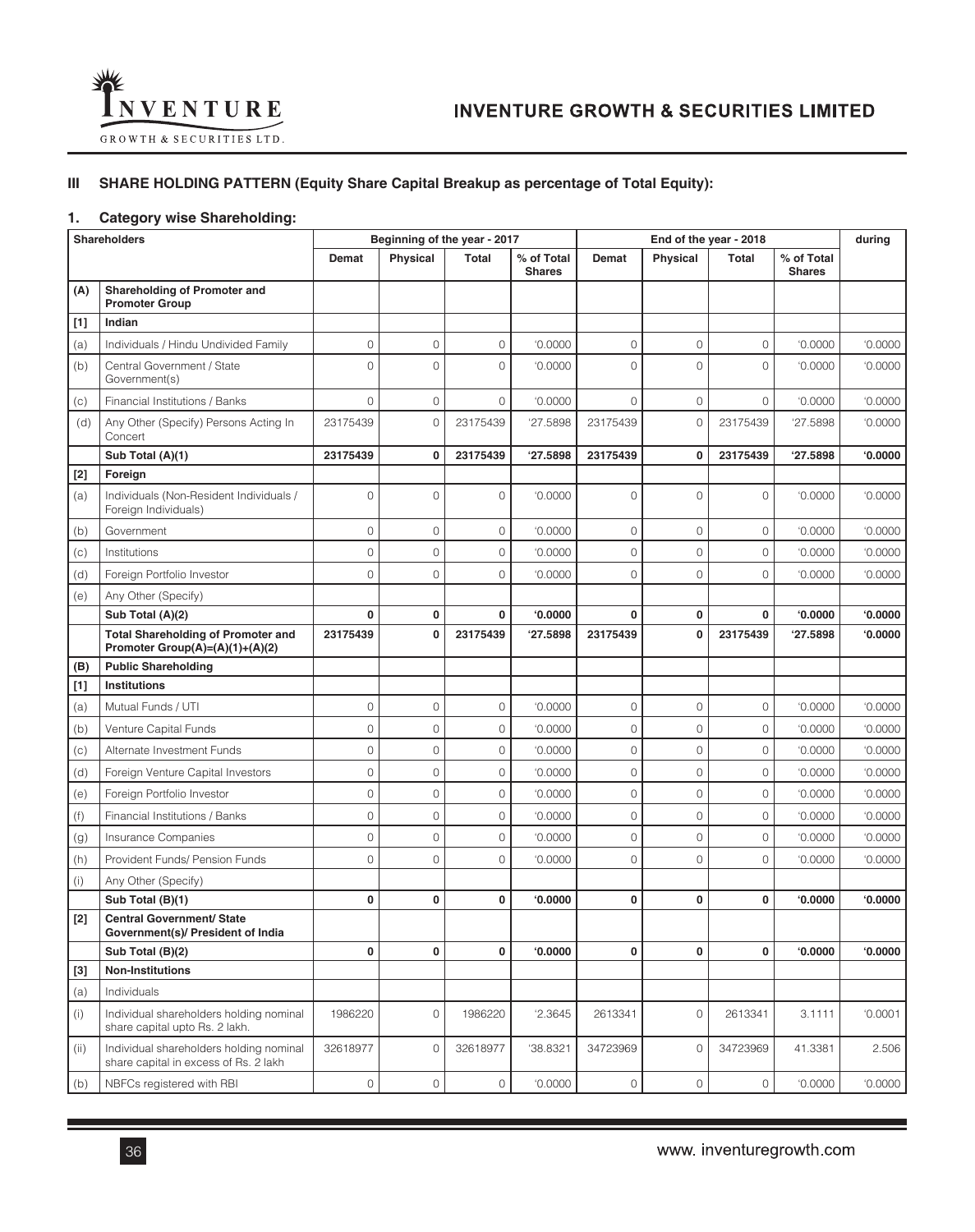

|       | <b>Shareholders</b>                                                                        |          | Beginning of the year - 2017 |              |                             |              | End of the year - 2018 |              |                             | durina     |
|-------|--------------------------------------------------------------------------------------------|----------|------------------------------|--------------|-----------------------------|--------------|------------------------|--------------|-----------------------------|------------|
|       |                                                                                            | Demat    | <b>Physical</b>              | <b>Total</b> | % of Total<br><b>Shares</b> | <b>Demat</b> | <b>Physical</b>        | <b>Total</b> | % of Total<br><b>Shares</b> |            |
| (c)   | <b>Employee Trusts</b>                                                                     | $\Omega$ | $\Omega$                     | $\Omega$     | '0.0000                     | 0            | 0                      | $\Omega$     | '0.0000                     | '0.0000    |
| (d)   | Overseas Depositories (holding DRs)<br>(balancing figure)                                  | $\Omega$ | $\Omega$                     | $\Omega$     | '0.0000                     | $\Omega$     | $\Omega$               | $\Omega$     | '0.0000                     | '0.0000    |
| (e)   | Any Other (Specify)                                                                        |          |                              |              |                             |              |                        |              |                             |            |
|       | Relatives Of Director                                                                      | 7260000  | $\mathbf 0$                  | 7260000      | 8.6429                      | 9920000      | 0                      | 9920000      | '11.8095                    | '3.1666    |
|       | Hindu Undivided Family                                                                     | 3966686  | 0                            | 3966686      | 4.7222                      | 5419959      | 0                      | 5419959      | 6.4523                      | 1.7301     |
|       | Non Resident Indians (Non Repat)                                                           | 10505    | $\Omega$                     | 10505        | '0.0125                     | 34683        | 0                      | 34683        | '0.0413                     | '0.0288    |
|       | Non Resident Indians (Repat)                                                               | 122047   | 0                            | 122047       | '0.1453                     | 83832        | 0                      | 83832        | '0.0998                     | $-0.0455$  |
|       | Clearing Member                                                                            | 5261402  | 0                            | 5261402      | 6.2636                      | 6853250      | $\Omega$               | 6853250      | $^{\circ}8.1586$            | '1.8950    |
|       | <b>Bodies Corporate</b>                                                                    | 9609836  | $\Omega$                     | 9609836      | '11.4403                    | 1175527      | $\Omega$               | 1175527      | '1.3994                     | $-10.0409$ |
|       | Sub Total (B)(3)                                                                           | 60824561 | 0                            | 60824561     | '72.4102                    | 60824561     | 0                      | 60824561     | '72.4102                    | 0.0000     |
|       | Total Public Shareholding(B)=(B)<br>$(1)+(B)(2)+(B)(3)$                                    | 60824561 | 0                            | 60824561     | '72.4102                    | 60824561     | $\bf{0}$               | 60824561     | '72.4102                    | 0.0000     |
|       | Total $(A)+(B)$                                                                            | 84000000 | $\bf{0}$                     | 84000000     | 100.0000                    | 84000000     | $\bf{0}$               | 84000000     | 100,0000                    | 0.0000     |
| (C)   | Non Promoter - Non Public                                                                  |          |                              |              |                             |              |                        |              |                             |            |
| $[1]$ | Custodian/DR Holder                                                                        | $\Omega$ | $\Omega$                     | $\circ$      | '0.0000                     | 0            | 0                      | $\circ$      | '0.0000                     | '0.0000    |
| [2]   | Employee Benefit Trust (under SEBI<br>(Share based Employee Benefit)<br>Regulations, 2014) | $\Omega$ | $\Omega$                     | $\Omega$     | '0.0000                     | $\Omega$     | $\Omega$               | $\Omega$     | '0.0000                     | '0.0000    |
|       | Total $(A)+(B)+(C)$                                                                        | 84000000 | 0                            | 84000000     | '100.0000                   | 84000000     | 0                      | 84000000     | 100,0000                    |            |

## **(i) Shareholding of Promoters**

| Sr<br>No.     | <b>Shareholders Name</b>               | Shareholding at the beginning of the year<br>Shareholding at the end of the year |                                        |                                                            |              | % change in<br>shareholding<br>during the<br>year |                                                              |        |
|---------------|----------------------------------------|----------------------------------------------------------------------------------|----------------------------------------|------------------------------------------------------------|--------------|---------------------------------------------------|--------------------------------------------------------------|--------|
|               |                                        | No of shares                                                                     | % of total<br>shares of the<br>company | % of shares<br>pledged<br>encumbered<br>to total<br>shares | No of shares | % of total<br>shares of the<br>company            | $%$ of shares<br>pledged<br>encumbered<br>to total<br>shares |        |
|               | <b>KANJI BACHUBHAI</b><br><b>RITA</b>  | 22164327                                                                         | '26.3861                               | '0.0000                                                    | 22164327     | '26.3861                                          | '0.0000                                                      | 0.0000 |
| $\mathcal{P}$ | <b>KANJI BHACHU</b><br><b>RITA HUF</b> | 11112                                                                            | 0.0132                                 | '0.0000                                                    | 11112        | 0.0132                                            | '0.0000                                                      | 0.0000 |
| 3             | PRAVIN NANJI GALA                      | 1000000                                                                          | '1.1905                                | '0.0000                                                    | 1000000      | '1.1905                                           | '0.0000                                                      | 0.0000 |
|               | Total                                  | 23175439                                                                         | '27.59'                                | '0.0000                                                    | 23175439     | '27.59                                            | '0.0000                                                      | 0.0000 |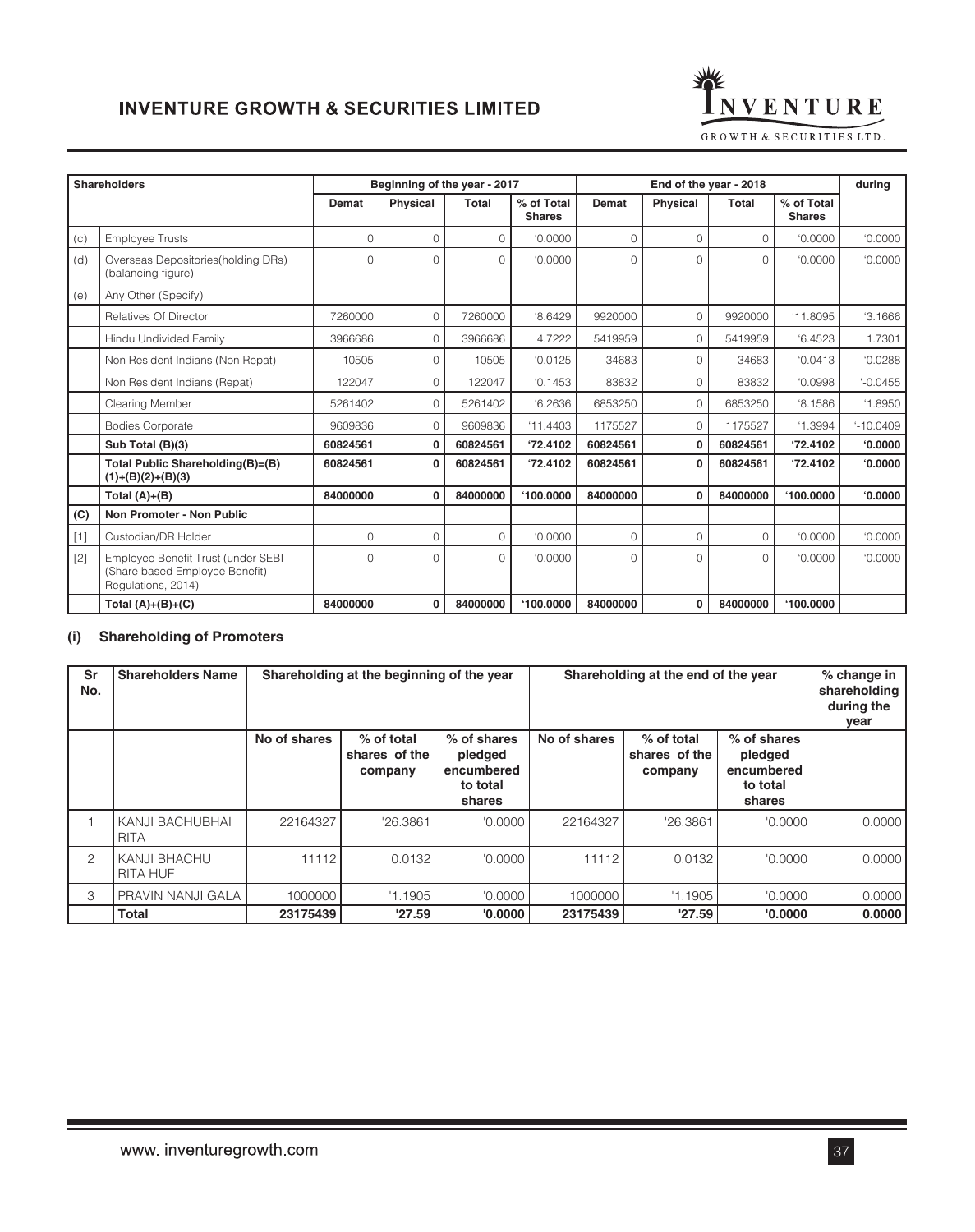

## **(iii) Change in Promoters' Shareholding (please specify, if there is no change)**

| SI.            |                                                                                                                                                                                                                  | Shareholding at the beginning of the Year |                                     | Cumulative Shareholding during the year |                                     |  |
|----------------|------------------------------------------------------------------------------------------------------------------------------------------------------------------------------------------------------------------|-------------------------------------------|-------------------------------------|-----------------------------------------|-------------------------------------|--|
| No.            |                                                                                                                                                                                                                  | No. of Shares                             | % of total shares of<br>the company | No of shares                            | % of total shares of<br>the company |  |
| 1              | Kanji B. Rita                                                                                                                                                                                                    |                                           |                                     |                                         |                                     |  |
|                | At the beginning of the year                                                                                                                                                                                     | 22164327                                  | 26.3861                             | 22164327                                | 26.3861                             |  |
|                | Date wise increase/decrease<br>in Promoters Shareholding<br>during the year specifying the<br>reasons for increase/decrease<br>(e.g. allotment/transfer/bonus/<br>sweat equity etc) 15 April 2016<br>06 May 2016 | 22164327                                  | 26.3861                             | 22164327                                | 26.3861                             |  |
|                | At the end of the year                                                                                                                                                                                           | 22164327                                  | 26.3861                             | 22164327                                | 26.3861                             |  |
| $\overline{2}$ | Kanji B. Rita HUF                                                                                                                                                                                                |                                           |                                     |                                         |                                     |  |
|                | At the beginning of the year                                                                                                                                                                                     | 11112                                     | 0.0132                              | 11112                                   | 0.0132                              |  |
|                | Date wise increase/decrease in<br>Promoters Shareholding during<br>the year specifying the reasons<br>for increase/decrease (e.g.<br>allotment/transfer/bonus/sweat<br>equity etc) 17 March 2017                 |                                           |                                     |                                         |                                     |  |
|                | At the end of the year                                                                                                                                                                                           | 11112                                     | 0.0132                              | 11112                                   | 0.0132                              |  |
| 3              | Pravin Nanji Gala                                                                                                                                                                                                |                                           |                                     |                                         |                                     |  |
|                | At the beginning of the year                                                                                                                                                                                     | 1000000                                   | 1.1905                              | 1000000                                 | 1.1905                              |  |
|                | Date wise increase/decrease in<br>Promoters Shareholding during<br>the year specifying the reasons<br>for increase/decrease (e.g.<br>allotment/transfer/bonus/sweat<br>equity etc)                               |                                           |                                     |                                         |                                     |  |
|                | At the end of the year                                                                                                                                                                                           | 1000000                                   | 1.1905                              | 1000000                                 | 1.1905                              |  |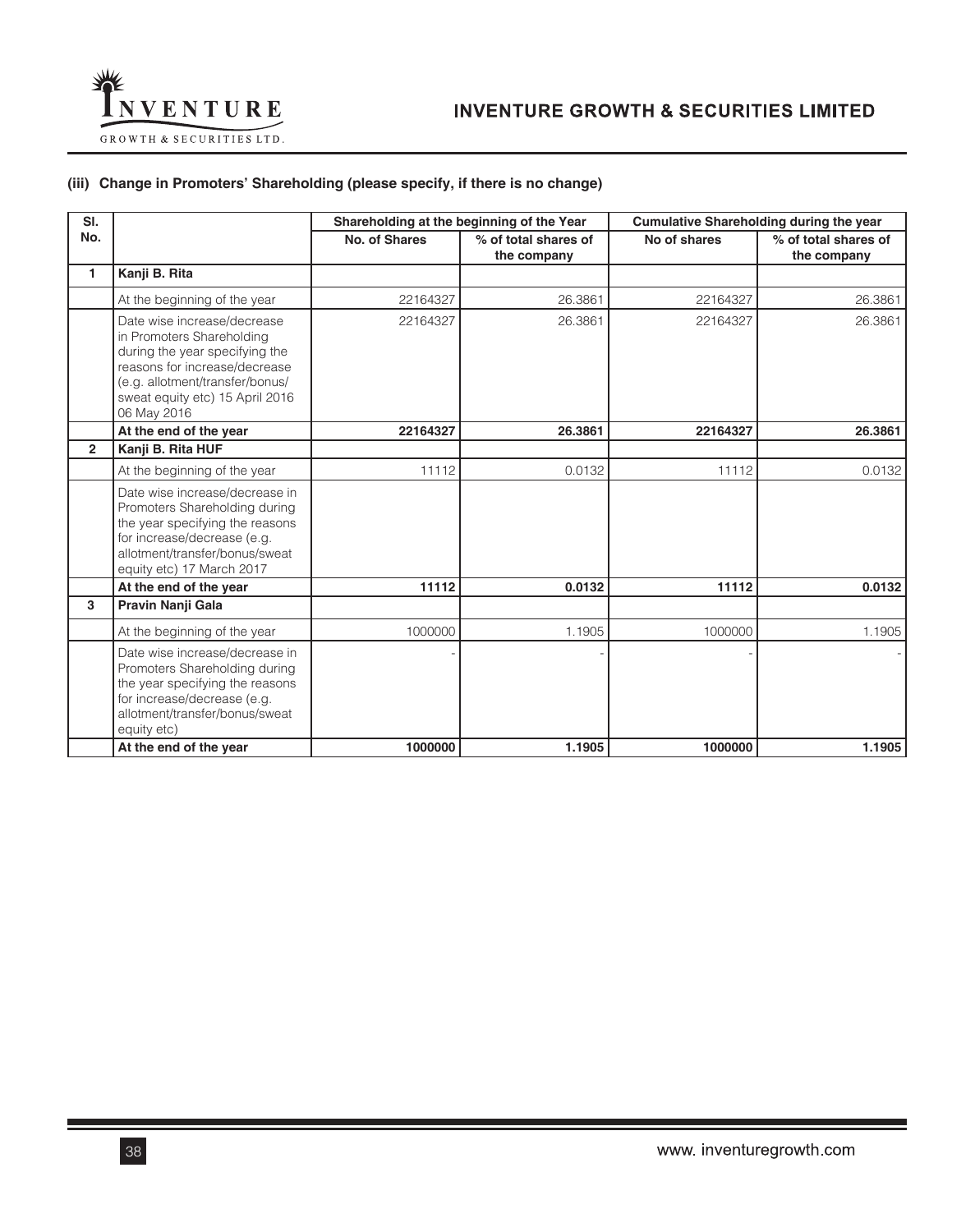

## **(iv) Shareholding Pattern of top ten Shareholders (other than Directors, Promoters and Holders of GDRs and ADRs):**

| <b>Sr</b><br>No. | <b>Name &amp; Type of Transaction</b>                                                                                                                                        |                                    | Shareholding at the beginning of<br>the year - 2017  |                      | <b>Cumulative Shareholding at the</b><br>end of the year - 2018 |
|------------------|------------------------------------------------------------------------------------------------------------------------------------------------------------------------------|------------------------------------|------------------------------------------------------|----------------------|-----------------------------------------------------------------|
|                  |                                                                                                                                                                              | <b>NO.OF SHARES</b><br><b>HELD</b> | % OF TOTAL<br><b>SHARES OF</b><br><b>THE COMPANY</b> | <b>NO. OF SHARES</b> | % OF TOTAL<br><b>SHARES OF</b><br>THE COMPANY                   |
| $\mathbf{1}$     | HARILAL BHACHUBHAI RITA                                                                                                                                                      | 3500000                            | 4.1667                                               | 3500000              | 4.1667                                                          |
|                  | Date wise increase/decrease in Promoters<br>Shareholding during the year specifying<br>the reasons for increase/decrease (e.g.<br>allotment/transfer/bonus/sweat equity etc) |                                    |                                                      |                      |                                                                 |
|                  | 16 Feb 2018                                                                                                                                                                  |                                    |                                                      | 226240               | 4.436                                                           |
|                  | 23 Feb 2018                                                                                                                                                                  |                                    |                                                      | 149840               | 4.6144                                                          |
|                  | 02 Mar 2018                                                                                                                                                                  |                                    |                                                      | 583753               | 5.3093                                                          |
|                  | 09 Mar 2018                                                                                                                                                                  |                                    |                                                      | 540167               | 5.9524                                                          |
|                  | AT THE END OF THE YEAR                                                                                                                                                       |                                    |                                                      | 5000000              | 5.9524                                                          |
| $\mathbf{2}$     | ANS PRIVATE LIMITED                                                                                                                                                          | 7350                               | 0.0088                                               | 7350                 | 0.0088                                                          |
|                  | Date wise increase/decrease in Promoters<br>Shareholding during the year specifying<br>the reasons for increase/decrease (e.g.<br>allotment/transfer/bonus/sweat equity etc) |                                    |                                                      |                      |                                                                 |
|                  | 21 Apr 2017                                                                                                                                                                  |                                    |                                                      | $-2150$              | 0.0062                                                          |
|                  | 19 May 2017                                                                                                                                                                  |                                    |                                                      | $-200$               | 0.006                                                           |
|                  | 14 Jul 2017                                                                                                                                                                  |                                    |                                                      | $-500$               | 0.0054                                                          |
|                  | 25 Aug 2017                                                                                                                                                                  |                                    |                                                      | $-900$               | 0.0043                                                          |
|                  | 03 Nov 2017                                                                                                                                                                  |                                    |                                                      | $-600$               | 0.0036                                                          |
|                  | 15 Dec 2017                                                                                                                                                                  |                                    |                                                      | $-500$               | 0.003                                                           |
|                  | 19 Jan 2018                                                                                                                                                                  |                                    |                                                      | 1900                 | 0.0052                                                          |
|                  | 23 Feb 2018                                                                                                                                                                  |                                    |                                                      | 800                  | 0.0062                                                          |
|                  | 02 Mar 2018                                                                                                                                                                  |                                    |                                                      | $-2000$              | 0.0038                                                          |
|                  | 09 Mar 2018                                                                                                                                                                  |                                    |                                                      | $-1000$              | 0.0026                                                          |
|                  | 16 Mar 2018                                                                                                                                                                  |                                    |                                                      | 2552126              | 3.0409                                                          |
|                  | 23 Mar 2018                                                                                                                                                                  |                                    |                                                      | 1300150              | 4.5887                                                          |
|                  | 31 Mar 2018                                                                                                                                                                  |                                    |                                                      | -786945              | 3.6518                                                          |
|                  | AT THE END OF THE YEAR                                                                                                                                                       |                                    |                                                      | 3067531              | 3.6518                                                          |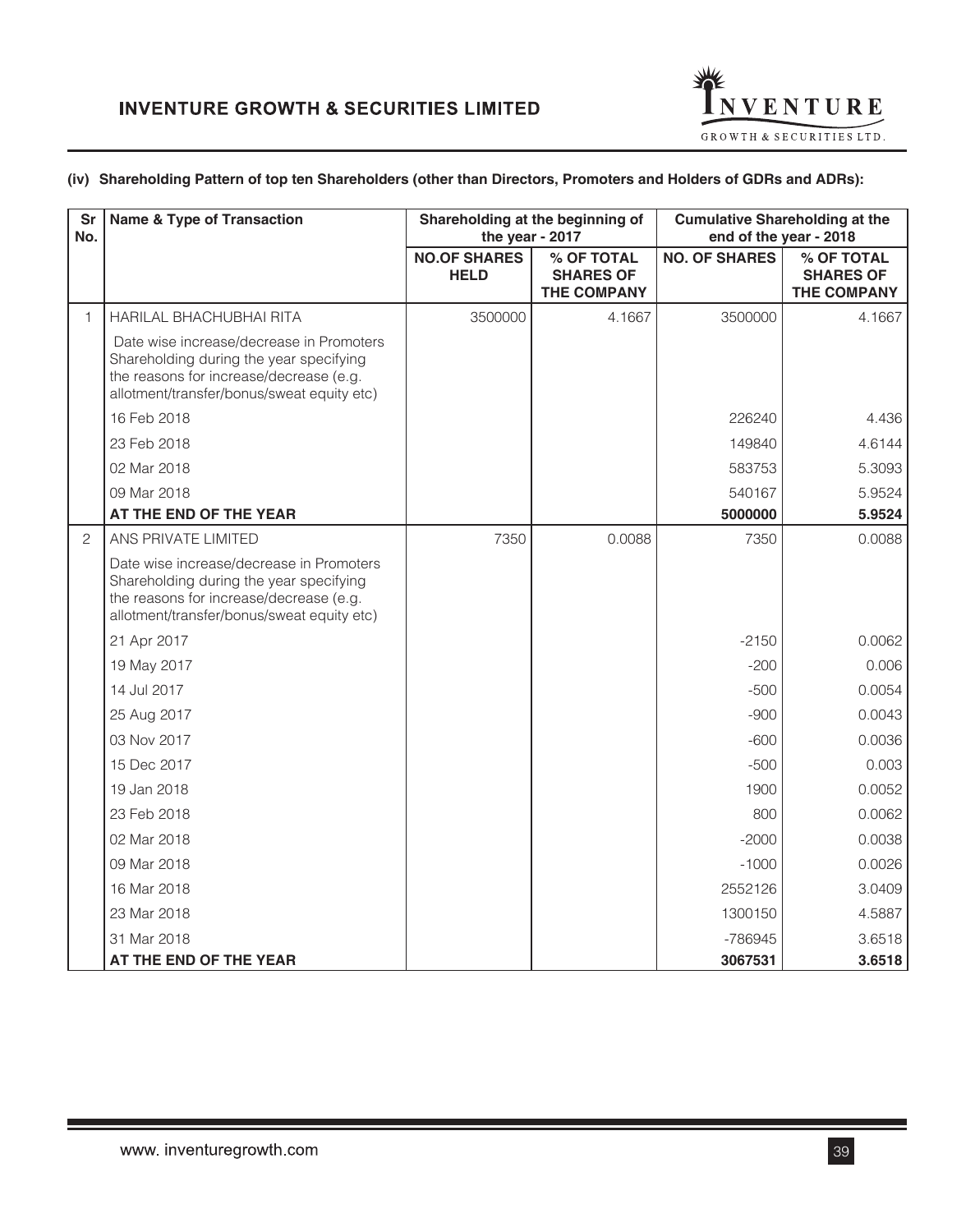

| Sr<br>No. | <b>Name &amp; Type of Transaction</b>                                                                                                                                        |                                    | Shareholding at the beginning of<br>the year - 2017  | <b>Cumulative Shareholding at the</b> | end of the year - 2018                        |
|-----------|------------------------------------------------------------------------------------------------------------------------------------------------------------------------------|------------------------------------|------------------------------------------------------|---------------------------------------|-----------------------------------------------|
|           |                                                                                                                                                                              | <b>NO.OF SHARES</b><br><b>HELD</b> | % OF TOTAL<br><b>SHARES OF</b><br><b>THE COMPANY</b> | <b>NO. OF SHARES</b>                  | % OF TOTAL<br><b>SHARES OF</b><br>THE COMPANY |
| 3         | RAMESH UTTAMCHAND RAMCHANDANI                                                                                                                                                | 1772929                            | 2.1106                                               | 1772929                               | 2.1106                                        |
|           | Date wise increase/decrease in Promoters<br>Shareholding during the year specifying<br>the reasons for increase/decrease (e.g.<br>allotment/transfer/bonus/sweat equity etc) | 0                                  | O                                                    | O                                     | $\Omega$                                      |
|           | 28 Apr 2017                                                                                                                                                                  |                                    |                                                      | 452071                                | 2.6488                                        |
|           | 16 Feb 2018                                                                                                                                                                  |                                    |                                                      | $-825000$                             | 1.6667                                        |
|           | 23 Feb 2018                                                                                                                                                                  |                                    |                                                      | $-200000$                             | 1.4286                                        |
|           | 23 Mar 2018                                                                                                                                                                  |                                    |                                                      | 20000                                 | 1.4524                                        |
|           | 31 Mar 2018                                                                                                                                                                  |                                    |                                                      | 1500000                               | 3.2381                                        |
|           | AT THE END OF THE YEAR                                                                                                                                                       |                                    |                                                      | 2720000                               | 3.2381                                        |
| 4         | SHANTILAL BHACHUBHAI RITA                                                                                                                                                    | 840000                             | 1                                                    | 840000                                |                                               |
|           | Date wise increase/decrease in Promoters<br>Shareholding during the year specifying<br>the reasons for increase/decrease (e.g.<br>allotment/transfer/bonus/sweat equity etc) |                                    |                                                      |                                       |                                               |
|           | 25 Aug 2017                                                                                                                                                                  |                                    |                                                      | 91000                                 | 1.1083                                        |
|           | 03 Nov 2017                                                                                                                                                                  |                                    |                                                      | 748998                                |                                               |
|           | 26 Jan 2018                                                                                                                                                                  |                                    |                                                      | 200                                   | 2.0002                                        |
|           | 02 Feb 2018                                                                                                                                                                  |                                    |                                                      | 101035                                | 2.1205                                        |
|           | 16 Feb 2018                                                                                                                                                                  |                                    |                                                      | 92331                                 | 2.2304                                        |
|           | 23 Feb 2018                                                                                                                                                                  |                                    |                                                      | 40962                                 | 2.2792                                        |
|           | 02 Mar 2018                                                                                                                                                                  |                                    |                                                      | 85474                                 | 2.381                                         |
|           | AT THE END OF THE YEAR                                                                                                                                                       |                                    |                                                      | 2000000                               | 2.381                                         |
| 5         | <b>SAMCO SECURITIES LIMITED</b>                                                                                                                                              | $\overline{O}$                     | $\Omega$                                             | $\Omega$                              | $\Omega$                                      |
|           | Date wise increase/decrease in Promoters<br>Shareholding during the year specifying<br>the reasons for increase/decrease (e.g.<br>allotment/transfer/bonus/sweat equity etc) |                                    |                                                      |                                       |                                               |
|           | 14 Apr 2017                                                                                                                                                                  |                                    |                                                      | 850000                                | 1.0119                                        |
|           | 21 Apr 2017                                                                                                                                                                  |                                    |                                                      | $-848500$                             | 0.0018                                        |
|           | 28 Apr 2017                                                                                                                                                                  |                                    |                                                      | $-1500$                               | $\Omega$                                      |
|           | 26 May 2017                                                                                                                                                                  |                                    |                                                      | 550000                                | 0.6548                                        |
|           | 02 Jun 2017                                                                                                                                                                  |                                    |                                                      | $-550000$                             | $\Omega$                                      |
|           | 16 Jun 2017                                                                                                                                                                  |                                    |                                                      | 200                                   | 0.0002                                        |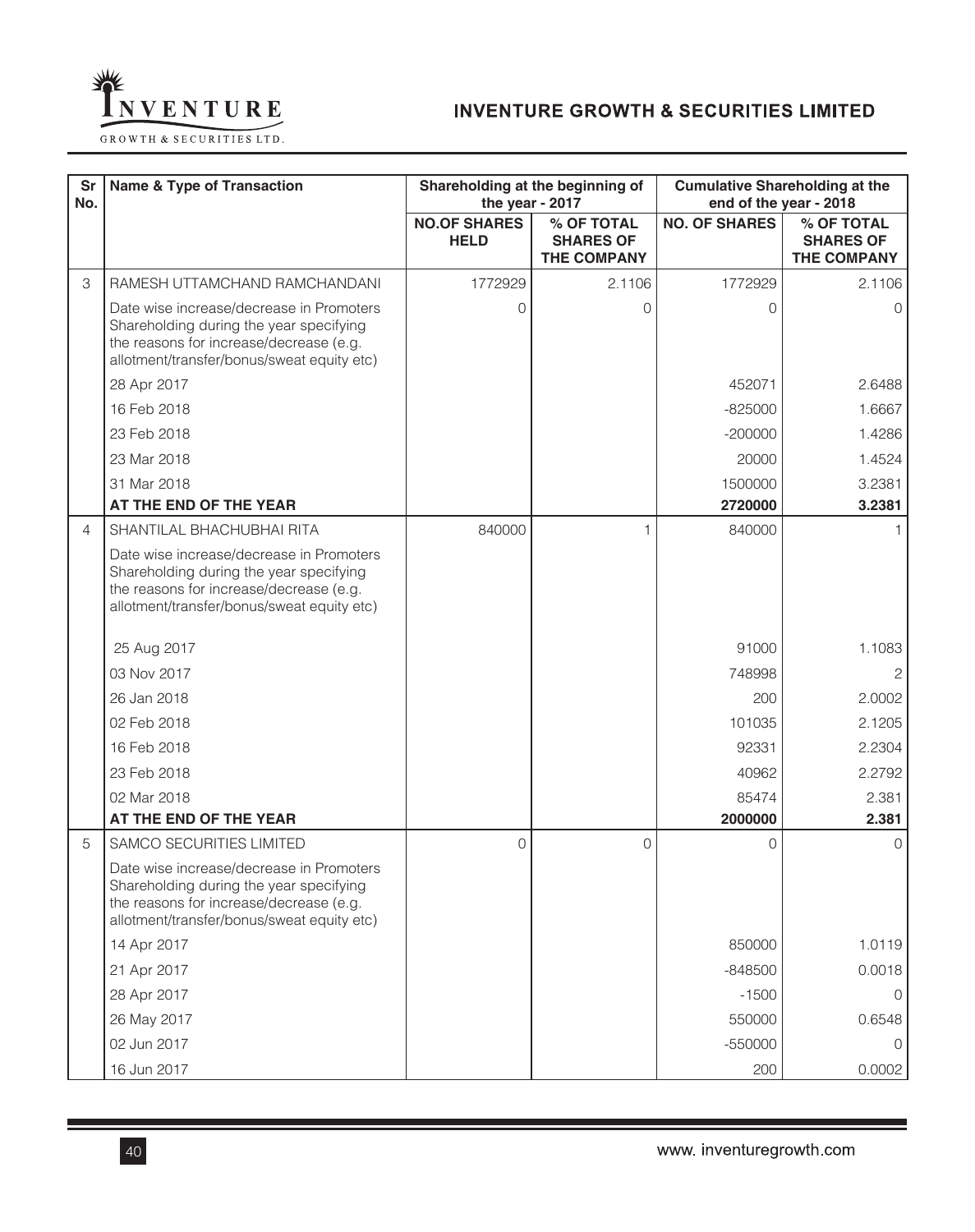

| <b>Sr</b><br>No. | <b>Name &amp; Type of Transaction</b>                                                                                                                                        | the year - 2017                    | Shareholding at the beginning of                     | <b>Cumulative Shareholding at the</b><br>end of the year - 2018 |                                                      |
|------------------|------------------------------------------------------------------------------------------------------------------------------------------------------------------------------|------------------------------------|------------------------------------------------------|-----------------------------------------------------------------|------------------------------------------------------|
|                  |                                                                                                                                                                              | <b>NO.OF SHARES</b><br><b>HELD</b> | % OF TOTAL<br><b>SHARES OF</b><br><b>THE COMPANY</b> | <b>NO. OF SHARES</b>                                            | % OF TOTAL<br><b>SHARES OF</b><br><b>THE COMPANY</b> |
|                  | 23 Jun 2017                                                                                                                                                                  |                                    |                                                      | $-200$                                                          | $\Omega$                                             |
|                  | 07 Jul 2017                                                                                                                                                                  |                                    |                                                      | 200                                                             | 0.0002                                               |
|                  | 14 Jul 2017                                                                                                                                                                  |                                    |                                                      | $-200$                                                          | $\Omega$                                             |
|                  | 27 Oct 2017                                                                                                                                                                  |                                    |                                                      | 150                                                             | 0.0002                                               |
|                  | 03 Nov 2017                                                                                                                                                                  |                                    |                                                      | $-150$                                                          | 0                                                    |
|                  | 23 Feb 2018                                                                                                                                                                  |                                    |                                                      | 4000                                                            | 0.0048                                               |
|                  | 09 Mar 2018                                                                                                                                                                  |                                    |                                                      | 150030                                                          | 0.1834                                               |
|                  | 16 Mar 2018                                                                                                                                                                  |                                    |                                                      | 956952                                                          | 1.3226                                               |
|                  | 23 Mar 2018                                                                                                                                                                  |                                    |                                                      | 1153400                                                         | 2.6957                                               |
|                  | 31 Mar 2018                                                                                                                                                                  |                                    |                                                      | $-901982$                                                       | 1.6219                                               |
|                  | AT THE END OF THE YEAR                                                                                                                                                       |                                    |                                                      | 1362400                                                         | 1.6219                                               |
| 6                | PRAVIN VASANT MEHTA                                                                                                                                                          | 805000                             | 0.9583                                               | 805000                                                          | 0.9583                                               |
|                  | Date wise increase/decrease in Promoters<br>Shareholding during the year specifying<br>the reasons for increase/decrease (e.g.<br>allotment/transfer/bonus/sweat equity etc) |                                    |                                                      |                                                                 |                                                      |
|                  | 07 Apr 2017                                                                                                                                                                  |                                    |                                                      | 275000                                                          | 1.2857                                               |
|                  | 21 Apr 2017                                                                                                                                                                  |                                    |                                                      | 55000                                                           | 1.3512                                               |
|                  | AT THE END OF THE YEAR                                                                                                                                                       |                                    |                                                      | 1135000                                                         | 1.3512                                               |
| $\overline{7}$   | DEEPAK BABULAL SHAH                                                                                                                                                          | 500                                | 0.0006                                               | 500                                                             | 0.0006                                               |
|                  | Date wise increase/decrease in Promoters<br>Shareholding during the year specifying<br>the reasons for increase/decrease (e.g.<br>allotment/transfer/bonus/sweat equity etc) |                                    |                                                      |                                                                 |                                                      |
|                  | 07 Apr 2017                                                                                                                                                                  |                                    |                                                      | $-500$                                                          | O                                                    |
|                  | 14 Apr 2017                                                                                                                                                                  |                                    |                                                      | 500                                                             | 0.0006                                               |
|                  | 21 Apr 2017                                                                                                                                                                  |                                    |                                                      | 100000                                                          | 0.1196                                               |
|                  | 05 May 2017                                                                                                                                                                  |                                    |                                                      | 100000                                                          | 0.2387                                               |
|                  | 02 Jun 2017                                                                                                                                                                  |                                    |                                                      | 208800                                                          | 0.4873                                               |
|                  | 09 Jun 2017                                                                                                                                                                  |                                    |                                                      | 40000                                                           | 0.5349                                               |
|                  | 04 Aug 2017                                                                                                                                                                  |                                    |                                                      | 647500                                                          | 1.3057                                               |
|                  | AT THE END OF THE YEAR                                                                                                                                                       |                                    |                                                      | 1096800                                                         | 1.3057                                               |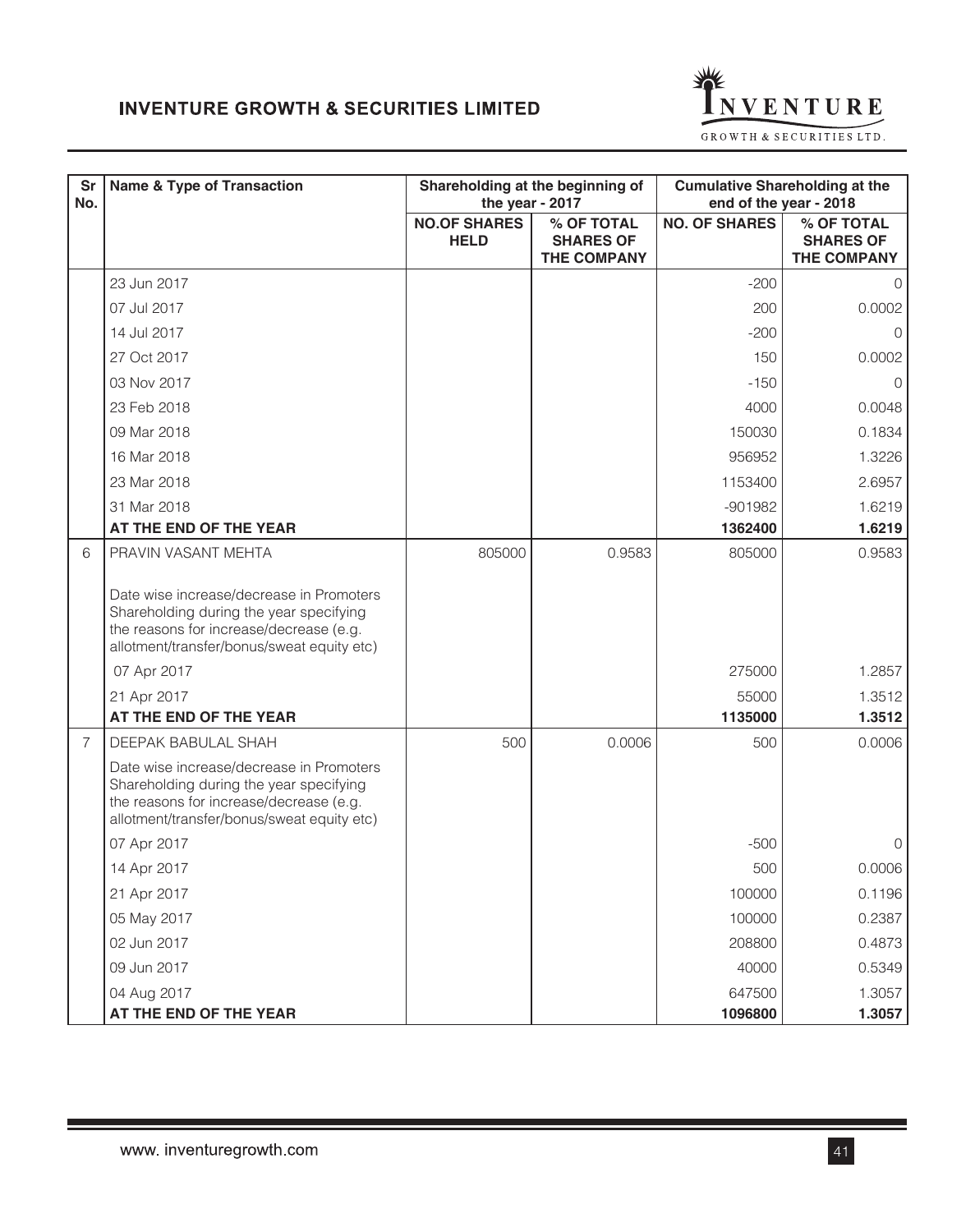

| <b>Sr</b><br>No. | <b>Name &amp; Type of Transaction</b>                                                                                                                                        |                                    | Shareholding at the beginning of<br>the year - 2017  |                      | <b>Cumulative Shareholding at the</b><br>end of the year - 2018 |
|------------------|------------------------------------------------------------------------------------------------------------------------------------------------------------------------------|------------------------------------|------------------------------------------------------|----------------------|-----------------------------------------------------------------|
|                  |                                                                                                                                                                              | <b>NO.OF SHARES</b><br><b>HELD</b> | % OF TOTAL<br><b>SHARES OF</b><br><b>THE COMPANY</b> | <b>NO. OF SHARES</b> | % OF TOTAL<br><b>SHARES OF</b><br><b>THE COMPANY</b>            |
| 8                | <b>VELJI HARAKCHAND GADA</b>                                                                                                                                                 | $\Omega$                           | O                                                    | $\Omega$             | $\Omega$                                                        |
|                  | Date wise increase/decrease in Promoters<br>Shareholding during the year specifying<br>the reasons for increase/decrease (e.g.<br>allotment/transfer/bonus/sweat equity etc) |                                    |                                                      |                      |                                                                 |
|                  | 26 May 2017                                                                                                                                                                  |                                    |                                                      | 269000               | 0.8917                                                          |
|                  | 02 Jun 2017                                                                                                                                                                  |                                    |                                                      | 161000               | 1.0833                                                          |
|                  | 04 Aug 2017                                                                                                                                                                  |                                    |                                                      | 160000               | 1.2738                                                          |
|                  | AT THE END OF THE YEAR                                                                                                                                                       |                                    |                                                      | 1070000              | 1.2738                                                          |
| 9                | <b>SHANTIBEN KANJI RITA</b>                                                                                                                                                  | 1000000                            | 1.1905                                               | 1000000              | 1.1905                                                          |
|                  | Date wise increase/decrease in Promoters<br>Shareholding during the year specifying<br>the reasons for increase/decrease (e.g.<br>allotment/transfer/bonus/sweat equity etc) |                                    |                                                      | 1000000              | 1.1905                                                          |
|                  | AT THE END OF THE YEAR                                                                                                                                                       |                                    |                                                      | 1000000              | 1.1905                                                          |
| 10               | VANITA RAJESH DEDHIA                                                                                                                                                         | 1600000                            | 1.9048                                               | 1600000              | 1.9048                                                          |
|                  | Date wise increase/decrease in Promoters<br>Shareholding during the year specifying<br>the reasons for increase/decrease (e.g.<br>allotment/transfer/bonus/sweat equity etc) |                                    |                                                      |                      |                                                                 |
|                  | 16 Mar 2018                                                                                                                                                                  |                                    |                                                      | $-998011$            | 0.7167                                                          |
|                  | 23 Mar 2018                                                                                                                                                                  |                                    |                                                      | $-600125$            | 0.0022                                                          |
|                  | 31 Mar 2018                                                                                                                                                                  |                                    |                                                      | 767543               | 0.916                                                           |
|                  | AT THE END OF THE YEAR                                                                                                                                                       |                                    |                                                      | 769407               | 0.916                                                           |

## **(v) Shareholding of Directors and Key Managerial Personnel:**

| <b>No</b> | Sr.   For Each of the Directors and KMP                                                                                                                                                | <b>Shareholding at the Beginning</b><br>of the year 2017-18 |                                          |              | <b>Cumulative Shareholding</b><br>during the year 2017-18 |
|-----------|----------------------------------------------------------------------------------------------------------------------------------------------------------------------------------------|-------------------------------------------------------------|------------------------------------------|--------------|-----------------------------------------------------------|
|           |                                                                                                                                                                                        | No. of shares                                               | $%$ of total<br>shares of the<br>company | No of shares | % of total<br>shares of the<br>company                    |
|           | Nagji Keshavji Rita                                                                                                                                                                    |                                                             |                                          |              |                                                           |
|           | At the beginning of the year                                                                                                                                                           |                                                             |                                          |              | $\Omega$                                                  |
|           | increase/decrease in<br>Promoters<br>Date<br>wise<br>Shareholding during the year specifying the reasons<br>for increase/decrease (e.g. allotment/transfer/bonus/<br>sweat equity etc) |                                                             |                                          |              | $\Omega$                                                  |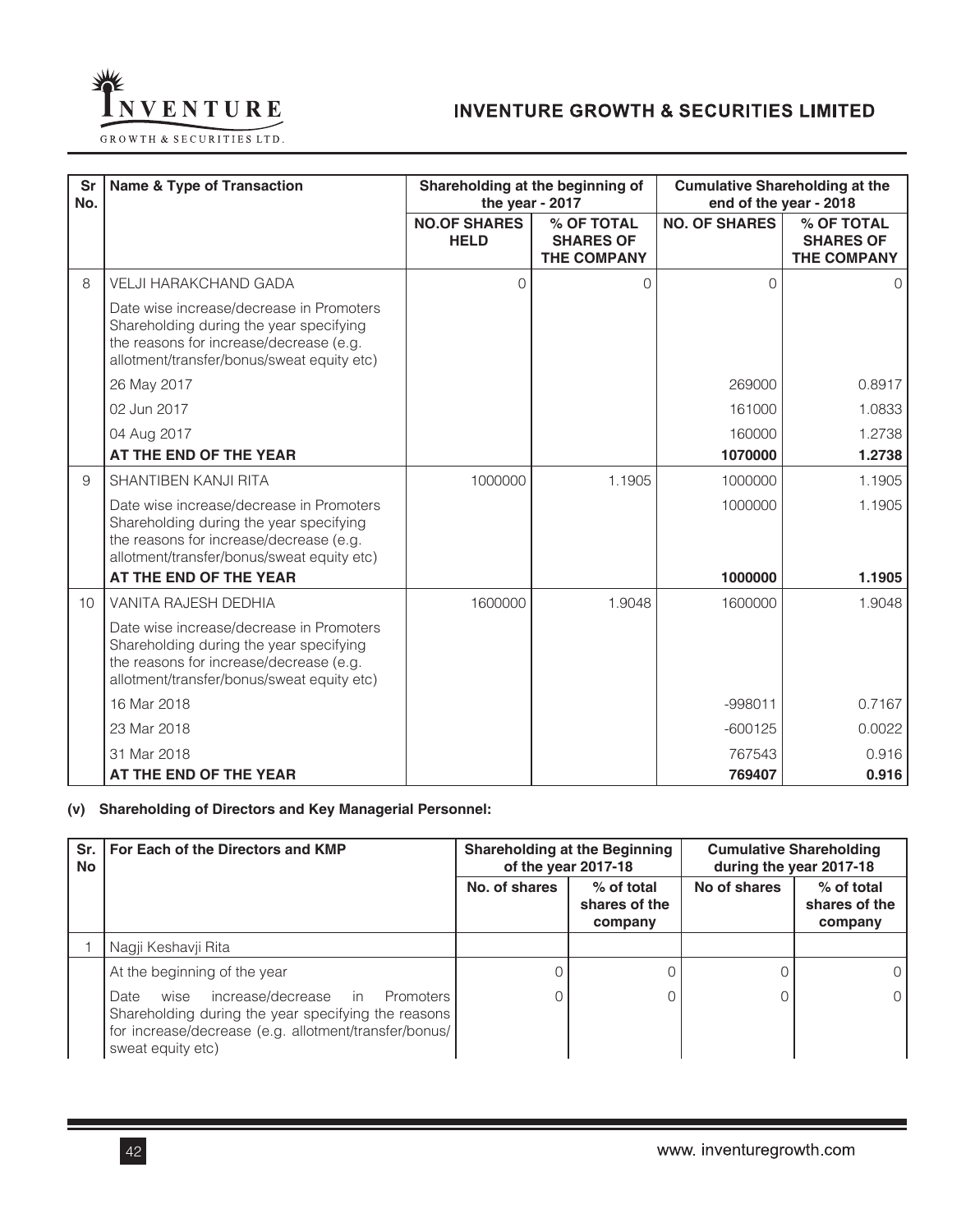

| Sr.<br><b>No</b> | For Each of the Directors and KMP                                                                                                                                                          |               | <b>Shareholding at the Beginning</b><br>of the year 2017-18 | during the year 2017-18 | <b>Cumulative Shareholding</b>         |
|------------------|--------------------------------------------------------------------------------------------------------------------------------------------------------------------------------------------|---------------|-------------------------------------------------------------|-------------------------|----------------------------------------|
|                  |                                                                                                                                                                                            | No. of shares | % of total<br>shares of the<br>company                      | No of shares            | % of total<br>shares of the<br>company |
|                  | At the end of the year (or on the date of separation, if<br>separated during the year)                                                                                                     | 0             | $\Omega$                                                    | $\Omega$                | $\Omega$                               |
| 2                | Ajay Khera                                                                                                                                                                                 |               |                                                             |                         |                                        |
|                  | At the beginning of the year                                                                                                                                                               | 0             | 0                                                           | $\Omega$                | $\Omega$                               |
|                  | wise<br>increase/decrease<br>Date<br>Promoters<br>in<br>Shareholding during the year specifying the reasons<br>for increase/decrease (e.g. allotment/transfer/bonus/<br>sweat equity etc)  |               |                                                             |                         |                                        |
|                  | At the end of the year (or on the date of separation, if<br>separated during the year)                                                                                                     | 0             | 0                                                           | 0                       | $\Omega$                               |
| 3                | Kanji B. Rita                                                                                                                                                                              |               |                                                             |                         |                                        |
|                  | At the beginning of the year                                                                                                                                                               | 22164327      | 26.3861                                                     | 22164327                | 26.3861                                |
|                  | wise<br>increase/decrease<br>Date<br>Promoters<br>in.<br>Shareholding during the year specifying the reasons<br>for increase/decrease (e.g. allotment/transfer/bonus/<br>sweat equity etc) |               |                                                             |                         |                                        |
|                  | At the end of the year(or on the date of separation, if<br>separated during the year)                                                                                                      | 22164327      | 26.3861                                                     | 22164327                | 26.3861                                |
| 4                | <b>Bharat Popatlal Shah</b>                                                                                                                                                                |               |                                                             |                         |                                        |
|                  | At the beginning of the year                                                                                                                                                               | $\Omega$      | 0.00                                                        | $\Omega$                | 0.00                                   |
|                  | Date wise increase/decrease in Promoters Share<br>holding during the year specifying the reasons for<br>increase/decrease (e.g. allotment/transfer/bonus/<br>sweat equity etc)             |               |                                                             |                         |                                        |
|                  | At the end of the year (or on the date of separation, if<br>separated during the year)                                                                                                     | 0             | 0.00                                                        | 0                       | 0.00                                   |
| 5                | Harilal Bhachubhai Rita                                                                                                                                                                    |               |                                                             |                         |                                        |
|                  | At the beginning of the year                                                                                                                                                               | 3500000       | 4.1667                                                      | 3500000                 | 4.1667                                 |
|                  | Date wise increase/decrease in Promoters<br>Shareholding during the year specifying the reasons<br>for increase/decrease (e.g. allotment/transfer/bonus/<br>sweat equity etc)              |               |                                                             |                         |                                        |
|                  | 16 Feb 2018                                                                                                                                                                                |               |                                                             | 226240                  | 4.436                                  |
|                  | 23 Feb 2018                                                                                                                                                                                |               |                                                             | 149840                  | 4.6144                                 |
|                  | 02 Mar 2018                                                                                                                                                                                |               |                                                             | 583753                  | 5.3093                                 |
|                  | 09 Mar 2018                                                                                                                                                                                |               |                                                             | 540167                  | 5.9524                                 |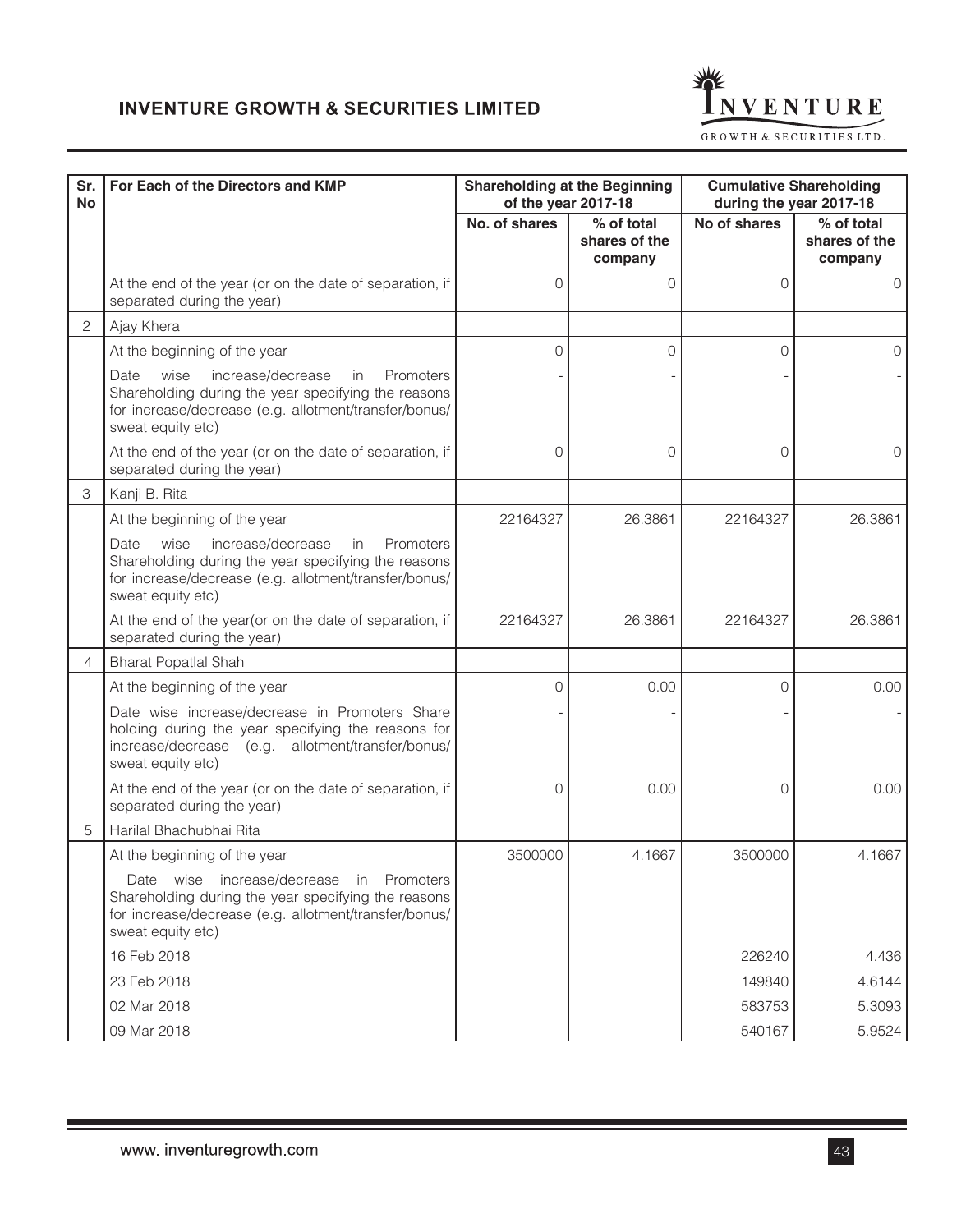

| Sr.<br><b>No</b> | For Each of the Directors and KMP                                                                                                                                                          |               | <b>Shareholding at the Beginning</b><br>of the year 2017-18 | <b>Cumulative Shareholding</b><br>during the year 2017-18 |                                        |  |
|------------------|--------------------------------------------------------------------------------------------------------------------------------------------------------------------------------------------|---------------|-------------------------------------------------------------|-----------------------------------------------------------|----------------------------------------|--|
|                  |                                                                                                                                                                                            | No. of shares | % of total<br>shares of the<br>company                      | No of shares                                              | % of total<br>shares of the<br>company |  |
|                  | At the end of the year (or on the date of separation, if<br>separated during the year)                                                                                                     |               |                                                             | 5000000                                                   | 5.9524                                 |  |
| 6                | Kamleshkumar Shankarlal Limbachiya                                                                                                                                                         |               |                                                             |                                                           |                                        |  |
|                  | At the beginning of the year                                                                                                                                                               | 700000        | 0.83                                                        | 700000                                                    | 0.83                                   |  |
|                  | wise<br>increase/decrease<br>Date.<br>in<br>Promoters<br>Shareholding during the year specifying the reasons<br>for increase/decrease (e.g. allotment/transfer/bonus/<br>sweat equity etc) |               |                                                             |                                                           |                                        |  |
|                  | 20.02.2018                                                                                                                                                                                 |               |                                                             |                                                           |                                        |  |
|                  | At the end of the year (or on the date of separation, if<br>separated during the year)                                                                                                     | 700000        | 0.83                                                        | 700000                                                    | 0.83                                   |  |
| 7                | Deepak Manikant Vaishnav                                                                                                                                                                   |               |                                                             |                                                           |                                        |  |
|                  | At the beginning of the year                                                                                                                                                               | $\Omega$      | 0                                                           | 0                                                         | 0                                      |  |
|                  | increase/decrease<br>Date<br>wise<br>in<br>Promoters<br>Shareholding during the year specifying the reasons<br>for increase/decrease (e.g. allotment/transfer/bonus/<br>sweat equity etc)  |               |                                                             |                                                           |                                        |  |
|                  | At the end of the year (or on the date of separation, if<br>separated during the year)                                                                                                     | 0             | 0                                                           | 0                                                         | 0                                      |  |
| 8                | Dilip Champshi Shah                                                                                                                                                                        |               |                                                             |                                                           |                                        |  |
|                  | At the beginning of the year                                                                                                                                                               | 0             | 0                                                           | 0                                                         | 0                                      |  |
|                  | wise<br>increase/decrease<br>Date<br>in<br>Promoters<br>Shareholding during the year specifying the reasons<br>for increase/decrease (e.g. allotment/transfer/bonus/<br>sweat equity etc)  |               |                                                             |                                                           |                                        |  |
|                  | At the end of the year (or on the date of separation, if<br>separated during the year)                                                                                                     | 0             | 0                                                           | 0                                                         | 0                                      |  |
| 9                | Shilpa Vishal Solanki                                                                                                                                                                      |               |                                                             |                                                           |                                        |  |
|                  | At the beginning of the year                                                                                                                                                               | 0             | $\cap$                                                      | $\cap$                                                    |                                        |  |
|                  | wise<br>increase/decrease<br>Promoters<br>Date<br>in<br>Shareholding during the year specifying the reasons<br>for increase/decrease (e.g. allotment/transfer/bonus/<br>sweat equity etc)  |               |                                                             |                                                           |                                        |  |
|                  | At the end of the year (or on the date of separation, if<br>separated during the year)                                                                                                     | 0             | 0                                                           | 0                                                         | $\Omega$                               |  |
| 10               | Arvind Jethalal Gala                                                                                                                                                                       |               |                                                             |                                                           |                                        |  |
|                  | At the beginning of the year                                                                                                                                                               | 0             | 0                                                           | 0                                                         | 0                                      |  |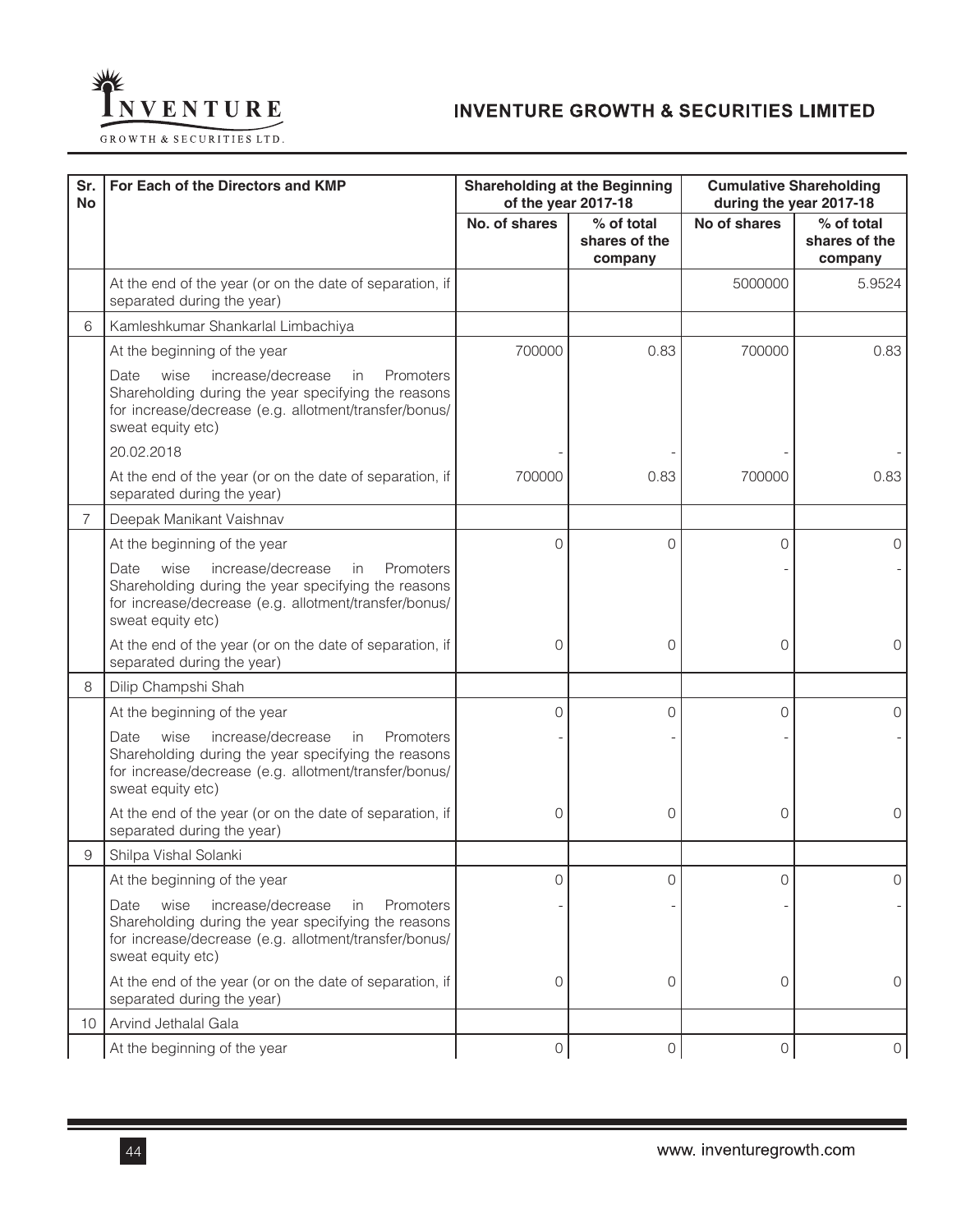

| Sr.<br><b>No</b> | For Each of the Directors and KMP                                                                                                                                                   | <b>Shareholding at the Beginning</b><br>of the year 2017-18 |                                        | <b>Cumulative Shareholding</b><br>during the year 2017-18 |                                        |
|------------------|-------------------------------------------------------------------------------------------------------------------------------------------------------------------------------------|-------------------------------------------------------------|----------------------------------------|-----------------------------------------------------------|----------------------------------------|
|                  |                                                                                                                                                                                     | No. of shares                                               | % of total<br>shares of the<br>company | No of shares                                              | % of total<br>shares of the<br>company |
|                  | increase/decrease in Promoters<br>Date<br>wise<br>Shareholding during the year specifying the reasons<br>for increase/decrease (e.g. allotment/transfer/bonus/<br>sweat equity etc) |                                                             |                                        |                                                           |                                        |
|                  | At the end of the year (or on the date of separation, if<br>separated during the year)                                                                                              | O                                                           | $\Omega$                               | $\Omega$                                                  | O                                      |
| 11               | Bhavi Rahul Gandhi                                                                                                                                                                  |                                                             |                                        |                                                           |                                        |
|                  | At the beginning of the year                                                                                                                                                        | 0                                                           | $\Omega$                               | $\Omega$                                                  | 0                                      |
|                  | wise increase/decrease in Promoters<br>Date<br>Shareholding during the year specifying the reasons<br>for increase/decrease (e.g. allotment/transfer/bonus/<br>sweat equity etc)    |                                                             |                                        |                                                           |                                        |
|                  | At the end of the year (or on the date of separation, if<br>separated during the year)                                                                                              |                                                             |                                        |                                                           |                                        |

## **V. INDEBTEDNESS**

Indebtedness of the company including interest outstanding/accrued but not due for payment

|                                                     | <b>Secured</b><br>Loansexcluding<br>deposits | <b>UnsecuredLoans</b> | <b>Deposits</b> | <b>TotalIndebtedness</b> |
|-----------------------------------------------------|----------------------------------------------|-----------------------|-----------------|--------------------------|
| Indebtedness at the beginning of the financial year |                                              |                       |                 |                          |
| i)Principal Amount                                  |                                              |                       |                 |                          |
| ii) Interest due but not paid                       |                                              |                       |                 |                          |
| iii)Interest accrued but not due                    | <b>NIL</b>                                   | <b>NIL</b>            | <b>NIL</b>      | <b>NIL</b>               |
| Total(i+ii+iii)                                     | <b>NIL</b>                                   | <b>NIL</b>            | <b>NIL</b>      | <b>NIL</b>               |
| Change in Indebtedness during the financial year    |                                              |                       |                 |                          |
| • Addition                                          |                                              |                       |                 |                          |
| • Reduction                                         | <b>NIL</b>                                   | <b>NIL</b>            | <b>NIL</b>      | <b>NIL</b>               |
| <b>Net Change</b>                                   | <b>NIL</b>                                   | <b>NIL</b>            | <b>NIL</b>      | <b>NIL</b>               |
| Indebtedness at the end of the financial year       |                                              |                       |                 |                          |
| i) Principal Amount                                 |                                              |                       |                 |                          |
| ii) Interest due but not paid                       |                                              |                       |                 |                          |
| iii) Interest accrued but not due                   | <b>NIL</b>                                   | <b>NIL</b>            | <b>NIL</b>      | <b>NIL</b>               |
| Total(i+ii+iii)                                     | <b>NIL</b>                                   | <b>NIL</b>            | <b>NIL</b>      | <b>NIL</b>               |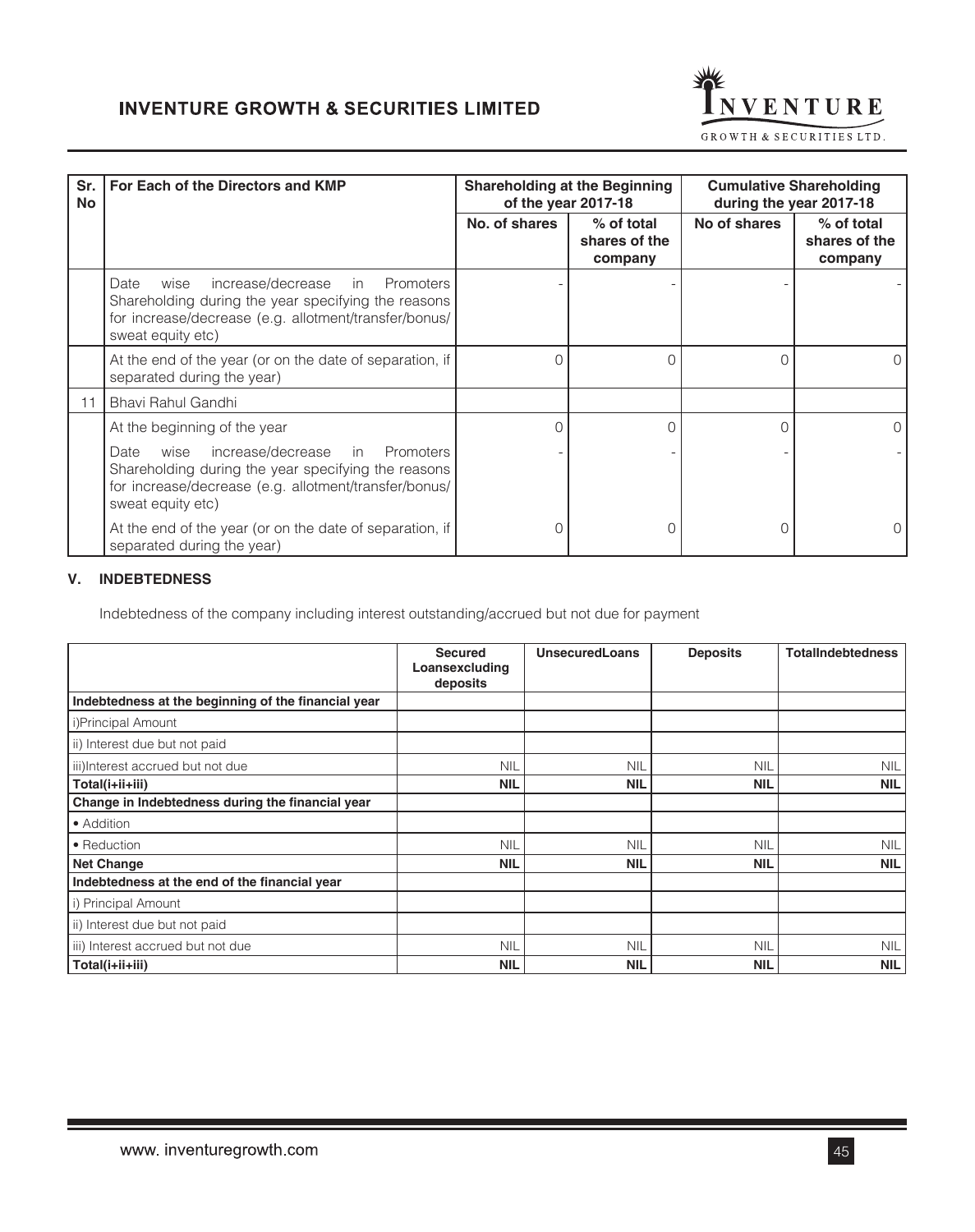

## **VI. REMUNERATION OF DIRECTORS AND KEY MANAGERIAL PERSONNEL**

## **A . Remuneration to Managing Director, Whole-time Directors and/or Manager:**

| Sr.          | <b>Particulars of Remuneration</b>                                                                                                                                                                                                      |               | Name of MD/WTD/Manager |           |  |  |
|--------------|-----------------------------------------------------------------------------------------------------------------------------------------------------------------------------------------------------------------------------------------|---------------|------------------------|-----------|--|--|
| no.          |                                                                                                                                                                                                                                         | Kanji B. Rita | Kamlesh<br>Limbachiya  |           |  |  |
|              | Gross salary (a)Salary as per provisions contained in<br>section 17(1) of the Income-tax Act, 1961 (b)Value of<br>perquisites u/s 17(2) Income-taxAct, 1961 (c)Profits<br>in lieu of salary under section 17(3) Income-tax Act,<br>1961 | 40,50,000     | 27,00,000              | 67,50,000 |  |  |
| $\mathbf{2}$ | <b>Stock Option</b>                                                                                                                                                                                                                     | Nil           |                        | Nil       |  |  |
| 3            | <b>Sweat Equity</b>                                                                                                                                                                                                                     | Nil           |                        | Nil       |  |  |
|              | Commission                                                                                                                                                                                                                              |               |                        |           |  |  |
|              | -as % of profit                                                                                                                                                                                                                         |               |                        |           |  |  |
|              | -others, specify                                                                                                                                                                                                                        | Nil           |                        | Nil       |  |  |
| 5            | Others, please specify                                                                                                                                                                                                                  | Nil           |                        | Nil       |  |  |
|              | Total(A)                                                                                                                                                                                                                                |               |                        | 6750000   |  |  |
|              | Ceiling as per the Act                                                                                                                                                                                                                  |               |                        |           |  |  |

## **B. Remuneration to other Directors**

| Sr.<br>no. | <b>Particulars of Remuneration</b>           |            | <b>Name of Directors</b> |                  |                          |                          |         |
|------------|----------------------------------------------|------------|--------------------------|------------------|--------------------------|--------------------------|---------|
|            |                                              | Ajay Khera | Deepak M.<br>Vaishnav    | Dilip C.<br>Shah | <b>Bharat P.</b><br>Shah | Shilpa<br><b>Solanki</b> |         |
| 3.         | Independent Directors                        | 225000     | 225000                   | 45000            | 225000                   | 125000                   |         |
|            | • Fee for attending board/committee meetings |            |                          |                  |                          |                          |         |
|            | • Commission                                 |            |                          |                  |                          |                          |         |
|            | • Others, please specify                     |            |                          |                  |                          |                          |         |
|            | Total(1)                                     |            |                          |                  |                          |                          | 845000  |
| 4          | Other Non-Executive Directors                |            | Nagji K. Rita            |                  | <b>Harilal B. Rita</b>   |                          |         |
|            | • Fee for attending board/committee meetings |            | 75000                    |                  | 75000                    |                          |         |
|            | • Commission<br>• Others, please specify     |            |                          |                  |                          |                          |         |
|            | Total(2)                                     |            |                          |                  |                          |                          | 150000  |
|            | $Total(B)=(1+2)$                             |            |                          |                  | 995000                   |                          |         |
|            | <b>Total Managerial Remuneration</b>         |            |                          |                  |                          |                          | 7745000 |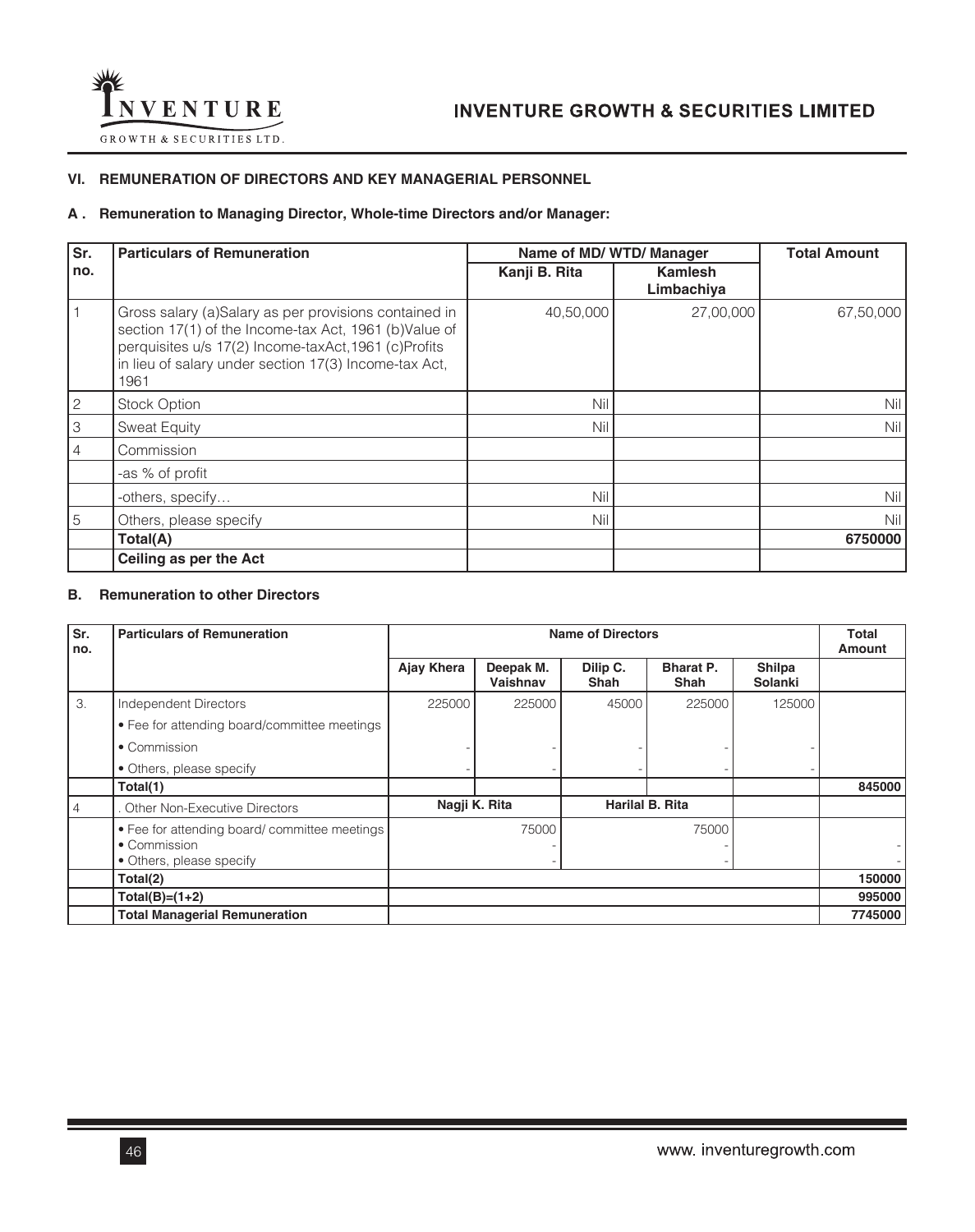

## **C. REMUNERATION TO KEY MANAGERIAL PERSONNEL OTHERTHAN MD / MANAGER / WTD**

| Sr. | <b>Particulars of Remuneration</b>                                                                                                                                                                                                       |            | <b>Key Managerial Personnel</b>               |                          |              |  |
|-----|------------------------------------------------------------------------------------------------------------------------------------------------------------------------------------------------------------------------------------------|------------|-----------------------------------------------|--------------------------|--------------|--|
| no. |                                                                                                                                                                                                                                          | <b>CEO</b> | <b>Bhavi R. Gandhi</b><br>(Company Secretary) | <b>Arvind Gala (CFO)</b> | <b>Total</b> |  |
|     | Gross salary (a)Salary as per provisions<br>contained inspection 17(1) of the Income-tax<br>Act, 1961 (b) Value of perquisites u/s 17(2)<br>Income-taxAct, 1961 (c)Profits in lieu of salary<br>under section 17(3) Income-tax Act, 1961 |            | 742500                                        | 1063125                  | 1805625      |  |
|     | <b>Stock Option</b>                                                                                                                                                                                                                      |            |                                               | 0                        |              |  |
|     | <b>Sweat Equity</b>                                                                                                                                                                                                                      |            |                                               | 0                        |              |  |
|     | Commission<br>- as % of profit                                                                                                                                                                                                           |            |                                               |                          |              |  |
|     |                                                                                                                                                                                                                                          |            |                                               |                          |              |  |
|     | - others, specify                                                                                                                                                                                                                        | $\Omega$   |                                               | $\Omega$                 |              |  |
|     | Others, please Specify                                                                                                                                                                                                                   |            |                                               |                          |              |  |
|     | <b>Total</b>                                                                                                                                                                                                                             | $\bf{0}$   | 742500                                        | 1063125                  | 1805625      |  |

## **VII. PENALTIES/PUNISHMENT/COMPOUNDING OF OFFENCES:**

| <b>Type</b>                            | Section of the<br><b>Companies Act</b> | <b>Brief</b><br><b>Description</b> | Details of<br>Penalty/<br>Punishment/<br>Compounding<br>fees imposed | <b>Authority [RD/ NCLT/</b><br><b>COURT1</b> | Appeal made,<br>if any<br>(give Details) |
|----------------------------------------|----------------------------------------|------------------------------------|----------------------------------------------------------------------|----------------------------------------------|------------------------------------------|
| Penalty                                | <b>NA</b>                              | <b>NA</b>                          | <b>NA</b>                                                            | <b>NA</b>                                    | <b>NA</b>                                |
| Punishment                             | <b>NA</b>                              | <b>NA</b>                          | <b>NA</b>                                                            | <b>NA</b>                                    | <b>NA</b>                                |
| Compounding                            | <b>NA</b>                              | <b>NA</b>                          | NA.                                                                  | <b>NA</b>                                    | <b>NA</b>                                |
| C. OTHER OFFICERS IN<br><b>DEFAULT</b> |                                        |                                    |                                                                      |                                              |                                          |
| Penalty                                | <b>NA</b>                              | <b>NA</b>                          | <b>NA</b>                                                            | <b>NA</b>                                    | <b>NA</b>                                |
| Punishment                             | <b>NA</b>                              | <b>NA</b>                          | <b>NA</b>                                                            | <b>NA</b>                                    | <b>NA</b>                                |
| Compounding                            | NA.                                    | NA.                                | NA.                                                                  | <b>NA</b>                                    | <b>NA</b>                                |

 **For Inventure Growth & Securities Limited**

**Place: Mumbai Date: 04.08.2018**

**The Kangler Consoler Consoler Kamlesh S Limbachiya**<br> **(Whole -Time Director)** (Whole -Time Director) **(Managing Director) (Whole -Time Director)**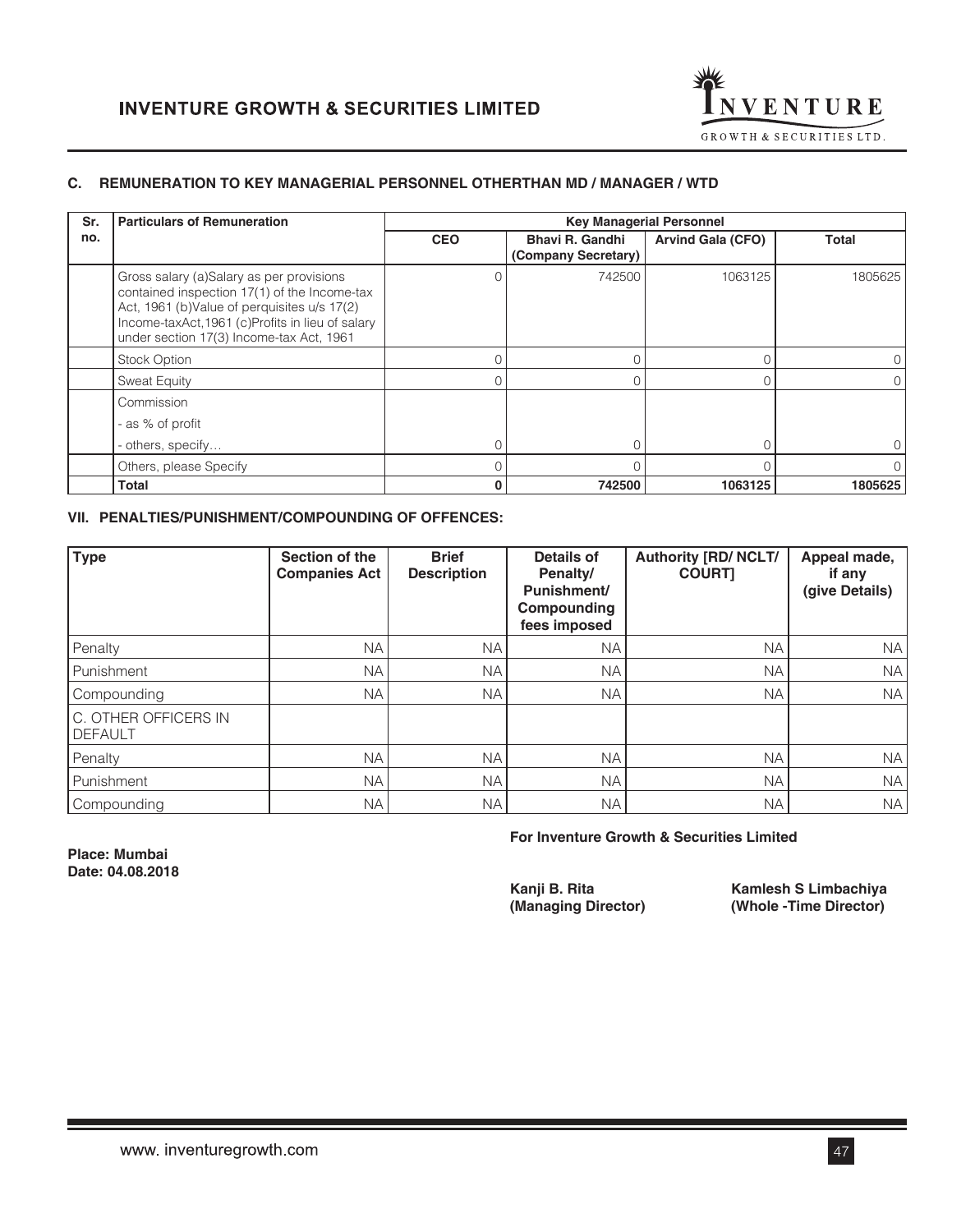

## **ANNEXURE- E OF DIRECTOR'S REPORT**

|   | and a reference to the web-link to the CSR Policy and projects<br>and programs.                                     | A brief outline of the company's CSR policy, including Pursuant to Section 135(1) of the Companies Act, 2013 read<br>overview of projects or programs proposed to be undertaken with companies (Corporate Social Responsibility) Rules,<br>2014, the Board of Director has constituted a CSR Committee.<br>The Board also framed a CSR Policy in compliance with the<br>provisions of Section 135 of the Companies Act, 2013. The<br>said policy is placed on the website and is available on the<br>following web link www.inventuregrowth.com |
|---|---------------------------------------------------------------------------------------------------------------------|-------------------------------------------------------------------------------------------------------------------------------------------------------------------------------------------------------------------------------------------------------------------------------------------------------------------------------------------------------------------------------------------------------------------------------------------------------------------------------------------------------------------------------------------------|
| 2 | The Composition of the CSR Committee                                                                                | 1) Bharat P. Shah, Chairman<br>2) Kanji B. Rita, Member<br>3) Kamlesh S. limbachiya, Member                                                                                                                                                                                                                                                                                                                                                                                                                                                     |
| 3 | Average net profit of the Company (India - Standalone) for $(1,11,21,655)$<br>last three financial years.           |                                                                                                                                                                                                                                                                                                                                                                                                                                                                                                                                                 |
| 4 | Prescribed CSR Expenditure spent (two - percent of the Not Applicable in view of loss<br>amount as in item 3 above) |                                                                                                                                                                                                                                                                                                                                                                                                                                                                                                                                                 |
| 5 | Details of CSR spent during the financial year:                                                                     |                                                                                                                                                                                                                                                                                                                                                                                                                                                                                                                                                 |
|   | a) Total amount spent for the financial year;                                                                       | <b>NIL</b>                                                                                                                                                                                                                                                                                                                                                                                                                                                                                                                                      |
|   | b) Amount unspent, if any;                                                                                          | NOT APPLICABLE                                                                                                                                                                                                                                                                                                                                                                                                                                                                                                                                  |
|   | c) Manner in which the amount spent during the financial NOT APPLICABLE<br>year:                                    |                                                                                                                                                                                                                                                                                                                                                                                                                                                                                                                                                 |

## **ANNUAL REPORT ON CORPORATE SOCIAL RESPONSIBILITY (CSR) ACTIVITIES**

The Company confirms that the implementation and monitoring of the CSR Policy is in compliance with the CSR objectives and Policy of the Company.

**Place: Mumbai Date: 04.08.2018**

### **For Inventure Growth & Securities Limited**

**Kanji B. Rita** Kamlesh S Limbachiya<br>(Managing Director) (Whole -Time Director) **(Managing Director) (Whole -Time Director)**

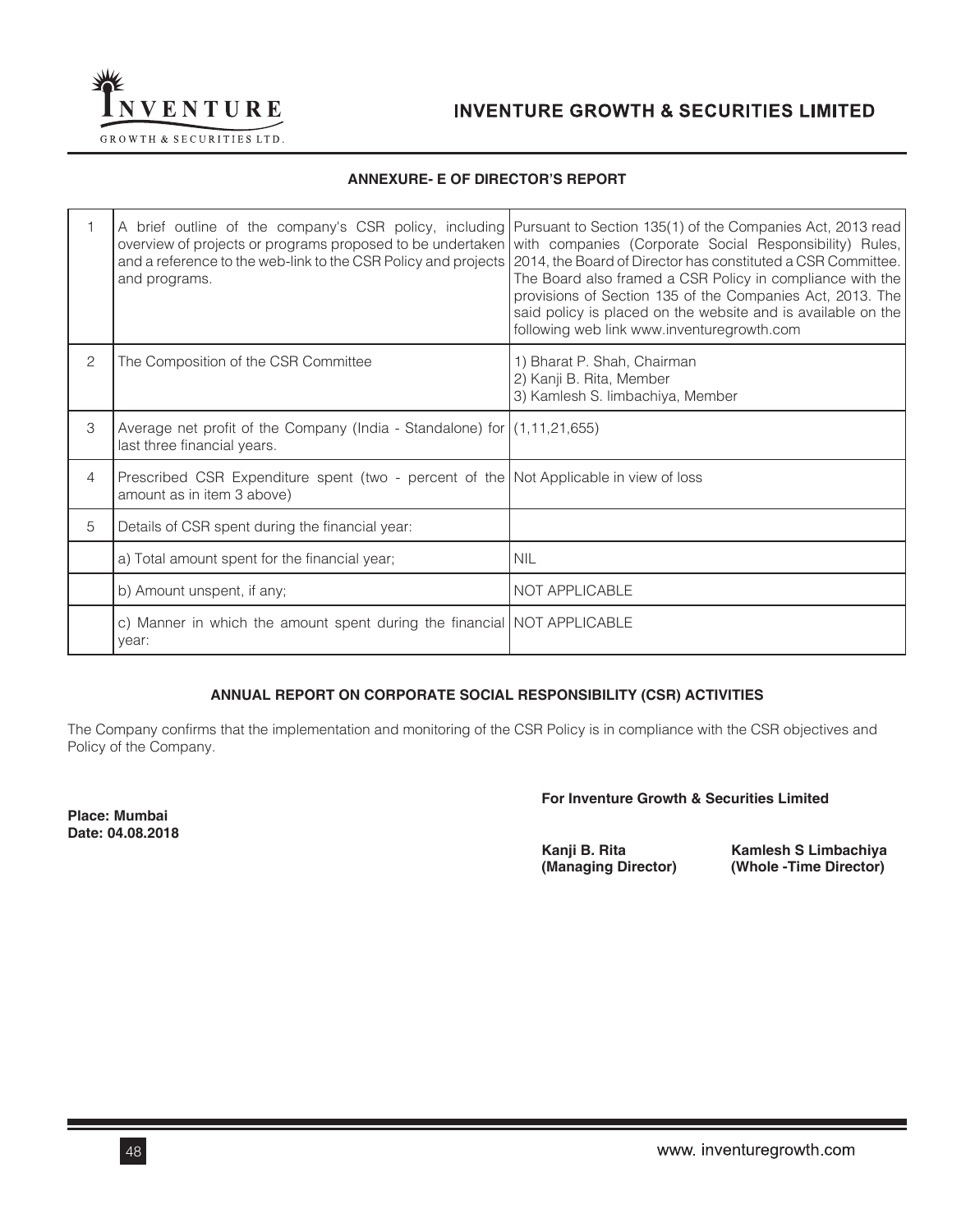

## **Annexure – F OF DIRECTOR'S REPORT**

#### **Policy regarding Appointment of Directors and payment of remuneration to Managerial Personnel**

### **REMUNERATION POLICY:**

In accordance with the provisions of Section 178(3) of the Companies Act, 2013, the Nomination and Remuneration Committee recommended the following remuneration policy relating to the remuneration for the Directors, Key Managerial Personnel, Non-Executive Directors and other employees, which was approved and adopted by the Board.

### **I. PREAMBLE:**

This Remuneration Policy is formulated in compliance with Section 178 of the Companies Act, 2013, read with the applicable Rules thereto and Securities and Exchange Board of India (Listing Obligations and Disclosure Requirements) Regulations, 2015. This Policy has been formulated by the Nomination and Remuneration Committee (NRC) and has been approved by the Board of Directors based on the recommendations of the NRC.

### **II. OBJECTIVE:**

The objective of the Policy is to ensure that:

- (i) The level and composition of remuneration is reasonable and sufficient to attract, retain and motivate directors of the quality required to run the Company successfully.
- (ii) Relationship of remuneration to performance is clear and meets appropriate performance benchmarks; and

### **III. COMPLIANCE WITH APPLICABLE LAWS:**

The procedure and limits for payment of remuneration under this policy shall be in accordance with provisions of (a) the Companies Act, 2013 read with Rules framed there under, (b) Securities And Exchange Board of India (Listing Obligations and Disclosure Requirements) Regulations, 2015, (c) Articles of Association of the Company and (d) any other applicable law or regulations. In the absence of any of the above provisions, the procedure and limits shall be governed by the prevailing HR Policy of the Company.

#### **IV. REMUNERATION OF MANAGING DIRECTOR/WHOLE TIME DIRECTOR:**

The Board, on the recommendation of the Nomination and Remuneration Committee approves the remuneration payable to the Managing Director/Whole Time Director of the Company. The remuneration payable to the Managing Director/Whole Time Director shall be in accordance with the conditions laid down in the Articles of Association of the Company and as per the provisions of the Companies Act, 2013, and the rules framed there under. The remuneration payable to the Managing Director/ Whole Time Director shall comprise of fixed pay, perquisites and a variable salary determined as a percentage of fixed salary & payable annually, linked to achievement against pre-agreed annual performance parameters. The Managing Director/Whole Time Director will not be eligible for any bonus/commission linked to profits of the Company. Notwithstanding that in any financial year the Company has no profits or its profits are inadequate, the Company shall pay remuneration as aforesaid to its Managing Director/Whole Time Director in accordance with the provisions of Schedule V of the Companies Act, 2013, and with the prior approval of the Central Government, wherever necessary.

### **V. REMUNERATION TO NON-EXECUTIVE DIRECTORS:**

Sitting fees within the limits prescribed under the Companies Act, 2013 and rules framed there under for attending meetings of the Board and Committees thereof (ii) Commission up to limit prescribed under the act of net profit as may be decided by the Board (iii) The level and composition of remuneration is reasonable and sufficient to attract, retain and motivate directors of the quality required to run the company successfully.

### **VI. REMUNERATION TO KEY MANAGERIAL PERSONNEL AND SENIOR MANAGEMENT**

The Board, on the recommendation of the Nomination and Remuneration Committee approves the remuneration payable to the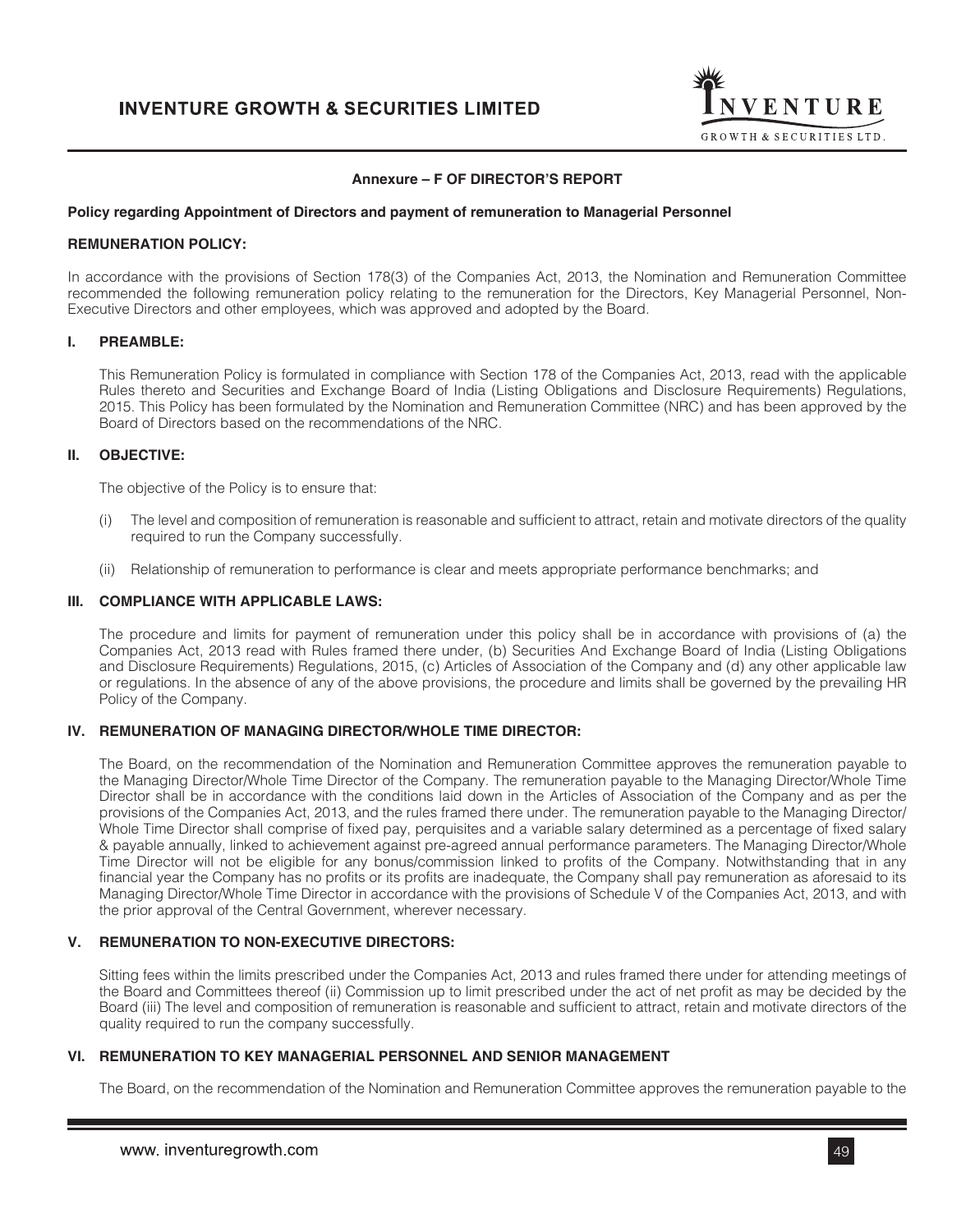

Key Managerial Personnel and Senior Management. The structure of remuneration payable to Key Managerial personnel and Senior Management Personnel will be in accordance with the compensation framework adopted for employees generally by the Human Resource department of the Company. Such compensation framework adopted for the employees by the Human Resource department will be framed taking into account factors it deems relevant, including but not limited to market conditions, job description, business needs and practices in comparable companies and having regard to financial position of the Company as well as prevailing laws and government/other guidelines.

### **VII. REMUNERATIN TO OTHER EMPLOYEES**

Basic Salary, allowances, Retrial Benefits, such other perquisites and/or incentives and/or bonus and/or variable Pay based on factors as above, as may be decided by the Management from time to time as per HR Policy.

### **CRITERIA FOR IDENTIFICATION OF PERSONS FOR APPOINTMENT AS DIRECTORS AND IN SENIORMANAGEMENT:**

In accordance with the provisions of Section 178(3) of the Act read with Clause 49 of the Listing Agreement, the Nomination and Remuneration Committee is required to formulate the criteria for determining qualifications, positive attributes and independence of a Director. The criteria adopted by the Nomination and Remuneration Committee for the aforesaid purposes are as under:

Criteria for determining qualifications, positive attributes and independence of a director:

### **I. QUALIFICATIONS:**

- (a) He / She should possess appropriate skills, experience and knowledge in one or more fields of finance, law, management, sales, marketing, administration, research, corporate governance, technical operations or other disciplines related to the company's business.
- (b) Such qualifications as may be prescribed under the Companies Act, 2013 read with rules framed there under and the Listing Agreement with Stock Exchanges.

### **II. POSITIVE ATTRIBUTES:**

- (a) He / She should be a person of integrity, with high ethical standard.
- (b) He / She should be able to commit to his/her responsibilities and devote sufficient time and attention to his/her professional obligation as a director.
- (c) He / She should be having courtesy, humility and positive thinking.
- (d) He / She should be knowledgeable and diligent in updating his/her knowledge.
- (e) He / She should have skills, experience and expertise by which the Company can benefit.
- (f) In respect of Executive/Whole time Director/ Managing Director, in addition to I (a) & (b) and II (a) to (e) above, he/ she should have strong quality of leadership and team mentoring, recognition, management skills, vision, ability to steer the organization even in adverse conditions, innovative thinking, result oriented and ability to enhance reputation of the organization.

### **III. INDEPENDENCE:**

In respect of an Independent director, in addition to I (a) & (b) and II (a) to (e) above, he/she should fulfill the criteria for being appointed as an Independent Director prescribed under Section 149 of the Companies Act, 2013 read with Schedule IV to the said Act and the provisions of Clause 49 of the Listing Agreement as amended from time to time.

### **For Inventure Growth & Securities Limited**

**Place: Mumbai Date: 04.08.2018**

 **sd/- sd/- Kanji B. Rita Kamlesh S Limbachiya (Chairman & Managing Director) (Whole -Time Director)**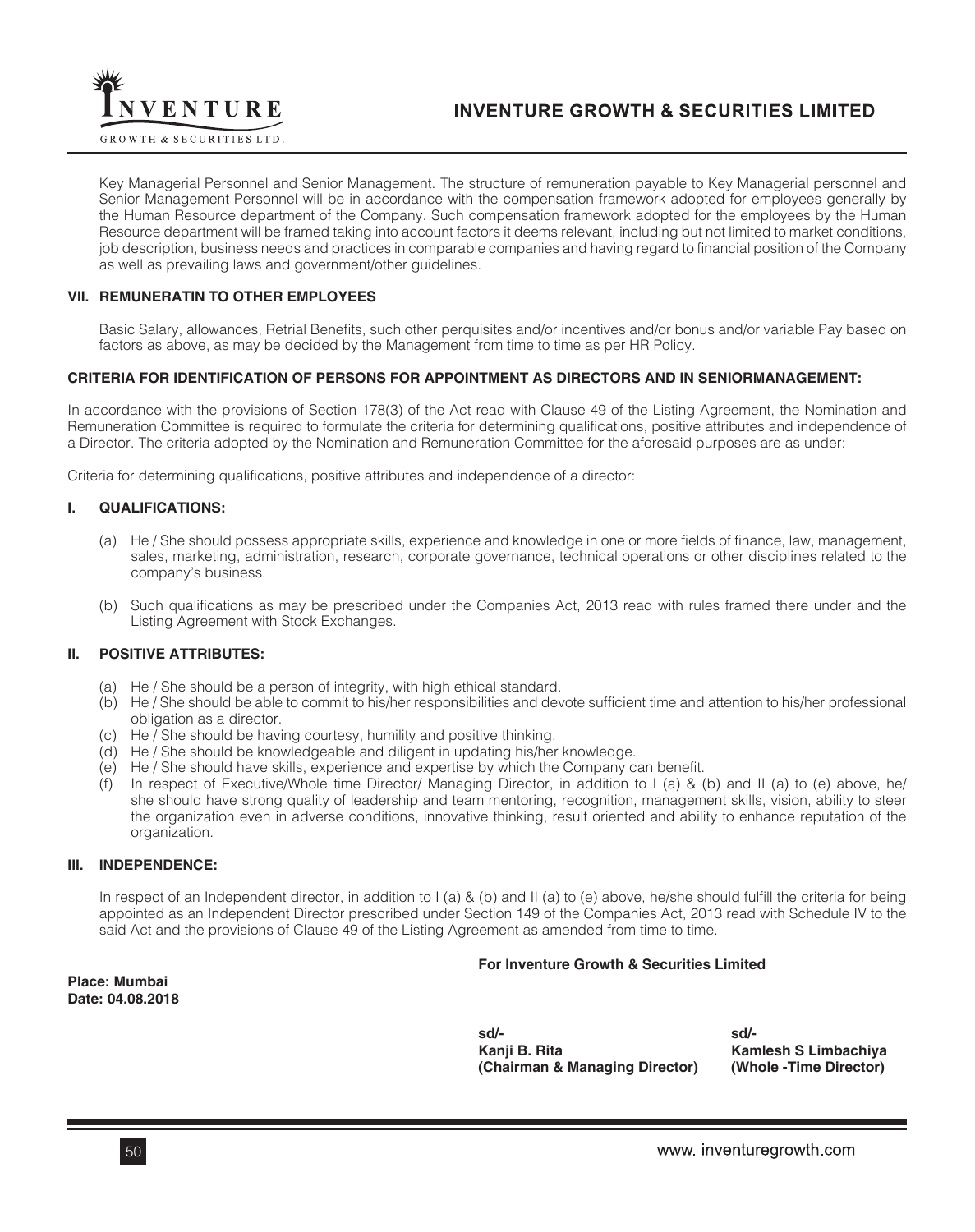

## **ANNXEXURE – G**

The ratio of the remuneration of each Director to the median employee's remuneration and other details in terms of Sub-section 12 of Section 197 of the Companies Act, 2013 read with Rule 5(1) of the Companies (Appointment and Remuneration of Managerial Personnel) Rules, 2014, is as under:

| Sr.<br>No. | <b>Disclosure Requirement</b>                                                                    | <b>Disclosure Details</b> |                                |       |  |  |
|------------|--------------------------------------------------------------------------------------------------|---------------------------|--------------------------------|-------|--|--|
|            | Ratio of the remuneration of each                                                                | <b>Director/Employee</b>  | <b>Title</b>                   | Ratio |  |  |
|            | director to the median remuneration<br>of the employees of the Company for<br>the financial year | Kanji B. Rita             | <b>Managing Director</b>       | 9.27  |  |  |
|            |                                                                                                  | Kamlesh S. Limbachiya     | Whole Time Director            | 6.18  |  |  |
|            |                                                                                                  | Meet Rita                 | <b>Chief Operating Officer</b> | 3.86  |  |  |
|            |                                                                                                  | Shankar Khandelwal        | Vice President- Sales          | 2.68  |  |  |
|            |                                                                                                  | Arvind Gala               | <b>Chief Financial Officer</b> | 2.43  |  |  |
|            |                                                                                                  | Dharmesh Shah             | <b>Accounts Head</b>           | 2.03  |  |  |
|            |                                                                                                  | Avinash Bhosale           | AVP DP                         | 1.82  |  |  |
|            |                                                                                                  | Vishal Parekh             | Compliance Manager             | 0.93  |  |  |
|            |                                                                                                  | Bhavi Gandhi              | Company Secretary              | 1.70  |  |  |

| Sr.<br>No. | <b>Requirements</b>                                                                                                                                                                                         | <b>Disclosure</b>                                                                                                                                                                                                                                                                                                                                        |                                |                               |  |
|------------|-------------------------------------------------------------------------------------------------------------------------------------------------------------------------------------------------------------|----------------------------------------------------------------------------------------------------------------------------------------------------------------------------------------------------------------------------------------------------------------------------------------------------------------------------------------------------------|--------------------------------|-------------------------------|--|
|            | Percentage increase in remuneration of each Director,<br>Chief Financial Officer, Chief Executive Officer,                                                                                                  | Directors/KMP's                                                                                                                                                                                                                                                                                                                                          | Title                          | % increase in<br>remuneration |  |
|            | Company Secretary or Manager, if any, in the financial   Mr. Arvind J. Gala                                                                                                                                 |                                                                                                                                                                                                                                                                                                                                                          | <b>Chief Financial Officer</b> | 15%                           |  |
|            | year                                                                                                                                                                                                        | Mr. Bhavi R. Gandhi   Company Secretary                                                                                                                                                                                                                                                                                                                  |                                | 7%                            |  |
| 2          | The Number of permanent employees on the rolls of<br>the Company                                                                                                                                            | 114 employees as on 31st March, 2018                                                                                                                                                                                                                                                                                                                     |                                |                               |  |
| 3          | with the percentile increase in the managerial employees.<br>remuneration and justification thereof and point out if<br>there are any exception circumstance for increase in<br>the managerial remuneration | Average percentile increase already made in the There was/ was no exceptional circumstance or increase for<br>salaries of employees other than the managerial managerial personnel in the last financial year. The percentile<br>personnel in the last financial year and its comparison increase process and policy was same for them and all the other |                                |                               |  |
|            | affirmation that the remuneration is as per the<br>remuneration policy of the company                                                                                                                       | Yes                                                                                                                                                                                                                                                                                                                                                      |                                |                               |  |

**Place: Mumbai Date: 04.08.2017**

## **For Inventure Growth & Securities Limited**

**Kanji B. Rita** Kamlesh S Limbachiya<br>(Managing Director) (Whole -Time Director) **(Managing Director) (Whole -Time Director)**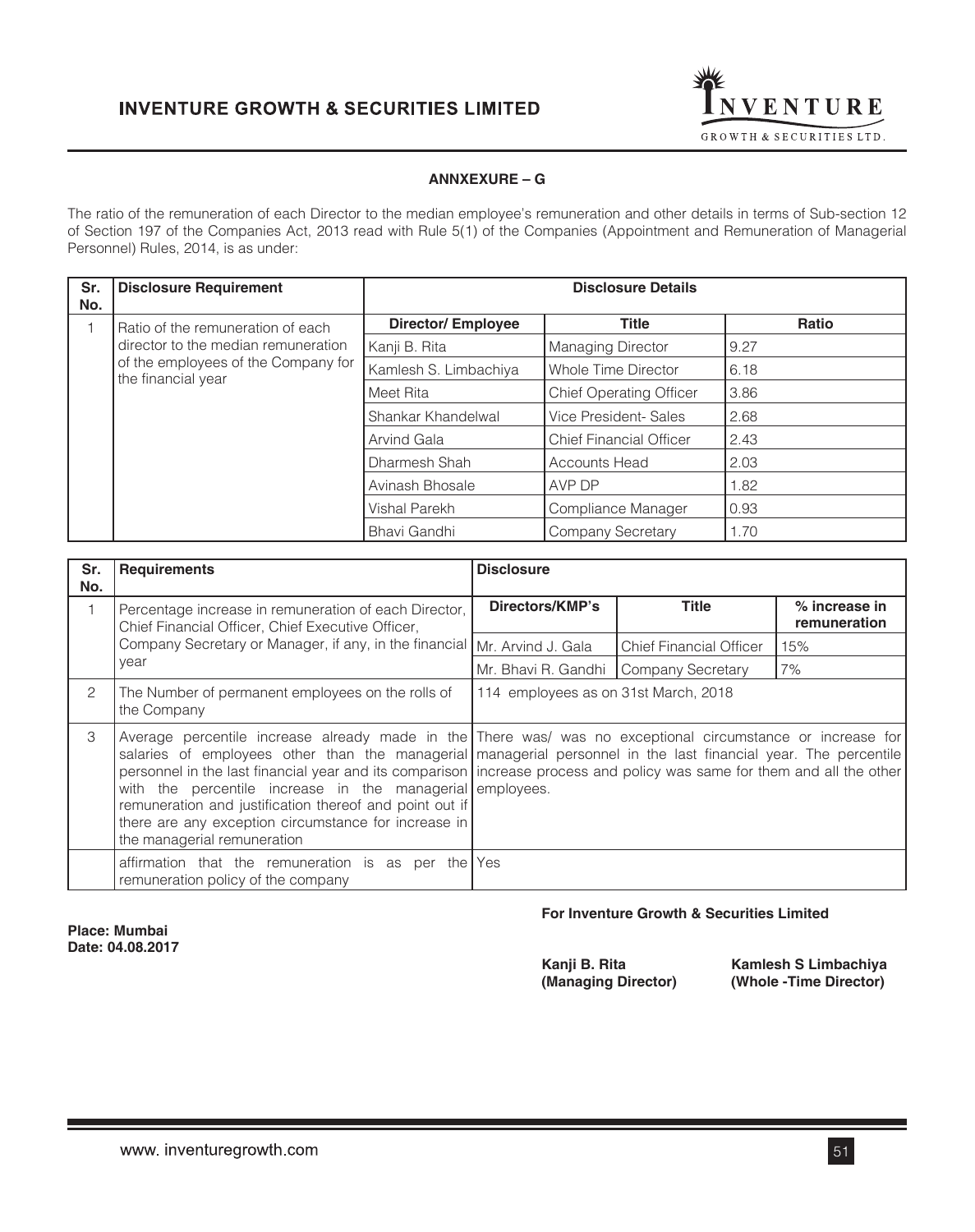

## **MANAGEMENT'S DISCUSSION & ANALYSIS**

### **View on Financial Services in India**

The financial service sector is the engine that drives the economy. By providing capital to be utilized across productive avenues, financial services drives a significant part of the growth in the country. The Growth in financial services can roughly be translated as an outcome of a few key trends such as Compounding Growth and Privatisation of Financial Services

The story of the compounding in India's GDP which we see happening in the future is well documented. What is not so commonly observed is how this compounding has already been a key route in the growth of financial services in India. A common trend we have observed is the doubling in most of the key financial metrics every 4-5 years. For example, in the last 15 years, outstanding bank deposits have doubled every 4.5 years while credit has doubled every 4 years.

Similar trends have been seen in Mutual fund AUMs as well as the AUMs of Insurance companies. Interestingly, in the last few years, the growth in Mutual Fund, Insurance and pension AUMs has been much faster than the growth in system credit. By size, they are now close to 50% of outstanding credit compared to around 25% less than two decades back. With the ascending Wave of financialization, We expect their share to continue moving up.

### **INVENTURE GROWTH AND SECURITIES LIMITED**

#### **About us**

Inventure Growth and Securities Limited (the Company) Incorporated in June 1995, started as Public Limited Company with membership on Bombay Stock Exchange and National Stock Exchange. Inventure sees its role as "creating wealth diversification with a research-driven approach" for client base of more than 40,000 that includes corporations, institutions and individuals.

The Company has its Head Office in Mumbai, have completed 23 years of operations providing a 360 degree view of your financial needs and planning. It has one-stop shop for all your financial needs operating in different segments such as cash and derivatives trading, currency futures and a registered depository participant with Central Depository Service (India) Limited (CDSL). The Company operates with vide range of products and services across various asset classes like mutual funds, real estate, debt, insurance and many more.

The Company encourages it's customers to make right decisions for your portfolio. It provides its valuable services to its customers with a trusted pedigree of employees, sub brokers and authorized persons it is our constant endeavor to provide services in transparent manner. Inventure today has managed to create a good network of clientele in Maharashtra and Gujarat. Trading under the symbols NSE: INVENTURE, BSE: 533506, Inventure helps retails customers to diversify their portfolios in almost all available financial services. It covers:

- 1. Retail Broking
- 2. Financial Product Distribution
- 3. Institutional Broking
- 4. Mutual Fund Investments

Investing money is just not enough. You have to monitor and ensure your investments help you build a robust financial portfolio. Hence we continuously strive to empower the retail customer community by understanding their financial needs. Being present in the entire life cycle of the customers' hard earned money, Inventure provides all financial products on a single platter. The Company started diversifying its business and different line of activities through its subsidiary companies.Today under the umbrella of Inventure, we have six wholly owned subsidary companies.

Subsidary businesses are largely divided into:

- Non-banking finance
- Commodity Broking
- Merchant Banking Activities

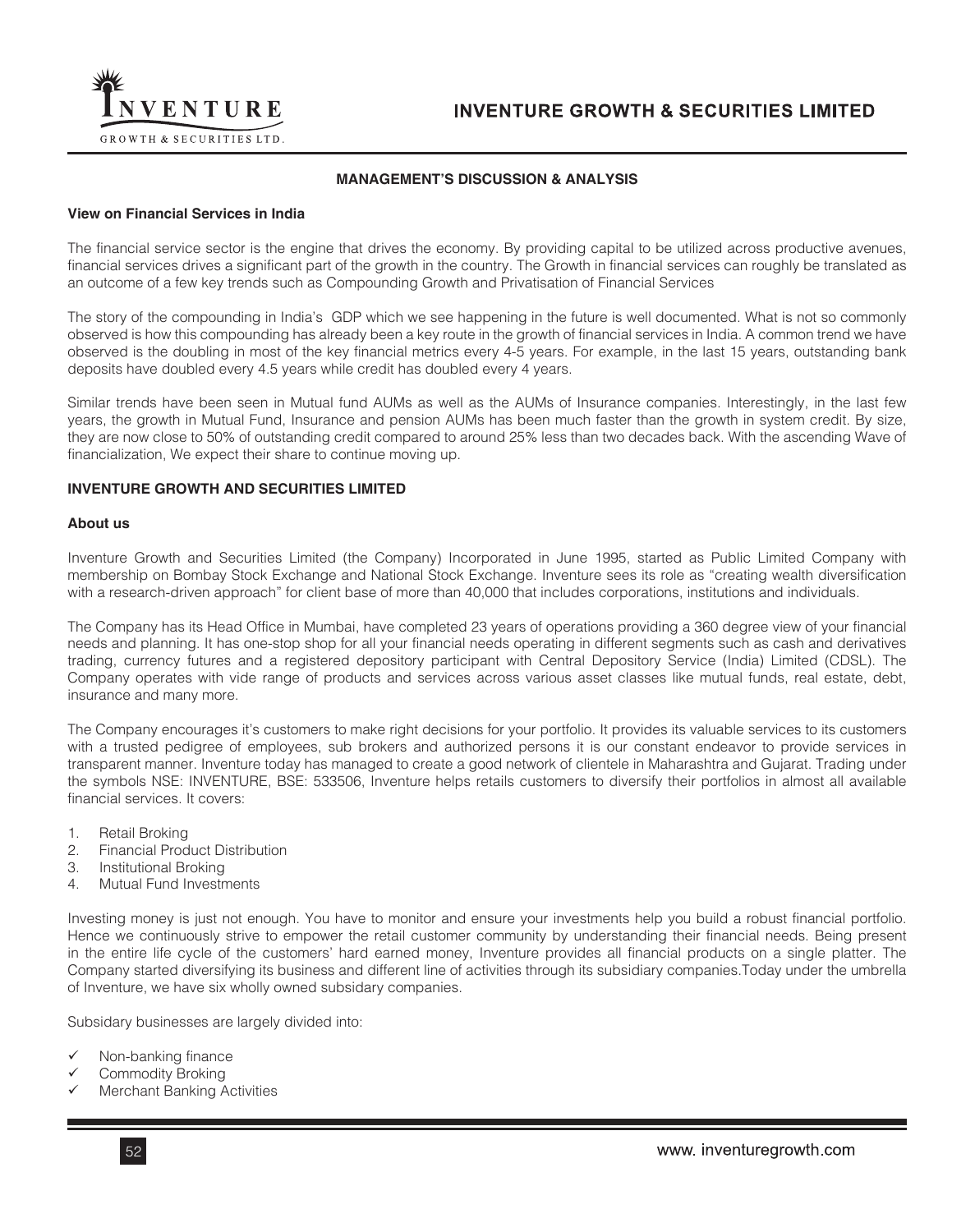



Small snippets of each of the subsidary businesses are mentioned below -

## **Inventure Finance Private Limited**

Inventure Finance Private Limited is a non-banking finance company (NBFC). The Company is engaged in lending and allied activities. It focuses on consumer lending, small and medium-sized enterprises (SME) lending, commercial lending, Its SME lending products include loan against property and business loans. Its commercial lending products include inter corporate deposits (ICD), loan against securities and financial institutions group lending business. Its retail lending products include Business Loans,salaried personal loans and gold loans.

#### **Inventure Commodities Limited**

Inventure Commodities Limited is a trading-cum-clearing member of the leading national commodity exchanges - MCX & NCDEX. Our offerings include Commodities Broking Services, Hedging Solutions and Arbitrage Desk to meet the requirements of all kinds of market participants. The Commodities Broking Services cater to the retail private investor segment, while the Hedging Services are offered through our corporate desk to the producing/consuming firms that have either direct or economic exposure to the underlying commodity. Our offerings also include Arbitrage products that are backed by our experts. ICL offers a range of services to mitigate risk and provide assurance to clients operating in India. Our mission is to provide trade financiers with specialist risk mitigation and assurance services at strategic points along the commodity value chain, key benefits of trading in commodities are portfolio diversification, inflation protection, hedge against event bases risk etc., creating a secure environment for the successful conduct of trade

### **Inventure Insurance Broking Private Limited**

Inventure Insurance Broking Services Private Limited is driven by a vision to provide transparent and reliable insurance broking services for all types of Life Insurance, General Insurance and Risk Management Solutions. We are committed to provide honest, timely and research-backed information and insurance services to our customers.

### **Inventure Merchant Bankers Services Private Limited**

Inventure Merchant Bankers Service Private Limited has a comprehensive package of services like issue management, leasing and hire purchase, loan syndication, merger and acquisitions, stockbroking, treasury management, portfolio management, etc. These services encompass Project Advisory and Loan Syndication, Structured Debt Placement, Capital Markets, Mergers & Acquisitions, Private Equity and Stressed Assets Resolution. We are a complete solutions provider offering diversified financial advisory and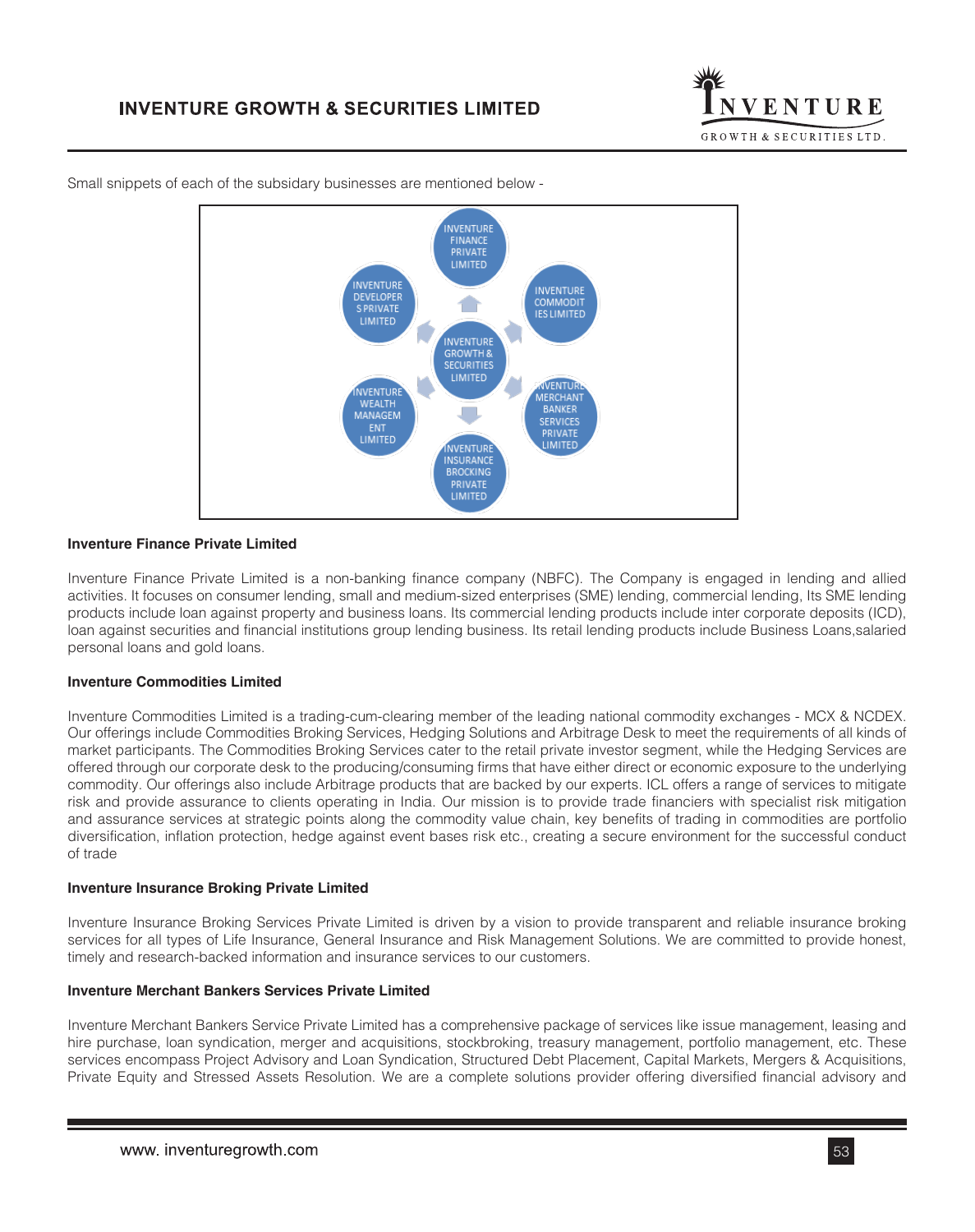

investment banking services, innovative ideas and unparalleled execution to our client base across all stages of the business cycle. Customer centric approach of Inventure Merchant Bankers Service Private Limited, with a dedicated professional team has helped carve a niche for itself in financial services arena and won confidence of its clients. Inventure Merchant Banking Service Private Limited is registered with SEBI. With years of experience in capital markets activity this elite division of ours is dedicated in providing services/assistance related to Issue Management, merger and amalgamation of listed Company, Buybacks, delisting in Compliance with norms of SEBI.

## **Inventure Wealth Management Limited.**

Inventure Wealth Management Limited. gained investor trust by managing funds as per its investment objectives and have been able to deliver superior risk adjusted returns. The consistent long term performance was achieved on the strength of fundamentals, process driven investment approach with enough flexibility for the fund managers to manage their funds in their respective unique style and insight. We strive hard to deliver consistent performance over the benchmark across all our products, thereby creating customer satisfaction. We have a dedicated team of employee offering a broad range of investment products across asset classes with varying risk parameters that cater to needs of various customer segments.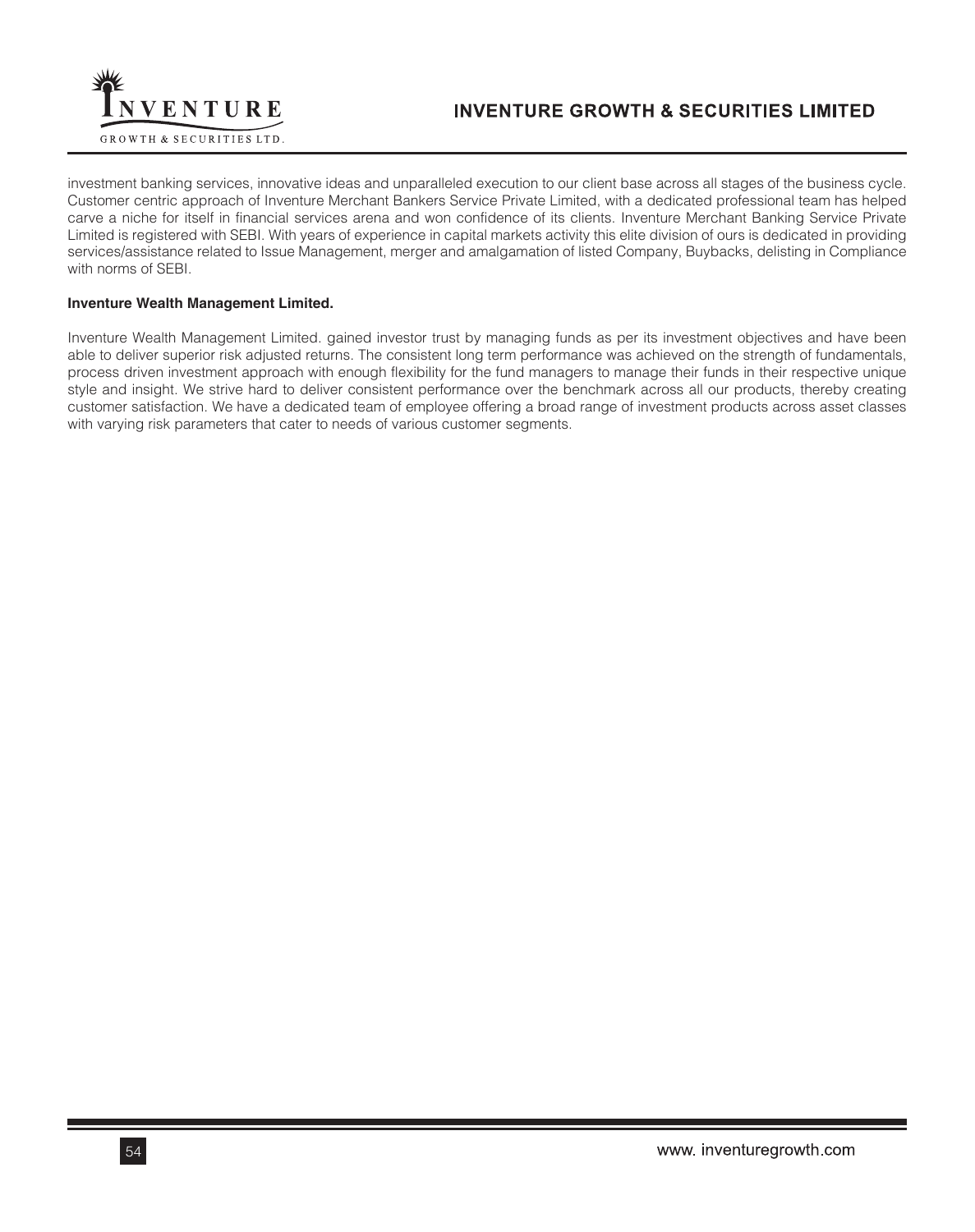

## **CORPORATE GOVERNANCE REPORT**

[Pursuant to Schedule V of Securities and Exchange Board of India (Listing Obligations and Disclosure Requirements) Regulations, 2015]

### **1. COMPANY'S PHILOSOPHY ON CORPORATE GOVERNANCE**

Inventure Growth & Securities Limited strive to follow the best corporate governance practices, develop best policies/ guidelines, communicate and train its entire employees in order to foster a culture of compliance and obligation at every level of the organization. The company is in compliance with the provision of Corporate Governance specified in the Listing Agreement with the Bombay Stock Exchange Ltd., National Stock Exchange of India Ltd, and Metropolitan Stock Exchange of India Ltd.

The Company is committed to meet the expectations of stakeholders as a responsible corporate citizen. The Inventure Growth & Securities Limited's code of conduct contains the fundamentals principles and rules concerning ethical business conduct.

### **2. BOARD OF DIRECTORS**

As on 31st March, 2018, the Board of the Company comprised of Nine (9) Directors, out of which One (1) is Chairman and Managing Director, One (1) is Whole Time Director, Two (2) Non-Executive Directors, five(5) are Independent Directors. Mr. Kanji B. Rita, Chairman & Managing Director and Mr. Harilal B. Rita, Non- Executive Director are real brother. All the directors have vast experience not only in Securities Market but also in other varied industries. The Independent Directors have no other pecuniary interest or business relation with the Company, other than just receiving sitting fees.

| Sr.<br>No. | Category             | <b>Designation</b><br><b>Full Name</b> |                              | Date of<br><b>Appointment</b> |
|------------|----------------------|----------------------------------------|------------------------------|-------------------------------|
| $* - 1$    | Promoter             | Nagji Keshavji Rita                    | <b>Director</b>              | 22-06-95                      |
| $*2$       | Executive            | Kanji Bhachubhai Rita                  | Chairman & Managing director | 12-11-14                      |
| 3          | Executive            | Kamleshkumar Shankarlal Limbachiya     | Whole-time director          | 12-02-14                      |
| 4          | Non-Executive        | Harilal Bhachubhai Rita                | <b>Director</b>              | 29-02-12                      |
| 5          | Independent Director | Ajay Khera                             | Independent Director         | 24-12-09                      |
| 6          | Independent Director | <b>Bharat Popatlal Shah</b>            | Independent Director         | 28-05-14                      |
|            | Independent Director | Deepak Manikant Vaishnav               | Independent Director         | 24-12-09                      |
| 8          | Independent Director | Dilip Champshi Shah                    | Independent Director         | 29-02-12                      |
| 9          | Independent Director | Shilpa Vishal Solanki                  | Independent Director         | 23-03-15                      |

The Board of Directors of the Company has an optimum mix of Executive and Non-Executive Directors and is in conformity with Regulation 17 of Securities and Exchange Board of India (Listing Obligations and Disclosure Requirements) Regulations, 2015.

• Mr. Nagji K. Rita resigned from the Company w.e.f 4th August 2018

• Mr. Kanji B. Rita is Re-appointed as managing Director of the company w.e.f. 13th August 2018 to 12th August 2021.

### **Share Holding of Directors in the Company:**

| Sr.<br>No. | Category  | <b>Full Name</b>                          | <b>Designation</b>           | No. of shares held |
|------------|-----------|-------------------------------------------|------------------------------|--------------------|
|            | Executive | Kanji Bhachubhai Rita                     | Chairman & Managing director | 2,21,64,327        |
| $\circ$    | Executive | Kamleshkumar Shankarlal Limbachiya        | Whole-time director          | 7,00,000           |
| 3          | Executive | Meet K. Rita                              | Whole-time director          | 8,40,000           |
|            |           | Non - Executive   Harilal Bhachubhai Rita | Director                     | 50,00,000          |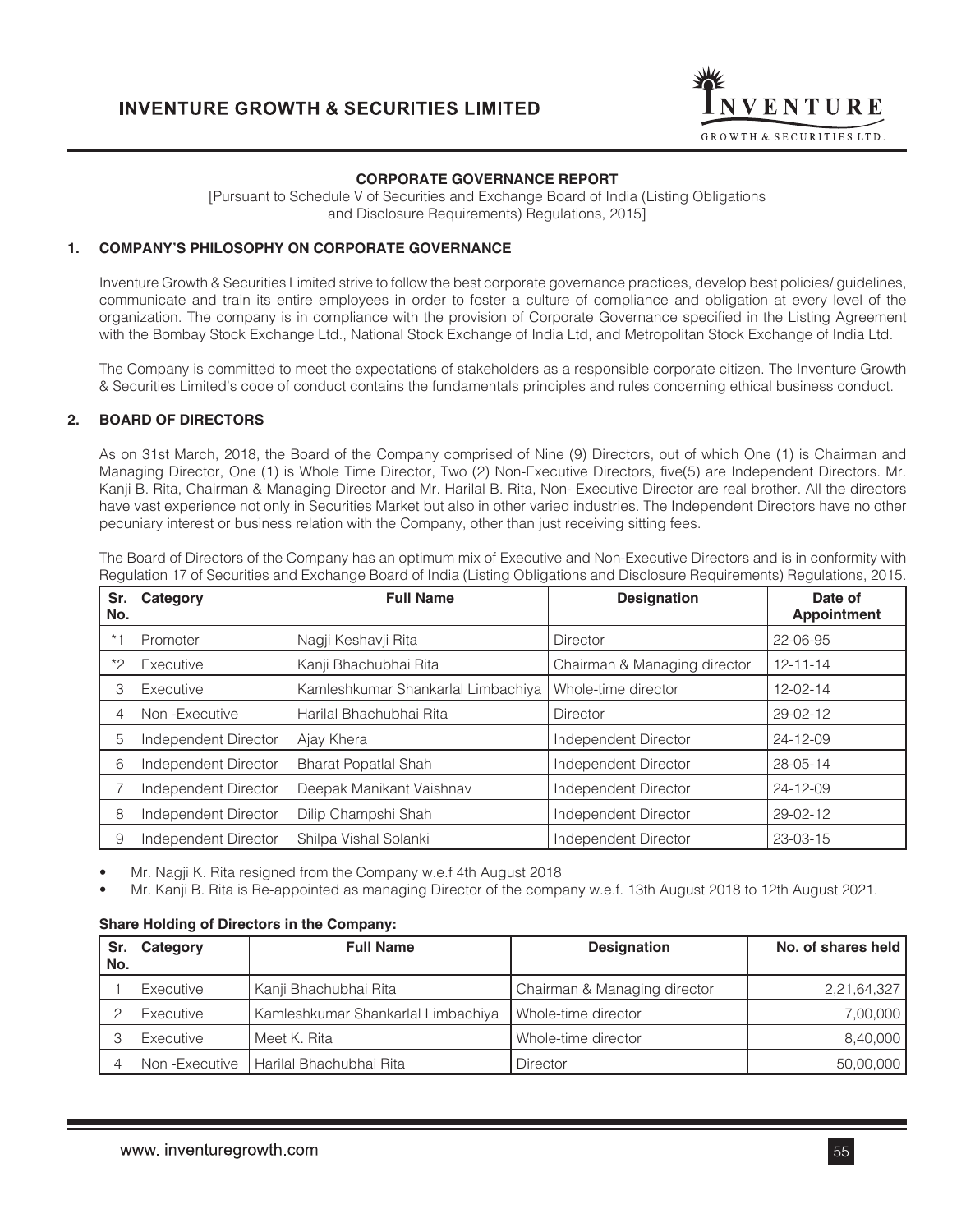

**Attendance Records of Directors at Board Meetings, Last Annual General Meeting (AGM) and number of their Directorship / Committee Membership / Chairmanships is given below:**

| <b>Name of Director</b>         | Category                         | Number of<br>meeting                                        | No. of<br><b>Board</b>                                   | <b>Attendance</b><br>at last                           | No. of Positions held in Other<br>Companies. |                                 |                                  |
|---------------------------------|----------------------------------|-------------------------------------------------------------|----------------------------------------------------------|--------------------------------------------------------|----------------------------------------------|---------------------------------|----------------------------------|
|                                 |                                  | held during<br>the year the<br>director was<br>on the board | <b>Meetings</b><br><b>Attended</b><br>during the<br>year | <b>AGM held</b><br>on 27th<br><b>September</b><br>2017 | Board*                                       | <b>Committee</b><br>membership# | <b>Committee</b><br>Chairmanship |
| Mr. Nagji K. Rita               | Non-Executive<br>Director        | 4                                                           | 2                                                        | No                                                     | 11                                           |                                 |                                  |
| Mr. Kanji B. Rita               | <b>Managing Director</b>         | 4                                                           | 4                                                        | Yes                                                    | 9                                            |                                 |                                  |
| Mr. Kamlesh S.<br>Limbachiya    | Whole Time Director              | $\overline{4}$                                              | 4                                                        | Yes                                                    | 4                                            |                                 |                                  |
| Mr. Harilal B. Rita             | Non-Executive<br><b>Director</b> | $\overline{4}$                                              | 3                                                        | Yes                                                    | 5                                            |                                 |                                  |
| Mr. Ajay Khera                  | Independent<br>Director          | $\overline{4}$                                              | 4                                                        | <b>No</b>                                              |                                              |                                 |                                  |
| Mr. Deepak Manikant<br>Vaishnav | Independent<br><b>Director</b>   | $\overline{4}$                                              | $\overline{4}$                                           | No                                                     |                                              |                                 |                                  |
| Mr. Dilip C. Shah               | Independent<br><b>Director</b>   | $\overline{4}$                                              |                                                          | No                                                     |                                              |                                 |                                  |
| Mr. Bharat P. Shah              | Independent<br><b>Director</b>   | $\overline{4}$                                              | 3                                                        | Yes                                                    | $\overline{c}$                               |                                 |                                  |
| Mrs. Shilpa Vishal<br>Solanki   | Independent<br><b>Director</b>   | $\overline{4}$                                              | 4                                                        | No                                                     |                                              |                                 |                                  |

#Only Audit Committee & Stakeholder's Relationship Committee is considered for the Committee Positions.

## **Board Meetings held during the Financial Year 2017-18:**

| btember<br><b>lune</b><br>_∿nril-… |          | . )ctober :<br>-December | เบลrv-March                          |  |
|------------------------------------|----------|--------------------------|--------------------------------------|--|
| 0.05.0017<br>∩∩                    | .08.2017 | ാറ≁<br>$-20$<br>∣ ∪ ,    | $\sim\sim\sim\sim$<br>.N2<br>– ∪ I Ö |  |

### **Evaluation of the Board's Performance:**

During the year, the Board adopted a formal mechanism for evaluating its performance and as well as that of its Committees and individual Directors, including the Chairman of the Board. The exercise was carried out through a structured evaluation process covering Board effectiveness, quality of discussion and contribution at the meetings, business acumen, strategic thinking, time commitment, relationship with the stakeholders, corporate governance practices, contribution of the Committees to the Board in discharging in its functions, etc.

None of the Directors on the Board is a member of more than 10 Committees and Chairman of more than 5 Committees (as per Regulation 26(1)) of Securities and Exchange Board of India (Listing Obligations and Disclosure Requirements) Regulations, 2015 across all the public limited companies in which he is a Director. All the Directors have made the requisite disclosures regarding Committee positions held by them in other public limited companies.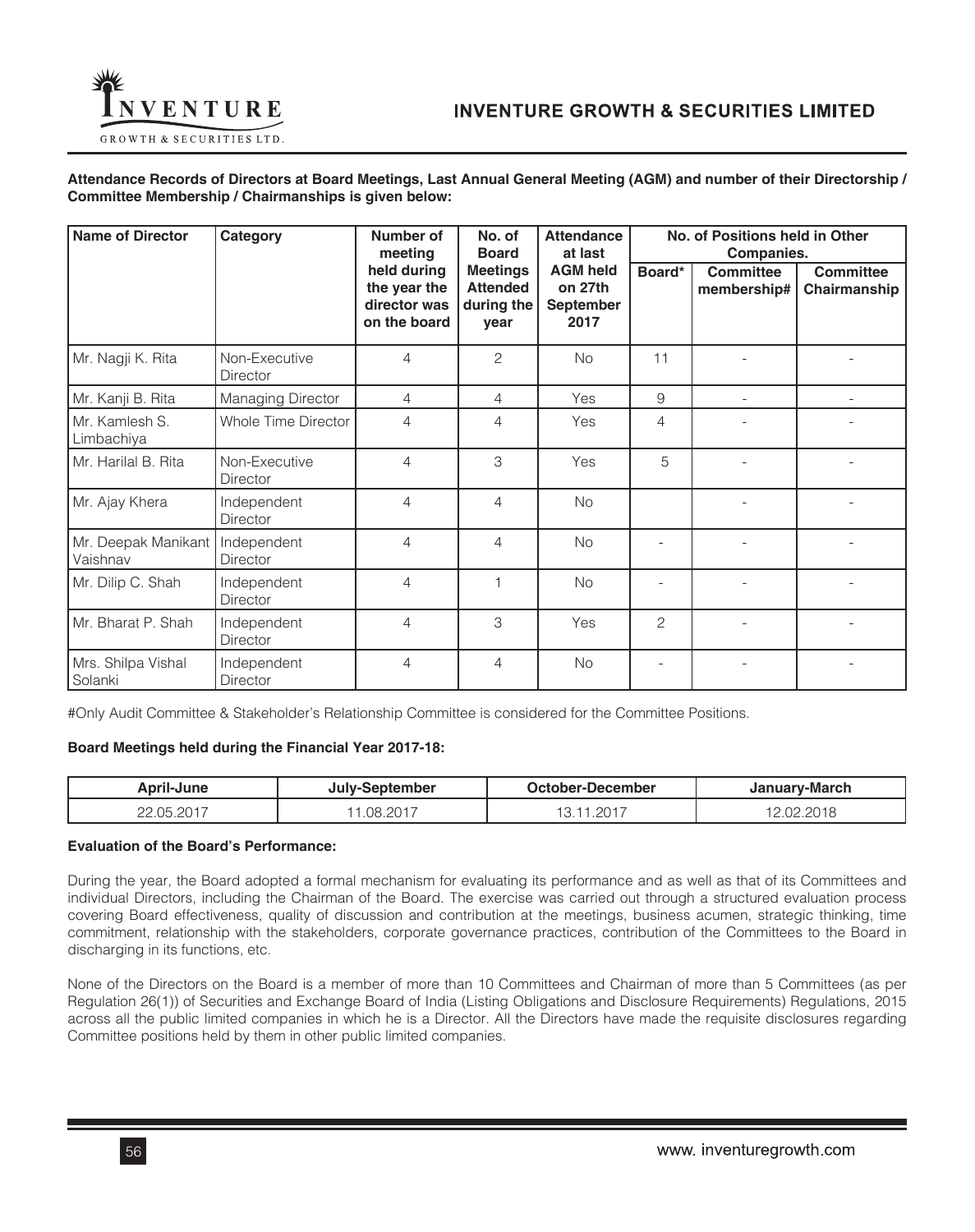

## **3. COMMITTEES:**

## **1. AUDIT COMMITTEE**

The audit committee comprises of 4 members, wherein Mr. Deepak M. Vaishnav holds chairmanship, who has sound financial knowledge. The other members in the audit committee are Mr. Ajay Khera, Mr. Kamlesh Limbachiya and Mr. Bharat P. Shah. Mrs. Bhavi R. Gandhi Company Secretary of the Company was also the Secretary to the audit committee.

The audit committee has adequate powers and plays such role as required and prescribed under the provisions of Companies Act, 2013 and Regulation 18 of Securities and Exchange Board of India (Listing Obligations and Disclosure Requirements) Regulations, 2015 signed with the Stock Exchanges. The members of the committee met 4 times during the financial year.

The Composition, Meetings & Attendance during the FY 2017-18 are as follows:

| <b>Name of Directors</b> | <b>Category Attendance</b> |            |            |            |            |  |  |
|--------------------------|----------------------------|------------|------------|------------|------------|--|--|
|                          |                            | 22.05.2017 | 11.08.2017 | 13.11.2017 | 12.02.2018 |  |  |
| Deepak M. Vaishnav       | Chairman                   | Yes        | Yes        | Yes        | Yes        |  |  |
| Ajay Khera               | Member                     | Yes        | Yes        | Yes        | Yes        |  |  |
| Kamlesh S. Limbachiya    | Member                     | Yes        | Yes        | Yes        | Yes        |  |  |
| Bharat P. Shah           | Member                     | Yes        | Yes        | Yes        | Yes        |  |  |

(i) The terms of reference of the audit committee:

- (a) Oversight of the company's financial reporting process and the disclosure of its financial information to ensure that the financial statement is correct, sufficient and credible.
- (b) Recommendation for appointment, remuneration and terms of appointment of auditors of the company.
- (c) Approval of payment to statutory auditors for any other services rendered by the statutory auditors.
- (d) Reviewing, with the management, the annual financial statements and auditor's report thereon before submission to the board for approval, with particular reference to:
	- Matters required being included in the Director's Responsibility Statement to be included in the Board's report in terms of clause (c) of sub-section 3 of section 134 of the Companies Act, 2013.
	- Changes, if any, in accounting policies and practices and reasons for the same.
	- Major accounting entries involving estimates based on the exercise of judgment by management.
	- Significant adjustments made in the financial statements arising out of audit findings.
	- Compliance with listing and other legal requirements relating to financial statements.
	- Disclosure of any related party transactions.
	- Qualifications in the draft audit report.
- (e) Reviewing, with the management, the quarterly financial statements before submission to the board for approval.
- (f) Reviewing, with the management, the statement of uses / application of funds raised through an issue (public issue, rights issue, preferential issue, etc.), the statement of funds utilized for purposes other than those stated in the offer document / prospectus / notice and the report submitted by the monitoring agency monitoring the utilization of proceeds of a public or rights issue, and making appropriate recommendations to the Board to take up steps in this matter.
- (g) Review and monitor the auditor's independence and performance, and effectiveness of the audit process.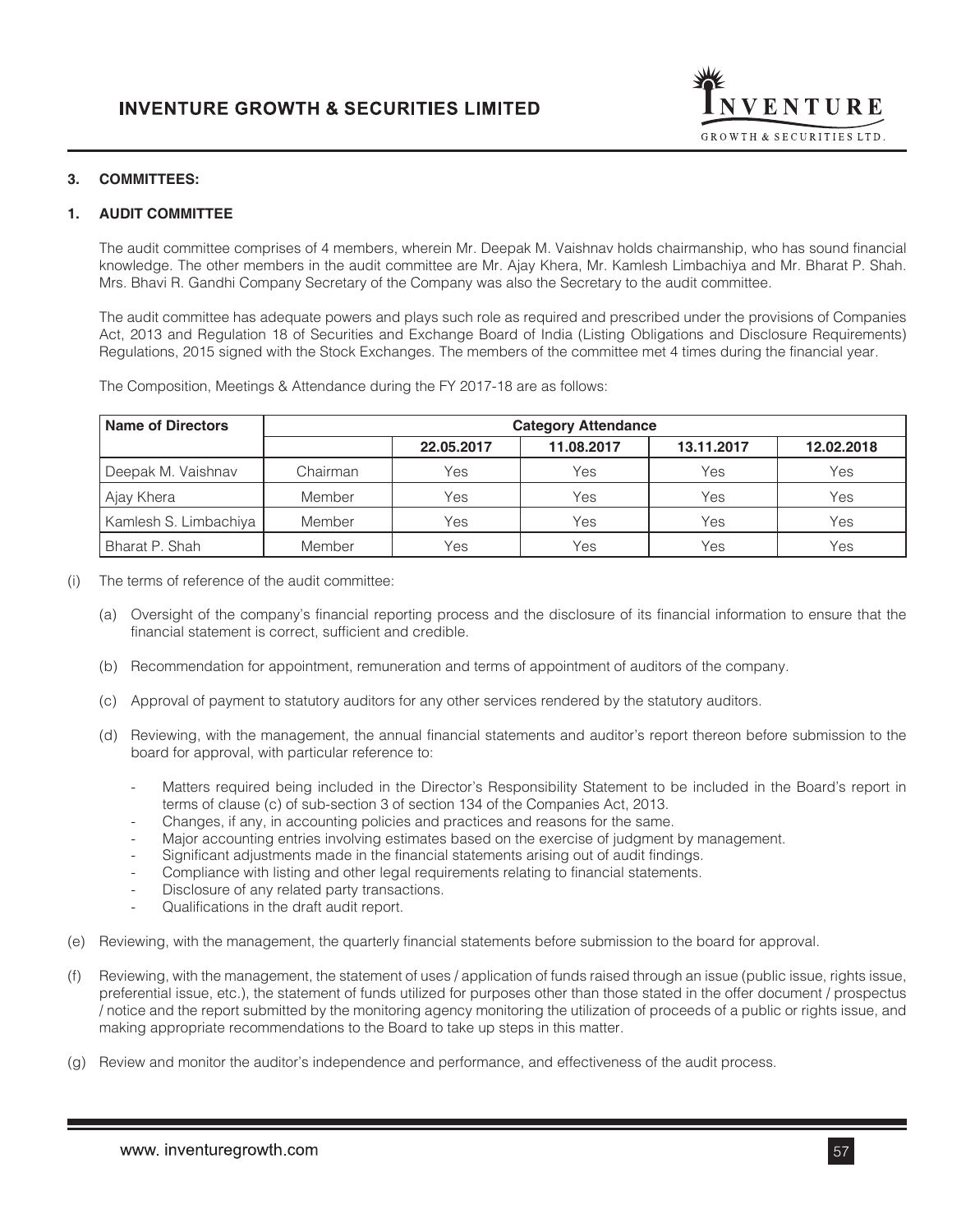

- (h) Approval or any subsequent modification of transactions of the Company with related parties.
- (i) Scrutiny of inter-corporate loans and investments.
- (j) Valuation of undertakings or assets of the company, wherever it is necessary.
- (k) Evaluation of internal financial controls and risk management systems;
- (l) Reviewing, with the management, performance of statutory and internal auditors, and adequacy of the internal control systems.
- (m) Reviewing the adequacy of internal audit function, if any, including the structure of the internal audit department, staffing and seniority of the official heading the department, reporting structure coverage and frequency of internal audit.
- (n) Discussion with internal auditors of any significant findings and follow up there on.
- (o) Reviewing the findings of any internal investigations by the internal auditors into matters where there is suspected fraud or irregularity or a failure of internal control systems of a material nature and reporting the matter to the board.
- (p) Discussion with statutory auditors before the audit commences, about the nature and scope of audit as well as post-audit discussion to ascertain any area of concern.
- (q) To look into the reasons for substantial defaults in the payment to the depositors, debenture holders, shareholders (in case of non-payment of declared dividends) and creditors.
- (r) To review the functioning of the Whistle Blower mechanism.
- (s) Approval of appointment of CFO (i.e., the whole-time Finance Director or any other person heading the finance function or discharging that function) after assessing the qualifications, experience and background, etc. of the candidate.
- (t) Carrying out any other function as is mentioned in the terms of reference of the Audit Committee.
	- (ii) The representatives of statutory auditors and internal auditors have attended all the Audit Committee meetings held during the year. The Chief Executive Officer, Chief Financial Officer, and Principal Officer are permanent invitees to the Meeting. The Company Secretary acts as the secretary to the audit Committee.
	- (iii) The Chairman of the Audit Committee was present at the last Annual General Meeting held on September 27th September, 2017.
	- (iv) The audit committee of the Company is constituted in line with the provisions of Regulation 18 of Securities and Exchange Board of India (Listing Obligations and Disclosure Requirements) Regulations, 2015 entered into with the BSE Limited read with Section 177 of the Companies Act, 2013.

In addition to the members of the Audit Committee, these meetings are attended by the heads of accounts & finance, Internal Auditors, Statutory Auditors and other executives of the Company who are considered necessary for providing inputs to the Committee as invitees.

Mrs. Bhavi R. Gandhi, Company Secretary acts as Secretary of the Committee.

### **2. STAKEHOLDERS RELATIONSHIP COMMITTEE**

The Shareholders'/ Investors' Grievance Committee consists of 3 members, a Chairman, Mr. Ajay Khera and another is the member, Kamlesh Limbachiya & Mr. Deepak M. Vaishnav Both/all the members are eminent in resolving the complaints, if any received from investors. Mrs. Bhavi R. Gandhi, Company Secretary acted as a compliance officer to the committee.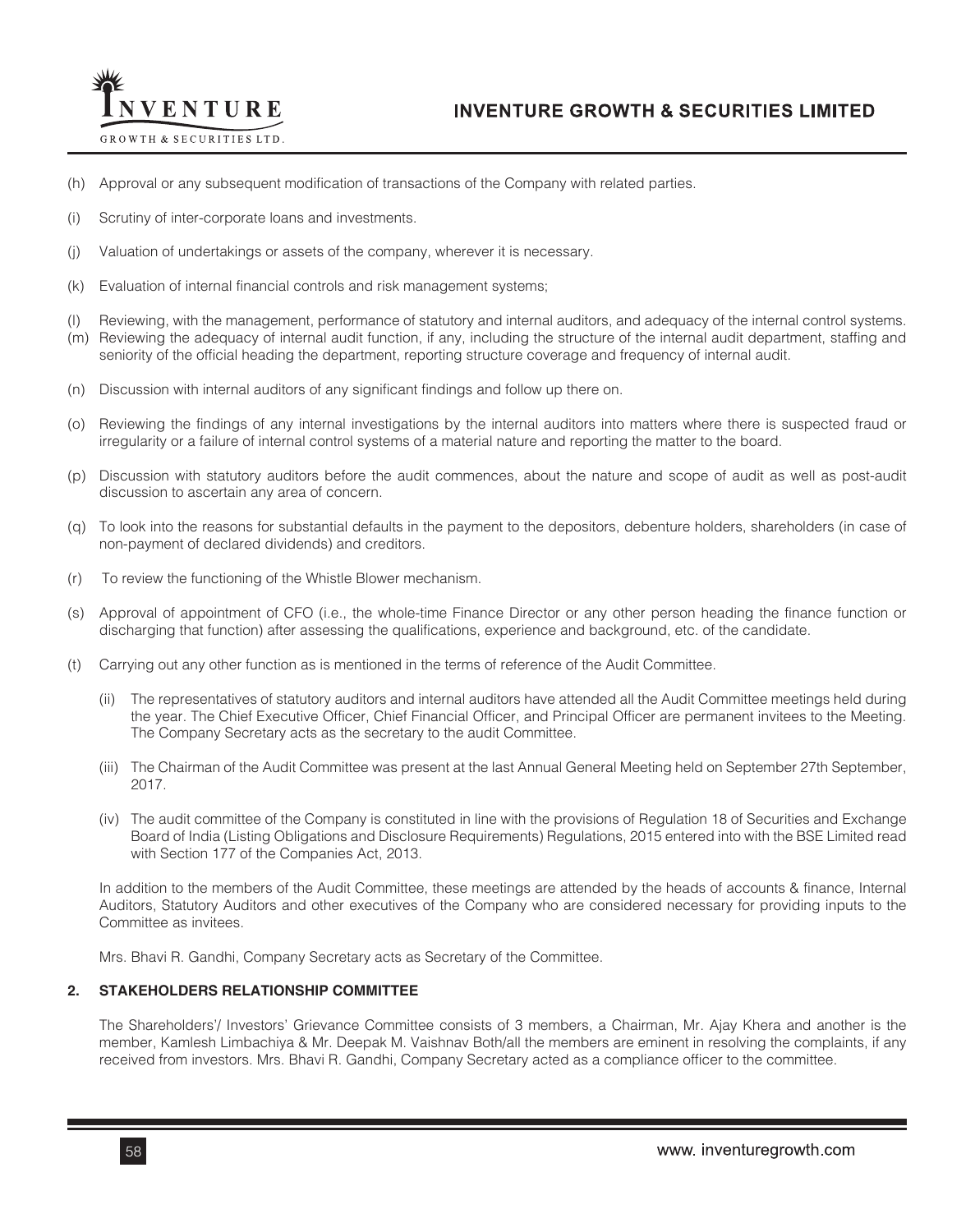

- (i) In order to ensure quick redressal of the complaints of the stakeholders, the Company has, in due compliance with Regulation 20 of Securities and Exchange Board of India (Listing Obligations and Disclosure Requirements) Regulations, 2015and the provisions of the Companies Act, 2013.
- (ii) The terms of reference of the Committee:
	- (a) The Committee looks into redressal of shareholders' complaints such as transfer or credit of shares, Non-receipt of dividend, Non-receipt of Annual Reports etc.
	- (b) Oversee and review all matters connected with transfer of the Company's Securities
	- (c) Approve issue of Company's duplicate share / debenture certificate
	- (d) Monitor redressal of investors' / shareholders' grievances
	- (e) Oversee the performance of the Company's Registrars and Share Transfer Agents
	- (f) Monitors implementation and compliance with the Company's code of conduct for prohibition of insider trading
	- (g) Perform such other functions as may be necessary or appropriate for the performance of its duties
- (iii) Meeting, Attendance and composition:

Stakeholders Relationship Committee comprises of 3 (three) Directors, of which 2 (two) are Independent Directors; Mr. Ajay Khera-Independent Director is the Chairman of the Committee.

The composition of Stakeholder Relationship Committee is in the Compliance with the provisions of the Companies Act, 2013 and Regulation 18 of Securities and Exchange Board of India (Listing Obligations and Disclosure Requirements) Regulations, 2015.

There was no Stake holder meeting was held during the year

The Company has specifically designated an email id i.e. for the purpose of registering complaints of investors electronically: investorgrievance@inventuregrowth.com to Compliance Officer- Bhavi Gandhi (Company Secretory)

However, the committee has delegated its power to approve transfer & transmission of shares & issue of duplicate share certificates to the Registrar & share transfer agent of the Company.

During the financial year 2017-18, the Company has/has not received any complaints from its shareholders. Therefore, the committee members did not meet during the year.

### **3. Nomination &Remuneration Committee.**

The Company has Nomination &Remuneration Committee which comprises of 5 directors, Chairman Mr. Ajay Khera and Mr. Bharat P. Shah, Mr. Harilal B. Rita, Mrs. Shilpa Solanki and Mr. Deepak M. Vaishnav are other members. The remuneration committee met 3 times during given period.

The composition of the Committee is in the Compliance with the provisions of the Companies Act, 2013 and Regulation 19 of Securities and Exchange Board of India (Listing Obligations and Disclosure Requirements) Regulations, 2015

\*Mr. Bharat P. Shah and Mr. Harilal B. Rita are appointed as Member w.e.f. 4th August 2018.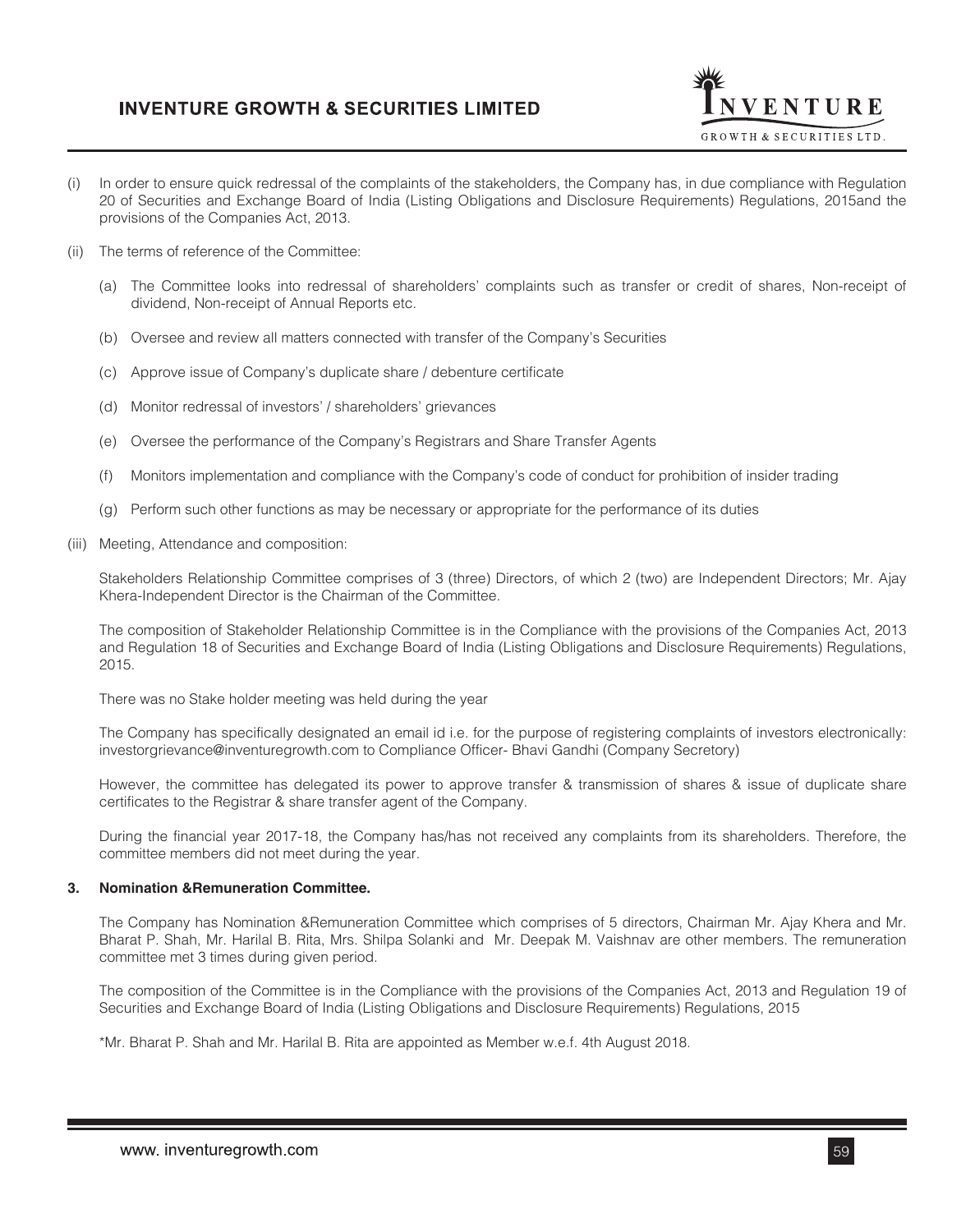

### (ii) The terms of reference of the Committee inter-alia includes the followings :

- (a) Identify persons who are qualified to become directors and who may be appointed in senior management in accordance with the criteria laid down, recommend to the Board their appointment and removal and shall carry out evaluation of every director's performance.
- (b) Formulate the criteria for determining qualifications, positive attributes and independence of a director and recommend to the Board a policy, relating to the remuneration for the directors, key managerial personnel and senior employees.
- (c) Formulate the policy to ensure that:

The level and composition of remuneration is reasonable and sufficient to attract, retain and motivate directors of the quality required to run the company successfully

Relationship of remuneration to performance is clear and meets appropriate performance benchmarks and Remuneration to directors, key managerial personnel and senior management involves a balance between fixed and incentive pay reflecting short and long term performance objectives appropriate to the working of the company and its goals.

- (d) Evaluate case by case before finalizing issue of Equity Shares to employees under ESOP, formulate and evaluate policies and procedures of ESOP, administer and supervise the ESOP scheme and other related activities.
- (e) To perform such other functions as may be necessary and appropriate for the performance of its duties
- iii) Meeting, Attendance and Composition

There was no nomination and remuneration committee meeting held during the year.

### **4. REMUNERATION TO DIRECTORS**

Details of remuneration, perquisites etc. and sitting fees of Directors for the financial year ended on 31th March 2018 are provided under Annexure D of Directors Report. Performance bonus of the Chairman & Managing Director is as may be approved by the Nomination & Remuneration Committee and based on criteria including achievement of performance standards as mutually set out from time to time and as per Remuneration policy of the Company.

### **5. CORPORATE SOCIAL RESPONSIBILITY COMMITTEE:**

(i) Pursuant to provisions of Section 135 of the Companies Act, 2013, the Board had constituted a Corporate Social Responsibility **Committee.** 

The Corporate Social Responsibility Committee comprising of three (3) members, including two Non-Executive independent Director and one Non-Executive Director as under :

| Sr.<br>No. | Name of the Director(s)   | Category |
|------------|---------------------------|----------|
|            | Mr. Bharat P. Shah        | Chairman |
|            | Mr. Kanji B. Rita         | Member   |
| ₽          | Mr. Kamlesh S. Limbachiya | Member   |

During the year no meeting was held of the CSR committee.

(ii) The terms of reference of the Committee inter-alia includes the followings :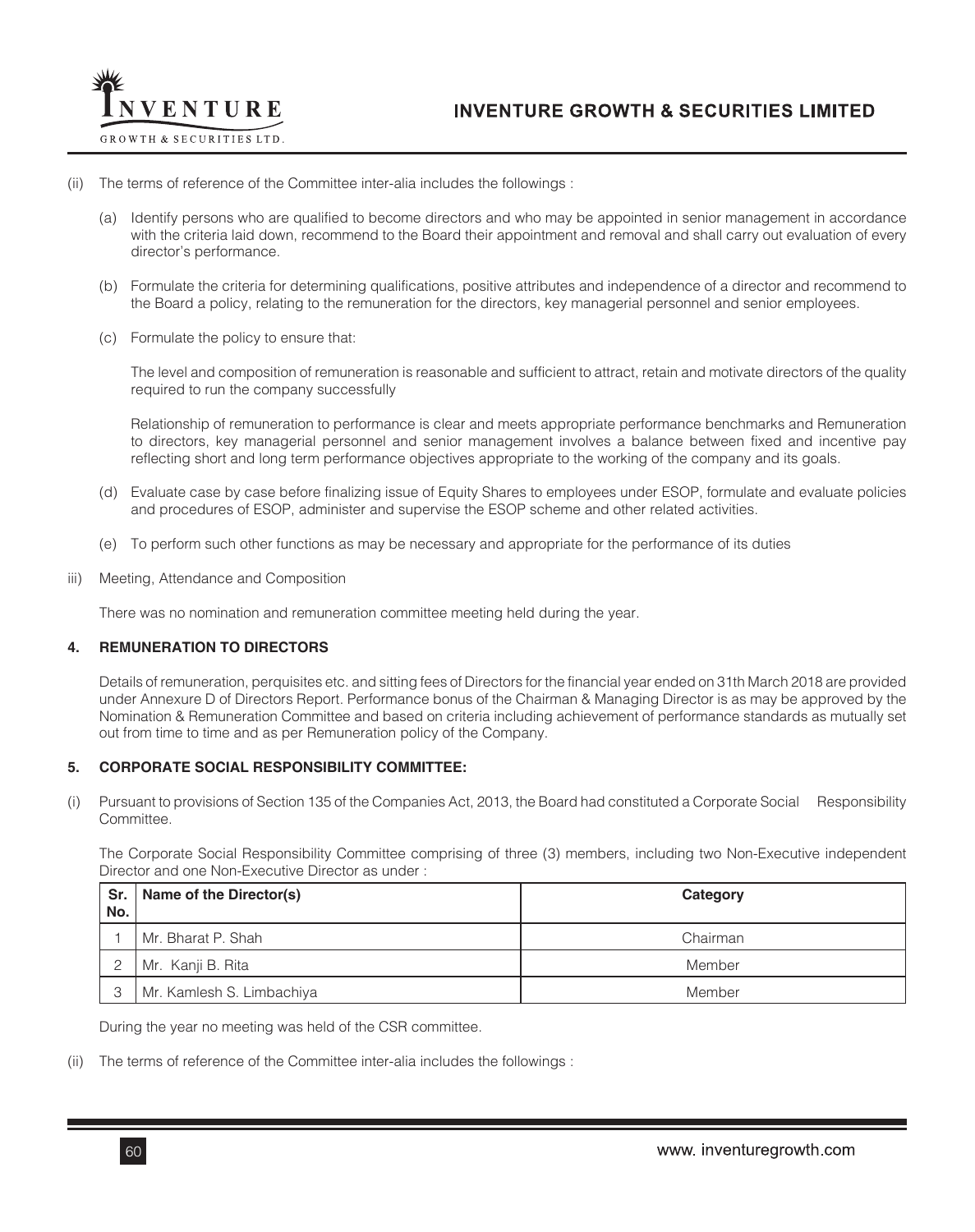

- a) Formulate and recommend to the Board, a corporate social responsibility policy which shall indicate the activities to be undertaken by the Company as specified in Schedule VII of the Companies Act, 2013 and rules framed thereunder.
- b) Recommend the amount of expenditure to be incurred on the activities referred in Clause (a)
- c) Monitor the Corporate Social Responsibility Policy of the Company from the time to time.
- d) Prepare a transparent monitoring mechanism for ensuring implementation of the projects/programmers/activities proposed to be undertaken by the Company.
- (iii) Since the CSR norms are still not applicable to the Company. Hence, the disclosures as per Rule 9 of Companies (Corporate Social Responsibility Policy) Rules, 2014 is not required to be made.

## **6. REMUNERATION POLICY**

The Board on the recommendation of Nomination and Remuneration Committee approved Remuneration Policy for Directors, KMP and senior management employees. The policy describes various aspects and guiding factors while determining the remuneration to Directors, KMP and senior managerial personnel of the Company with intent to maintain level and composition of remuneration reasonable and sufficient to retain, motivate and promote talent and to ensure long term sustainability of talented managerial persons and also create competitive advantage. Broad provisions of the Remuneration Policy are summarized hereunder.

- a. Nomination and Remuneration committee (NRC) has important role in monitoring the policy.
- b. The Board, on the recommendation of NRC approves the remuneration payable to the Managing Director of the Company. The remuneration payable to the Managing Director shall be in accordance with the applicable provisions of the Act, and the rules framed thereunder.
- c. The Board, on the recommendation of the NRC approves the remuneration payable to the Key Managerial Personnel and Senior Management Personnel. The structure of remuneration payable to Key Managerial Personnel and Senior Management Personnel will be in accordance with the compensation framework adopted for employees generally by the Human Resource department of the Company.
- d. The commission to the Non-Executive/ Independent Directors is paid as per the provisions of the Act and the rules framed thereunder.
- e. The Commission will be distributed among nonexecutive independent directors as per criteria mentioned in this Report.

### **7. CRITERIA FOR PAYMENT TO NON-EXECUTIVE INDEPENDENT DIRECTOR**

Non-executive and independent directors are paid sitting fee of Rs. 25000/- for each meeting of the Board or committee thereof. The Company also reimburses expenses incurred by the directors for attending the meetings.

## **5. COMPANY POLICIES:**

Policies of the Company as required During the year under review, the Company has adopted the following policies in line with Regulation 30(8) of Securities and Exchange Board of India (Listing Obligations and Disclosure Requirements) Regulations, 2015 and Companies Act, 2013 (wherever applicable) are displayed on the website of the Company i.e. www.inventuregrowth. com

### **6. INDEPENDENT DIRECTORS MEETING:**

During the year under review, the Independent Directors met on 12th April, 2017 inter alia,

- 1. Evaluation of the performance of Non Independent Directors and the Board of Directors as a Whole;
- 2. Evaluation of the performance of the Chairman of the Company, taking into account the views of the Executive and Non-Executive Directors.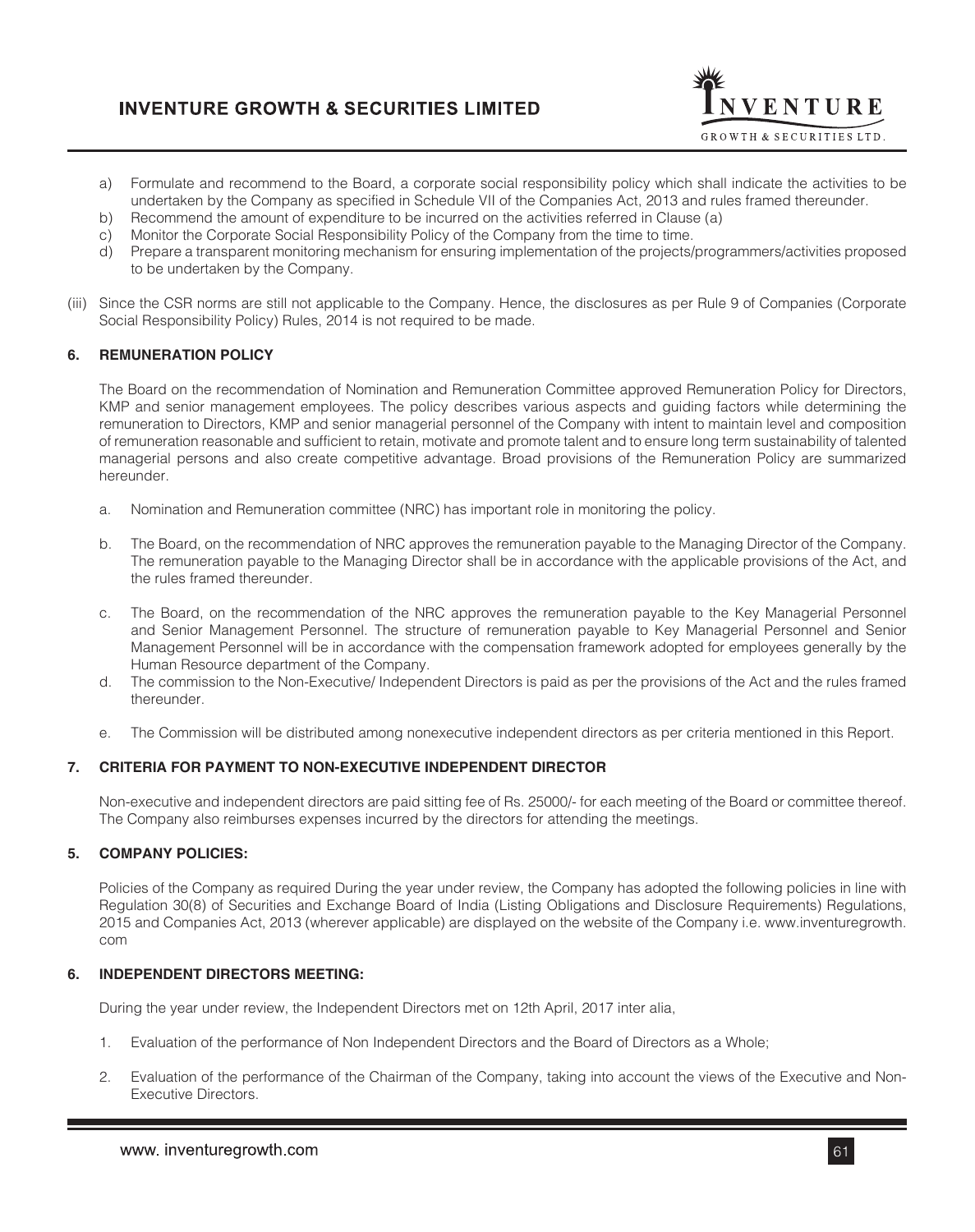

3. Evaluation of the quality, content and timelines of flow of information between the management and the Board that is necessary for the Board to effectively and reasonably perform its duties. All the independent Directors were present at the meeting.

## **Subsidiary Companies**

The Company as on 31st March, 2018 has 6 subsidiary companies, which are enumerated below:

- 1. Inventure Finance Private Limited
- 2. Inventure Commodities Limited
- 3. Inventure Merchant Banker Services Private Limited
- 4. Inventure Wealth Management Limited
- 5. Inventure Insurance Broking Private Limited
- 6. Inventure Developers Private Limited

The requirements of Regulation 24 of Securities and Exchange Board of India (Listing Obligations and Disclosure Requirements) Regulations, 2015 with regard to Subsidiary Companies have been complied with.

The Company monitors performance of Subsidiary companies, inter alia by following means:

- Financial Statements, in particular investments made by the unlisted Subsidiary Companies are reviewed by the Company's Audit Committee.
- Minutes of the Board Meetings of Unlisted Subsidiary Companies are placed before the Company's Board.
- A Statement containing all significant transactions and arrangements entered into by unlisted subsidiary companies is placed before the Company's Board.

## **7. GENERAL BODY MEETINGS**

### **a) No Extra Ordinary General of shareholders was held during the period from 01stApril, 2017 to 31st March, 2018.**

### **b) The last three Annual General Meetings were held as under:**

| Year        | <b>Venue</b>                                                                                                                 | Day/Date                | <b>Time</b> | No. of Special<br><b>Resolutions</b><br>passed |
|-------------|------------------------------------------------------------------------------------------------------------------------------|-------------------------|-------------|------------------------------------------------|
| 2016-17     | 3rd Floor, Sterling Banquet Hall, Topiwala Center,<br>Off S.V. Road, Near Station Road, Goregaon (West),<br>Mumbai - 400 062 | Wednesday<br>27.09.2017 | 11.00 A.M   |                                                |
| $2015 - 16$ | 3rd Floor, Sterling Banquet Hall, Topiwala Center,<br>Off S.V. Road, Near Station Road, Goregaon (West),<br>Mumbai - 400 062 | Thursday/<br>29.09.2016 | 11.00 A.M   |                                                |
| 2014-15     | 3rd Floor, Sterling Banquet Hall, Topiwala Center,<br>Off S.V. Road, Near Station Road, Goregaon (West),<br>Mumbai - 400 062 | Thursday<br>/24.09.2015 | 11.00 A.M   | 5                                              |

For the year ended March 31, 2018 there have been one special resolutions passed by the Company's Shareholders through Postal Ballot.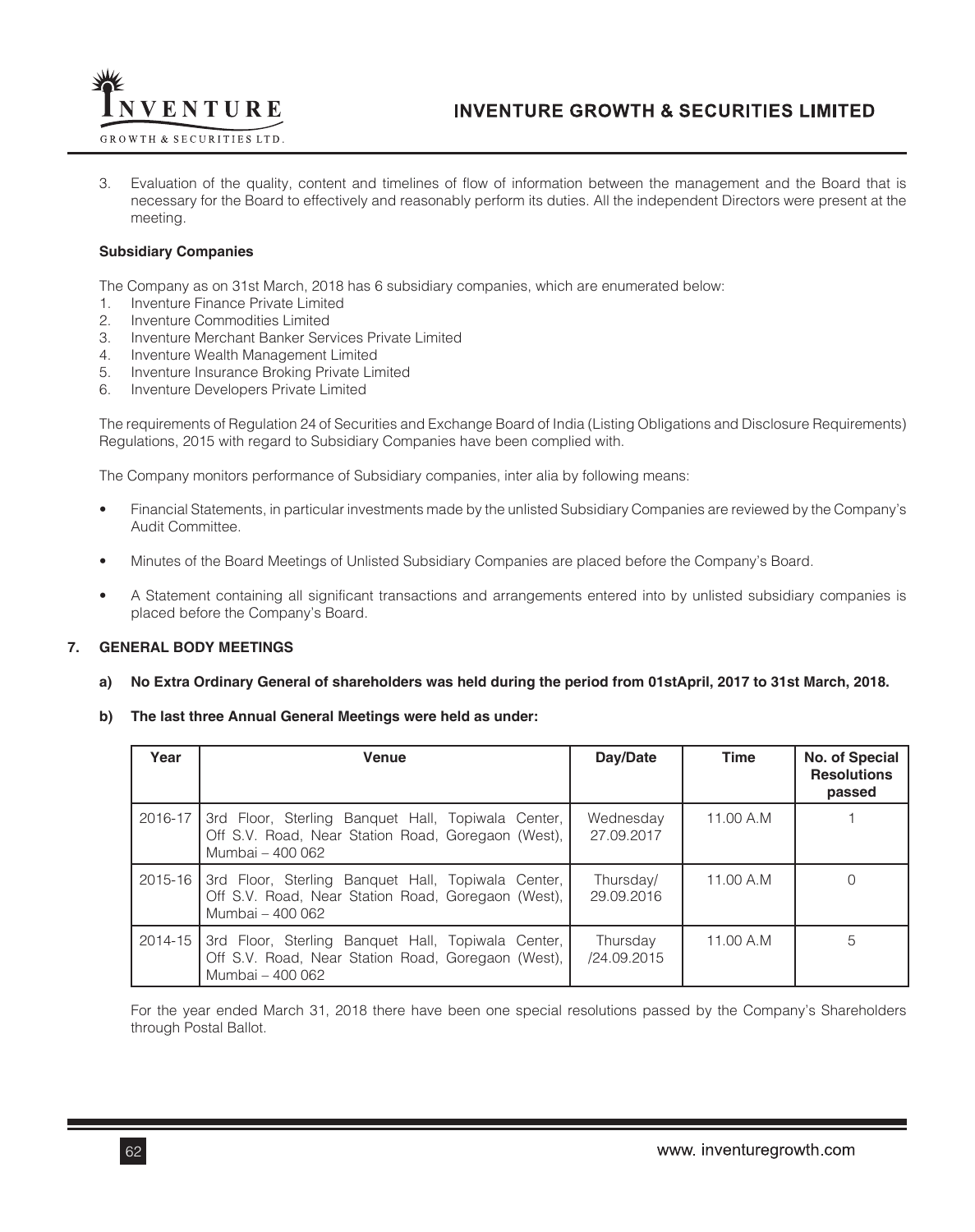

**c) Postal Ballot:** For the year ended March 31, 2018 there have been special resolutions passed by the Company's Shareholders through postal ballot for alteration of articles of company by inserting a one new object, expansion of business in real-estate sector. And resolution should be passed with requisite majority.

## **DISCLOSURES**

#### **a. Materially Significant Related Party Transactions:**

There have been no materially significant related party transactions, pecuniary transactions or relationship between the Company and its Directors for the year ended 31.03.2018 that may have a potential conflict with the interest of the Company at large.

Related Parties and transactions with them as required under Accounting Standard (AS-18) are furnished in Notes on Accounts attached with the Financial Statements for the year ended March 31, 2018.

### **b. Statutory Compliance, Penalties and Strictures:**

The Company has complied with the requirements of regulatory authorities and no instances with regards to non-compliance, penalty or otherwise occurred or was imposed on the Company by Stock Exchange or SEBI or any other statutory authority.

#### **c. Accounting Standards:**

The Company has applied the mandatory Accounting Standards as prescribed by the ICAI, and that there is no deviation in the accounting treatments which requires any specific disclosure.

#### **d. Code of Conduct for Prevention/Prohibition of Insider Trading**

The company has adopted Code of Conduct for Prevention/Prohibition of Insider Trading on 30th May 2016 in lines with the Prohibition of Insider Trading Regulations, 2015. The same is available on company's portal www.inventuregrowth.com

### **e. Securities and Exchange Board of India (Listing Obligations and Disclosure Requirements) Regulations, 2015 Compliances:**

The company has complied with all the Securities and Exchange Board of India (Listing Obligations and Disclosure Requirements) Regulations, 2015 compliances within time.

### **f. Chief Executive Officer (CEO) and Chief Financial Officer (CFO) Certification:**

In terms of Securities and Exchange Board of India (Listing Obligations and Disclosure Requirements) Regulations, 2015, Regulation 17(8) the Managing Director and the Chief Financial Officer have furnished the required certificates to the Board of Directors.

### **g. web link where policy has been Disclosed:**

The Company's website (www.inventuregrowth.com) contains a separate dedicated section where Policy regarding material subsidiaries and related party transactions information is available.

## **Means of Communication**

a. Quarterly Results: The quarterly unaudited and audited results of the Company were published in the Newspaper as under during the FY 2017-18: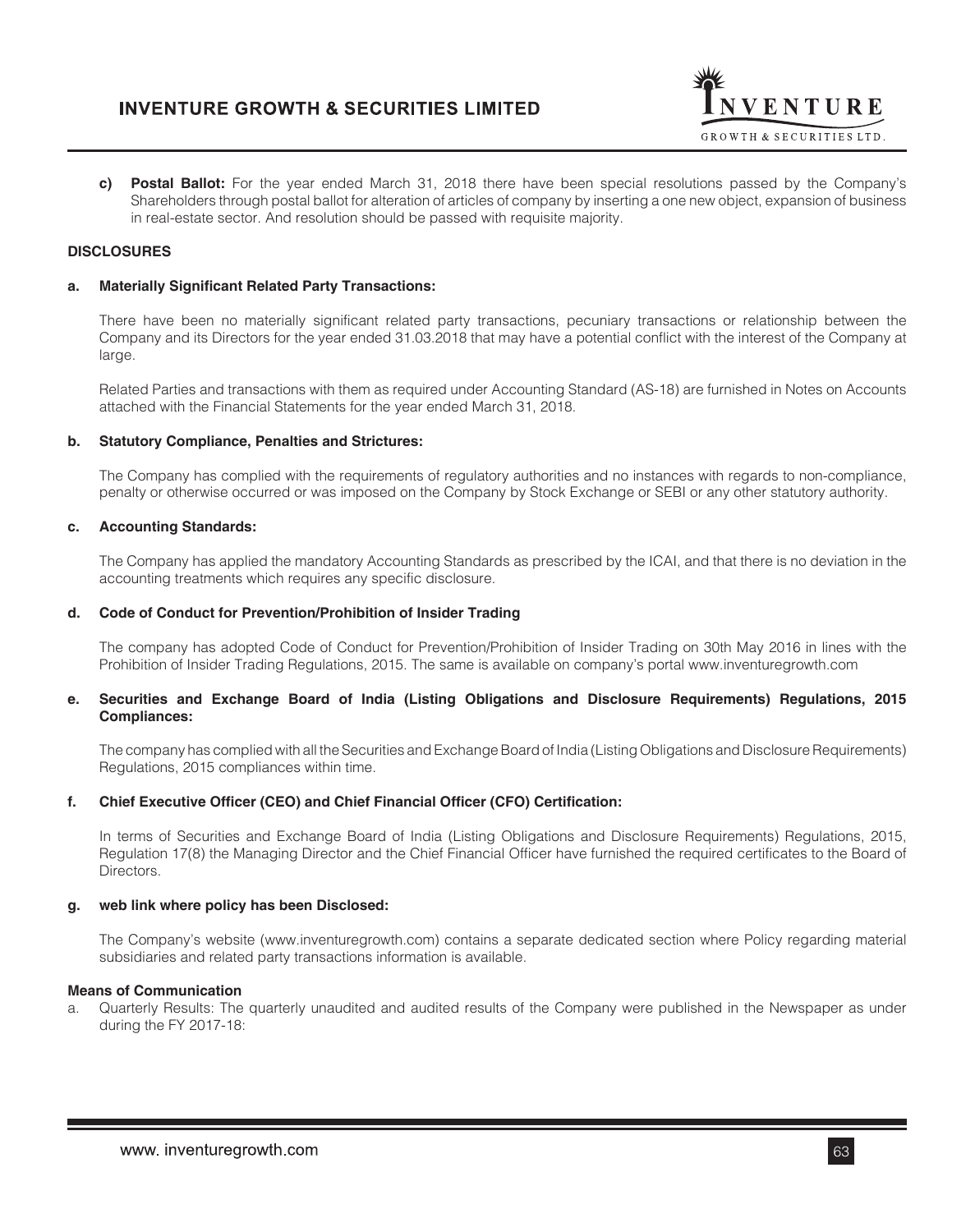

| Date of Meeting | Date of Publishing results in Newspapers | <b>Purpose of Meeting</b>   |                                                                                                             |
|-----------------|------------------------------------------|-----------------------------|-------------------------------------------------------------------------------------------------------------|
|                 | Name of the Newspaper                    | Name of the Newspaper       |                                                                                                             |
|                 | (Marathi) Navshakti Express              | (English)Free Press Journal |                                                                                                             |
| 11.08.2017      | 12.08.2017                               | 12.08.2017                  | Unaudited Financial Results of<br>the I<br>Company for the Quarter ended 30th<br>June, 2017                 |
| 13.11.2017      | 14.11.2017                               | 14.11.2017                  | Unaudited Financial Results of<br>the<br>Company for the Quarter ended 30th<br>September, 2017              |
| 12.02.2018      | 13.02.2018                               | 13.02.2018                  | Unaudited Financial Results of<br>the<br>Company for the Quarter & Nine Months<br>ended 31st December 2017. |
| 17.05.2018      | 18.05.2018                               | 18.05.2018                  | Audited Financial Results & Accounts<br>of the Company for the Quarter & Year<br>ended 31st March, 2018     |

The results are also available on the Company's website www.inventuregrowth.com

Annual results: The copy of annual report containing the annual results of the Company along with the notes, auditor's report, director's report etc., are yearly sent to the shareholders at their registered addresses and which are also available on the Company's website www.inventuregrowth.com

## **General Shareholders' Information**

| a. | Annual General Meeting<br>Day and Date<br>Time<br>Venue<br><b>Financial Year</b><br>Date of Book Closure | ÷                           | Thursday, 27th September 2018<br>11.00 AM<br>3rd Floor, Sterling Banquet Hall, Topiwala Center, Off S.V. Road,<br>Near Station Road, Goregaon (West), Mumbai - 400 062<br>01stApril, 2017 - 31stMarch, 2018<br>21st September, 2018 to 27th September, 2018 (both days inclusive) |
|----|----------------------------------------------------------------------------------------------------------|-----------------------------|-----------------------------------------------------------------------------------------------------------------------------------------------------------------------------------------------------------------------------------------------------------------------------------|
| b. | Dividend Payment                                                                                         | ÷                           | Nil                                                                                                                                                                                                                                                                               |
| C. | Listing of Shares                                                                                        | $\mathcal{L}^{\mathcal{L}}$ | <b>BSE Limited</b><br>14th Floor, P J Jeejeebhoy Towers,<br>Dalal Street, Fort,<br>Mumbai-400 001                                                                                                                                                                                 |
|    |                                                                                                          |                             | National Stock Exchange of India Limited (NSE)<br>Exchange Plaza,<br>BandraKurla Complex,<br>Bandra (E), Mumbai - 400051                                                                                                                                                          |
|    |                                                                                                          |                             | Metropolitan Stock Exchange of India Limited<br>2nd Floor, Exchange Square,<br>Suren Road, Andheri (East),<br>Mumbai - 400 093                                                                                                                                                    |
| d. | Scrip Id/Code                                                                                            | ÷                           | <b>BSE</b><br>533506 -<br><b>NSE</b><br>Inventure -<br>MSEI<br>Inventure -                                                                                                                                                                                                        |
|    | Corporate Identity No                                                                                    | ÷                           | L65990MH1995PLC089838                                                                                                                                                                                                                                                             |
|    |                                                                                                          |                             |                                                                                                                                                                                                                                                                                   |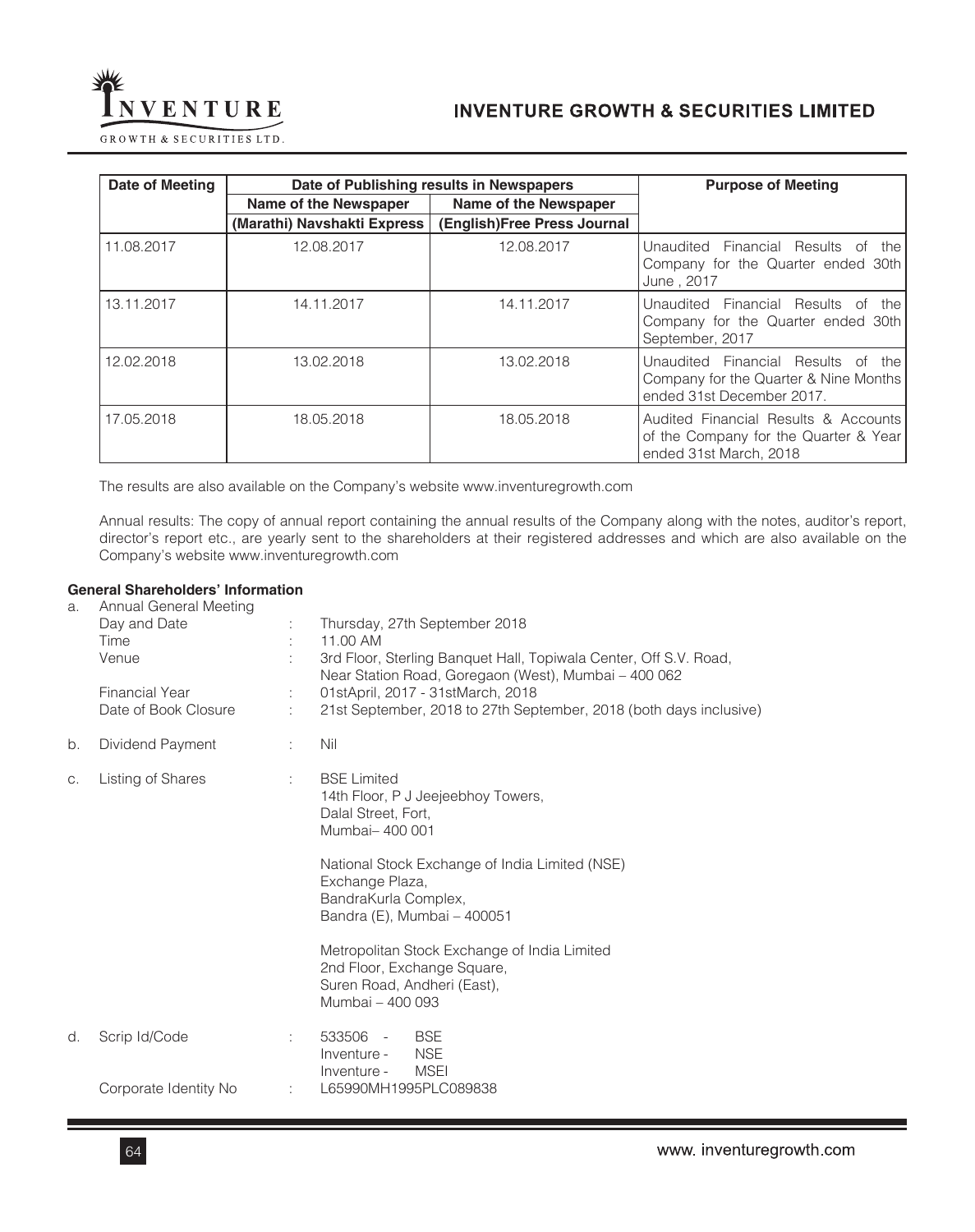

## **e. Registrar and Share Transfer Agents:**

| Linkintime India Pvt Ltd.                                         |
|-------------------------------------------------------------------|
| : C 101, 247 Park, L.B.S Marg, Vikhroli (West), Mumbai – 400 078, |
| 022-49186000                                                      |
| 022-49186060                                                      |
|                                                                   |

## **I) Share Price Data**

Market Price Data: Stock Market price data for the financial year 2017-18. High/Low of daily closing market price of the company's shares traded at BSE, NSE & MCX-SX during each month in the financial year ended 2017-18 are as under:

|              |             | <b>BSE</b> |                      |
|--------------|-------------|------------|----------------------|
| <b>Month</b> | <b>High</b> | Low        | <b>Closing Price</b> |
| Apr, 17      | 13.50       | 12.45      | 12.99                |
| May, 17      | 13.25       | 12.10      | 12.70                |
| Jun, 17      | 12.95       | 12.12      | 12.78                |
| Jul, 17      | 14.00       | 12.50      | 12.78                |
| Aug, 17      | 13.00       | 10.50      | 12.62                |
| Sept, 17     | 12.95       | 11.05      | 11.30                |
| Oct, 17      | 13.25       | 11.00      | 12.30                |
| Nov, 17      | 15.75       | 11.55      | 14.79                |
| Dec, 17      | 15.17       | 11.00      | 13.15                |
| Jan, 18      | 16.40       | 12.60      | 14.09                |
| Feb, 18      | 18.40       | 11.50      | 17.91                |
| Mar, 18      | 24.00       | 16.25      | 17.00                |

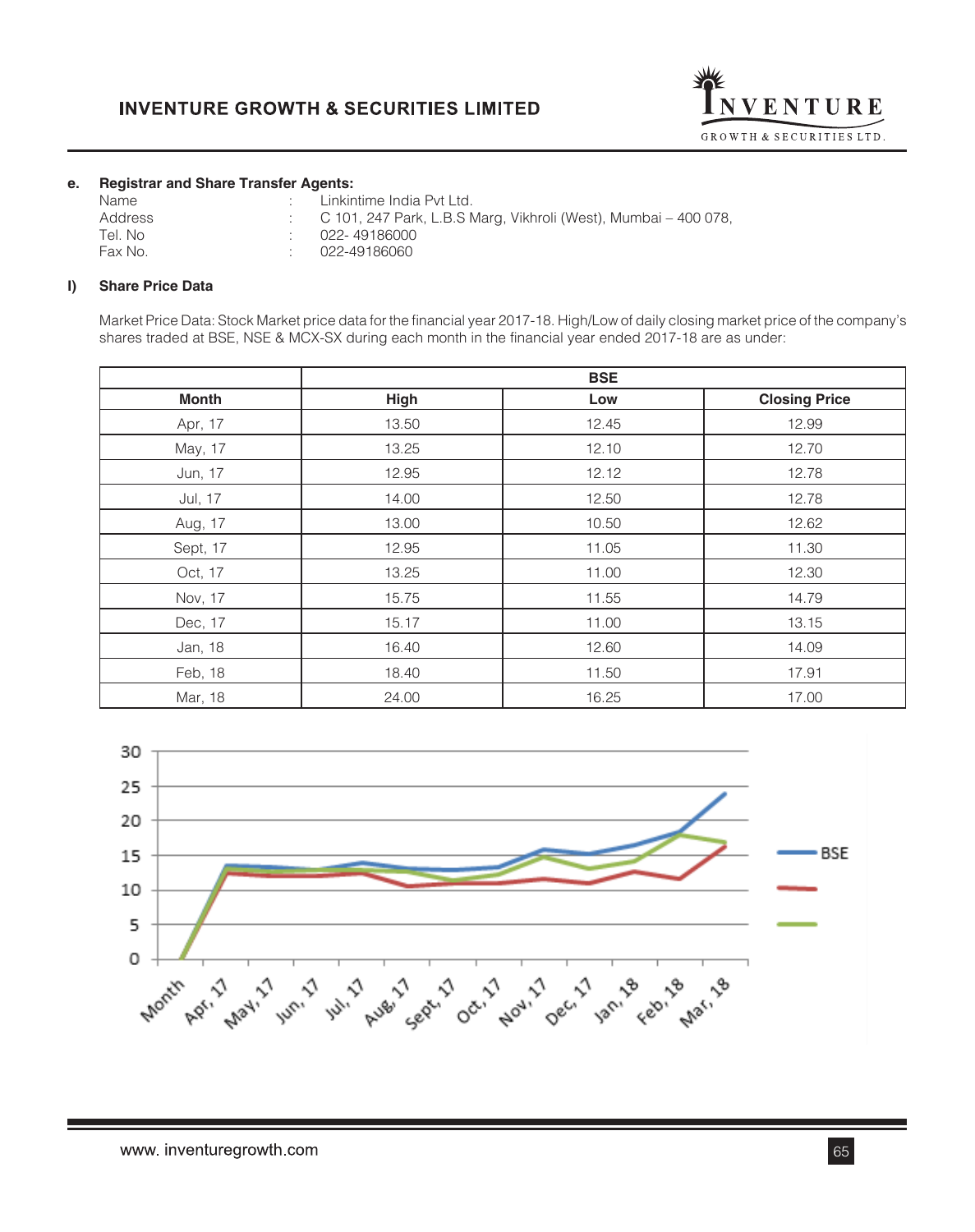

**BSE**

|              | <b>NSE</b> |       |                      |
|--------------|------------|-------|----------------------|
| <b>Month</b> | High       | Low   | <b>Closing Price</b> |
| Apr, 17      | 13.45      | 12.45 | 13.00                |
| May, 17      | 13.15      | 12.00 | 12.85                |
| Jun, 17      | 12.95      | 11.10 | 12.35                |
| Jul, 17      | 14.25      | 12.40 | 12.70                |
| Aug, 17      | 12.90      | 10.20 | 12.35                |
| Sept, 17     | 13.40      | 11.10 | 11.15                |
| Oct, 17      | 13.50      | 11.00 | 12.10                |
| Nov, 17      | 16.00      | 11.50 | 14.70                |
| Dec, 17      | 15.25      | 12.10 | 12.95                |
| Jan, 18      | 16.45      | 12.50 | 14.10                |
| Feb, 18      | 19.00      | 11.00 | 18.05                |
| Mar, 18      | 24.00      | 16.15 | 17.40                |



## **NSE**

## **Metropolitan Stock Exchange of India Limited**

During the period from 1.04.2017 to 31.03.2018 details of trade are not available on portal of MSEI since no trade is executed during this period.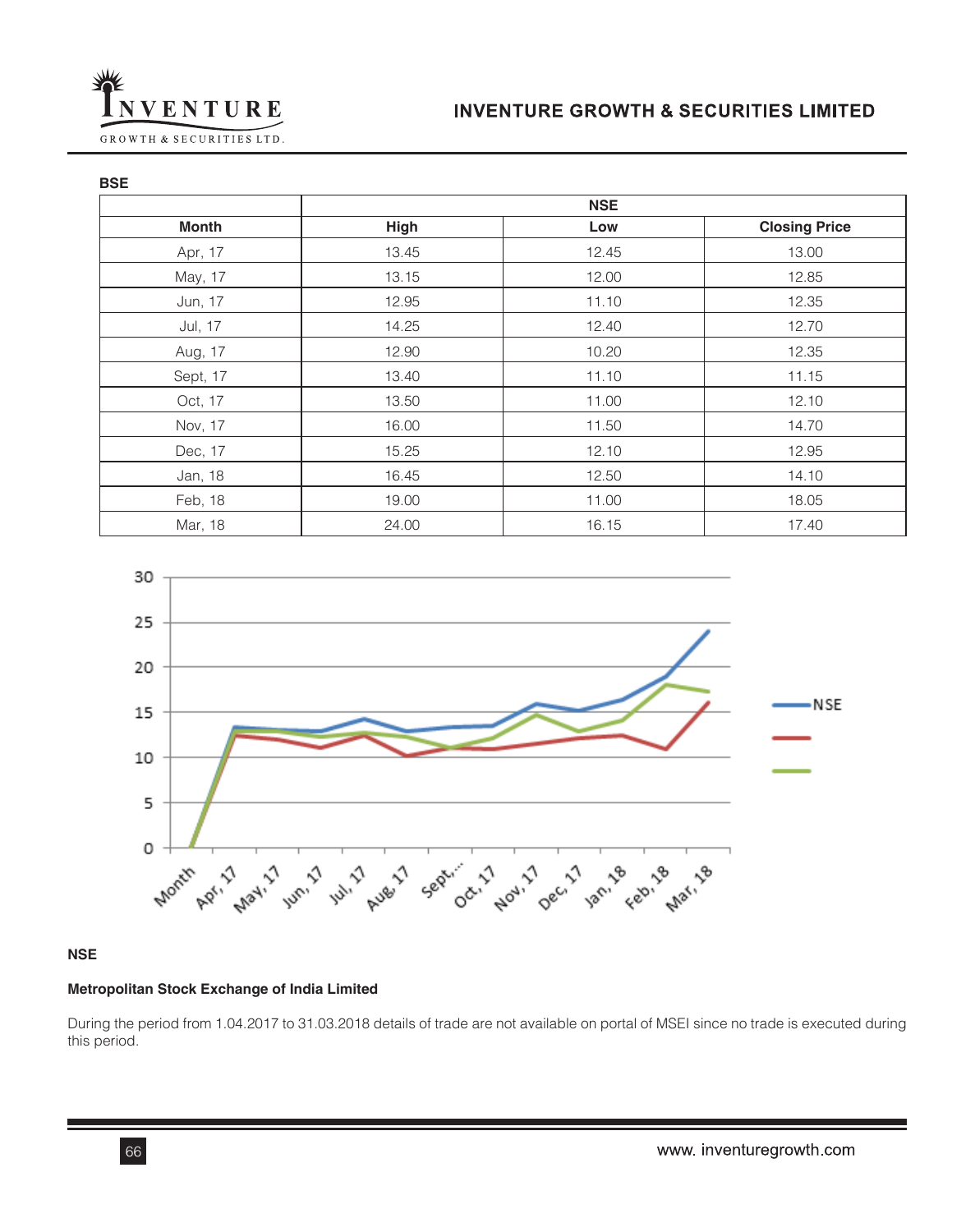

## **j) Distribution of shareholding**

| <b>SHARES – RANGE</b> | <b>No of Shareholders</b> | % of Share Holder | <b>Total No. of Shares</b><br>held | % of shares held |
|-----------------------|---------------------------|-------------------|------------------------------------|------------------|
| $-500$                | 2065                      | 64.2702           | 338414                             | 0.4029           |
| $501 - 1000$          | 412                       | 12.8229           | 355213                             | 0.4229           |
| $1001 - 2000$         | 240                       | 7.4697            | 399802                             | 0.4760           |
| 2001 -- 3000          | 85                        | 2.6455            | 227188                             | 0.2705           |
| 3001 -- 4000          | 52                        | 1.6184            | 187034                             | 0.2227           |
| 4001 -- 5000          | 49                        | 1.5251            | 234084                             | 0.2787           |
| $5001 - 10000$        | 70                        | 2.1786            | 540971                             | 0.6440           |
| 10001 and above       | 240                       | 7.4697            | 81717294                           | 97.2825          |
| <b>TOTAL</b>          | 3213                      | 100               | 84000000                           | 100              |

### **Shareholding pattern as on 31 March, 2018**

| Category                                        | <b>No of Shares</b> | Percentage |
|-------------------------------------------------|---------------------|------------|
| Promoters & Persons acting in concert           | 2,31,75,439         | 27.59      |
| Mutual Funds/Fls/Banks/Insurance Companies      |                     |            |
| <b>Clearing Member</b>                          | 68,53,250           | 8.15       |
| <b>Bodies Corporate</b>                         | 11,75,527           | 1.39       |
| NRI/Foreign Nationals /Foreign Bodies Corporate | 1,18,515            | 0.14       |
| Public and others                               | 5,26,77,269         | 62.73      |
| <b>Total</b>                                    | 8,40,00,000         | 100        |

### **a. Reconciliation of Share Capital Audit Report as on 31st March, 2018**

The Company, pursuant to the provisions of the SEBI (Listing obligations and Disclosures Requirements) Regulations, 2015, at every quarter has to submit a Certificate of Reconciliation of Share Capital Audit taken from a Practicing Company Secretary to the Stock Exchanges where the shares of the Company are listed. The report certifies that the total shares held with NSDL, CDSL and those in physical, tally with the share capital issued and paid up of the Company and that the Register of Members is duly updated.

### **b. Share Transfer System:**

The Company's shares held in dematerialized form are transferrable through depositories whereas those in physical form are transferred by the Registrar &Transfer Agent and placed before the Share Transfer Committee for its approval. The power to issue share certificates on re-materialization or transfer of physical share has been delegated to Mrs. Bhavi R. Gandhi

The Investor Grievance Committee meets at a regular interval to consider and approve the transfer, transmission, issuance of duplicate / consolidated / sub-divided share certificates and requests for dematerialization / re-materialization of Company's shares. The Company on half yearly basis submits to the Stock Exchanges a Certificate under Regulation 40(9) & (10) of Securities and Exchange Board of India (Listing Obligations and Disclosure Requirements) Regulations, 2015 giving details with regards to share transfer forms received and approved during the period.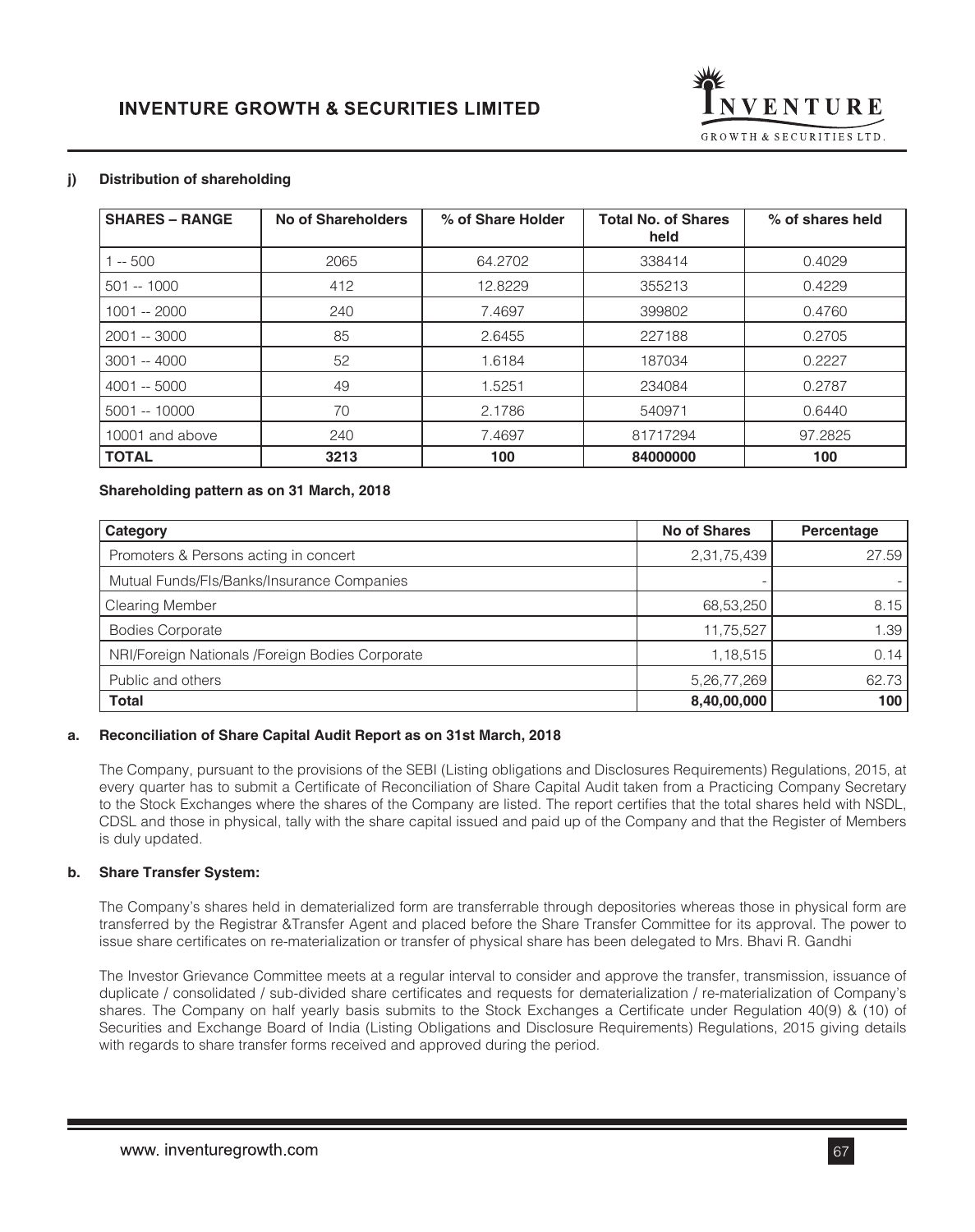

## **c. Dematerialization of Shares:**

The shares of the Company are compulsorily traded in electronic mode with National Securities Depository Limited (NSDL) and Central Depositories Services (India) Limited (CDSL). Out of the total share capital of the Company equity shares in Demat form, which includes the shares held by the promoter and promoter group, and remaining shares are held in physical mode.

### **d. The Company has/has not issued any GDR/ ADR Warrants or any other convertible instruments**

## **ADDRESS OF CORRESPONDENCE**

| <b>REGISTRAR AND SHARE TRANSFER AGENTS</b>    | <b>REGISTERED OFFICE</b>                         |
|-----------------------------------------------|--------------------------------------------------|
| <b>LINK INTIME PRIVATE LIMITED</b>            | <b>INVENTURE GROWTH &amp; SECURITIES LIMITED</b> |
| C 101, 247 Park, L.B.S Marg, Vikhroli (West), | 201, Viraj Tower, Near Landmark,                 |
| Mumbai – 400 078                              | W.E. Highway, Andheri (E), M-69,                 |
| l Tel: +91 022- 49186000                      | Tel: +91 22 71148500                             |
| FAX: +91 22 49186060                          | FAX: +91 22 71148510                             |
| E-mail: rnt.helpdesk@linktime.co.in           | Email: cs@inventuregrowth.com                    |
| Website: www.linkintime.co.in                 | Website: www.inventuregrowth.com                 |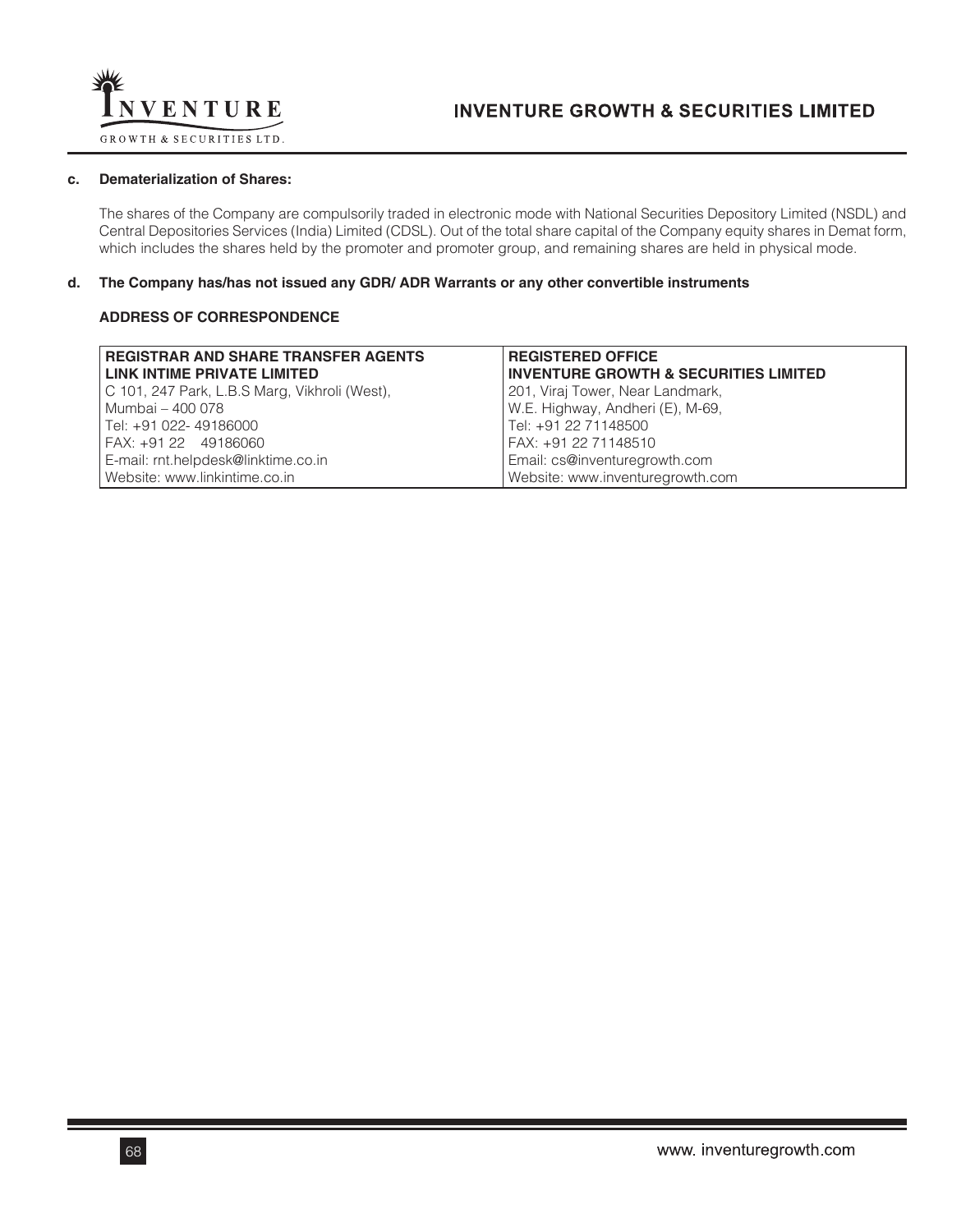

### **Chief Executive Officer (CEO) and Chief Financial Officer (CFO) Certification (Issued in accordance with the provisions of Regulation 33 (2) (a) of SEBI (LODR) Regulations 2015**

### **To the Board of Directors Inventure Growth & Securities Limited**

We, the undersigned, in our respective capacities as Whole Time Directors and Chief Financial Officer of the Company hereby certify that, to the best of our knowledge and belief;

- A) We have reviewed the financial statements read with the cash flow statement of Inventure Growth and Securities Limited for the year ended March 31, 2018 and that to the best of our knowledge and belief, we state that;
	- (i) These statements do not contain any materially untrue statement or omit any material fact or contain statement that may be misleading;
	- (ii) These statements present a true and fair view of the Company's affairs and are in compliance with current accounting standards, applicable laws and regulations.
- B) There are, to the best of our knowledge and belief, no transaction entered into by the Company during the year ended March 31, 2018 which are fraudulent, illegal or in violation of the Company's code of conduct.
- C) We accept responsibility for establishing and maintaining internal controls for financial reporting. We have evaluated the effectiveness of internal control system of the Company and have disclosed to the Auditors and the Audit Committee, deficiencies in the design or operation of internal controls. If any, and steps taken or propose to be taken for rectifying these deficiencies.
- D) We have indicated to the Auditors and the Audit Committee:
	- I. There is no significant changes in internal control over financial reporting during the year ended March 31, 2018;
	- II. There is no significant changes in accounting policies made during the year ended March 31, 2018;
	- III. There is no Instances of significant fraud of which we have become aware and the involvement therein, if any, of the management or an employee having a significant role in the company's internal control system over financial reporting.

Yours sincerely

**Sd/- Sd/- Arvind J. Gala** Chief Financial Officer Managing Director

Place: Mumbai Date: 04th August 2018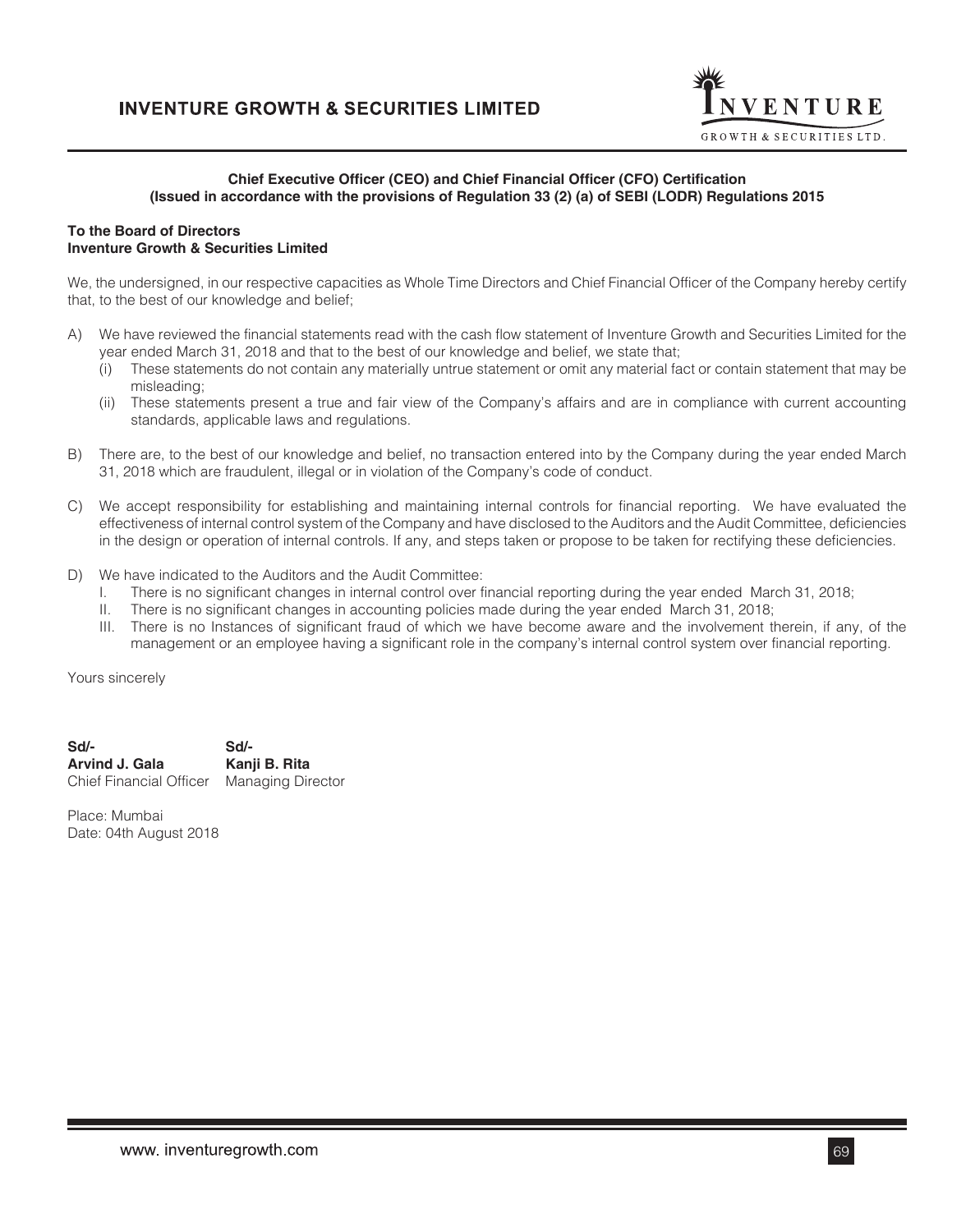

## **INDEPENDENT AUDITORS' REPORT**

## **TO THE MEMBERS OF INVENTURE GROWTH & SECURITIES LIMITED**

### **REPORT ON THE STANDALONE FINANCIAL STATEMENTS**

1. We have audited the accompanying standalone financial statements of Inventure Growth & Securities Limited ("the Company"), which comprise the Balance Sheet as at March 31, 2018, the Statement of Profit and Loss, the Cash Flow Statement for the year then ended, and a summary of significant accounting policies and other explanatory information.

### **MANAGEMENT'S RESPONSIBILITY FOR THE STANDALONE FINANCIAL STATEMENTS**

2. The Company's Board of Directors is responsible for the matters stated in Section 134(5) of the Companies Act, 2013 ("the Act") with respect to the preparation of these standalone financial statements to give a true and fair view of the financial position, financial performance and cash flows of the Company in accordance with the accounting principles generally accepted in India, including the Accounting Standards specified under Section 133 of the Act, read with Rule 7 of the Companies (Accounts) Rules, 2014. This responsibility also includes maintenance of adequate accounting records in accordance with the provisions of the Act for safeguarding the assets of the Company and for preventing and detecting frauds and other irregularities; selection and application of appropriate accounting policies; making judgments and estimates that are reasonable and prudent; and design, implementation and maintenance of adequate internal financial controls, that were operating effectively for ensuring the accuracy and completeness of the accounting records, relevant to the preparation and presentation of the financial statements that give a true and fair view and are free from material misstatement, whether due to fraud or error.

### **AUDITORS' RESPONSIBILITY**

- 3. Our responsibility is to express an opinion on these standalone financial statements based on our audit.
- 4. We have taken into account the provisions of the Act and the Rules made thereunder including the accounting standards and matters which are required to be included in the audit report.
- 5. We conducted our audit in accordance with the Standards on Auditing specified under Section 143(10) of the Act and other applicable authoritative pronouncements issued by the ICAI. Those Standards and pronouncements require that we comply with ethical requirements and plan and perform the audit to obtain reasonable assurance about whether the financial statements are free from material misstatements.
- 6. An audit involves performing procedures to obtain audit evidence about the amounts and disclosures in the financial statements. The procedures selected depend on the auditor's judgment, including the assessment of the risks of material misstatement of the financial statements, whether due to fraud or error. In making those risk assessments, the auditor considers internal financial control relevant to the Company's preparation of the financial statements that give a true and fair view, in order to design audit procedures that are appropriate in the circumstances. An audit also includes evaluating the appropriateness of accounting policies used and the reasonableness of the accounting estimates made by the Company's directors, as well as evaluating the overall presentation of the financial statements.
- 7. We believe that the audit evidence we have obtained is sufficient and appropriate to provide a basis for our audit opinion on the standalone financial statements.

### **OPINION**

8. In our opinion and to the best of our information and according to the explanations given to us, the aforesaid standalone financial statements give the information required by the Act in the manner so required and give a true and fair view in conformity with the accounting principles generally accepted in India, of the state of affairs of the Company as at March 31, 2018, and its profit and its cash flows for the year ended on that date.

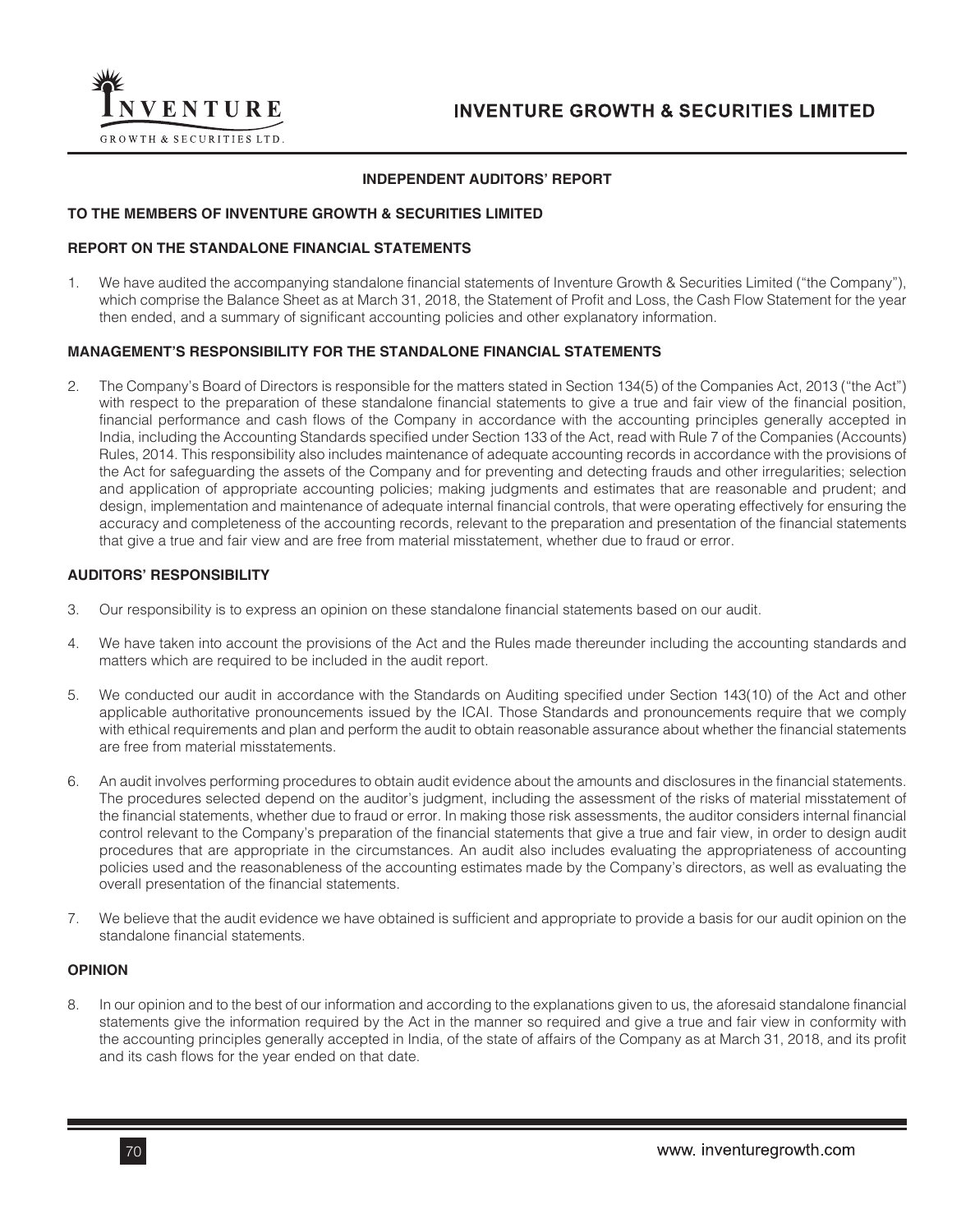

### **REPORT ON OTHER LEGAL AND REGULATORY REQUIREMENTS**

- 9. As required by 'The Companies (Auditor's Report) Order, 2016' issued by the Central Government of India in terms of subsection (11) of Section 143 of the Act (hereinafter referred to as the "Order"), and on the basis of such checks of the books and records of the Company as we consider appropriate and according to the information and explanations given to us, we give in the Annexure A, a statement on the matters specified in paragraphs 3 and 4 of the Order.
- 10. As required by Section 143(3) of the Act, we report that:
	- (a) We have sought and obtained all the information and explanations which to the best of our knowledge and belief were necessary for the purposes of our audit.
	- (b) In our opinion, proper books of account as required by law have been kept by the Company so far as it appears from our examination of those books.
	- (c) The Balance Sheet, the Statement of Profit and Loss and the Cash Flow Statement dealt with by this Report are in agreement with the books of account.
	- (d) In our opinion, the aforesaid standalone financial statements comply with the Accounting Standards specified under Section 133 of the Act, read with Rule 7 of the Companies (Accounts) Rules, 2014.
	- (e) On the basis of the written representations received from the directors as on March 31, 2018, taken on record by the Board of Directors, none of the directors is disqualified as on March 31, 2018, from being appointed as a director in terms of Section 164 (2) of the Act.
	- (f) With respect to the adequacy of the internal financial controls over financial reporting of the Company and the operating effectiveness of such controls, refer to our separate Report in Annexure B.
	- (g) With respect to the other matters to be included in the Auditor's Report in accordance with Rule 11 of the Companies (Audit and Auditors) Rules, 2014, in our opinion and to the best of our information and according to the explanations given to us:
		- i. The Company has disclosed the impact of pending litigations on its financial position in its standalone financial statements as referred to in Note 26 to the financial statements.
		- ii. The Company did not have any long-term contracts including derivative contracts for which there were any material foreseeable losses.
		- iii. There were no amounts which were required to be transferred to the Investor Education and Protection Fund by the Company.

**For PHD & Associates Chartered Accountants Firm Registration No.111236W**

**Dhiren Vakharia Partner Membership No.: 46115**

**Mumbai Date : 17 May 2018**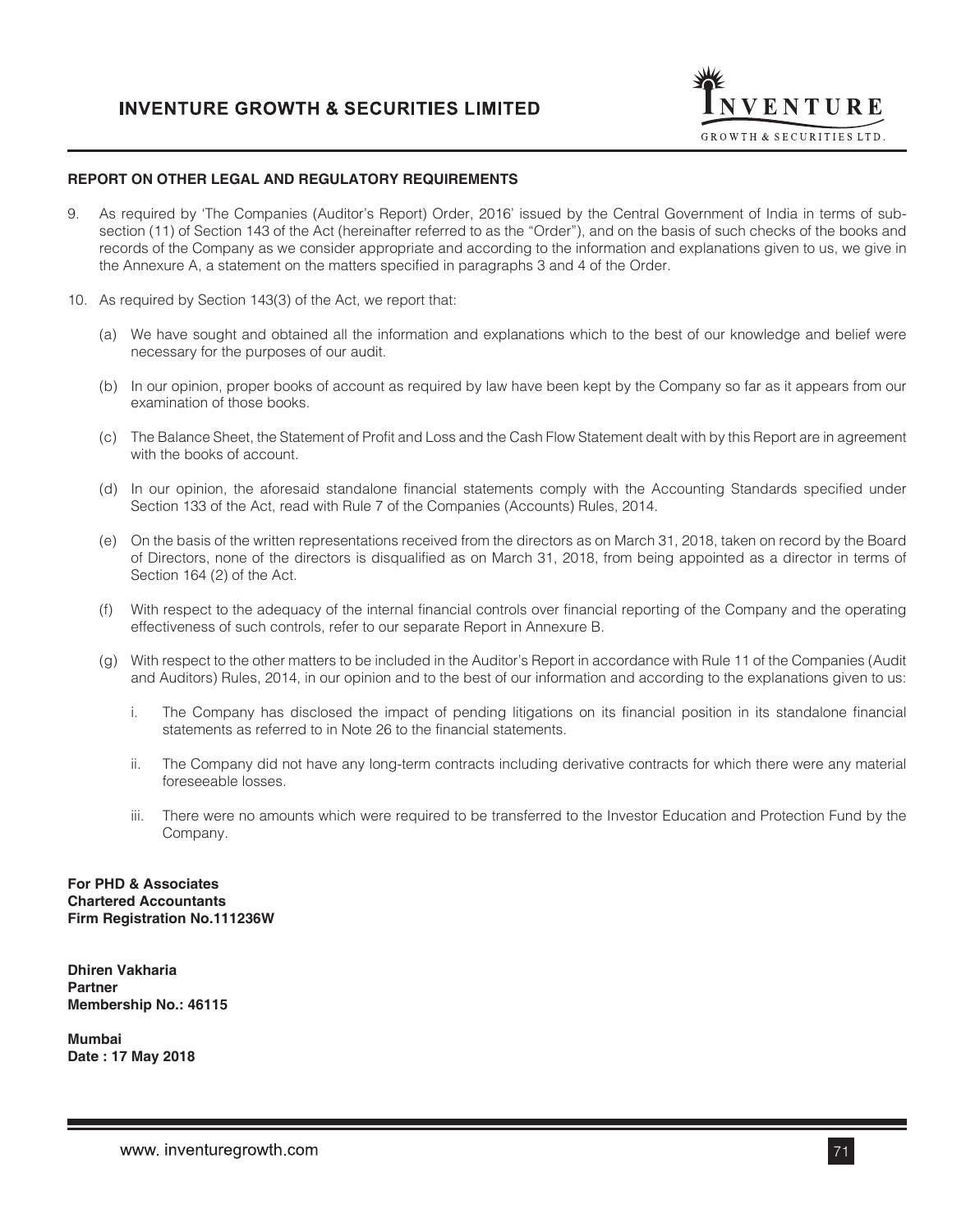

### **Annexure A**

### **Referred to in paragraph 9 of Independent Auditors' Report of even date to the members of Inventure Growth & Securities Limited on the standalone financial statements for the year ended March 31, 2018:**

- (i) (a) The Company has maintained proper records showing full particulars, including quantitative details and situation of fixed assets.
	- (b) The fixed assets were physically verified during the year by the Management in accordance with a regular programme of verification which, in our opinion, provides for physical verification of the fixed assets at reasonable intervals. According to the information and explanations given to us, no material discrepancies were noticed on such verification.
	- (c) According to the information and explanations given to us, the title deeds of immovable property, as disclosed in Note 11 to standalone financial statements, are held in the name of the Company.
- (ii) The inventory being stock–in-trade of securities held in dematerialized form has been verified during the year by the management with the holding certificates from the respective depository. In our opinion, the frequency of verification is reasonable. No discrepancies were noticed on verification between the depository certificates and the book records.
- (iii) According to the information and explanations given to us, the Company has not granted any loans, secured or unsecured, to companies, firms, limited liability partnerships or other parties covered in the register maintained under Section 189 of the Companies Act, 2013 ('the Act'). Accordingly, paragraphs 3 (iii) (a), (b) and (c) of the Order are not applicable to the Company.
- (iv) In our opinion and according to the information and explanations given to us, the Company has not granted any loans, or provided any guarantees or security to the parties covered under Section 185 of the Act. The Company has not provided any loans, or any guarantees or security to the parties covered under Section 186 of the Act. The Company has complied with the provisions of Section 186 of the Act in respect of making investments.
- (v) In our opinion and according to the information and explanations given to us, the Company has not accepted deposits as per the directives issued by the Reserve Bank of India and the provisions of Sections 73 to 76 or any other relevant provisions of the Act and the rules framed thereunder. Accordingly, paragraph 3 (v) of the Order is not applicable to the Company.
- (vi) The Central Government has not prescribed the maintenance of Cost records under Section 148(1) of the Act for any of the products manufactured/ services rendered by the Company.
- (vii) In respect of statutory dues:
	- (a) According to the records of the Company, undisputed statutory dues including Income Tax, Service Tax, Cess and other material statutory dues have been generally regularly deposited with the appropriate authorities. According to the information and explanations given to us, no undisputed amounts payable in respect of the aforesaid dues were outstanding as at March 31, 2018, for a period of more than six months from the date of becoming payable.
	- (b) There are no dues of Income Tax, Service Tax, Cess which have not been deposited as on March 31, 2018, on account of disputes.
- (viii) In our opinion and according to the information and explanations given to us, the Company has not defaulted in the repayment of loans or borrowings to the banks. The Company does not have any loans or borrowings from financial institutions or government and has not issued any debentures.
- (ix) The Company did not have any term loans outstanding during the year. The Company has not raised moneys by way of initial public offer or further public offer (including debt instruments) during the year. Accordingly, paragraph 3(ix) of the Order is not applicable to the Company.

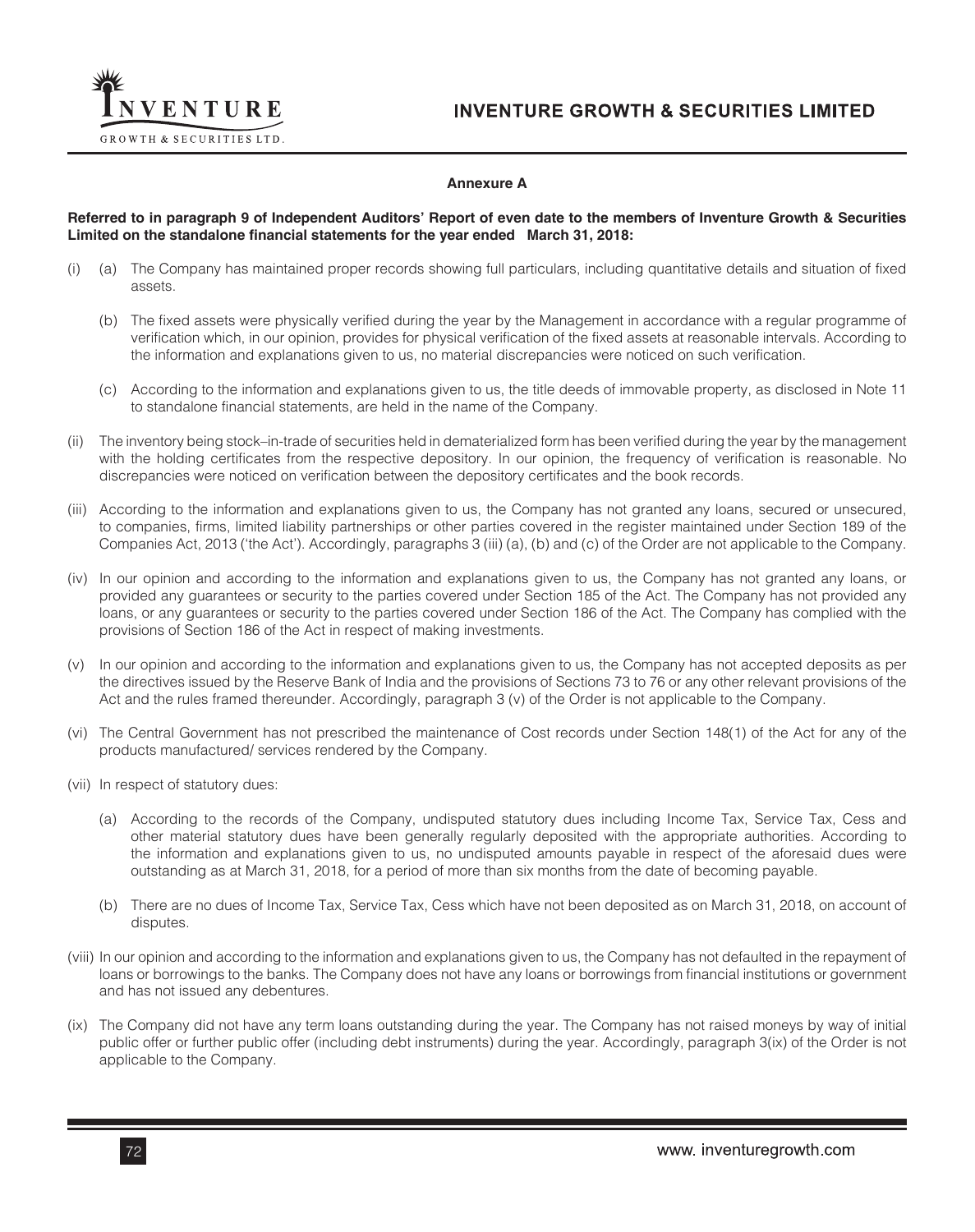

- (x) To the best of our knowledge and according to the information and explanations given to us, no fraud by the Company and no fraud on the Company by its officers or employees has been noticed or reported during the year.
- (xi) In our opinion and according to the information and explanation given to us, the managerial remuneration has been paid in accordance with the requisite approvals mandated by the provisions of Section 197 read with Schedule V to the Act.
- (xii) In our opinion and according to the information and explanations given to us, the Company is not a Nidhi company and the Nidhi Rules, 2014 are not applicable to it. Accordingly, paragraph 3(xii) of the Order is not applicable to the Company.
- (xiii) In our opinion and according to the information and explanations given to us, the Company is in compliance with sections 177 and 188 of the Act, where applicable, for all transactions with the related parties and details of related party transactions have been disclosed in the standalone financial statements as required by the applicable accounting standards.
- (xiv) According to the information and explanations give to us and based on our examination of the records of the Company, the Company has not made any preferential allotment or private placement of shares or fully or partly convertible debentures during the year. Accordingly, paragraph 3(xiv) of the Order is not applicable to the Company.
- (xv) In our opinion and according to the information and explanations given to us, during the year the Company has not entered into any non-cash transactions with its Directors or persons connected to its Directors and hence provisions of Section 192 of the Act are not applicable.
- (xvi) In our opinion and according to the information and explanations given to us, the Company is not required to be registered under section 45-IA of the Reserve Bank of India Act 1934. Accordingly, paragraph 3(xvi) of the Order is not applicable to the Company.

**For PHD & Associates Chartered Accountants Firm Registration No.111236W**

**Dhiren Vakharia Partner Membership No.: 46115**

**Mumbai Date: 17 May 2018**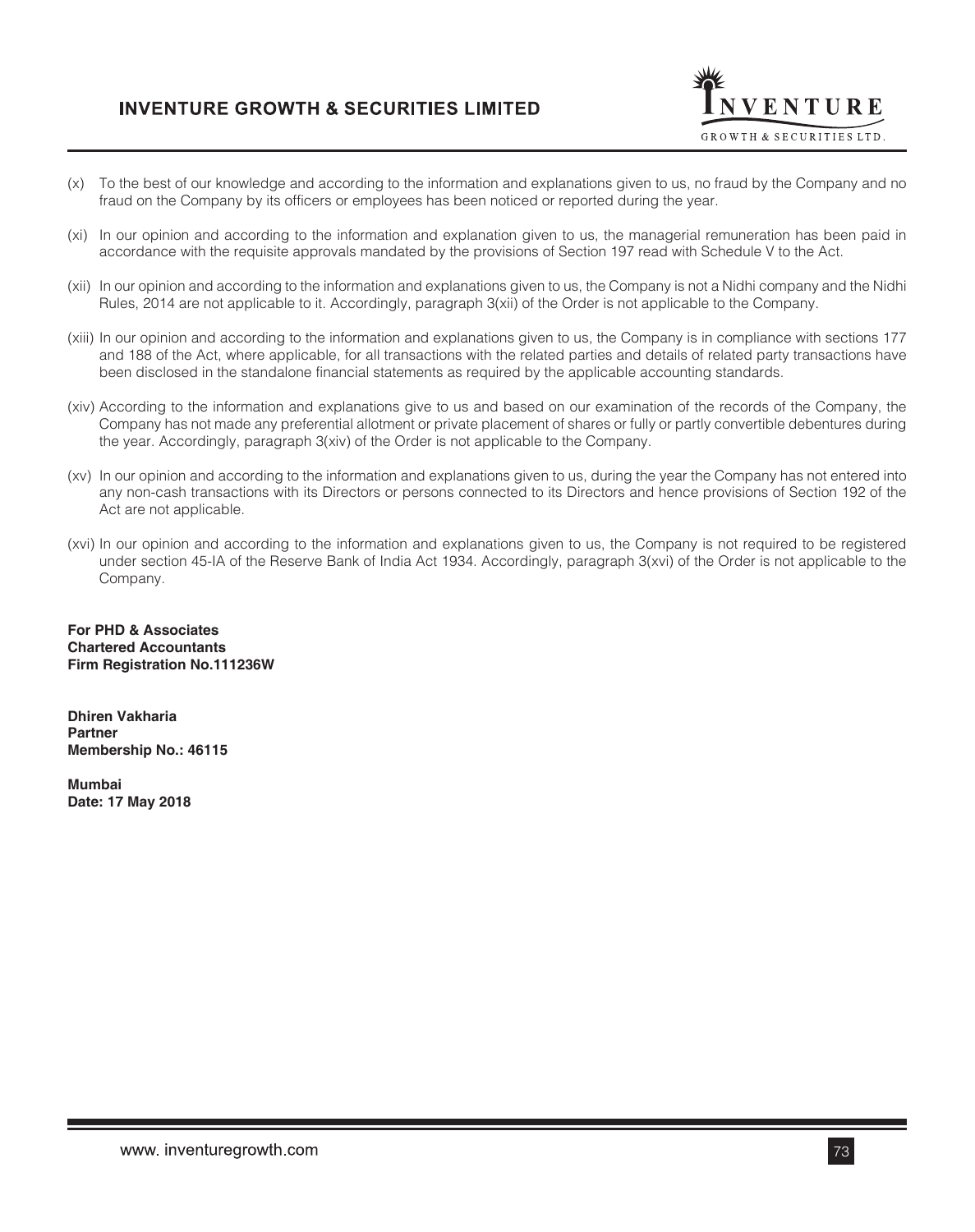

#### **Annexure B**

**Referred to in paragraph 10(f) of our report of even date to the members of Inventure Growth & Securities Limited on the standalone financial statements for the year ended March 31, 2018.**

#### **Report on the Internal Financial Controls under Clause (i) of Sub-section 3 of Section 143 of the Companies Act, 2013 ("The Act")**

1. We have audited the internal financial controls over financial reporting of Inventure Growth & Securities Limited ("the Company") as at March 31, 2018, in conjunction with our audit of the Standalone financial statements of the Company for the year ended on that date.

#### **Management's Responsibility for Internal Financial Controls**

2. The Company's management is responsible for establishing and maintaining internal financial controls based on the internal control over financial reporting criteria established by the Company considering the essential components of internal control stated in the Guidance Note on Audit of Internal Financial Controls Over Financial Reporting issued by the Institute of Chartered Accountants of India (ICAI). These responsibilities include the design, implementation and maintenance of adequate internal financial controls that were operating effectively for ensuring the orderly and efficient conduct of its business, including adherence to company's policies, the safeguarding of its assets, the prevention and detection of frauds and errors, the accuracy and completeness of the accounting records, and the timely preparation of reliable financial information, as required under the Act.

#### **Auditors' Responsibility**

- 3. Our responsibility is to express an opinion on the Company's internal financial controls over financial reporting based on our audit. We conducted our audit in accordance with the Guidance Note on Audit of Internal Financial Controls Over Financial Reporting ('the Guidance Note') and the Standards on Auditing deemed to be prescribed under section 143(10) of the Act to the extent applicable to an audit of internal financial controls, both applicable to an audit of Internal Financial Controls and both issued by the ICAI. Those Standards and the Guidance Note require that we comply with ethical requirements and plan and perform the audit to obtain reasonable assurance about whether adequate internal financial controls over financial reporting was established and maintained and if such controls operated effectively in all material respects.
- 4. Our audit involves performing procedures to obtain audit evidence about the adequacy of the internal financial controls system over financial reporting and their operating effectiveness. Our audit of internal financial controls over financial reporting included obtaining an understanding of internal financial controls over financial reporting, assessing the risk that a material weakness exists, and testing and evaluating the design and operating effectiveness of internal control based on the assessed risk. The procedures selected depend on the auditor's judgment, including the assessment of the risks of material misstatement of the financial statements, whether due to fraud or error.
- 5. We believe that the audit evidence we have obtained is sufficient and appropriate to provide a basis for our audit opinion on the Company's internal financial controls system over financial reporting.

## **Meaning of Internal Financial Controls Over Financial Reporting**

- 6. A Company's internal financial control over financial reporting is a process designed to provide reasonable assurance regarding the reliability of financial reporting and the preparation of financial statements for external purposes in accordance with generally accepted accounting principles. A Company's internal financial control over financial reporting includes those policies and procedures that:
- (a) pertain to the maintenance of records that, in reasonable detail, accurately and fairly reflect the transactions and dispositions of the assets of the Company;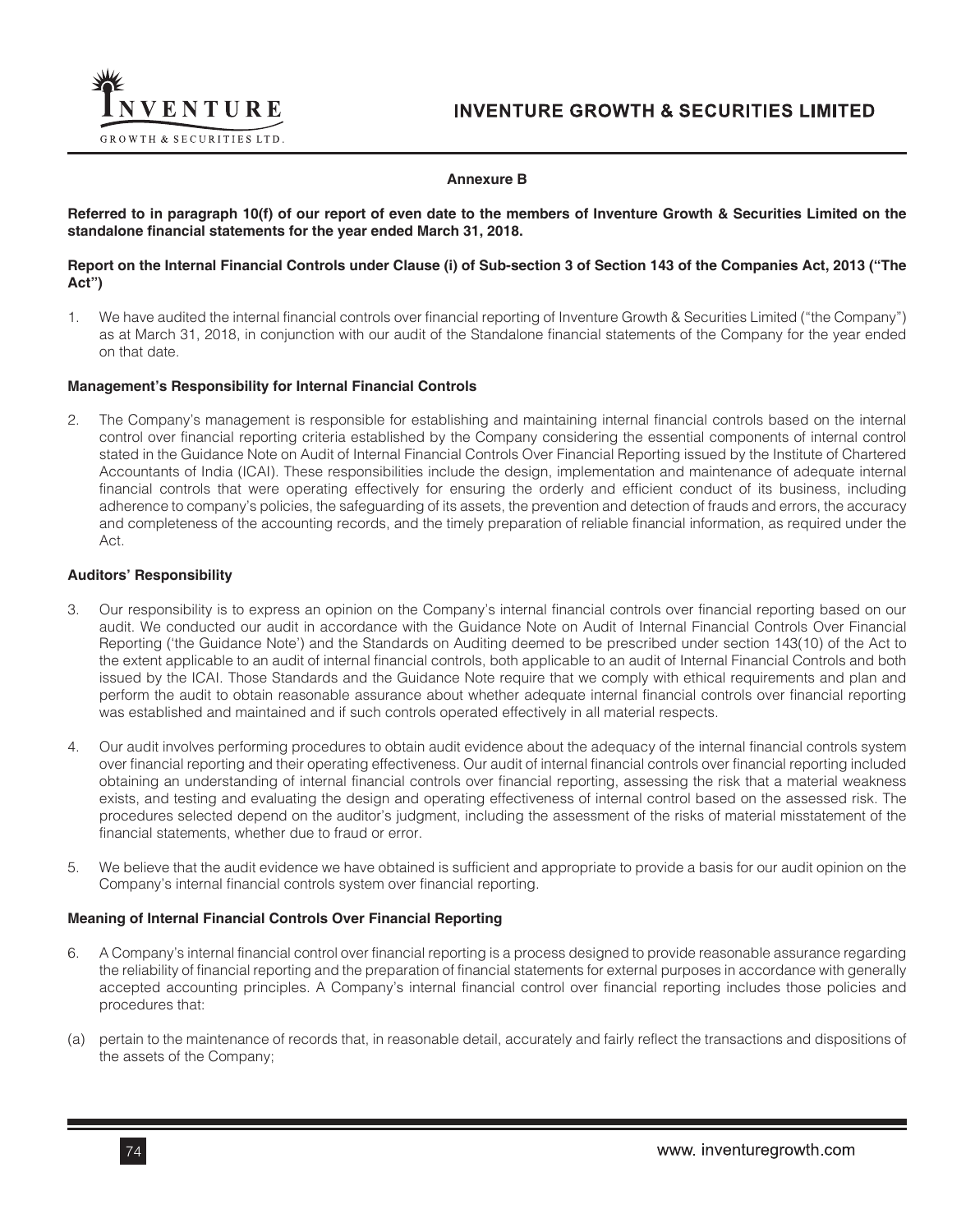

- (b) provide reasonable assurance that transactions are recorded as necessary to permit preparation of financial statements in accordance with generally accepted accounting principles, and that receipts and expenditures of the Company are being made only in accordance with authorizations of management and directors of the Company; and
- (c) provide reasonable assurance regarding prevention or timely detection of unauthorized acquisition, use, or disposition of the Company's assets that could have a material effect on the financial statements.

#### **Inherent Limitations of Internal Financial Controls Over Financial Reporting.**

7. Because of the inherent limitations of internal financial controls over financial reporting, including the possibility of collusion or improper management override of controls, material misstatements due to error or fraud may occur and not be detected. Also, projections of any evaluation of the internal financial controls over financial reporting to future periods are subject to the risk that the internal financial control over financial reporting may become inadequate because of changes in conditions, or that the degree of compliance with the policies or procedures may deteriorate.

### **Opinion**

8. In our opinion, the Company has, in all material respects, an adequate internal financial controls system over financial reporting and such internal financial controls over financial reporting were operating effectively as at March 31, 2018, based on the internal control over financial reporting criteria established by the Company considering the essential components of internal control stated in the Guidance Note on Audit of Internal Financial Controls Over Financial Reporting issued by the Institute of Chartered Accountants of India.

**For PHD & Associates Chartered Accountants Firm Registration No.111236W**

**Dhiren Vakharia Partner Membership No.: 46115**

**Mumbai Date : 17 May 2018**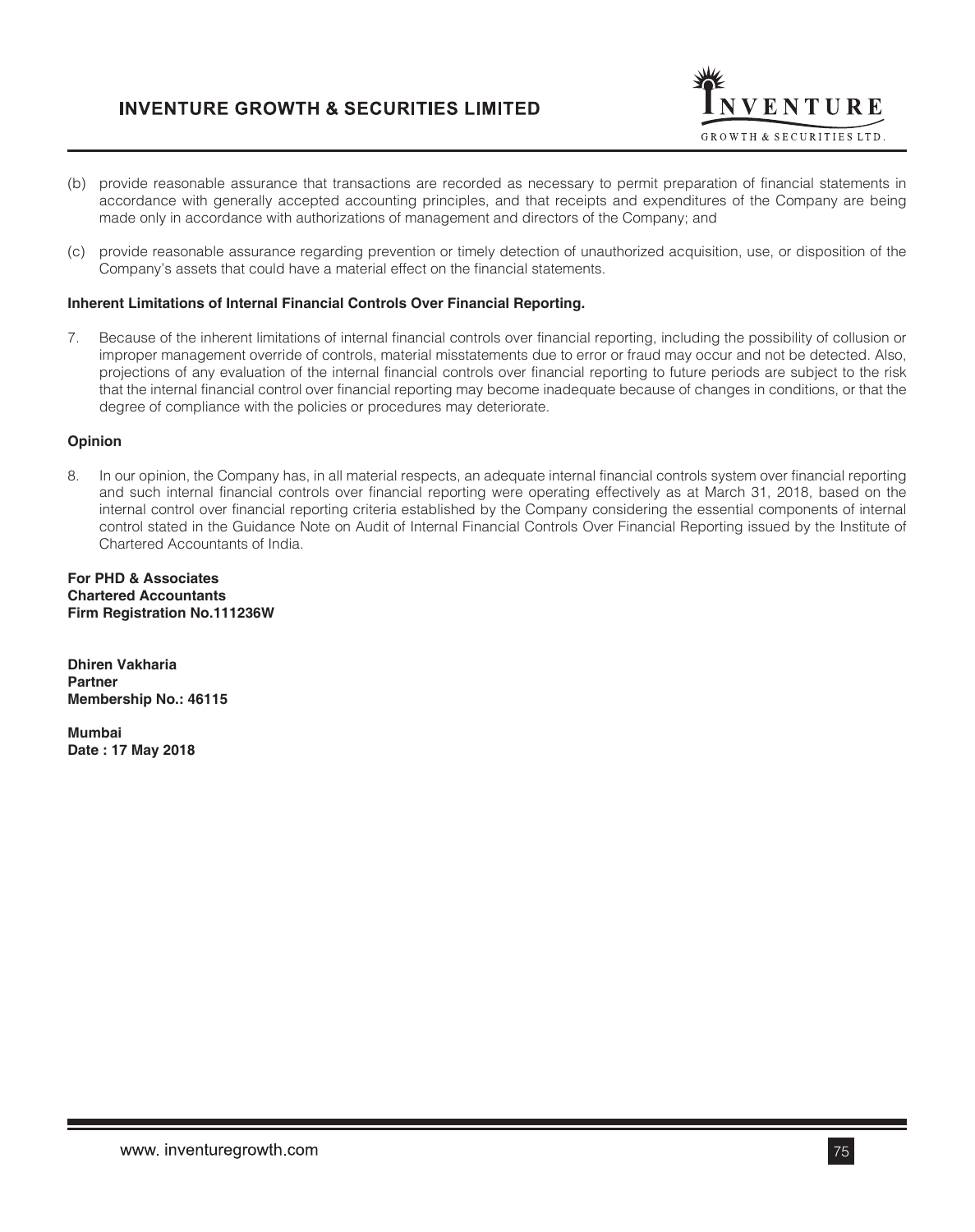

**Balance Sheet as at 31 March 2018** 

|               | <b>Particulars</b>                                                                 | Note No.       | As at<br>31 March 2018 | As at<br>31 March 2017 |
|---------------|------------------------------------------------------------------------------------|----------------|------------------------|------------------------|
|               | <b>EQUITY AND LIABILITIES</b>                                                      |                |                        |                        |
|               | <b>Shareholders' Funds</b>                                                         |                |                        |                        |
| (a)           | Share Capital                                                                      | 3              | 84,00,00,000           | 84,00,00,000           |
| (b)           | Reserves and Surplus                                                               | $\overline{4}$ | 68,42,82,590           | 67,23,71,023           |
|               |                                                                                    |                | 1,52,42,82,590         | 1,51,23,71,023         |
|               | <b>Non-Current Liabilities</b>                                                     |                |                        |                        |
| (a)           | Deferred Tax Liabilities (Net)                                                     | 5              | 35,98,479              |                        |
| (b)           | Long-Term Provisions                                                               | 6              | 50,51,373              | 45,69,487              |
|               |                                                                                    |                | 86,49,852              | 45,69,487              |
|               | <b>Current Liabilities</b>                                                         |                |                        |                        |
| (a)           | Short-Term Borrowings                                                              | $\overline{7}$ | 1,38,35,890            | 5,98,21,627            |
| (b)           | <b>Trade Payables</b>                                                              | 8              |                        |                        |
|               | (i) Total outstanding dues of Micro and Small enterprises                          |                |                        |                        |
|               | (ii) Total outstanding dues of creditors other than Micro and<br>Small enterprises |                | 14,33,82,201           | 12,72,00,476           |
| (c)           | Other Current Liabilities                                                          | 9              | 15,43,66,954           | 19,67,44,937           |
| (d)           | <b>Short-Term Provisions</b>                                                       | 10             | 5,59,213               | 4,68,977               |
|               |                                                                                    |                | 31,21,44,258           | 38,42,36,017           |
| Total         |                                                                                    |                | 1,84,50,76,700         | 1,90,11,76,527         |
| <b>ASSETS</b> |                                                                                    |                |                        |                        |
|               | <b>Non-Current Assets</b>                                                          |                |                        |                        |
| (a)           | <b>Fixed Assets</b>                                                                | 11             |                        |                        |
|               | (i) Property, Plant & Equipment                                                    |                | 7,72,27,039            | 8,18,84,221            |
|               | (ii) Intangible Assets                                                             |                | 62,500                 |                        |
|               |                                                                                    |                | 7,72,89,539            | 8,18,84,221            |
| (b)           | Non-Current Investments                                                            | 12             | 66,81,93,352           | 66,58,22,948           |
| (c)           | Deferred Tax Assets (net)                                                          | 5              |                        | 20,17,150              |
| (d)           | Long-Term Loans and Advances                                                       | 13             | 6,64,37,523            | 6,84,15,093            |
| (e)           | Other Non-Current Assets                                                           | 14             |                        | 2,24,80,000            |
|               | <b>Current Assets</b>                                                              |                | 81,19,20,414           | 84,06,19,412           |
|               |                                                                                    | 15             |                        |                        |
| (a)           | Inventories                                                                        |                | 1,22,59,499            | 4,92,855               |
| (b)           | <b>Trade Receivables</b>                                                           | 16             | 32,05,23,881           | 38,54,21,270           |
| (c)           | Cash and Bank Balances                                                             | 17             | 58,60,58,255           | 57,92,08,259           |
| (d)           | Short-Term Loans and Advances                                                      | 18             | 10,85,91,117           | 9,03,67,377            |
| (e)           | <b>Other Current Assets</b>                                                        | 19             | 57,23,534              | 50,67,354              |
|               |                                                                                    |                | 1,03,31,56,286         | 1,06,05,57,115         |
| <b>Total</b>  | <b>Significant Accounting Policies</b>                                             |                | 1,84,50,76,700         | 1,90,11,76,527         |
|               |                                                                                    | $\overline{c}$ |                        |                        |

The accompanying notes are an intergral part of the financial statements.

As per our attached report of even date **For PHD & Associates For and on behalf of the Board of Directors**  Chartered Accountants Firm Registration No. 111236W **Kanji B. Rita** Managing Director DIN 00727470 **Kamlesh S. Limbachiya** Wholetime Director

**Paresh Vakharia** Partner Membership No. 38220 **Arvind J. Gala** Chief Financial Officer<br> **Place**: Mumbai **Arving School Bhavi R. Gandhi** Company Secretary **Date :** 17 May 2018

**Philade in Mumber Bandhi**<br>Company Secretary

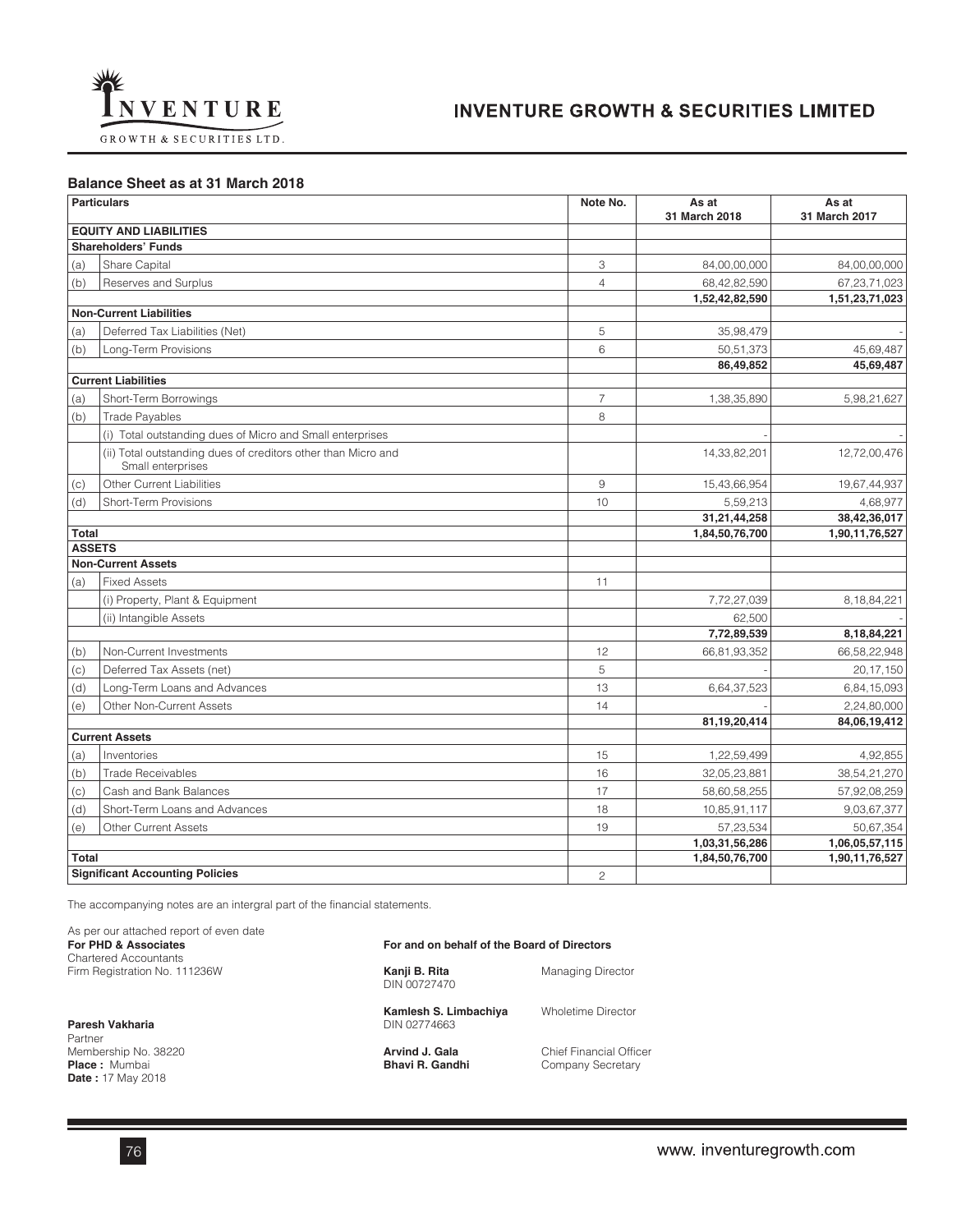

#### **Statement of Profit and Loss for the year ended 31 March 2018**

| <b>Particulars</b>                                       | Note No.       | For the Year Ended<br>31 March 2018 | For the Year Ended<br>31 March 2017 |
|----------------------------------------------------------|----------------|-------------------------------------|-------------------------------------|
|                                                          |                | ₹                                   | ₹                                   |
| Revenue from Operations                                  | 20             | 267,190,767                         | 199,810,612                         |
| Other Income                                             | 21             | 20,858,166                          | 25,659,008                          |
| <b>Total Revenue</b>                                     |                | 288,048,933                         | 225,469,620                         |
| <b>Expenses</b>                                          |                |                                     |                                     |
| (a) Employee Benefit Expenses                            | 22             | 45,967,389                          | 50,486,611                          |
| (b) Finance Costs                                        | 23             | 8,868,576                           | 12,657,029                          |
| (c) Depreciation and Amortisation Expense                | 10             | 6,531,835                           | 8,307,174                           |
| (d) Other Expenses                                       | 24             | 209,351,565                         | 101,946,930                         |
| <b>Total Expenses</b>                                    |                | 270,719,365                         | 173,397,744                         |
| <b>Profit Before Tax</b>                                 |                | 17,329,568                          | 52,071,876                          |
| (a) Current Tax                                          |                | 4,429,200                           | 10,752,600                          |
| Less: MAT Credit Entitlement                             |                | (4,429,200)                         | (10, 752, 600)                      |
| Net Current Tax                                          |                |                                     |                                     |
| (b) Deferred Tax                                         |                | 5,615,629                           | 18,111,317                          |
| (c) Tax adjustment for earlier years                     |                | (197, 628)                          | 587,724                             |
|                                                          |                | 5,418,001                           | 18,699,041                          |
| <b>Profit for the Year</b>                               |                | 11,911,567                          | 33,372,835                          |
| Earnings per equity share of Nominal Value of ₹10/- each | 27             |                                     |                                     |
| (a) Basic                                                |                | 0.14                                | 0.40                                |
| (b) Diluted                                              |                | 0.14                                | 0.40                                |
| <b>Significant Accounting Policies</b>                   | $\overline{2}$ |                                     |                                     |

The accompanying notes are an intergral part of the financial statements

As per our attached report of even date

Chartered Accountants Firm Registration No. 111236W **Kanji B. Rita** Managing Director

**Paresh Vakharia** Partner Membership No. 38220 **Arvind J. Gala** Chief Financial Officer<br> **Place :** Mumbai **Company Secretary Chief Financial Officer**<br> **Bhavi R. Gandhi** Company Secretary **Date :** 17 May 2018

**For PHD & Associates For and on behalf of the Board of Directors** 

DIN 00727470

**Kamlesh S. Limbachiya** Wholetime Director

**Company Secretary**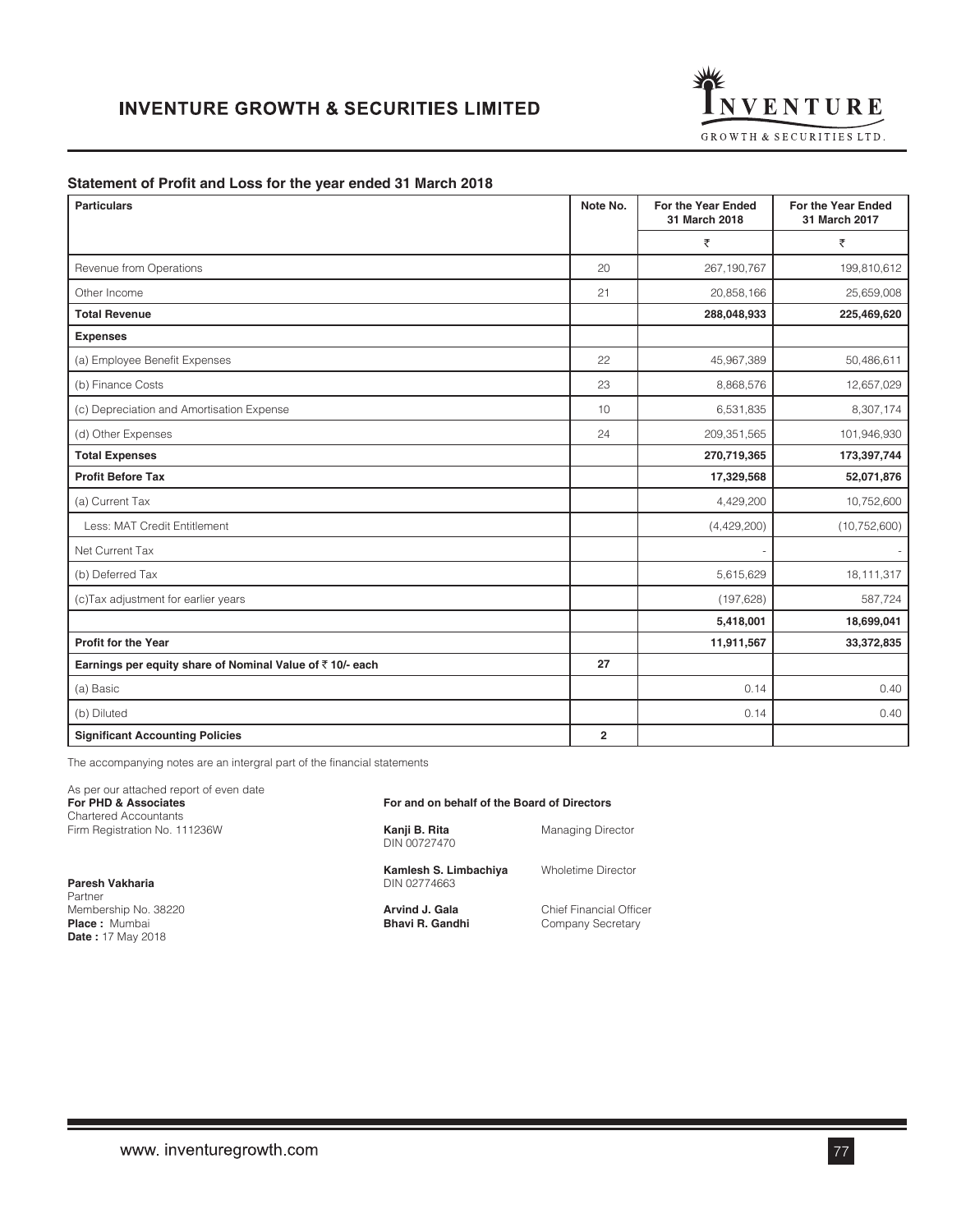

# **Cash Flow Statement for the year ended 31 March 2018**

| <b>Particulars</b>                                                                      | For the year ended<br>31 March 2018 |                | For the year ended<br>31 March 2017 |                |
|-----------------------------------------------------------------------------------------|-------------------------------------|----------------|-------------------------------------|----------------|
|                                                                                         | ₹                                   | ₹              | ₹                                   | ₹              |
| A. Cash Flow from Operating Activities                                                  |                                     |                |                                     |                |
| Net Profit before exceptional item and tax                                              |                                     | 17,329,568     |                                     | 52,071,876     |
| <b>Adjustment for:</b>                                                                  |                                     |                |                                     |                |
| Depreciation and amortisation                                                           | 6,531,835                           |                | 8,307,174                           |                |
| Finance costs                                                                           | 8,868,576                           |                | 12,657,029                          |                |
| Interest income                                                                         | (32, 206, 541)                      |                | (40, 486, 097)                      |                |
| Dividend income                                                                         | (616, 493)                          |                | (748, 266)                          |                |
| Provision for defined employee benefits                                                 | 572,122                             |                | 1,106,667                           |                |
| Provision for Bad Debts                                                                 | 4,438,580                           |                |                                     |                |
| <b>Bad debts</b>                                                                        | 52,812,207                          |                | 2,098,394                           |                |
| Loss/(Profit) on Sale of Fixed assets                                                   | 32,272                              |                |                                     |                |
|                                                                                         |                                     | 40,432,558     |                                     | (17,065,099)   |
| Operating profit before working capital changes                                         |                                     | 57,762,126     |                                     | 35,006,777     |
| <b>Adjustments for:</b>                                                                 |                                     |                |                                     |                |
| Trade receivables                                                                       | 7,646,602                           |                | 29,048,102                          |                |
| Inventories                                                                             | (11, 766, 644)                      |                | 863,723                             |                |
| Long term Loans and advances                                                            | (504, 205)                          |                | 98,899,813                          |                |
| Short term Loans and advances                                                           | (4,598,740)                         |                | (921, 988)                          |                |
| Other Current assets                                                                    | (1,380,629)                         |                | (659, 108)                          |                |
| Trade payables                                                                          | 16, 181, 725                        |                | (45, 340, 870)                      |                |
| Other Current liabilities                                                               | (42, 377, 983)                      |                | 79,018,425                          |                |
|                                                                                         |                                     | (36, 799, 874) |                                     | 160,908,097    |
| Cash generated from operations                                                          |                                     | 20,962,252     |                                     | 195,914,874    |
| Direct Taxes paid (Net of refunds)                                                      |                                     | 2,679,403      |                                     | (11, 252, 986) |
| Net cash flow from/(used in) operating activities (A)                                   |                                     | 23,641,655     |                                     | 184,661,888    |
| <b>B. Cash Flow from Investing Activities</b>                                           |                                     |                |                                     |                |
| Purchase of fixed assets                                                                | (1,988,625)                         |                | (1,938,630)                         |                |
| Proceeds from sale of fixed assets                                                      | 19,200                              |                |                                     |                |
| Investments in Property                                                                 | (2,370,404)                         |                |                                     |                |
| Fixed deposits with banks with original maturity of more<br>than three months - placed  | (448, 693, 500)                     |                | (335, 107, 500)                     |                |
| Fixed deposits with banks with original maturity of more<br>than three months - matured | 480,627,500                         |                | 309,277,500                         |                |
| Dividend income                                                                         | 616,493                             |                | 748,266                             |                |
| Interest Received                                                                       | 32,930,990                          |                | 40,827,929                          |                |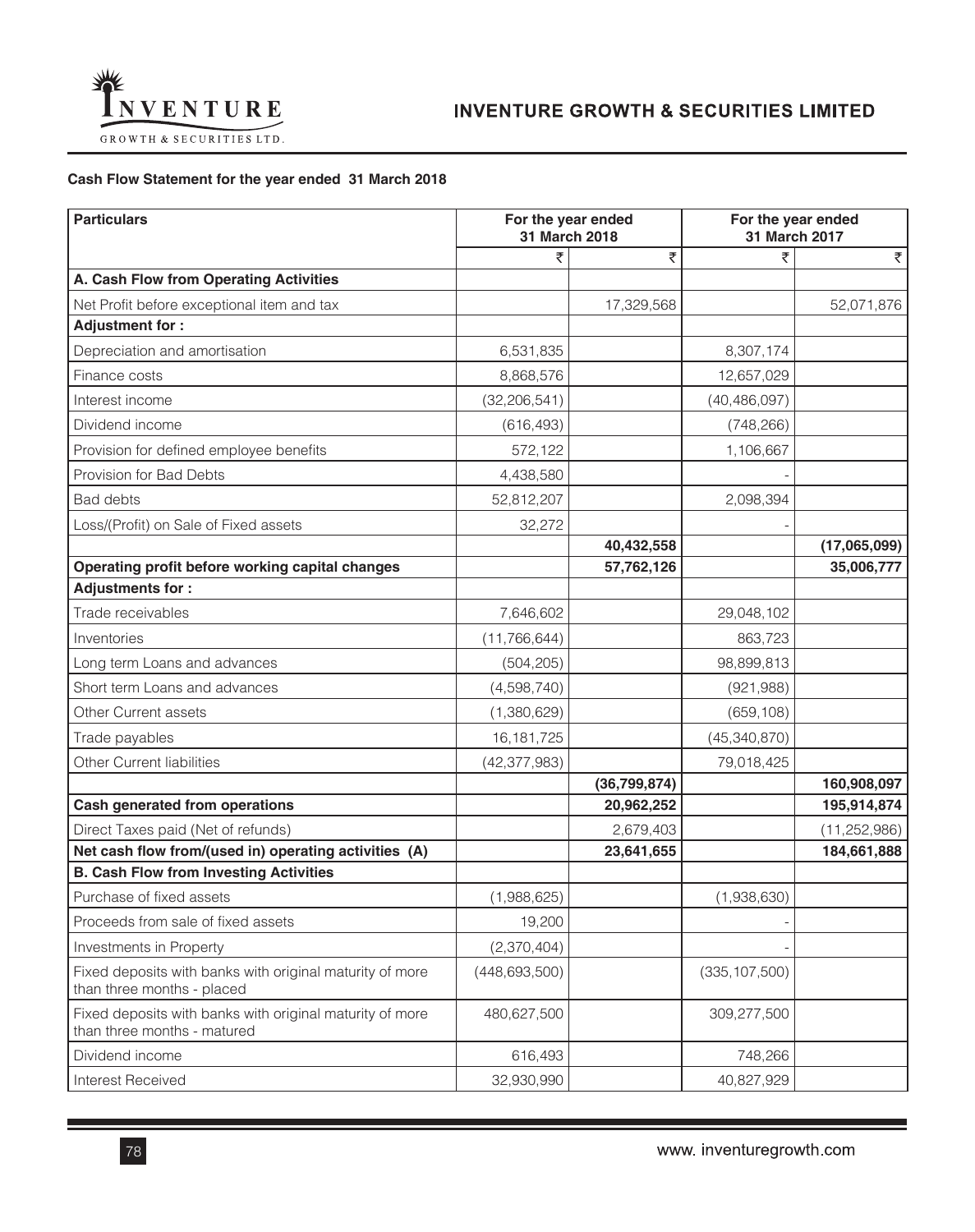

| (13,625,000) |                | (74,000,000)   |                |
|--------------|----------------|----------------|----------------|
|              | 47,516,654     |                | (60, 192, 435) |
|              |                |                |                |
| (45,985,737) |                | (30, 136, 396) |                |
| (8,868,576)  |                | (12,657,029)   |                |
|              | (54, 854, 313) |                | (42, 793, 425) |
|              | 16,303,996     |                | 81,676,028     |
|              | 98,580,759     |                | 16,904,731     |
|              | 114,884,755    |                | 98,580,759     |
|              |                |                |                |

#### **Notes:**

Ī

1 Cash and Cash Equivalents are as under:

| <b>Particulars</b>                          | As at<br>31 March 2018 | As at<br>31 March 2017 |
|---------------------------------------------|------------------------|------------------------|
| Cash on hand                                | 20.357                 | 9.592                  |
| Balance in Current Accounts                 | 114,189,398            | 98,107,864             |
| Fixed Deposit (Maturity Less than 3 months) | 675,000                | 463,303                |
|                                             | 114,884,755            | 98,580,759             |

2 The above Cash Flow Statement has been prepared under the 'Indirect Method' as set out in Accounting Standard -3 on "Cash Flow Statements" issued by the Institute of Chartered Accountants of India.

3 Previous year's figures have been regrouped/rearranged wherever necessary to conform to the current year's presentation.

| As per our attached report of even date<br><b>For PHD &amp; Associates</b> | For and on behalf of the Board of Directors     |                                                     |  |
|----------------------------------------------------------------------------|-------------------------------------------------|-----------------------------------------------------|--|
| <b>Chartered Accountants</b><br>Firm Registration No. 111236W              | Kanji B. Rita<br>DIN 00727470                   | <b>Managing Director</b>                            |  |
| Paresh Vakharia<br>Partner                                                 | Kamlesh S. Limbachiya<br>DIN 02774663           | <b>Wholetime Director</b>                           |  |
| Membership No. 38220<br><b>Place:</b> Mumbai<br><b>Date:</b> 17 May 2018   | <b>Arvind J. Gala</b><br><b>Bhavi R. Gandhi</b> | <b>Chief Financial Officer</b><br>Company Secretary |  |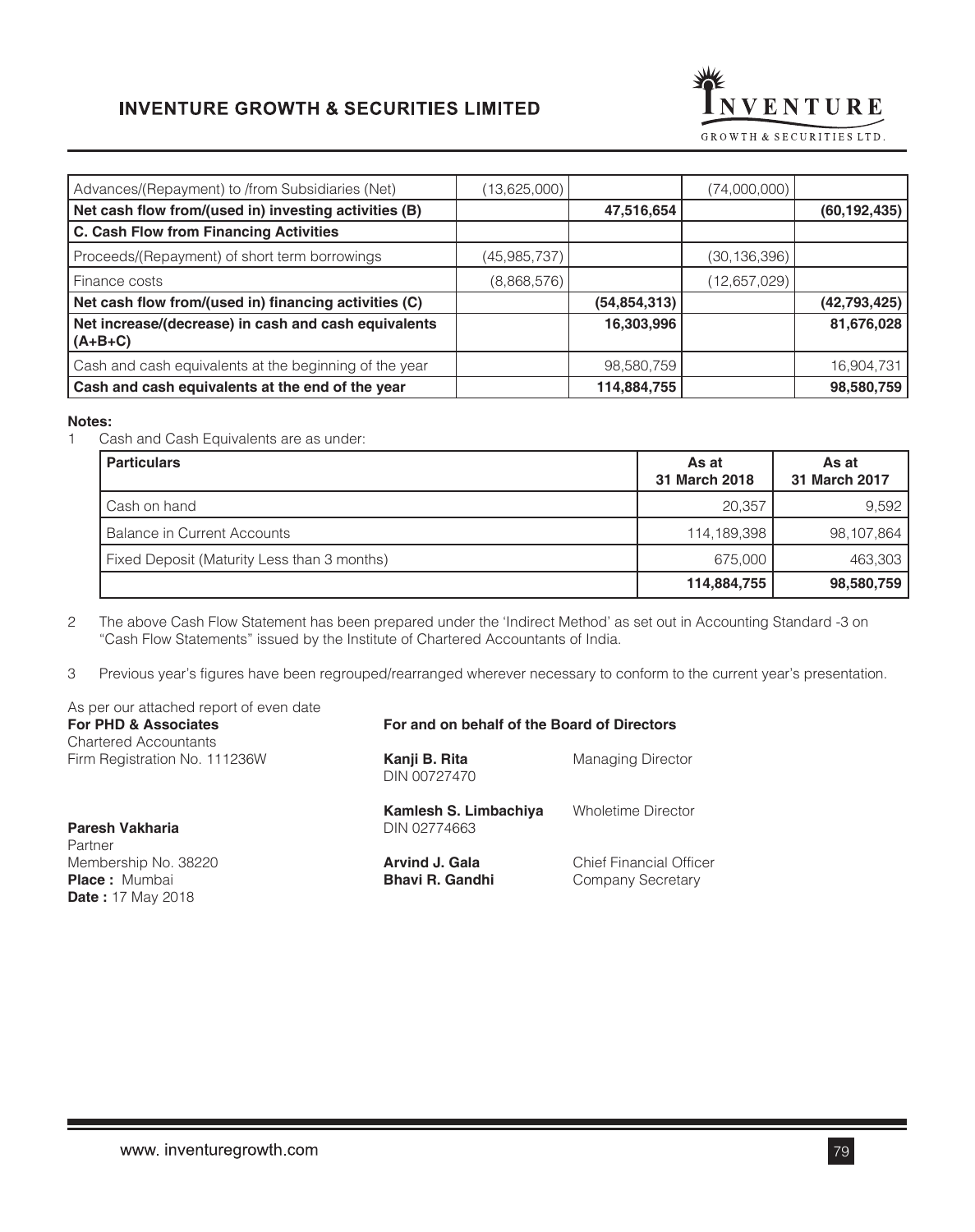

#### **Notes forming part of the financial statements**

#### **Note 1 Corporate Information**

The Company was incorporated on 22 June 1995. The company is presently having membership of various exchanges and is in the business of providing Stock Broking and other related services.

#### **Note 2 Significant Accounting Policies**

#### **(a) Basis of accounting and preparation of financial statements**

The financial statements have been prepared on a going concern and on accrual basis, under the historical cost convention and in accordance with the generally accepted accounting principles, the accounting standards prescribed in the Companies (Accounting Standards) Rules, 2006 issued by the Central Government and relevant provisions of the Companies Act 2013, to the extent applicable.

#### **(b) Use of Estimates**

The preparation of the financial statements in conformity with the generally accepted accounting principles requires the management to make estimates and assumption that affect the reported amount of assets, liabilities, revenues & expenses and disclosure of contingent assets & liabilities. The estimates & assumptions used in the accompanying financial statements are based upon management's evaluation of the relevant facts and circumstances as of the date of the Financial Statements. Actual results may defer from the estimates & assumptions used in preparing the accompanying Financial Statements. Any differences of actual results to such estimates are recognised in the year in which the results are known / materialised.

#### **(c) Revenue Recognition**

- 1 Income from brokerage activities is recognized as income as per contracted rates on the execution of transactions on behalf of the clients.
- 2 Income from arbitrage operations and trading in securities and derivatives comprises of profit/loss on sale of securities held as stock-in-trade and profit/loss on equity derivative instruments.
- 3 Interest income is recognised on accrual basis.
- 4 Dividend income is recognised when the right to receive payment is established.
- 5 In respect of other heads of income, the Company accounts the same on accrual basis.

#### **(d) Fixed Assets**

Fixed assets are stated at cost less depreciation/amortization. The cost of fixed assets comprises purchase price and any attributable cost of bringing the asset to its working condition for its intended use.

## **(e) Depreciation / Amortization**

Property, Plant & Equipment are depreciated on straight line basis as per useful life prescribed in schedule II of the Companies Act, 2013.

Intangible assets are amortized on a straight line basis over a period having regard to their useful economic life and estimated residual value in accordance with Accounting Standard (AS) 26 "Intangible Assets".

Computer Softwares are amortized over a period of 4 years. Bombay Stock Exchange Membership is amortized over a period of 15 years, having regard to the nature and long term economic life of the asset.

MCX Membership is amortized over a period of 4 years, having regard to the nature and useful economic life of the asset.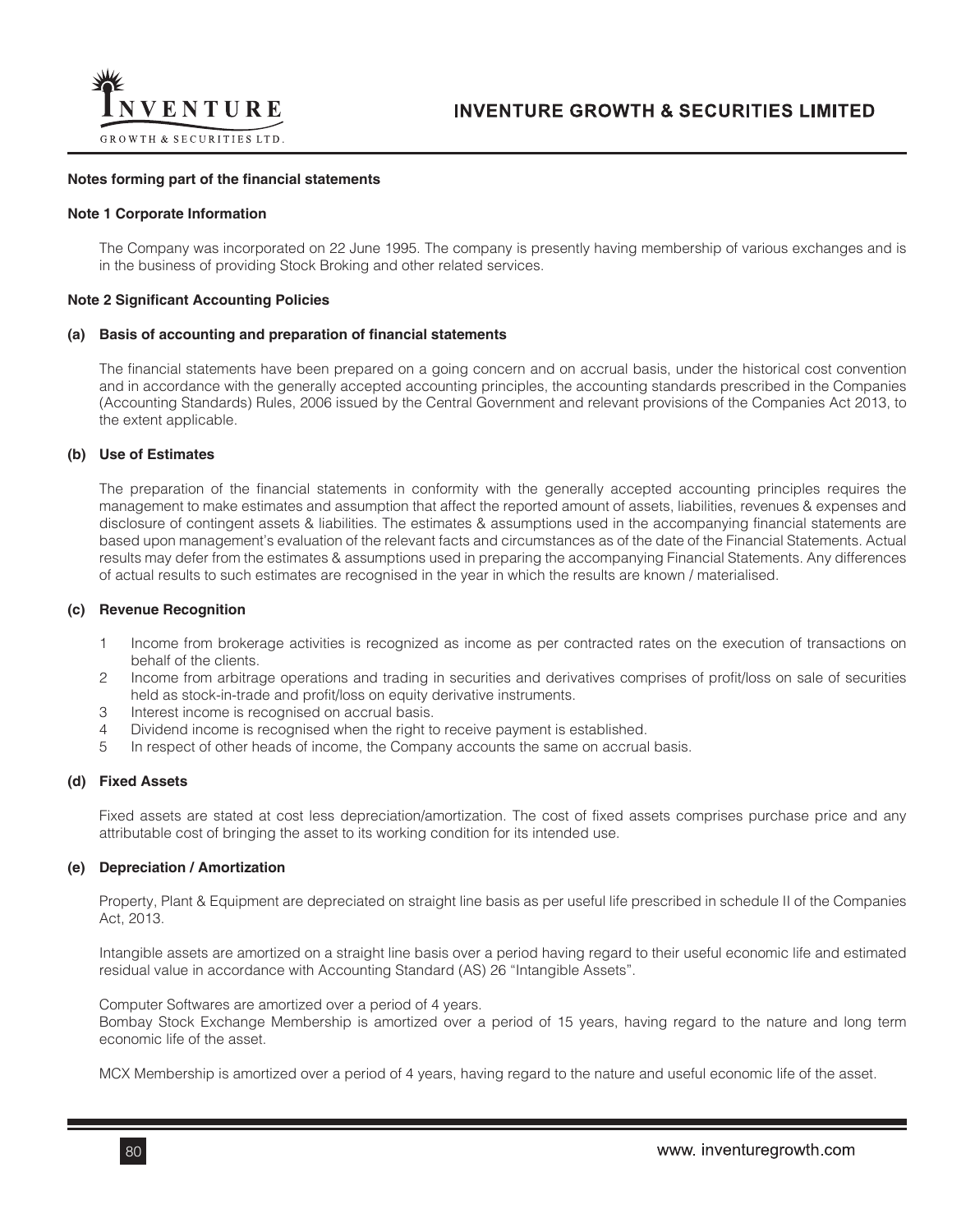

#### **(e) Inventories**

Shares and Securities acquired for sale in the ordinary course of business are considered as stock - in – trade, and are valued at lower of cost or market value as at the year end.

#### **(f) Investments**

Non-Current Investments are carried at cost. Provision for diminution in the value of Non-Current Investments is made only if such a decline is other than temporary in the opinion of the management.

Current Investments are carried at lower of cost and fair value. The comparison of cost and fair value is done separately in respect of each category of investments.

On disposal of investments the difference between its carrying amounts and net disposal proceeds is charged or credited to the Statement of Profit and Loss. Profit or loss on sale of investments is determined on a First-in-First-out (FIFO) basis.

#### **(g) Securities Transaction Tax**

Securities Transaction Tax related to the company's own transactions in shares & securities are charged to Statement of Profit & Loss.

#### **(h) Borrowing Costs**

Borrowing costs relating to acquisition of fixed assets which takes substantial period of time to get ready for its intended use are included to the extent they relate to the period till such assets are ready to be put to use. All other borrowing costs are charged to revenue.

#### **(i) Share Issue Expense**

Expenses incurred in connection with issue of shares are adjusted against Securities Premium Account in the year in which shares are issued.

#### **(j) Employees Retirement Benefits**

#### **1 Provident Fund**

The Company contributes to a recognized provident fund which is a defined contribution scheme. The contributions are accounted for on an accrual basis and recognized in the Statement of Profit & Loss.

#### **2 Gratuity**

The employees of the Company are eligible for Gratuity in accordance with the Payment of Gratuity Act, and is a Defined Employee Benefit. The above benefit is not funded but provision is made in the accounts.

The present value of the obligation under such benefit plans is determined based on actuarial valuation using the Projected Unit Credit Method which recognizes each period of service that give rise to additional unit of employee benefit entitlement and measures each unit separately to built up the final obligation.

Actuarial gains and losses are recognized immediately in the Statement of Profit & Loss.

#### **3 Compensated Leave**

Unutilized leave of staff lapses as at the year end and is not encashable. Accordingly, no provision is made for compensated absences.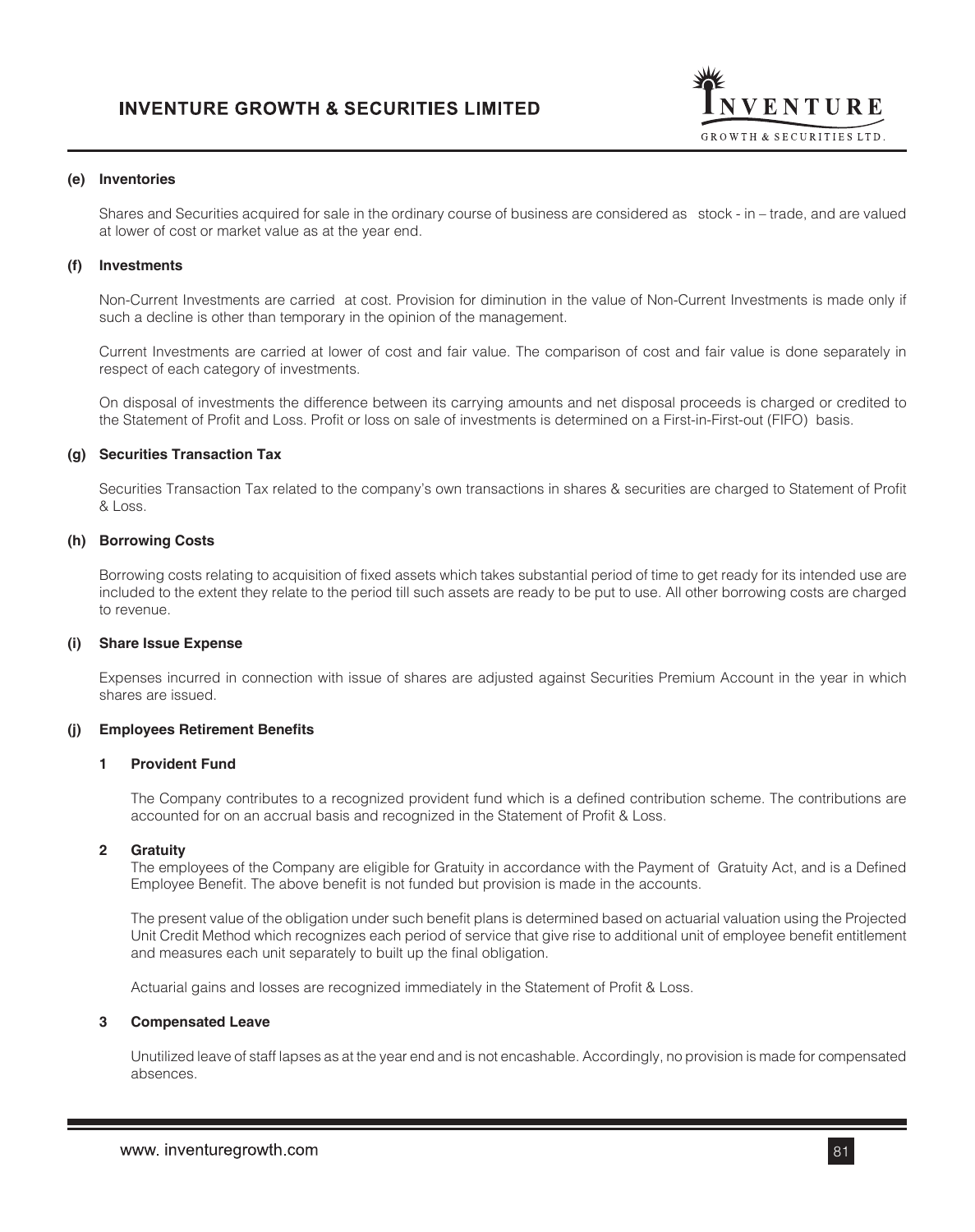

#### **(k) Taxation**

Income-tax expense comprises current tax (i.e. amount of tax for the year determined in accordance with the income-tax law), deferred tax charge or credit (reflecting the tax effect of timing differences between accounting income and taxable income for the year).

#### **Deferred Taxation**

The deferred tax charge or credit and the corresponding deferred tax liabilities and assets are recognized using the tax rates that have been enacted or substantially enacted at the balance sheet date. Deferred tax assets are recognised only to the extent there is reasonable certainty that the asset can be realised in future; however, where there is unabsorbed depreciation or carried forward loss under taxation laws, deferred tax assets are recognised only if there is a virtual certainty of realisation of the assets. Deferred tax assets are reviewed as at each balance sheet date and written down or written-up to reflect the amount that is reasonable/virtually certain (as the case may be) to be realised.

#### **Minimum Alternate Tax**

Minimum Alternate Tax ('MAT') credit is recognised as an asset only when and to the extent there is convincing evidence that the Company will pay normal income-tax during the specified period. In the year in which the MAT credit becomes eligible to be recognised as an asset in accordance with the recommendations contained in the guidance note issued by Institute of Chartered Accountants of India ('ICAI'), the said asset is created by way of a credit to the statement of profit and loss. The Company reviews the same at each balance sheet date and writes down the carrying amount of MAT credit entitlement to the extent there is no longer convicing evidence to the effect that Company will pay normal income-tax during the specified period.

#### **(l) Impairment of Assets**

The Company assesses at each balance sheet date whether there is any indication that an asset may be impaired based on internal/external factors. If any such indication exists, the Company estimates the recoverable amount of the asset. If such recoverable amount of the asset or the recoverable amount of the cash generated unit to which the asset belongs, is less than its carrying amount, the carrying amount is reduced to its recoverable amount.

#### **(m) Provisions, Contingent Liabilities & Contingent Assets**

Contingent liabilities, if material, are disclosed by way of notes, contingent assets are not recognized or disclosed in the financial statements. A provision is recognized when an enterprise has a present obligation as a result of past event(s) and it is probable that an outflow of resources embodying economic benefits will be required to settle the obligation(s), in respect of which a reliable estimate can be made for the amount of obligation.

#### **Note 3 Share Capital**

| <b>Particulars</b>                                    | As at<br>31 March 2018 |               |
|-------------------------------------------------------|------------------------|---------------|
|                                                       | ₹                      |               |
| <b>Authorised</b>                                     |                        |               |
| 100,000,000 (100,000,000) Equity Shares of ₹10/- each | 1,000,000,000          | 1,000,000,000 |
| <b>Issued</b>                                         |                        |               |
| 84,000,000 (84,000,000) Equity Shares of ₹10/- each   | 840,000,000            | 840,000,000   |
| Subscribed and fully paid up                          |                        |               |
| 84,000,000 (84,000,000) Equity Shares of ₹10/- each   | 840,000,000            | 840,000,000   |
| <b>Total</b>                                          | 840,000,000            | 840,000,000   |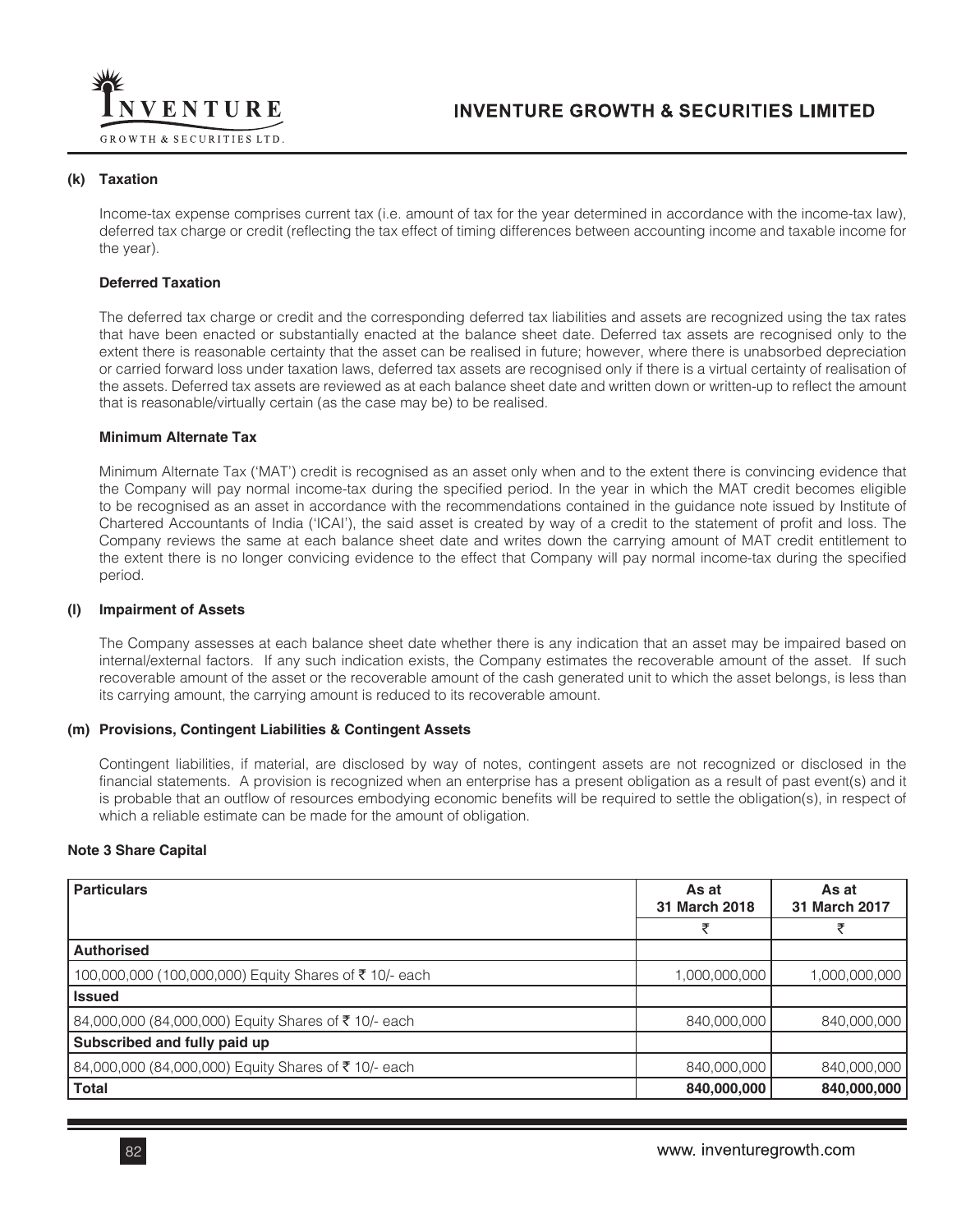

(a) Reconciliation of the number of shares and amount outstanding at the beginning and at the end of the reporting period:

| l Particulars                      | As at 31 March 2018  |             | As at 31 March 2017 |             |
|------------------------------------|----------------------|-------------|---------------------|-------------|
|                                    | <b>No. of Shares</b> |             | No. of Shares       |             |
| At the beginning of the year       | 84.000.000           | 840,000,000 | 84,000,000          | 840,000,000 |
| Outstanding at the end of the year | 84,000,000           | 840,000,000 | 84,000,000          | 840,000,000 |
|                                    |                      |             |                     |             |

(b) The Company has one class of Equity shares having a par value of  $\bar{\tau}$  10/- per share. Each shareholder is eligible for 1 vote per share held. The dividend proposed by the Board of Directors is subject to the approval of the shareholders in the ensuing Annual General Meeting, except in case of Interim dividend. In event of liquidation the equity shareholders are eligible to receive the remaining assets of the company after distribution of all preferential amounts in proportion to their shareholdings.

(c) Details of shareholders holding more than 5% shares in the company:

| Name of Shareholder                                | As at 31 March 2018 |           | As at 31 March 2017 |           |
|----------------------------------------------------|---------------------|-----------|---------------------|-----------|
|                                                    | No. of Shares       | % holding | No. of Shares       | % holding |
| Equity shares of $\bar{\tau}$ 10/- each fully paid |                     |           |                     |           |
| Kanji B. Rita                                      | 22, 164, 327        | 26.39     | 22,164,327          | 26.39     |
| Harilal Bhachubhai Rita                            | 5,000,000           | 5.95      | 3.500.000           | 4.17      |

(d) Aggregate number of Bonus shares issued during the period of 5 years immediately preceding the reporting date:

(i) 63,000,000 Equity shares of  $\bar{\tau}$  10/- each were issued as Bonus shares by way of capitalisation of  $\bar{\tau}$  630,000,000 out of Securities Premium during the Financial Year 2012-13.

## **Note 4 Reserves and Surplus**

| <b>Particulars</b>         | As at<br>31 March 2018 | As at<br>31 March 2017 |
|----------------------------|------------------------|------------------------|
|                            | ₹                      | ₹                      |
| Capital Reserve            |                        |                        |
| Opening Balance            | 2,025,000              | 2,025,000              |
| <b>Closing Balance</b>     | 2,025,000              | 2,025,000              |
| Securities Premium Account |                        |                        |
| <b>Opening Balance</b>     | 71,510,581             | 71,510,581             |
| <b>Closing Balance</b>     | 71,510,581             | 71,510,581             |
| <b>Taxation Reserve</b>    |                        |                        |
| <b>Opening Balance</b>     | 12,500,000             | 12,500,000             |
| <b>Closing Balance</b>     | 12,500,000             | 12,500,000             |
| General Reserve            |                        |                        |
| <b>Opening Balance</b>     | 564,821,877            | 564,821,877            |
| <b>Closing Balance</b>     | 564,821,877            | 564,821,877            |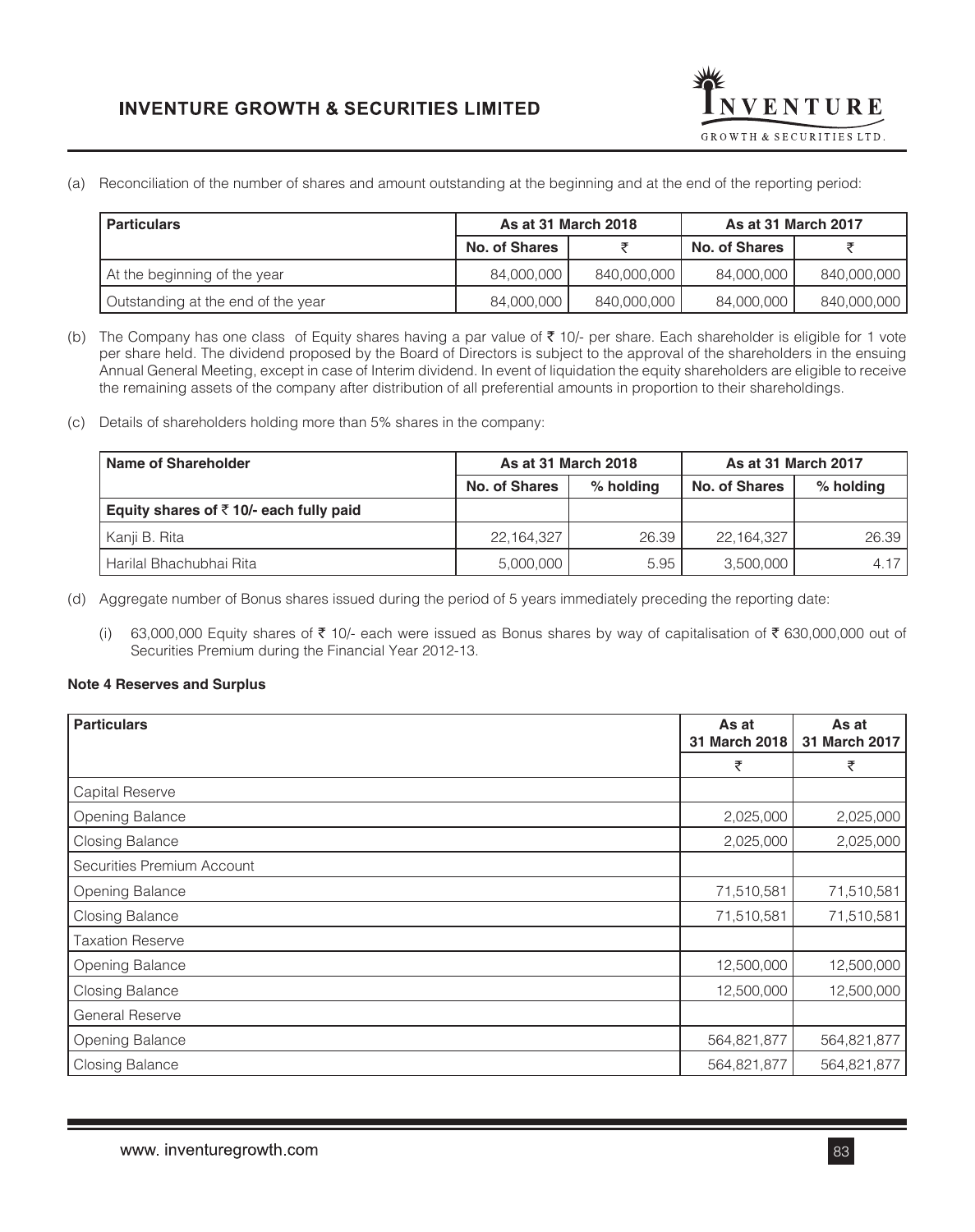



| <b>Particulars</b>                              | As at<br>31 March 2018 | As at<br>31 March 2017 |
|-------------------------------------------------|------------------------|------------------------|
|                                                 | ₹                      |                        |
| Surplus balance in Statement of Profit and Loss |                        |                        |
| Opening balance                                 | 21,513,565             | (11,859,270)           |
| Add: Profit for the year                        | 11,911,567             | 33,372,835             |
| Closing Balance                                 | 33,425,132             | 21,513,565             |
| <b>Total</b>                                    | 684,282,590            | 672,371,023            |

# **Note 5 Deferred Tax Liabilities (Net)**

| <b>Particulars</b>                                                 | As at<br>31 March 2018 | As at<br>31 March 2017 |
|--------------------------------------------------------------------|------------------------|------------------------|
|                                                                    |                        |                        |
| Tax effect of items constituting deferred tax liability:           |                        |                        |
| On difference between book balance and tax balance of fixed assets | 13,685,500             | 17,122,266             |
| Tax effect of items constituting deferred tax assets:              |                        |                        |
| Provision for gratuity and other employee benefits                 | (1,545,857)            | (1,665,867)            |
| Provision for Doubtful Debts                                       | (1, 722, 195)          | (599, 106)             |
| <b>Carried forward Business loss</b>                               | (6,818,969)            | (16, 874, 443)         |
| <b>Total</b>                                                       | 3,598,479              | (2,017,150)            |

# **Note 6 Long- Term Provisions**

| <b>Particulars</b>              | As at     | As at<br>31 March 2018   31 March 2017 |
|---------------------------------|-----------|----------------------------------------|
|                                 |           |                                        |
| Provision for employee benefits |           |                                        |
| Gratuity (Non funded)           | 5,051,373 | 4,569,487                              |
| <b>Total</b>                    | 5,051,373 | 4,569,487                              |

# **Note 7 Short-Term Borrowings**

| <b>Particulars</b>                      | As at      | As at<br>31 March 2018   31 March 2017 |
|-----------------------------------------|------------|----------------------------------------|
|                                         |            |                                        |
| Secured (Refer Particulars given below) |            |                                        |
| Loans repayable on demand               |            |                                        |
| From banks                              | 13,835,890 | 59,821,627                             |
| <b>Total</b>                            | 13,835,890 | 59,821,627                             |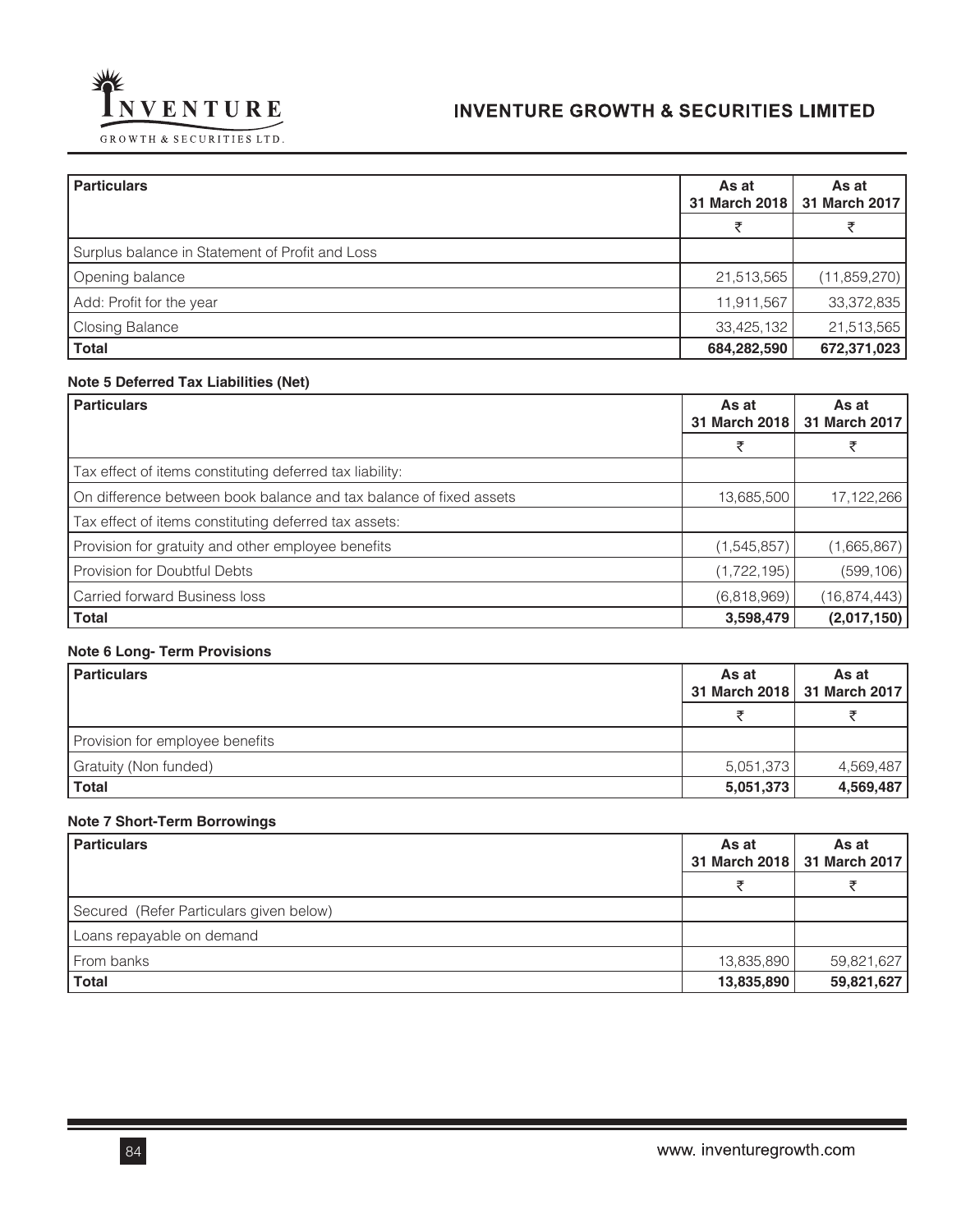

## **Particulars of security for the secured short-term borrowings:**

| <b>Particulars</b>        | <b>Nature of security</b>     | As at      | As at<br>31 March 2018   31 March 2017 |
|---------------------------|-------------------------------|------------|----------------------------------------|
| Loans repayable on demand | Secured against Term Deposits |            |                                        |
| From banks:               |                               |            |                                        |
| Bank overdraft            |                               | 13,835,890 | 59,821,627                             |

# **Note 8 Trade Payables**

| <b>Particulars</b>                                                              | As at       | As at<br>31 March 2018   31 March 2017 |
|---------------------------------------------------------------------------------|-------------|----------------------------------------|
|                                                                                 |             |                                        |
| Trade Payables: (Refer Note No. 35)                                             |             |                                        |
| (i) Total outstanding dues of Micro and Small enterprises                       |             |                                        |
| (ii) Total outstanding dues of creditors other than Micro and Small enterprises | 143,382,201 | 127,200,476                            |
| <b>Total</b>                                                                    | 143,382,201 | 127,200,476                            |

# **Note 9 Other Current Liabilities**

| <b>Particulars</b>                           | As at       | As at<br>31 March 2018   31 March 2017 |
|----------------------------------------------|-------------|----------------------------------------|
|                                              |             |                                        |
| Security Deposit / Margin Money from clients | 144,690,584 | 171,231,983                            |
| Statutory dues                               | 2,520,325   | 774,146                                |
| Other payables                               | 7,156,045   | 24,738,808                             |
| <b>Total</b>                                 | 154,366,954 | 196,744,937                            |

There is no amount due and outstanding to be paid to Investor Education and Protection fund as at 31 March 2018

# **Note 10 Short Term Provisions**

|         | As at<br>31 March 2018   31 March 2017 |
|---------|----------------------------------------|
|         |                                        |
|         |                                        |
| 559,213 | 468,977                                |
| 559,213 | 468,977                                |
|         |                                        |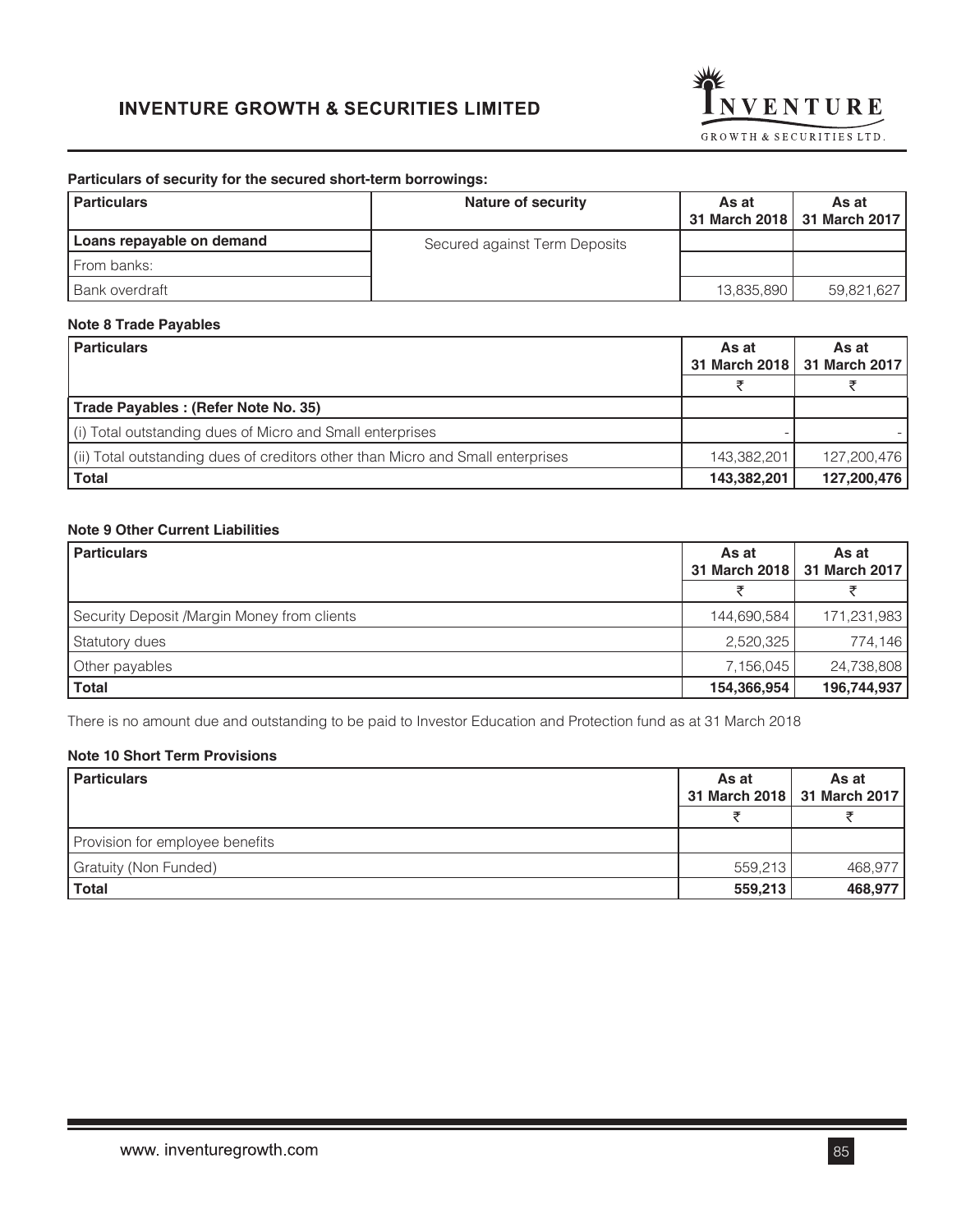

# **Note 11 Fixed Assets** (Amount in ₹ )

| <b>Fixed Assets</b>                                   |                       |                  | <b>Gross Block</b> |                           |                          |                 | <b>Accumulated Depreciation / Amortisation</b> |                           |                           | <b>Net Block</b>          |
|-------------------------------------------------------|-----------------------|------------------|--------------------|---------------------------|--------------------------|-----------------|------------------------------------------------|---------------------------|---------------------------|---------------------------|
|                                                       | As at<br>1 April 2017 | <b>Additions</b> | <b>Deductions</b>  | As at<br>31 March<br>2018 | As at<br>1 April<br>2017 | For the<br>Year | On disposal/<br><b>Adjustments</b>             | As at<br>31 March<br>2018 | As at<br>31 March<br>2018 | As at<br>31 March<br>2017 |
| Property, Plant &<br>Equipment                        |                       |                  |                    |                           |                          |                 |                                                |                           |                           |                           |
| <b>Own Assets:</b>                                    |                       |                  |                    |                           |                          |                 |                                                |                           |                           |                           |
| Office Premises                                       | 77,671,209            |                  |                    | 77,671,209                | 12,241,692               | ,294,520        |                                                | 13,536,212                | 64, 134, 997              | 65,429,517                |
| Furniture and Fixtures                                | 34, 159, 286          | 20,270           |                    | 34,179,556                | 22,980,854               | 2,648,858       |                                                | 25,629,712                | 8,549,844                 | 11,178,432                |
| Vehicles                                              | 8,986,476             |                  |                    | 8,986,476                 | 8,277,911                | 708,565         |                                                | 8,986,476                 |                           | 708,565                   |
| Office Equipment                                      | 10,392,175            | 430,488          | 256,067            | 10,566,596                | 8,651,629                | 641.158         | 204,595                                        | 9,088,192                 | 1,478,404                 | 1,740,546                 |
| Air Conditioners                                      | 4,054,627             | 297,977          |                    | 4,352,604                 | 3,178,314                | 421,496         |                                                | 3,599,810                 | 752,794                   | 876,313                   |
| Computers                                             | 20,781,384            | 1,177,390        |                    | 21,958,774                | 18,830,536               | 817,238         |                                                | 19,647,774                | 2,311,000                 | 1,950,848                 |
| Total                                                 | 156,045,157           | 1,926,125        | 256,067            | 157,715,215               | 74,160,936               | 6,531,835       | 204,595                                        | 80,488,176                | 77,227,039                | 81,884,221                |
| Previous Year                                         | 154, 106, 525         | 1,938,630        |                    | 156,045,155               | 66.003.760               | 8,157,174       |                                                | 74,160,934                | 81,884,221                | 88,102,765                |
| <b>Intangible Assets</b>                              |                       |                  |                    |                           |                          |                 |                                                |                           |                           |                           |
| Own Assets:                                           |                       |                  |                    |                           |                          |                 |                                                |                           |                           |                           |
| Computer Software                                     | 10,073,201            | 62,500           | ×                  | 10,135,701                | 10,073,201               |                 |                                                | 10,073,201                | 62,500                    |                           |
| Membership of Bombay<br><b>Stock Exchange Limited</b> | 18,100,000            |                  |                    | 18,100,000                | 18,100,000               |                 |                                                | 18,100,000                |                           |                           |
| Membership of Multi<br>Commodity Exchange<br>Limited  | 1,060,000             |                  |                    | 1,060,000                 | 1,060,000                |                 |                                                | 1,060,000                 |                           |                           |
| Total                                                 | 29,233,201            | 62,500           | ٠                  | 29,295,701                | 29,233,201               |                 |                                                | 29,233,201                | 62,500                    | ٠                         |
| <b>Previous Year</b>                                  | 29,233,201            |                  | ٠                  | 29,233,201                | 29,083,201               | 150,000         |                                                | 29,233,201                |                           | 150,000                   |

### **Note 12 Non-Current Investments**

| <b>Particulars</b>                                                                                          | As at<br>31 March 2018 | As at<br>31 March 2017 |  |
|-------------------------------------------------------------------------------------------------------------|------------------------|------------------------|--|
|                                                                                                             | ₹                      | ₹                      |  |
| Investments (At cost less provision for other than temporary diminution, if any):                           |                        |                        |  |
| Trade (quoted)                                                                                              |                        |                        |  |
| Investment in equity shares, fully paid up:                                                                 |                        |                        |  |
| 841 (1,682) Equity Shares of Bombay Stock Exchange Limited ₹ 2/- each                                       | 129                    | 129                    |  |
|                                                                                                             | 129                    | 129                    |  |
| Trade (unquoted)                                                                                            |                        |                        |  |
| Investment in equity shares, fully paid up:                                                                 |                        |                        |  |
| Investment in Subsidiaries:                                                                                 |                        |                        |  |
| 48,00,000 (48,00,000) Equity Shares of Inventure Finance Private Limited ₹ 10/- each                        | 551,129,000            | 551,129,000            |  |
| 21,90,100 (21,90,100) Equity Shares of Inventure Commodities Limited of $\bar{\tau}$ 10/- each              | 21,901,000             | 21,901,000             |  |
| 6,49,994 (6,49,994) Equity Shares of Inventure Wealth Management Limited of ₹10/- each                      | 5,727,740              | 5,727,740              |  |
| 6,00,020 (6,00,020) Equity Shares of Inventure Insurance Broking Private Limited of ₹10/- each              | 4,000,000              | 4,000,000              |  |
| 1,210,000 (1,210,000) Equity Shares of Inventure Merchant Banker Services Private Limited of<br>₹ 10/- each | 60,100,000             | 60,100,000             |  |
|                                                                                                             | 642,857,740            | 642,857,740            |  |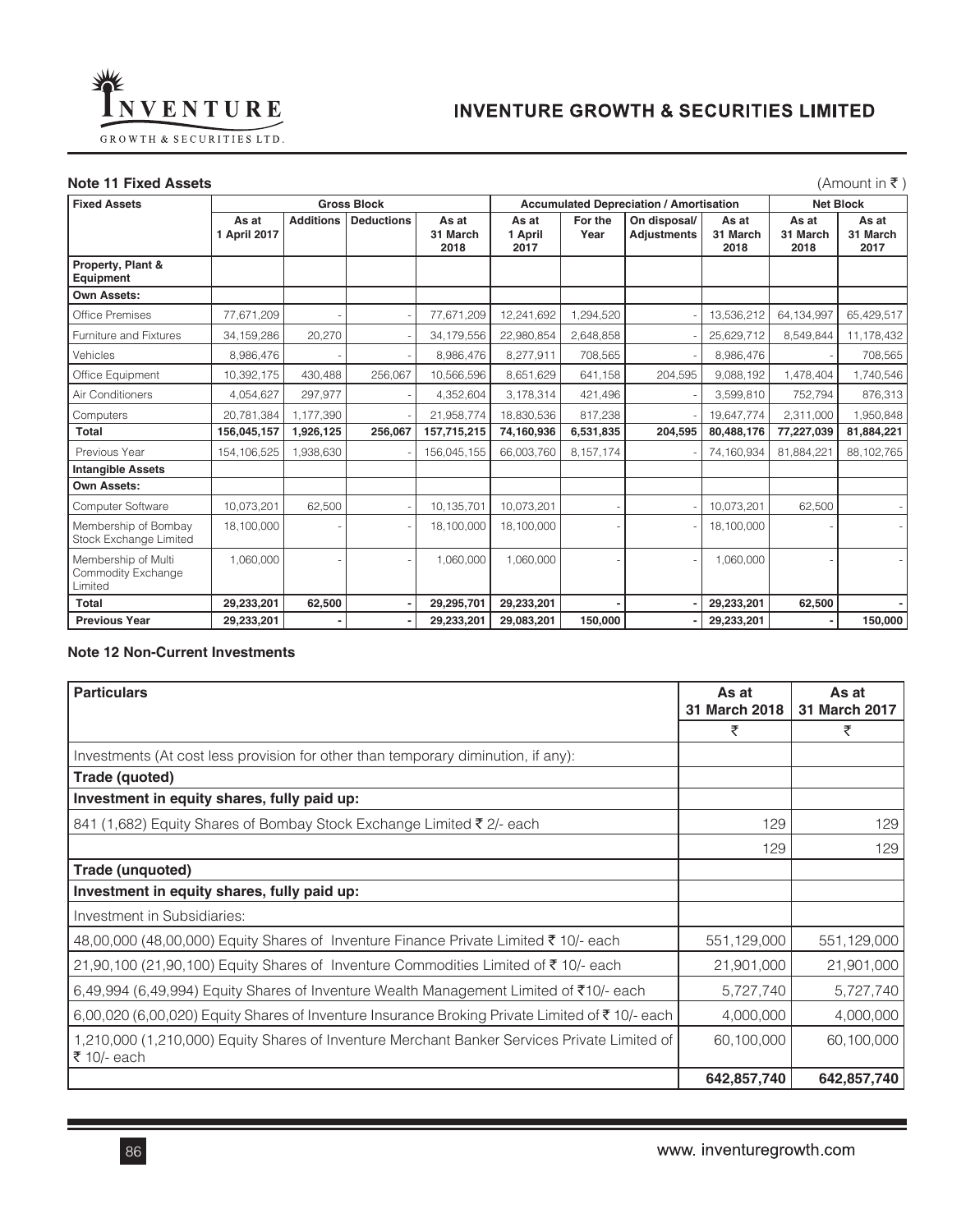

| Other Investments (Quoted/Unquoted) :                                                   |                |                |
|-----------------------------------------------------------------------------------------|----------------|----------------|
| Investment in equity shares, fully paid up:                                             |                |                |
| 749,010 (749,010) Equity Shares of Gujarat Narmada Flyash Company Limited of ₹ 5/- each | 15,145,067     | 15,145,067     |
| Less: Provision for diminution in value of Investment                                   | (15, 145, 067) | (15, 145, 067) |
|                                                                                         |                |                |
| Other Investments (Unquoted) :                                                          |                |                |
| <b>Investment Property</b>                                                              | 25,335,483     | 22,965,079     |
| <b>Total</b>                                                                            | 668,193,352    | 665,822,948    |
| Aggregate amount of quoted investments                                                  | 129            | 129            |
| Aggregate market value of quoted investments                                            | 635,964        | 822,204        |
| Aggregate amount of unquoted investments                                                | 668, 193, 223  | 665,822,819    |

# **Note 13 Long Term Loans And Advances**

| <b>Particulars</b>                     | As at         | As at         |
|----------------------------------------|---------------|---------------|
|                                        | 31 March 2018 | 31 March 2017 |
| Unsecured, considered good:            |               |               |
| Deposits :                             |               |               |
| (a) With Stock Exchanges / Depository  | 27,324,469    | 27,074,469    |
| (b) With others                        | 1,817,362     | 1,563,157     |
| Advance Income Tax (Net of Provisions) | 21,113,892    | 28,024,867    |
| MAT credit entitlement                 | 16,181,800    | 11,752,600    |
| <b>Total</b>                           | 66,437,523    | 68,415,093    |

# **Note 14 Other Non-Current Assets**

| <b>Particulars</b>                                             |  | As at<br>31 March 2018   31 March 2017 |  |
|----------------------------------------------------------------|--|----------------------------------------|--|
|                                                                |  |                                        |  |
| <b>Balances with banks:</b>                                    |  |                                        |  |
| Term deposits with banks with more than twelve months maturity |  | 22,480,000                             |  |
| <b>Total</b>                                                   |  | 22,480,000                             |  |

The above Term deposits are held as margin for guarantees/security for bank overdraft facility/lodged with Exchanges.

| Note 15 Inventories                         |            |                                        |  |
|---------------------------------------------|------------|----------------------------------------|--|
| <b>Particulars</b>                          |            | As at<br>31 March 2018   31 March 2017 |  |
|                                             |            |                                        |  |
| (At lower of cost and net realisable value) |            |                                        |  |
| Stock-in-trade:                             |            |                                        |  |
| <b>Shares and Securities</b>                | 12,259,499 | 492,855                                |  |
| <b>Total</b>                                | 12,259,499 | 492,855                                |  |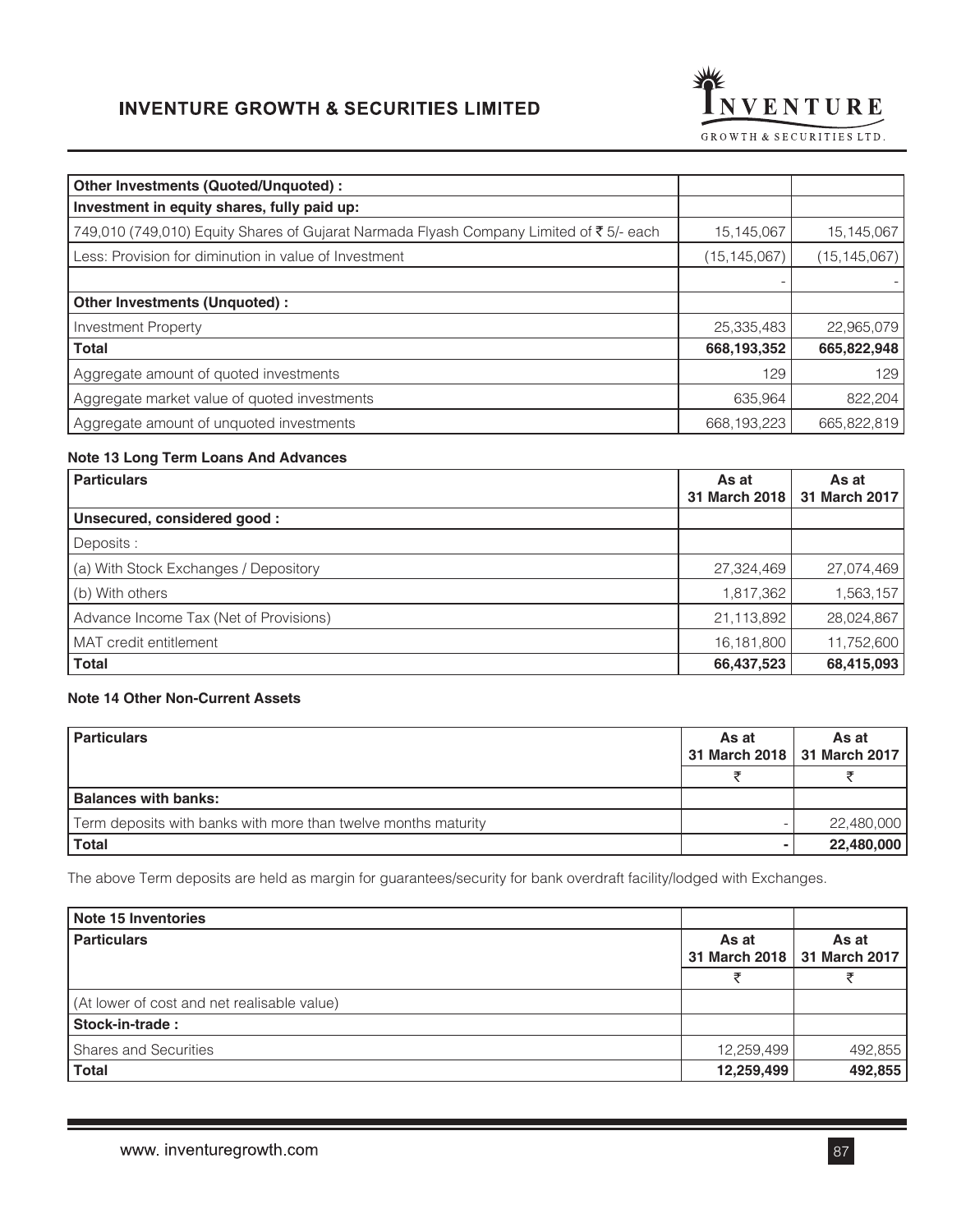

## **Note 16 Trade Receivables**

| <b>Particulars</b>                                                                                         | As at<br>31 March 2018 | As at<br>31 March 2017 |
|------------------------------------------------------------------------------------------------------------|------------------------|------------------------|
|                                                                                                            | ₹                      | ₹                      |
| <b>Secured</b>                                                                                             |                        |                        |
| Trade receivables outstanding for a period exceeding six months from the date they were due<br>for payment |                        |                        |
| Other Trade receivables                                                                                    | 2,517,567              |                        |
| <b>Total</b>                                                                                               | 2,517,567              |                        |
| Unsecured, considered good                                                                                 |                        |                        |
| Trade receivables outstanding for a period exceeding six months from the date they were due<br>for payment | 160,224,832            | 191,231,723            |
| Less: Provision for Bad debts                                                                              | (6, 250, 594)          | (1,812,014)            |
|                                                                                                            | 153,974,238            | 189,419,709            |
| Other Trade receivables                                                                                    | 164,032,076            | 196,001,561            |
| <b>Total</b>                                                                                               | 320,523,881            | 385,421,270            |

## **Note 17 Cash and Bank Balances**

| <b>Particulars</b>                                                                                    | As at<br>31 March 2018 | As at<br>31 March 2017 |
|-------------------------------------------------------------------------------------------------------|------------------------|------------------------|
|                                                                                                       | ₹                      | ₹                      |
| Cash and cash equivalents                                                                             |                        |                        |
| Balances with banks in current accounts                                                               | 114,189,398            | 98,107,864             |
| Cash on hand                                                                                          | 20,357                 | 9,592                  |
| Term Deposits with less than three months maturity                                                    | 675,000                | 463,303                |
| Total                                                                                                 | 114,884,755            | 98,580,759             |
| <b>Other bank balances</b>                                                                            |                        |                        |
| Term deposits with more than three months maturity but due within one year from the reporting<br>date | 471,173,500            | 480,627,500            |
| <b>Total</b>                                                                                          | 471,173,500            | 480,627,500            |

The above Term deposits are held as margin for guarantees/security for bank overdraft facility (including for subsidiary company)/ lodged with Exchanges.

# **Note 18 Short-Term Loans And Advances**

| <b>Particulars</b>                      | As at<br>31 March 2018 | As at<br><b>31 March 2017</b> |
|-----------------------------------------|------------------------|-------------------------------|
|                                         |                        |                               |
| Unsecured, considered good              |                        |                               |
| Loans and advances to related parties : |                        |                               |
| To Subsidiary Companies                 | 87,625,000             | 74,000,000                    |
| Deposits with Stock Exchanges           | 16,906,344             | 12,406,344                    |
| Prepaid expenses                        | 3,651,023              | 3,103,133                     |
| Advances recoverable in cash or in kind | 408,750                | 857,900                       |
| <b>Total</b>                            | 108,591,117            | 90,367,377                    |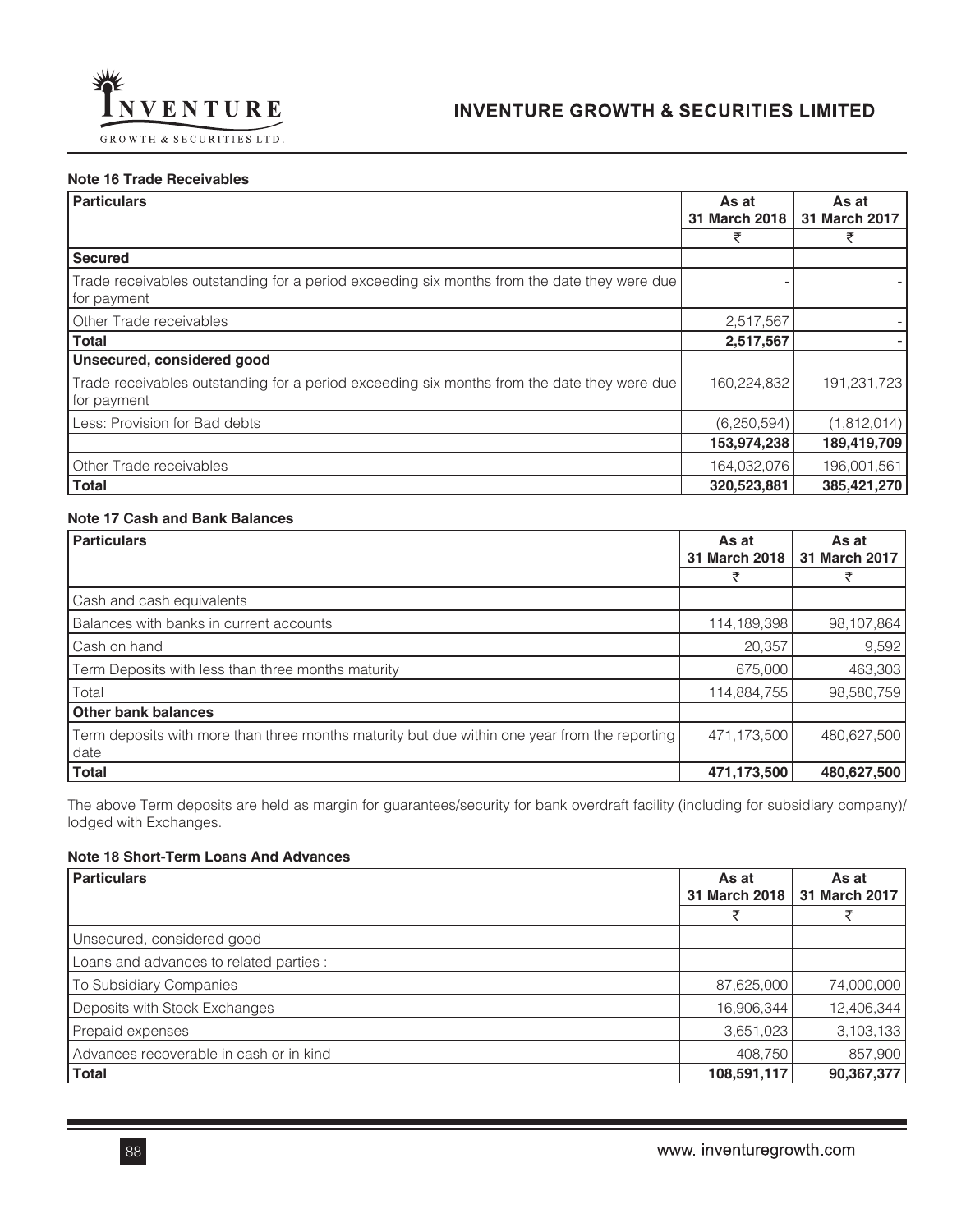

# **Note 19 Other Current Assets**

| <b>Particulars</b>                           | As at     | As at<br>31 March 2018   31 March 2017 |
|----------------------------------------------|-----------|----------------------------------------|
|                                              |           |                                        |
| Interest accrued on Term deposits with banks | 1,950,153 | 2,674,602                              |
| <b>Others</b>                                | 3,773,381 | 2,392,752                              |
| <b>Total</b>                                 | 5,723,534 | 5,067,354                              |

# **Note 20 Revenue From Operations**

| <b>Particulars</b>                           | For the year<br>ended<br>31 March 2018 | For the year<br>ended<br>31 March 2017 |
|----------------------------------------------|----------------------------------------|----------------------------------------|
|                                              | ₹                                      | ₹                                      |
| Sale of services:                            |                                        |                                        |
| (a) Brokerage Income:                        |                                        |                                        |
| Secondary Market                             | 170,695,982                            | 108,575,083                            |
| <b>Primary Market</b>                        | 162,222                                | 115,804                                |
| (b) Income from Depository Operations        | 9,580,722                              | 6,799,946                              |
|                                              | 180,438,926                            | 115,490,833                            |
| Other operating revenues:                    |                                        |                                        |
| (a) Profit from Arbitrage/Securities Trading | 42,954,014                             | 43,349,297                             |
| (b) Interest Income                          | 43,797,827                             | 40,970,482                             |
|                                              | 86,751,841                             | 84,319,779                             |
| <b>Total</b>                                 | 267,190,767                            | 199,810,612                            |

# **Note 21 Other Income**

| <b>Particulars</b>                      | For the year<br>ended<br>31 March 2018 | For the year<br>ended<br>31 March 2017 |
|-----------------------------------------|----------------------------------------|----------------------------------------|
|                                         |                                        |                                        |
| Dividend income:                        |                                        |                                        |
| from current investments/stock-in-trade | 616,493                                | 748,266                                |
| Other non-operating income:             |                                        |                                        |
| (a) Delayed payment charges             | 17,190,817                             | 23,735,196                             |
| (b) Miscellaneous income                | 3,050,856                              | 1,175,546                              |
| <b>Total</b>                            | 20,858,166                             | 25,659,008                             |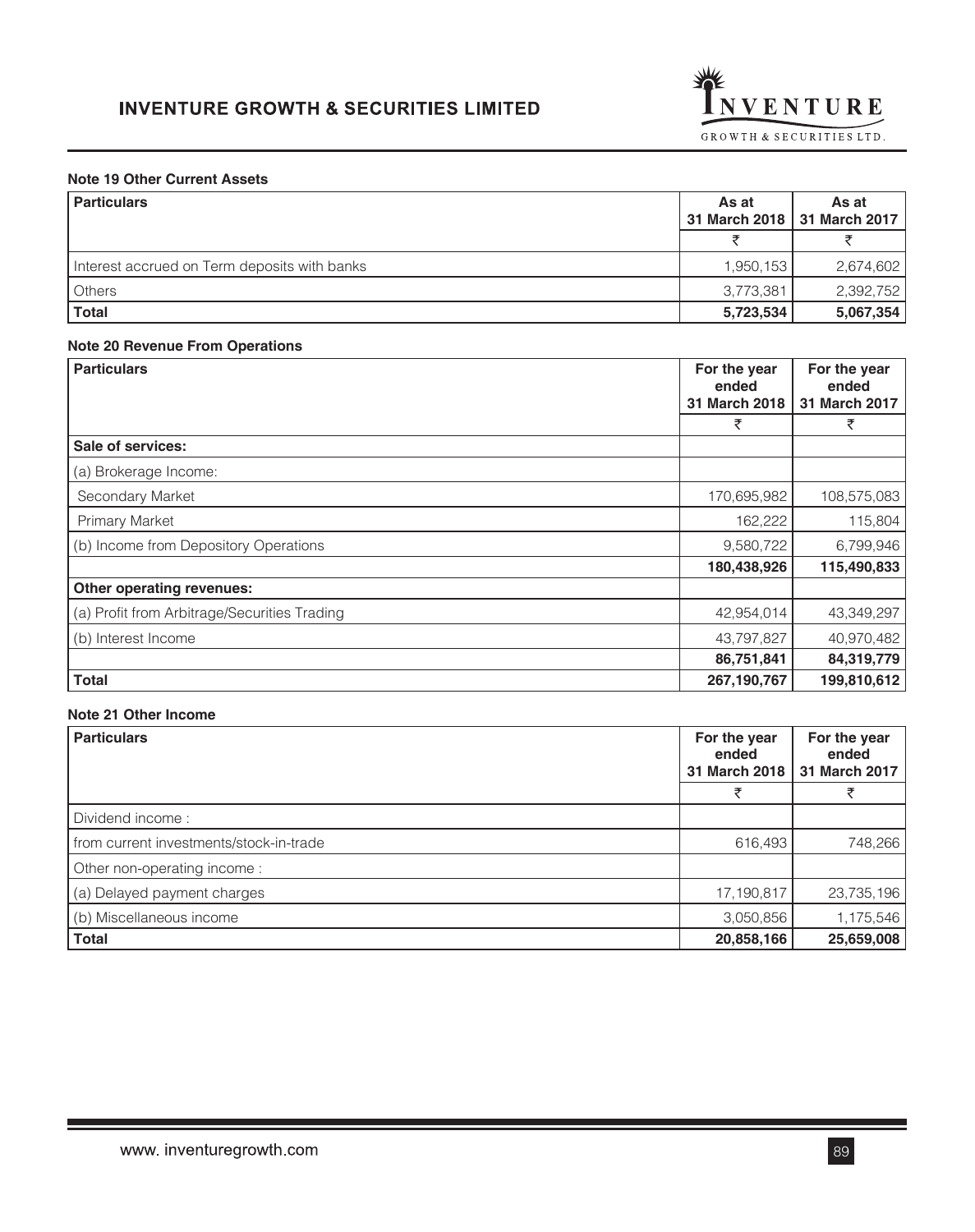

# **Note 22 Employee Benefit Expenses**

| <b>Particulars</b>                         | For the year<br>ended<br>31 March 2018 | For the year<br>ended<br>31 March 2017 |
|--------------------------------------------|----------------------------------------|----------------------------------------|
|                                            |                                        |                                        |
| Salaries and other benefits                | 41,451,779                             | 44,707,896                             |
| Contributions to Provident and Other Funds | 2,186,594                              | 3,469,241                              |
| Staff welfare expenses                     | 2,329,016                              | 2,309,474                              |
| <b>Total</b>                               | 45,967,389                             | 50,486,611                             |

# **Note 23 Finance Costs**

| <b>Particulars</b>    | For the year<br>ended | For the year<br>ended<br>31 March 2018   31 March 2017 |
|-----------------------|-----------------------|--------------------------------------------------------|
|                       |                       |                                                        |
| Interest expense      | 6,567,322             | 9,983,859                                              |
| Other borrowing costs | 2,301,254             | 2,673,170                                              |
| <b>Total</b>          | 8,868,576             | 12,657,029                                             |

## **Note 24 Other Expenses**

| <b>Particulars</b>                                             | For the year<br>ended<br>31 March 2018 | For the year<br>ended<br>31 March 2017 |
|----------------------------------------------------------------|----------------------------------------|----------------------------------------|
|                                                                | ₹                                      | ₹                                      |
| Sub-Brokerage / Commission                                     | 94,173,946                             | 60,018,903                             |
| Arbitrage Commission                                           | 5,158,000                              | 2,725,683                              |
| Payment to Franchisees                                         | 1,050,000                              | 727,211                                |
| Securities Transaction Tax on Shares/Derivatives               | 11,970,543                             | 5,767,061                              |
| Stock Exchange expenses & Contribution to Stock Exchange funds | 1,887,828                              | 491,749                                |
| SEBI Turnover/Registration charges                             | 874,609                                | 727,533                                |
| Depository charges                                             | 2,874,411                              | 2,066,530                              |
| Rent                                                           | 1,207,248                              | 1,210,852                              |
| Electricity expenses                                           | 3,946,688                              | 4,439,270                              |
| Repairs and Maintenance - Building                             | 576,000                                | 576,000                                |
| Repairs and Maintenance - Others                               | 4,681,323                              | 3,679,519                              |
| Printing & Stationery                                          | 986,486                                | 966,902                                |
| Communication expenses                                         | 4,562,599                              | 3,714,866                              |
| Computer & Software expenses                                   | 1,486,755                              | 632,514                                |
| Legal and Stamping charges                                     | 581,800                                | 673,464                                |
| Legal and Professional charges (Refer note 25)                 | 8,966,683                              | 4,249,489                              |
| <b>Directors Sitting fees</b>                                  | 975,000                                | 1,905,000                              |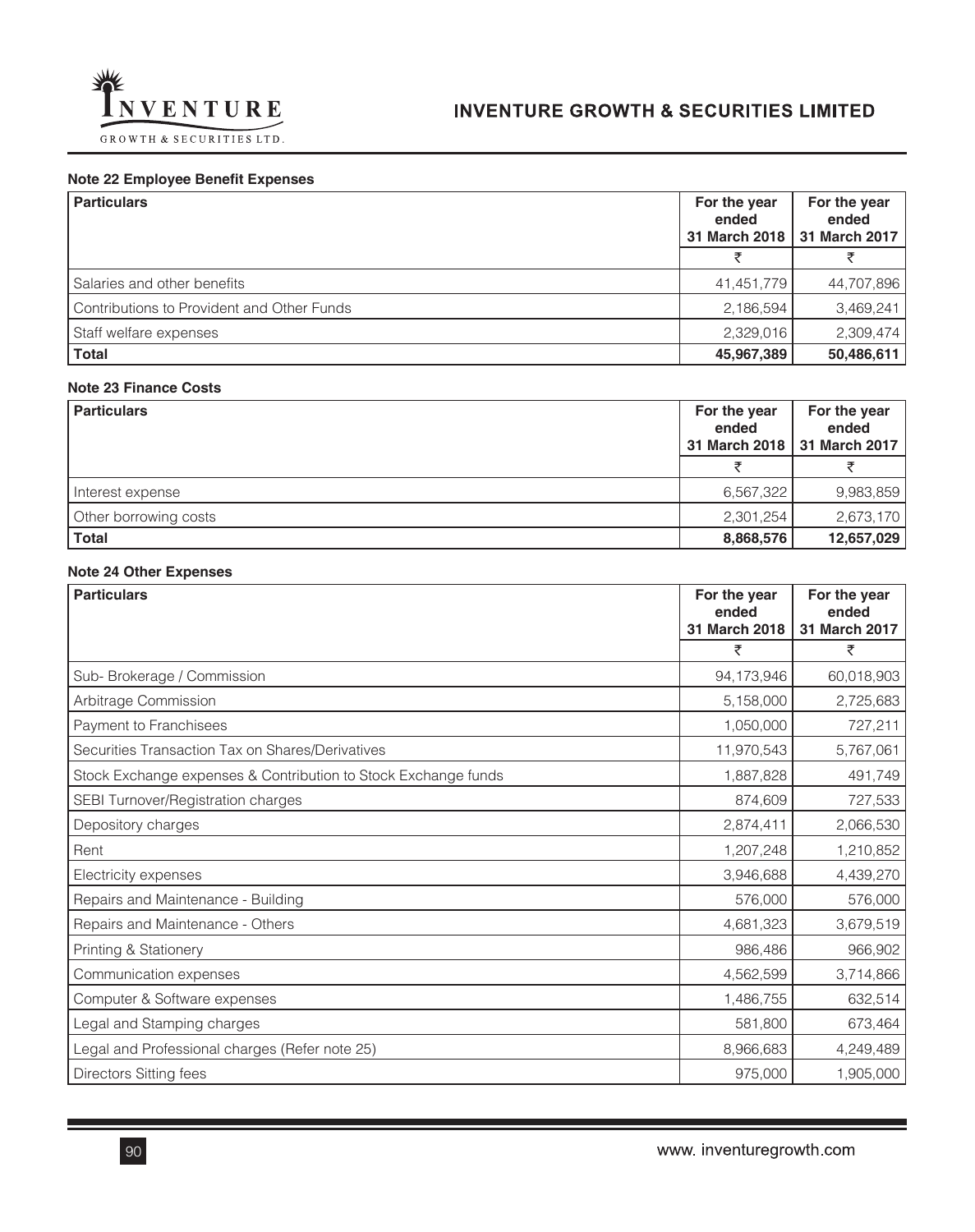

| <b>Particulars</b>               | For the year<br>ended<br>31 March 2018 | For the year<br>ended<br>31 March 2017 |
|----------------------------------|----------------------------------------|----------------------------------------|
|                                  | ₹                                      | ₹                                      |
| Insurance                        | 173,604                                | 178,177                                |
| Travelling & Conveyance expenses | 361,500                                | 249,442                                |
| Rates and Taxes                  | 818,828                                | 583,867                                |
| Business promotion expenses      | 1,204,378                              | 865,047                                |
| Membership & Subscription        | 2,311,137                              | 2,364,012                              |
| Provision for Doubtful Debts     | 4,438,580                              |                                        |
| <b>Bad Debts</b>                 | 52,812,207                             | 2,098,394                              |
| <b>Client Compensation</b>       | 123,306                                | 50,789                                 |
| Donations                        | 373,100                                | 127,100                                |
| Miscellaneous expenses           | 775,006                                | 857,557                                |
| <b>Total</b>                     | 209,351,565                            | 101,946,930                            |

# **Note 25 Remuneration to Auditors**

| <b>Particulars</b>                                                        | For the year<br>ended<br>31 March 2018 | For the year<br>ended<br>31 March 2017 |
|---------------------------------------------------------------------------|----------------------------------------|----------------------------------------|
|                                                                           |                                        |                                        |
| Legal and Professional charges includes payments to the auditors towards: |                                        |                                        |
| As Auditor*                                                               | 200,000                                | 190,000                                |
| For Taxation Matters*                                                     | 18.500                                 | 18,500                                 |
| For Other Services*                                                       | 105,000                                | 105,000                                |
| <b>Total</b>                                                              | 323,500                                | 313,500                                |

\* Excluding Service Tax/GST

## **Note 26 Contingent Liabilities and Commitments**

| <b>Particulars</b>                                                                                                                                                                                                                                                                                                                                     | As at<br>31 March 2018 | As at<br>31 March 2017 |
|--------------------------------------------------------------------------------------------------------------------------------------------------------------------------------------------------------------------------------------------------------------------------------------------------------------------------------------------------------|------------------------|------------------------|
|                                                                                                                                                                                                                                                                                                                                                        |                        |                        |
| <b>Contingent Liabilities:</b>                                                                                                                                                                                                                                                                                                                         |                        |                        |
| Income Tax matters in Appeal                                                                                                                                                                                                                                                                                                                           |                        | 5,855,601              |
| The Company received an enquiry show cause notice (SCN) from SEBI in 30 June 2016<br>alleging violations and seeking its reply. The company has submitted detailed reply to SEBI on<br>17 August 2016 and 10 November 2017 and the matter is pending. The effect of liability, if any<br>arising out of the said SCN can not be quantified at present. |                        |                        |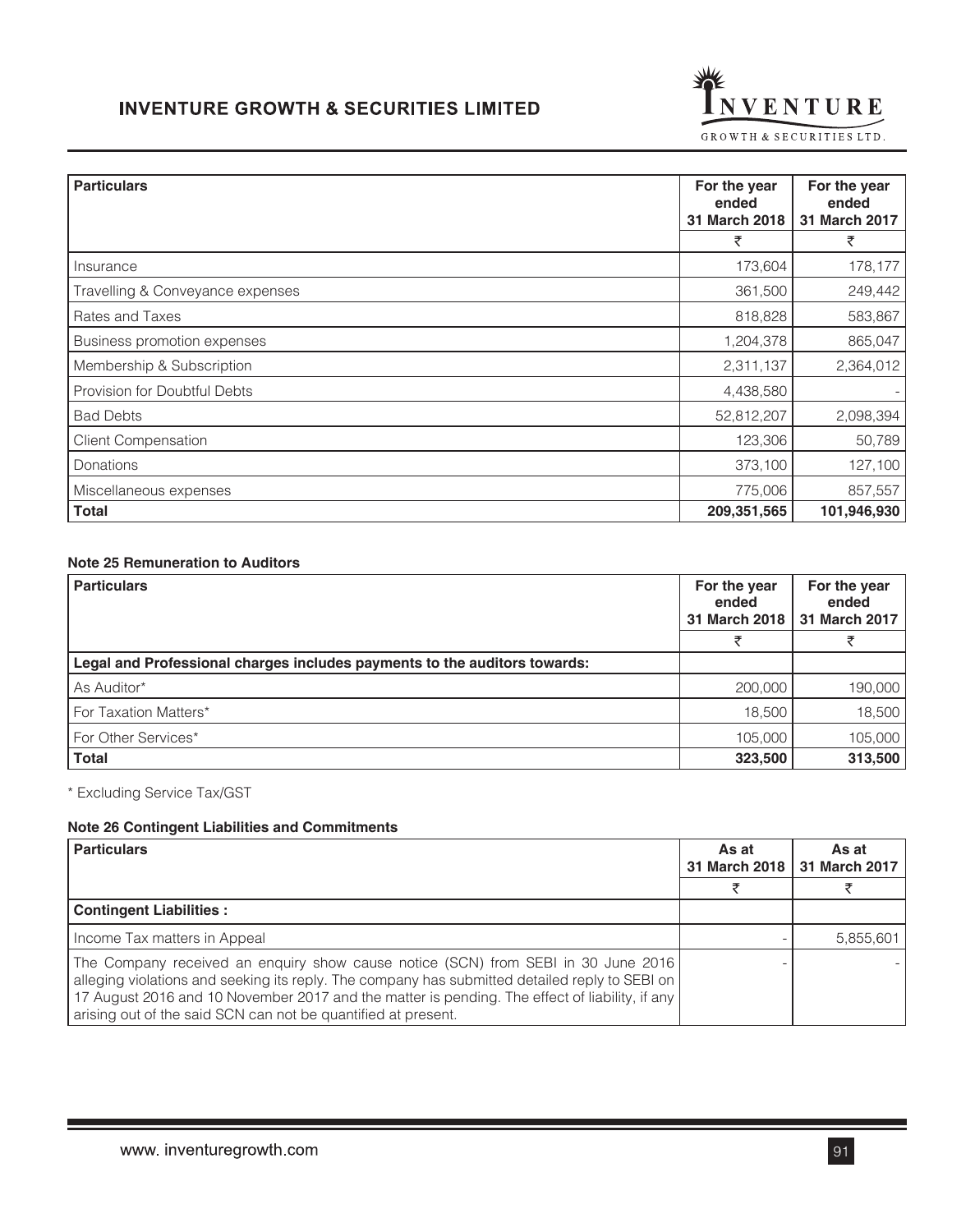

#### **Note 27 : Earnings Per Share**

| <b>Particulars</b>                                        | For the year<br>ended 31<br><b>March 2018</b> | For the year<br>ended 31<br><b>March 2017</b> |
|-----------------------------------------------------------|-----------------------------------------------|-----------------------------------------------|
|                                                           |                                               |                                               |
| Nominal Value of Equity shares                            | 10                                            | 10                                            |
| Net profit after tax available to the Equity shareholders | 11,911,567                                    | 33,372,835                                    |
| Weighted average number of Equity shares                  | 84,000,000                                    | 84,000,000                                    |
| Basic and Diluted Earnings per share                      | 0.14                                          | 0.40                                          |

#### **Note 28 : Details of Leasing arrangements**

#### **Operating Lease: As a Lessee**

The company has entered into cancellable operating leases. These lease arrangements are normally renewable on expiry. The lease arrangement can be cancelled either at the option of lessor giving notice for the period ranging from two months to three months or lessee giving two months notice.

Lease payments amounting to ₹12,07,248/- (Previous year ₹12,10,852/-) are included in rental expenditure in the Statement of Profit and Loss during the current year.

#### **Note 29 : Details of Loans as required u/s. 186 of Companies Act, 2013**

|                                                                                  |                           |                                  |                                  | $(A$ mount in ₹)                 |
|----------------------------------------------------------------------------------|---------------------------|----------------------------------|----------------------------------|----------------------------------|
| <b>Particulars</b>                                                               |                           | 31 March 2018                    | 31 March 2017                    |                                  |
|                                                                                  | Opening<br><b>Balance</b> | <b>Closing</b><br><b>Balance</b> | <b>Opening</b><br><b>Balance</b> | <b>Closing</b><br><b>Balance</b> |
| Loan given and proposed to be utilised for business operations<br>by recipient - |                           |                                  |                                  |                                  |
| a) Inventure Finance Pvt. Ltd.                                                   | 74,000,000                | 87,500,000                       |                                  | 74,000,000                       |
| b) Inventure Merchant Banker Services Pvt Ltd                                    |                           | 50,000                           |                                  |                                  |
| c) Inventure Wealth Management Ltd                                               |                           | 75,000                           |                                  |                                  |
|                                                                                  |                           |                                  |                                  |                                  |

Note : Rate of interest charged on above loans is 12%.

### **Note 30 Employee Benefit Plans**

#### **(a) Defined Contribution Plans:**

The amount recognised as expense in respect of Defined Contribution Plans (Contribution to Provident Fund, Family Pension Fund and Employees State Insurance) aggregate to  $\bar{\tau}$  15,55,610/- (Previous year  $\bar{\tau}$  16,66,617/-).

#### **(b) Retirement Benefit - Gratuity:**

The employees of the Company are eligible for gratuity in accordance with the Payment of Gratuity Act, and is a Defined Employee Benefit. The above benefit is not funded but provision is made in the accounts for accrued gratuity under Projected Unit Credit Method of acturial valuation.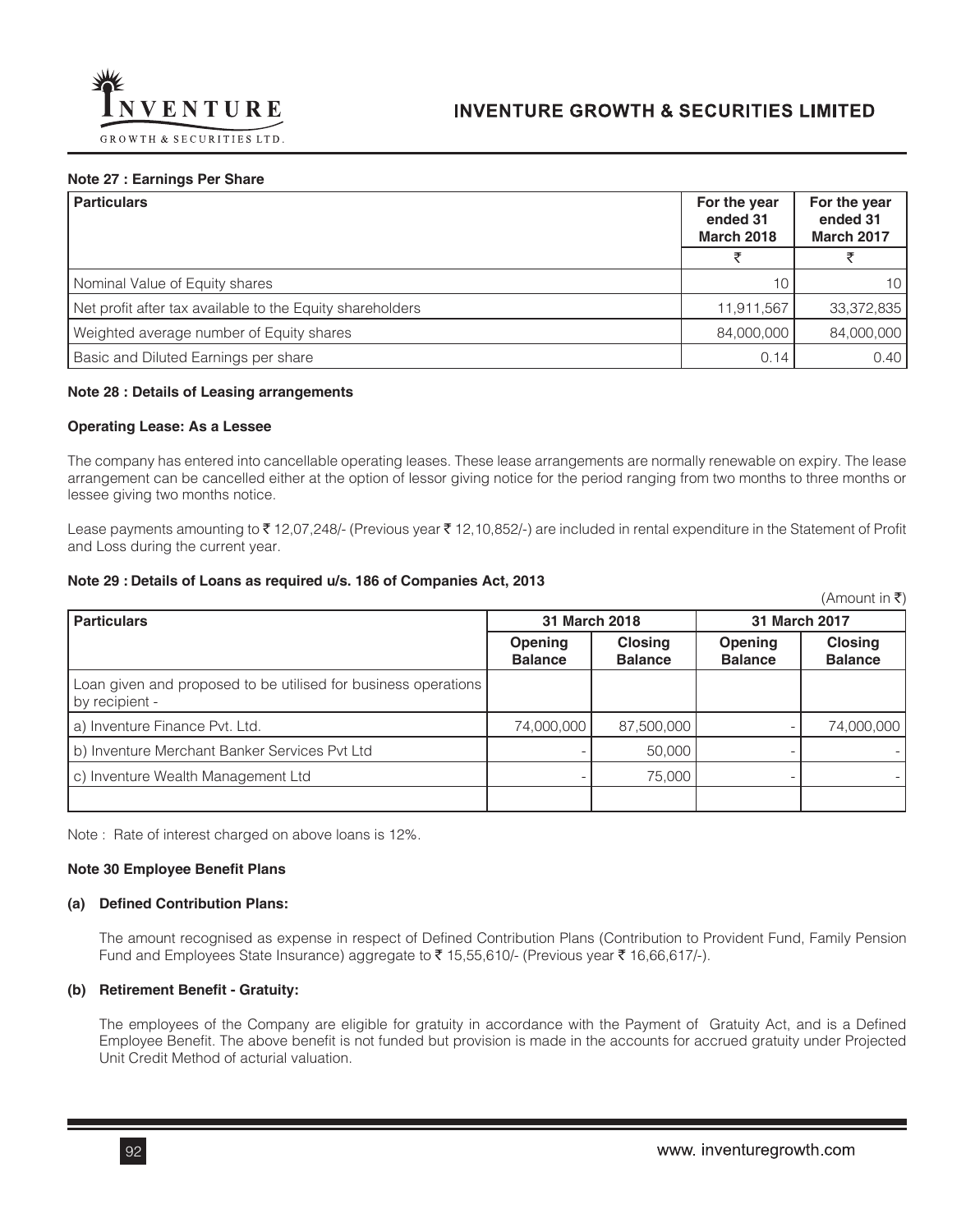

The following table summaries the components of the employee benefit expenses recognised in the Statement of Profit and Loss and the amount recognised in the Balance sheet for the gratuity provision made under actuarial method.

#### **Statement of Profit and Loss**

Net employee benefit expenses recognised in Employee Benefit Expenses (Note No. 22)

|                                                            |                                               | (Amount in ₹)                                 |
|------------------------------------------------------------|-----------------------------------------------|-----------------------------------------------|
| <b>Particulars</b>                                         | For the year<br>ended 31<br><b>March 2018</b> | For the year<br>ended 31<br><b>March 2017</b> |
| Current Service cost                                       | 863,641                                       | 588,173                                       |
| Interest cost                                              | 357,227                                       | 306,287                                       |
| Expected return on plan assets                             |                                               |                                               |
| Curtailment cost/(credit)                                  |                                               |                                               |
| Settlement cost/(credit)                                   |                                               |                                               |
| Past Service Cost                                          |                                               |                                               |
| Actuarial Losses/(Gains)                                   | (66, 659)                                     | 519,707                                       |
| Total expense recognised in the Statement of Profit & Loss | 1,154,209                                     | 1,414,167                                     |

### **Balance Sheet**

Details of provision for gratuity

|                                                   |               | $(7$ \ $(1)$ $\cup$ $\cup$ $(1)$ $\cup$ $(1)$ $\cup$ $(2)$ |
|---------------------------------------------------|---------------|------------------------------------------------------------|
| Net asset/(liability) recognised in balance sheet | As at         | As at                                                      |
|                                                   | 31 March 2018 | 31 March 2017                                              |
| Present value of Defined Benefit Obligation       | (5,610,586)   | (5,038,464)                                                |
| Fair value of plan assets                         |               |                                                            |
| Funded status [Surplus/(Deficit)]                 | (5,610,586)   | (5,038,464)                                                |
| Unrecognised Past Service Costs                   |               |                                                            |
| Net asset/(liability) recognised in balance sheet | (5,610,586)   | (5,038,464)                                                |

|                                                                   |                                               | $(A$ mount in ₹)                              |
|-------------------------------------------------------------------|-----------------------------------------------|-----------------------------------------------|
| Change in Defined Benefit Obligations (DBO) during the year ended | For the year<br>ended 31<br><b>March 2018</b> | For the year<br>ended 31<br><b>March 2017</b> |
| Present Value of DBO at beginning of period                       | 5,038,464                                     | 3,931,797                                     |
| <b>Current Service cost</b>                                       | 863,641                                       | 588,173                                       |
| Interest cost                                                     | 357,227                                       | 306,287                                       |
| Curtailment cost/(credit)                                         |                                               |                                               |
| Settlement cost/(credit)                                          |                                               |                                               |
| Plan amendments                                                   |                                               |                                               |
| Acquisitions                                                      |                                               |                                               |
| Actuarial (gains)/ losses                                         | (66, 659)                                     | 519,707                                       |

 $(\Delta$ mount in  $\bar{z}$ )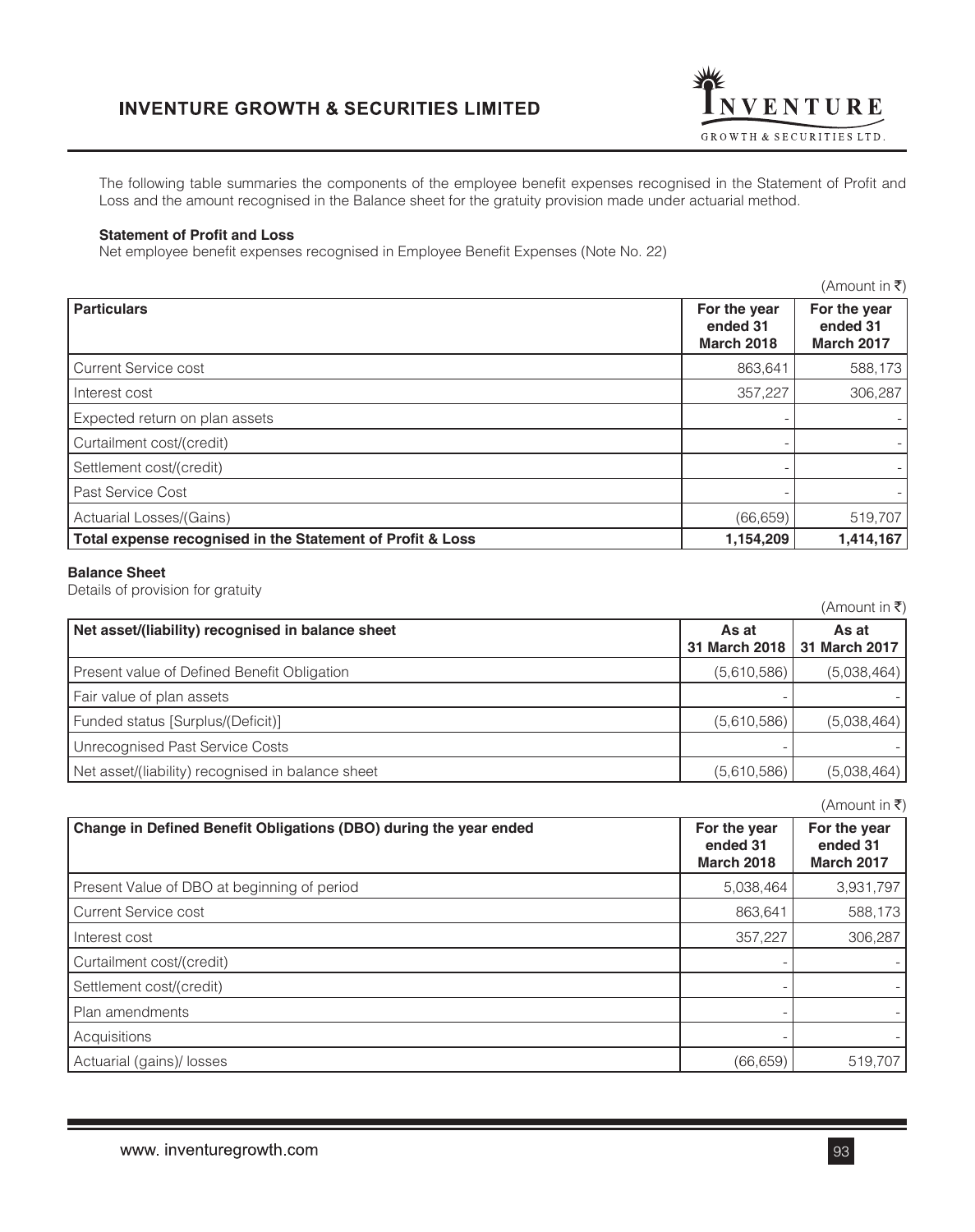

| l Past Service Cost                       |           |           |
|-------------------------------------------|-----------|-----------|
| Benefits paid                             | (582,087) | (307,500) |
| Present Value of DBO at the end of period | 5.610.586 | 5,038,464 |

## **Principal actuarial assumptions as at the balance sheet date:**

| <b>Particulars</b> | As at    | As at<br>31 March 2018   31 March 2017 |
|--------------------|----------|----------------------------------------|
| Discount Rate      | $7.68\%$ | $7.09\%$                               |
| Salary escalation  | $7\%$    | $7\%$ I                                |
| Attrition Rate     | $11\%$   | $11\%$                                 |

### **Note 31 Related Party Disclosures**

The following details give the information pursuant to Accounting Standard (AS) 18 " Related Party Disclosures".

## **(a) Name of the Related Parties and the Nature of Relationship**

| <b>Name of the Related Parties</b>                        | <b>Nature of Relationship</b>                   |
|-----------------------------------------------------------|-------------------------------------------------|
| <b>Inventure Finance Private Limited</b>                  | Subsidiary Company                              |
| Inventure Insurance Broking Private Limited               | <b>Subsidiary Company</b>                       |
| <b>Inventure Commodities Limited</b>                      | Subsidiary Company                              |
| Inventure Wealth Management Limited                       | Subsidiary Company                              |
| <b>Inventure Merchant Banker Services Private Limited</b> | Subsidiary Company                              |
| Kanji B. Rita                                             | Director and Key Management Personnel           |
| Kamlesh S Limbachiya                                      | Director and Key Management Personnel           |
| Harilal B. Rita                                           | Director and Key Management Personnel           |
| Arvind Jethalal Gala                                      | Key Management Personnel                        |
| Bhavi R Gandhi                                            | Key Management Personnel                        |
| Meet K. Rita                                              | Relative of Director                            |
| Lasha Jayesh Shah                                         | Relative of Director                            |
| Shantiben K. Rita                                         | Relative of Director                            |
| Neeta Mukesh Gada                                         | Relative of Director                            |
| Kalavati K. Limbachiya                                    | Relative of Director                            |
| Manjulaben Shankarlal Limbachiya                          | Relative of Director                            |
| Sagar K. Limbachiya                                       | Relative of Director                            |
| Heena Harilal Rita                                        | Relative of Director                            |
| Jinisha Harilal Rita                                      | Relative of Director                            |
| Parth Harilal Rita                                        | Relative of Director                            |
| Kunjal A. Gala                                            | Relative of Key Management Personnel            |
| Arvind J. Gala HUF                                        | Enterprises significantly influenced by the KMP |
| Dhairya Management Service Private Limited                | Enterprises significantly influenced by the KMP |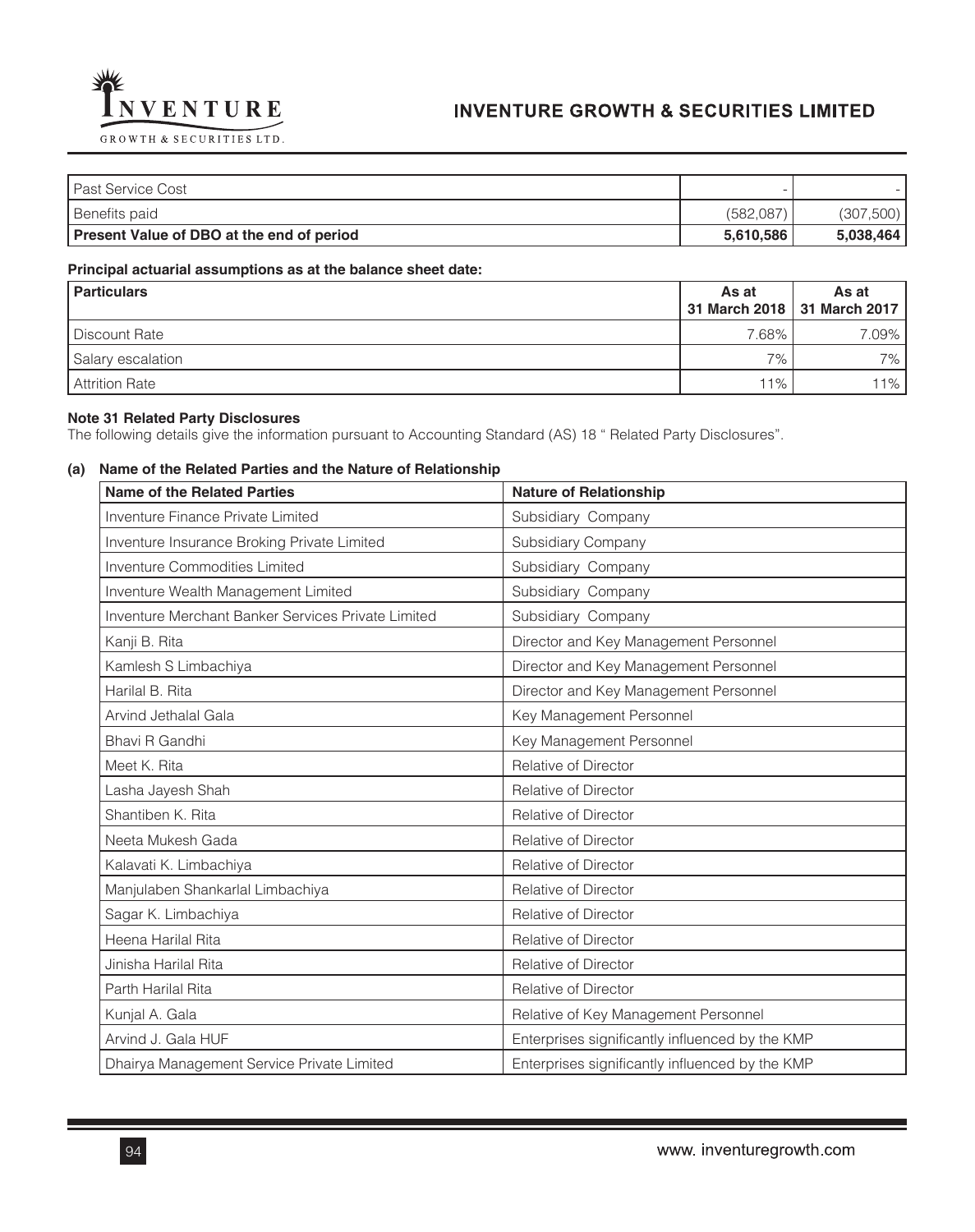

| Enterprises significantly influenced by the Director |
|------------------------------------------------------|
| Enterprises significantly influenced by the Director |
| Enterprises significantly influenced by the Director |
| Enterprises significantly influenced by the Director |
|                                                      |

## **(b) Details of Related Party transactions during the period ended 31 March 2018**

 $(\mathsf{Amount\ in\ }$ **Particulars Construction Construction Particulars Particulars in Particulars Acts Acts Acts Acts Acts Acts Acts & Key Management Personnel Relatives of Directors & Key Management Personnel Enterprises significantly influenced by the Directors / Relatives/ KMP Total** Remuneration paid **1980 - 1980 - 1980 - 1991 - 1991 - 1991 - 1991 - 1991 - 1991 - 1991 - 1991 - 1991 - 1991 - 1**  $(+)$   $(6,750,000)$   $(-)$   $(-)$   $(-)$   $(6,750,000)$ Salary Paid **1,757,762** 1,687,500 - 3,445,262  $(1,672,763)$   $(1,437,500)$   $(-)$   $(3,110,263)$ Loans & Advances given | 181,425,000 | - | - | - | 181,425,000  $(74,000,000)$  (-) (-) (-) (-) (-) (74,000,000) Loans & Advances received back 167,800,000 - - - 167,800,000 (-) (-) (-) (-) (-) Interest received on Loan 10,435,575 | - | - | - | 10,435,575  $(404,218)$  (-) (-) (-) (-) (404,218) Rent Paid 1,200,000 1 1,200,000 1 1,200,000 1 1,200,000 1 1,200,000 1 1,200,000 1 1,200,000 1 1,200,000 1 1,200  $(1,200,000)$   $(1,200,000)$   $(1,200,000)$ Brokerage Received 11,396 | 73,897 | 134,803 | 226,349 | 446,445 (244,342) (229,891) (217,959) (708,221) (1,400,413) Sub-brokerage Paid **143,579** - 143,579 - 143,579 - 143,579  $(+)$  (-)  $(97,855)$  (-)  $(97,855)$ Professional Fees Paid **1.500.000** 1, 1,500,000 1,500,000 1,500,000 1,500,000 1,500,000 (-) (-) (-) (-) (-) Interest received on client debit balance **Fig. 1. Containing the set of the container**  $\begin{bmatrix} 1 & 0 & 0 \\ 0 & -1 & 0 \\ 0 & 0 & 0 \end{bmatrix}$ (-)  $(-)$   $(-)$   $(-)$   $(-)$   $(5,137,707)$   $(5,137,707)$ Outstanding Credit Balance  $\begin{vmatrix} 1 & 1 & 1 \\ 1 & 1 & 1 \end{vmatrix}$  and  $\begin{vmatrix} 1 & 1 & 1 \\ 1 & 1 & 1 \end{vmatrix}$  and  $\begin{vmatrix} 1 & 1 & 1 \\ 1 & 1 & 1 \end{vmatrix}$  and  $\begin{vmatrix} 1 & 1 & 1 \\ 1 & 1 & 1 \end{vmatrix}$  and  $\begin{vmatrix} 1 & 1 & 1 \\ 1 & 1 & 1 \end{vmatrix}$  and  $\begin{vmatrix} 1 & 1 & 1$ 

Figures in brackets relates to the previous year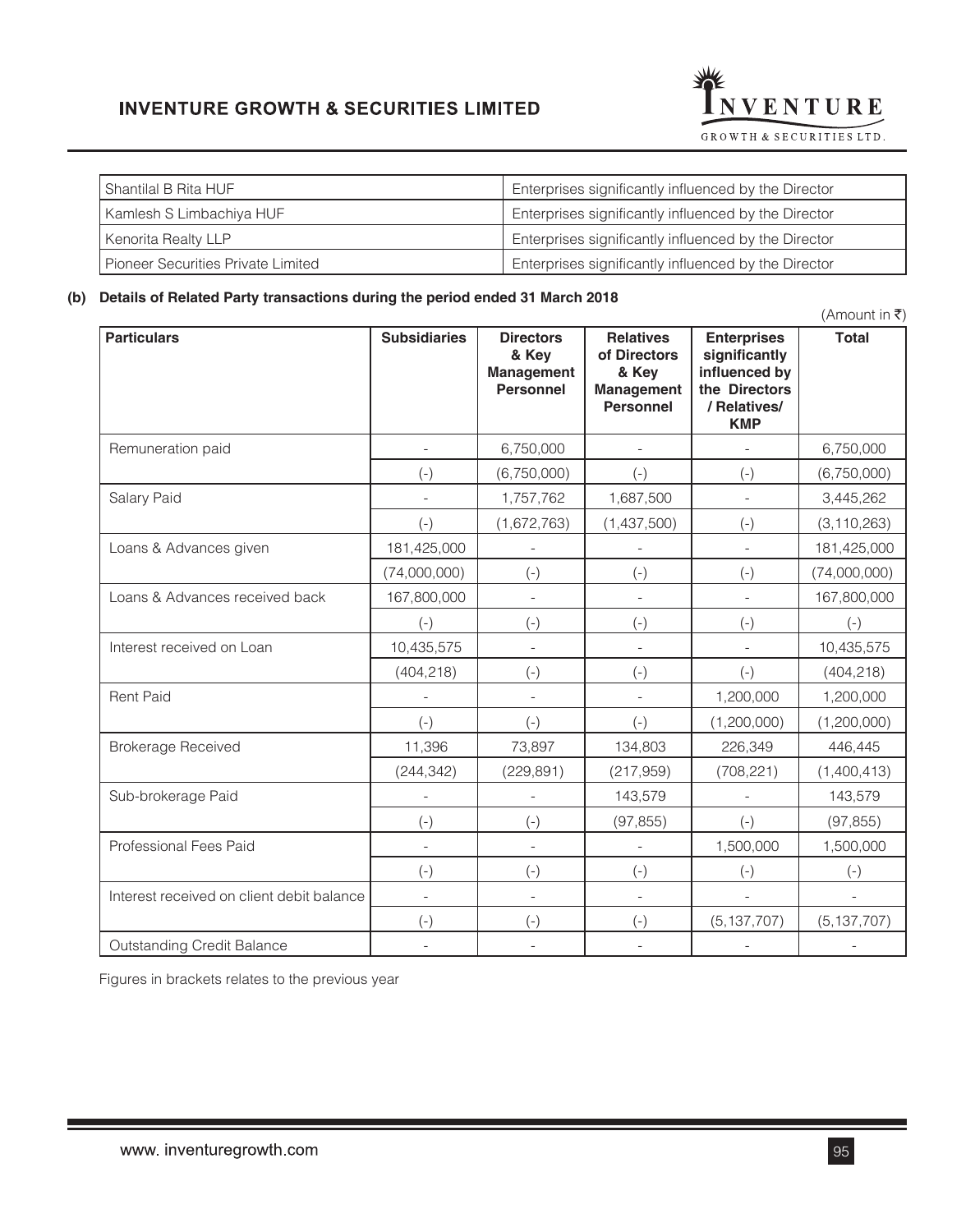

**Note 32 :** The accounts of the Trade Receivables and Trade Payables who have not responded to the Company's request for confirmation of balances, are subject to reconciliation, if any, required.

**Note 33 :** In accordance with the Company Policy, the company has reviewed the outstanding Trade Receivables and is in continuous process of working out different modalities of recovery. The Company has written off a sum of  $\bar{\tau}$  5,28,12,207/- (Previous year  $\bar{\tau}$ 20,98,394/-) as bad debts during the year, which in the opinion of the Management, is adequate.

#### **Note 34 Segment Reporting**

The Company's operations predominantly consist of "Broking of shares/securities and other related activities ". Hence there are no reportable segments under Accounting Standard -17. During the year under report the Company was engaged in its business only within India. The conditions prevailing in India being uniform no separate geographical disclosures are considered necessary.

**Note 35 :** There are no amounts payable to any Micro, Small and Medium Enterprises as identified by the Management from the information available with the Company and relied by Auditors.

**Note 36 :** Corporate Social Responsibility (CSR) Expenditure

- a) Gross amount required to be spent by the Company during the year is  $\bar{\tau}$  Nil.
- b) Amount spent till date on CSR Activities is NIL.

**Note 37 :** Figures have been rounded off to nearest rupees.

As per our attached report of even date

| <b>For PHD &amp; Associates</b>                                          |                                          | For and on behalf of the Board of Directors         |  |  |
|--------------------------------------------------------------------------|------------------------------------------|-----------------------------------------------------|--|--|
| <b>Chartered Accountants</b><br>Firm Registration No. 111236W            | Kanji B. Rita<br>DIN 00727470            | <b>Managing Director</b>                            |  |  |
| Paresh Vakharia<br>Partner                                               | Kamlesh S. Limbachiya<br>DIN 02774663    | <b>Wholetime Director</b>                           |  |  |
| Membership No. 38220<br><b>Place:</b> Mumbai<br><b>Date: 17 May 2018</b> | Arvind J. Gala<br><b>Bhavi R. Gandhi</b> | <b>Chief Financial Officer</b><br>Company Secretary |  |  |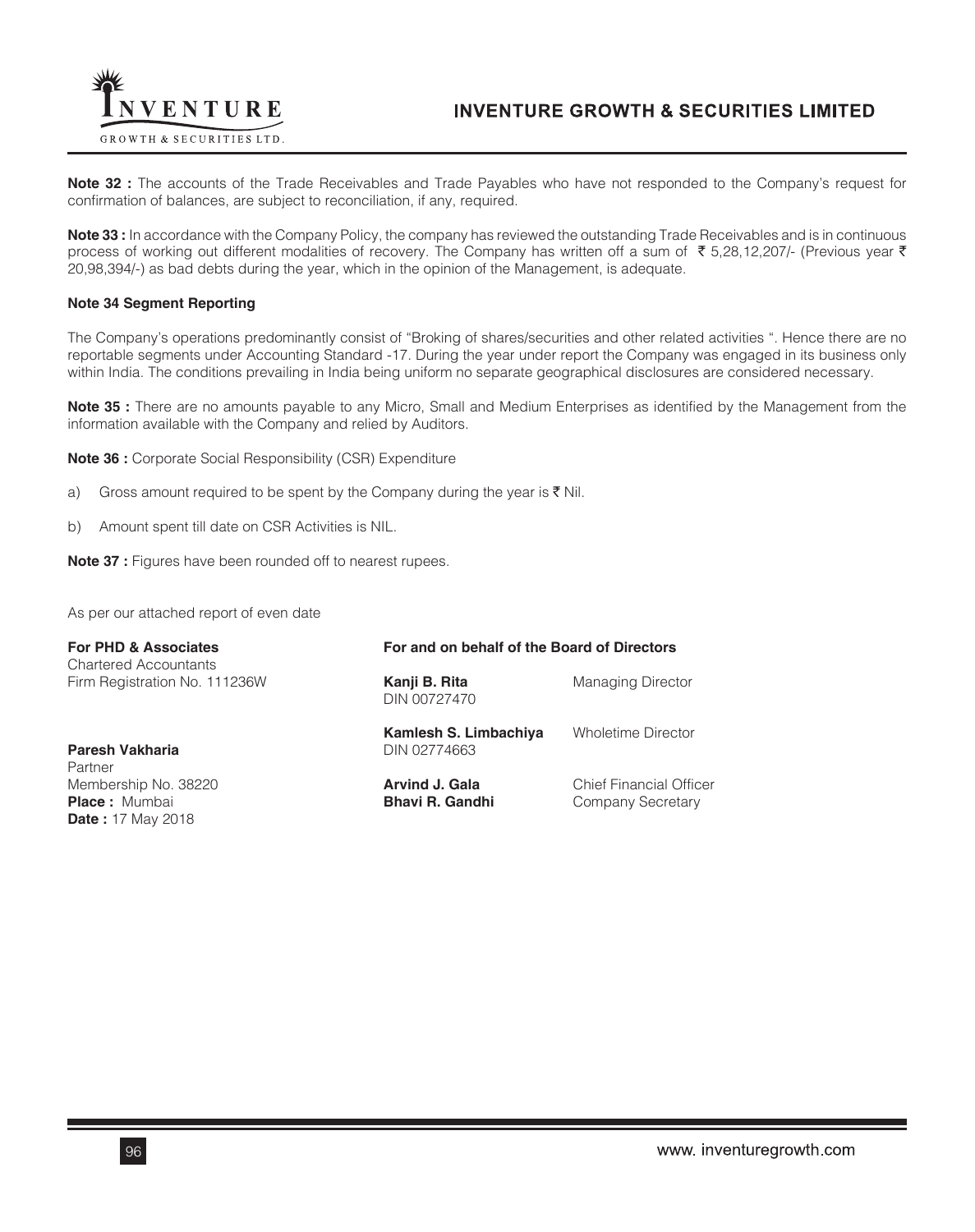

## **INDEPENDENT AUDITORS' REPORT**

### **TO THE MEMBERS OF INVENTURE GROWTH & SECURITIES LIMITED**

### **REPORT ON THE CONSOLIDATED FINANCIAL STATEMENTS**

1. We have audited the accompanying consolidated financial statements of Inventure Growth & Securities Limited (hereinafter referred to as "the Holding Company") and its subsidiaries (the Holding Company and its subsidiaries together referred to as "the Group"), comprising of the Consolidated Balance Sheet as at March 31, 2018, the Consolidated Statement of Profit and Loss, the Consolidated Cash Flows Statement for the year then ended, and a summary of significant accounting policies and other explanatory information prepared (hereinafter referred to as "the consolidated financial statements").

#### **MANAGEMENT'S RESPONSIBILITY FOR THE CONSOLIDATED FINANCIAL STATEMENTS**

2. The Holding Company's Board of Directors is responsible for the preparation of these consolidated financial statements in terms of the requirements of the Companies Act, 2013 (hereinafter referred to as "the Act") that give a true and fair view of the consolidated financial position, consolidated financial performance and consolidated cash flows of the Group in accordance with the accounting principles generally accepted in India, including the Accounting Standards specified under Section 133 of the Act, as applicable. The respective Board of Directors of the companies included in the Group are responsible for maintenance of adequate accounting records in accordance with the provisions of the Act for safeguarding the assets of the Group and for preventing and detecting frauds and other irregularities; the selection and application of appropriate accounting policies; making judgments and estimates that are reasonable and prudent; and the design, implementation and maintenance of adequate internal financial controls, that were operating effectively for ensuring the accuracy and completeness of the accounting records, relevant to the preparation and presentation of the financial statements that give a true and fair view and are free from material misstatement, whether due to fraud or error, which have been used for the purpose of preparation of the consolidated financial statements by the Directors of the Holding Company, as aforesaid.

## **AUDITORS' RESPONSIBILITY**

- 3. Our responsibility is to express an opinion on these consolidated financial statements based on our audit. While conducting the audit, we have taken into account the provisions of the Act, the accounting and auditing standards and matters which are required to be included in the audit report under the provisions of the Act and the Rules made thereunder.
- 4. We conducted our audit in accordance with the Standards on Auditing specified under Section 143(10) of the Act and other applicable authoritative pronouncements issued by the ICAI. Those Standards and pronouncements require that we comply with ethical requirements and plan and perform the audit to obtain reasonable assurance about whether the consolidated financial statements are free from material misstatement.
- 5. An audit involves performing procedures to obtain audit evidence about the amounts and disclosures in the consolidated financial statements. The procedures selected depend on the auditor's judgment, including the assessment of the risks of material misstatement of the consolidated financial statements, whether due to fraud or error. In making those risk assessments, the auditor considers internal financial control relevant to the Holding Company's preparation of the consolidated financial statements that give a true and fair view in order to design audit procedures that are appropriate in the circumstances. An audit also includes evaluating the appropriateness of the accounting policies used and the reasonableness of the accounting estimates made by the Holding Company's Board of Directors, as well as evaluating the overall presentation of the consolidated financial statements.
- 6. We believe that the audit evidence obtained by us is sufficient and appropriate to provide a basis for our audit opinion on the consolidated financial statements.

#### **OPINION**

7. In our opinion and to the best of our information and according to the explanations given to us, the aforesaid consolidated financial statements give the information required by the Act in the manner so required and give a true and fair view in conformity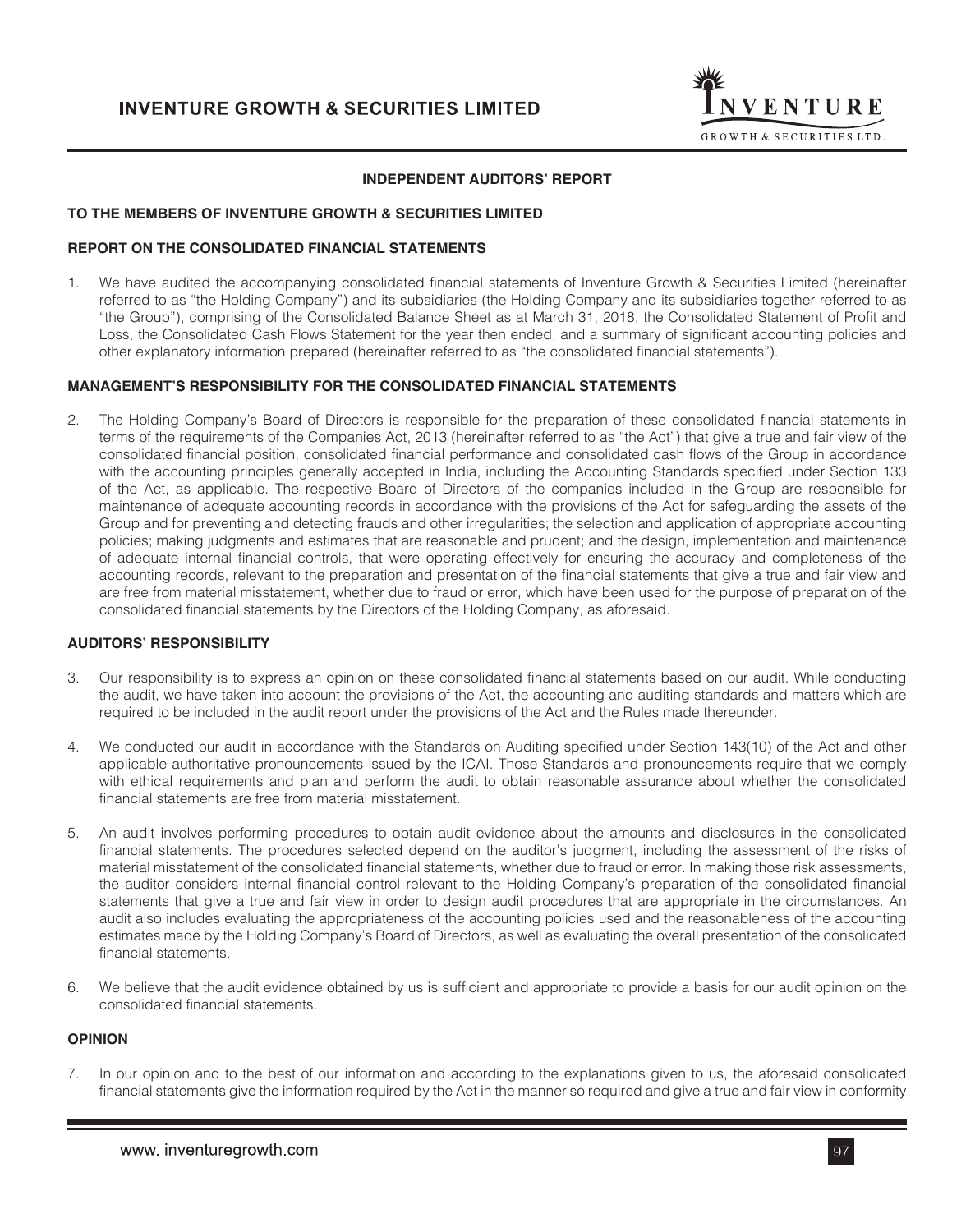

with the accounting principles generally accepted in India, of the consolidated state of affairs of the Group as at March 31, 2018, and its consolidated profit and its consolidated cash flows for the year ended on that date.

### **REPORT ON OTHER LEGAL AND REGULATORY REQUIREMENTS**

- 8. As required by Section 143(3) of the Act, we report, to the extent applicable, that:
	- (a) We have sought and obtained all the information and explanations which to the best of our knowledge and belief were necessary for the purposes of our audit of the aforesaid consolidated financial statements.
	- (b) In our opinion, proper books of account as required by law relating to preparation of the aforesaid consolidated financial statements have been kept so far as it appears from our examination of those books.
	- (c) The Consolidated Balance Sheet, the Consolidated Statement of Profit and Loss and the Consolidated Cash Flow Statement dealt with by this Report are in agreement with the relevant books of account maintained for the purpose of preparation of the consolidated financial statements.
	- (d) In our opinion, the aforesaid consolidated financial statements comply with the Accounting Standards specified under Section 133 of the Act, as applicable.
	- (e) On the basis of the written representations received from the directors of the Holding Company and its subsidiary Companies as on March 31, 2018 taken on record by the Board of Directors of the respective companies, none of the directors of the Group companies is disqualified as on March 31, 2018 from being appointed as a director in terms of Section 164(2) of the Act.
	- (f) With respect to the adequacy of the internal financial controls over financial reporting of the Holding Company and its subsidiary companies, and the operating effectiveness of such controls, refer to our separate Report in Annexure A.
	- (g) With respect to the other matters to be included in the Auditor's Report in accordance with Rule 11 of the Companies (Audit and Auditor's) Rules, 2014, in our opinion and to the best of our information and according to the explanations given to us:
		- iv. The Group has disclosed the impact of pending litigations on its financial position in its consolidated financial statements as referred to in Note 27 to the said financial statements.
		- v. The Group did not have any material foreseeable losses on long-term contracts including derivative contracts.
		- vi. There were no amounts which were required to be transferred to the Investor Education and Protection Fund by the Holding Company and its subsidiary companies.

**For PHD & Associates Chartered Accountants Firm Registration No.111236W**

**Dhiren Vakharia Partner Membership No.: 46115 Mumbai 17 May 2018**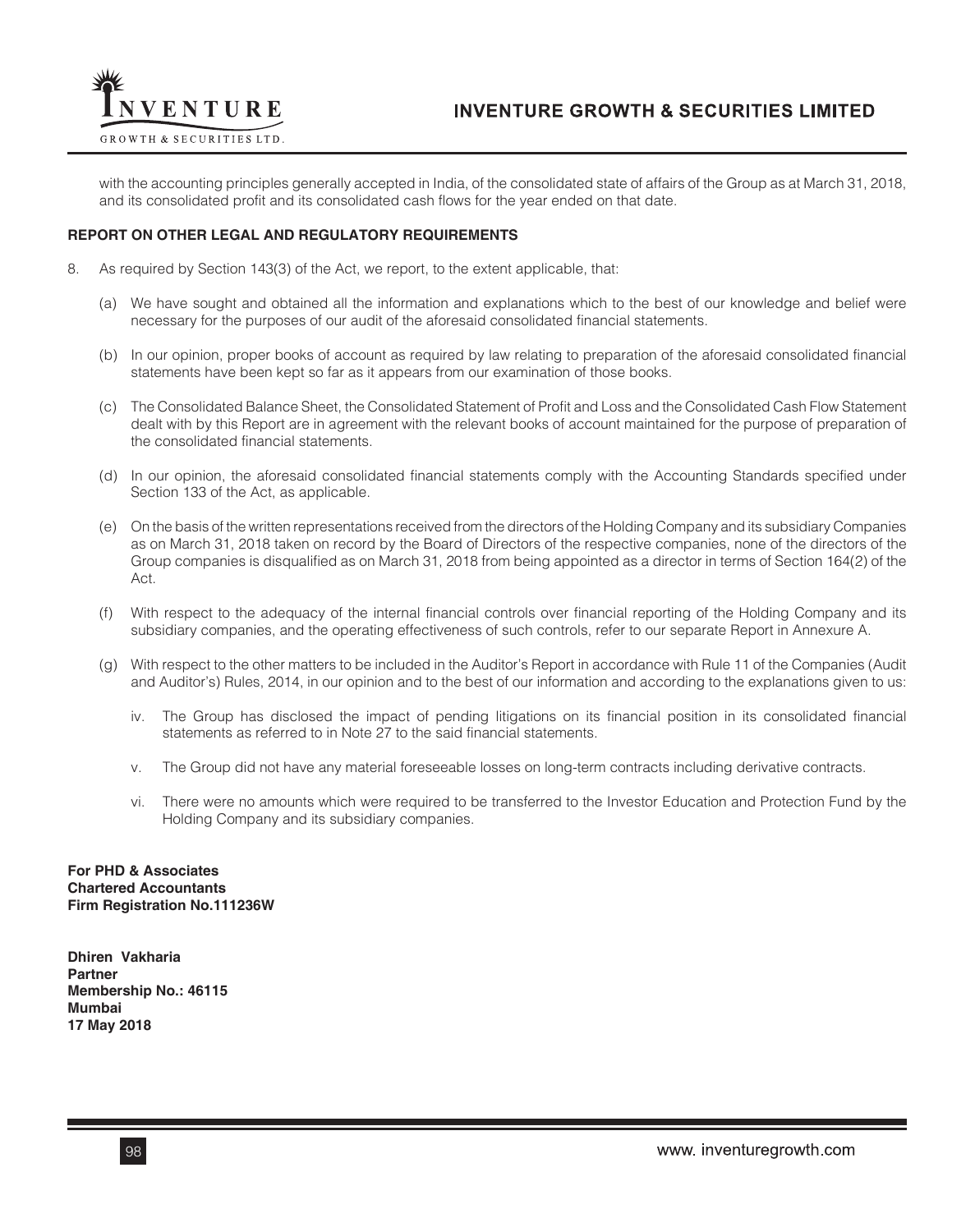

## **Annexure A**

## **Report on the Internal Financial Controls under Clause (i) of Sub-section 3 of Section 143 of the Companies Act, 2013 ("The Act")**

9. In conjunction with our audit of the consolidated financial statements of the Group as of and for the year ended March 31, 2018, we have audited the internal financial controls over financial reporting of Inventure Growth & Securities Limited (hereinafter referred to as "the Holding Company") and its subsidiary companies which are companies incorporated in India, as of that date.

#### **Management's Responsibility for Internal Financial Controls**

10. The respective Board of Directors of the Holding Company and its subsidiary companies, which are companies incorporated in India, are responsible for establishing and maintaining internal financial controls based on internal control over financial reporting criteria established by the respective companies considering the essential components of internal control stated in the Guidance Note on Audit of Internal Financial Controls over Financial Reporting issued by the Institute of Chartered Accountants of India (ICAI). These responsibilities include the design, implementation and maintenance of adequate internal financial controls that were operating effectively for ensuring the orderly and efficient conduct of its business, including adherence to company's policies, the safeguarding of its assets, the prevention and detection of frauds and errors, the accuracy and completeness of the accounting records, and the timely preparation of reliable financial information, as required under the Companies Act, 2013.

#### **Auditor's Responsibility**

- 11. Our responsibility is to express an opinion on the Company's internal financial controls over financial reporting based on our audit. We conducted our audit in accordance with the Guidance Note on Audit of Internal Financial Controls over Financial Reporting (the "Guidance Note") issued by ICAI and the Standards on Auditing deemed to be prescribed under section 143(10) of the Companies Act, 2013, to the extent applicable to an audit of internal financial controls. Those Standards and the Guidance Note require that we comply with ethical requirements and plan and perform the audit to obtain reasonable assurance about whether adequate internal financial controls over financial reporting was established and maintained and if such controls operated effectively in all material respects.
- 12. Our audit involves performing procedures to obtain audit evidence about the adequacy of the internal financial controls system over financial reporting and their operating effectiveness. Our audit of internal financial controls over financial reporting included obtaining an understanding of internal financial controls over financial reporting, assessing the risk that a material weakness exists, and testing and evaluating the design and operating effectiveness of internal control based on the assessed risk. The procedures selected depend on the auditor's judgment, including the assessment of the risks of material misstatement of the financial statements, whether due to fraud or error.
- 13. We believe that the audit evidence we have obtained is sufficient and appropriate to provide a basis for our audit opinion on the Company's internal financial controls system over financial reporting.

## **Meaning of Internal Financial Controls Over Financial Reporting**

- 14. A company's internal financial control over financial reporting is a process designed to provide reasonable assurance regarding the reliability of financial reporting and the preparation of financial statements for external purposes in accordance with generally accepted accounting principles. A company's internal financial control over financial reporting includes those policies and procedures that :
	- (a) pertain to the maintenance of records that, in reasonable detail, accurately and fairly reflect the transactions and dispositions of the assets of the company;
	- (b) provide reasonable assurance that transactions are recorded as necessary to permit preparation of financial statements in accordance with generally accepted accounting principles, and that receipts and expenditures of the company are being made only in accordance with authorisations of management and directors of the company; and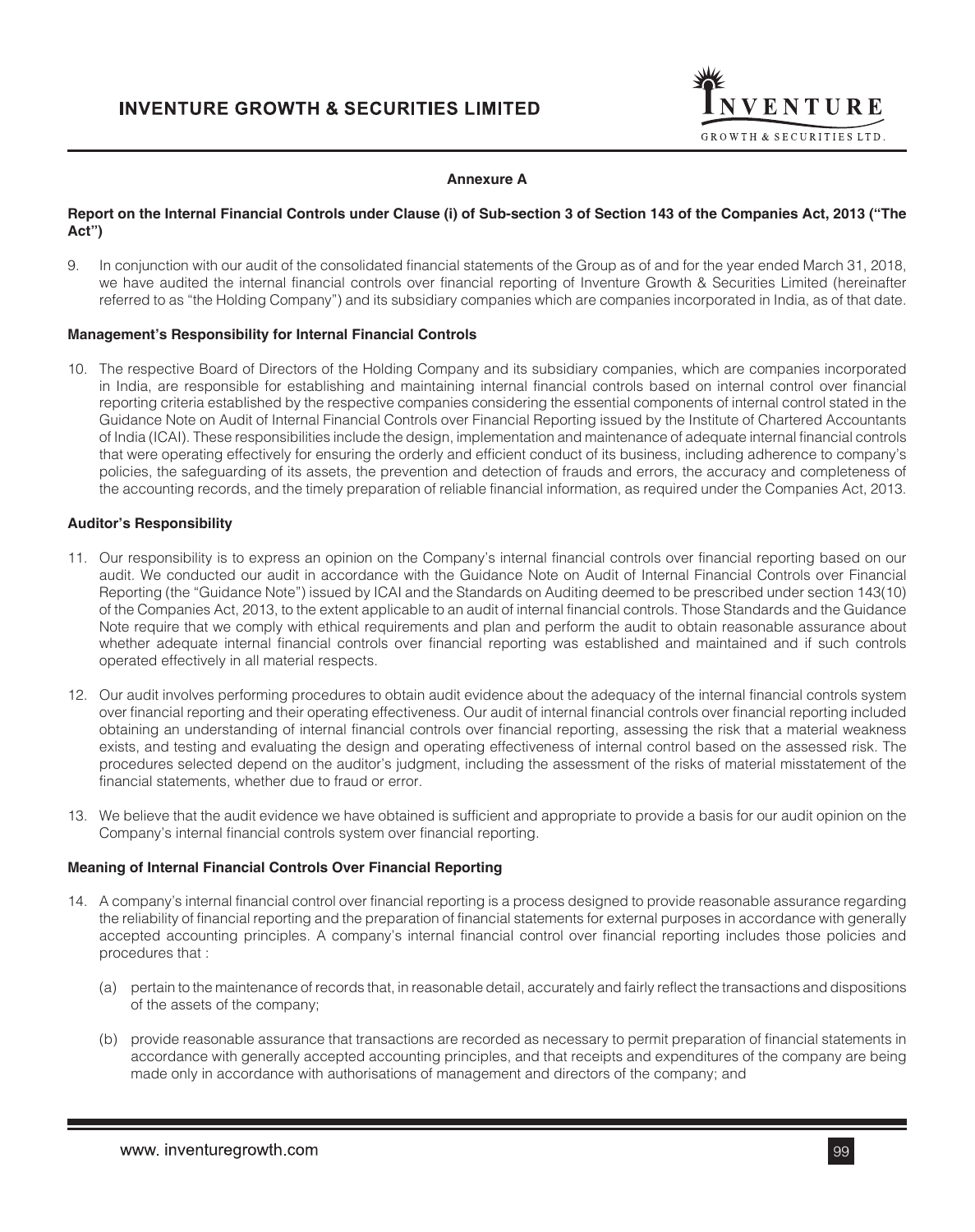

(c) provide reasonable assurance regarding prevention or timely detection of unauthorised acquisition, use, or disposition of the company's assets that could have a material effect on the financial statements.

## **Inherent Limitations of Internal Financial Controls Over Financial Reporting.**

15. Because of the inherent limitations of internal financial controls over financial reporting, including the possibility of collusion or improper management override of controls, material misstatements due to error or fraud may occur and not be detected. Also, projections of any evaluation of the internal financial controls over financial reporting to future periods are subject to the risk that the internal financial control over financial reporting may become inadequate because of changes in conditions, or that the degree of compliance with the policies or procedures may deteriorate.

#### **Opinion**

16. In our opinion, to the best of our information and according to the explanations given to us, the Holding Company and its subsidiary companies, which are companies incorporated in India, have, in all material respects, an adequate internal financial controls system over financial reporting and such internal financial controls over financial reporting were operating effectively as at March 31, 2018, based on the internal control over financial reporting criteria established by the respective companies considering the essential components of internal control stated in the Guidance Note on Audit of Internal Financial Controls Over Financial Reporting issued by the ICAI.

**For PHD & Associates Chartered Accountants Firm Registration No.111236W**

**Dhiren Vakharia Partner Membership No.: 46115**

**Mumbai 17 May 2018**

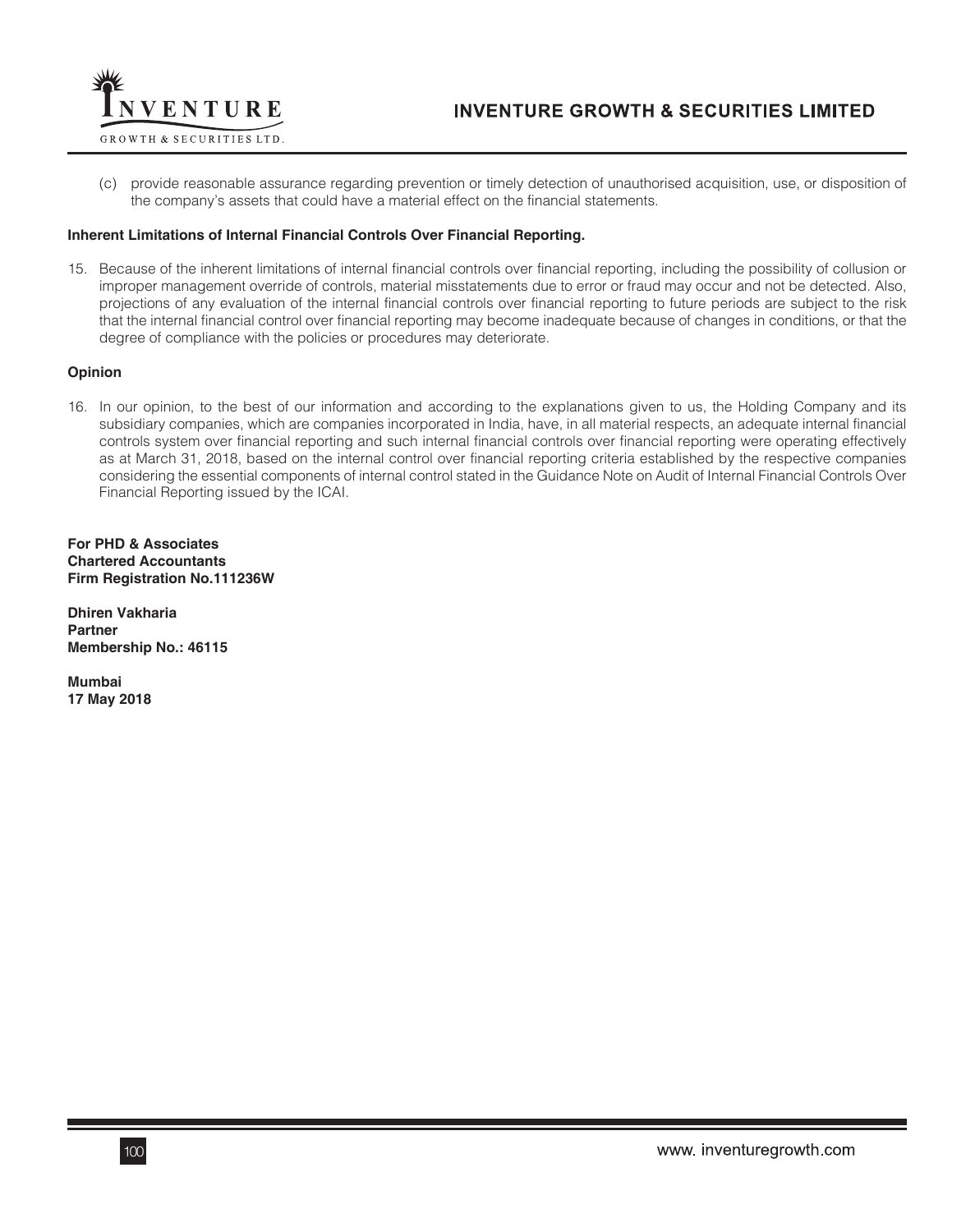

## **Consolidated Balance Sheet as at 31st March 2018**

|               | <b>Particulars</b>                                                              | Note No.       | As at<br>31 March 2018 | As at<br>31 March 2017 |
|---------------|---------------------------------------------------------------------------------|----------------|------------------------|------------------------|
|               |                                                                                 |                | ₹                      | ₹                      |
|               | <b>EQUITY AND LIABILITIES</b>                                                   |                |                        |                        |
|               | <b>Shareholders' Funds</b>                                                      |                |                        |                        |
| (a)           | Share Capital                                                                   | 3              | 840,000,000            | 840,000,000            |
| (b)           | Reserves and Surplus                                                            | $\overline{4}$ | 966,366,524            | 920,976,795            |
|               |                                                                                 |                | 1,806,366,524          | 1,760,976,795          |
|               | Minority Interest                                                               |                | 28,816                 | 28,374                 |
|               | <b>Non-Current Liabilities</b>                                                  |                |                        |                        |
| (a)           | Long-Term Borrowings                                                            | 5              | 973,149                | 1,515,480              |
| (b)           | Deferred Tax Liabilities (Net)                                                  | 6              | 13,889,103             | 17,440,314             |
| (c)           | Long-Term Provisions                                                            | $\overline{7}$ | 85,054,001             | 51,700,415             |
|               |                                                                                 |                | 99,916,253             | 70,656,209             |
|               | <b>Current Liabilities</b>                                                      |                |                        |                        |
| (a)           | Short-Term Borrowings                                                           | 8              | 257, 267, 204          | 334,218,369            |
| (b)           | <b>Trade Payables</b>                                                           | 9              |                        |                        |
|               | (i) Total outstanding dues of Micro and Small enterprises                       |                |                        |                        |
|               | (ii) Total outstanding dues of creditors other than Micro and Small enterprises |                | 146,821,587            | 132,224,340            |
| (c)           | <b>Other Current Liabilities</b>                                                | 10             | 160,572,431            | 204, 102, 428          |
| (d)           | Short-Term Provisions                                                           | 11             | 2,477,489              | 11,466,288             |
|               |                                                                                 |                | 567,138,711            | 682,011,425            |
| <b>Total</b>  |                                                                                 |                | 2.473.450.304          | 2,513,672,803          |
| <b>ASSETS</b> |                                                                                 |                |                        |                        |
|               | <b>Non-Current Assets</b>                                                       |                |                        |                        |
| (a)           | <b>Fixed Assets</b>                                                             | 12             |                        |                        |
|               | (i) Property, Plant & Equipments                                                |                | 82,868,809             | 88,668,939             |
|               | (ii) Intangible Assets                                                          |                | 775.000                |                        |
|               |                                                                                 |                | 83,643,809             | 88,668,939             |
| (b)           | Goodwill on Consolidation                                                       |                | 14,915,864             | 14,915,864             |
| (c)           | Non-Current Investments                                                         | 13             | 131,299,370            | 89,028,413             |
| (d)           | Deferred Tax Asset (Net)                                                        | 6              | 32,721,411             | 35,463,487             |
| (e)           | Long-Term Loans and Advances                                                    | 14             | 80,278,880             | 86, 165, 565           |
| (f)           | Other Non-Current Assets                                                        | 15             |                        | 27,480,000             |
|               |                                                                                 |                | 342,859,334            | 341,722,268            |
|               | <b>Current Assets</b>                                                           |                |                        |                        |
| (a)           | Inventories                                                                     | 16             | 29,655,658             | 17,889,014             |
| (b)           | <b>Trade Receivables</b>                                                        | 17             | 330,966,441            | 403,313,060            |
| (c)           | Cash and Cash Equivalents                                                       | 18             | 795,444,752            | 761,439,644            |
| (d)           | Short-Term Loans and Advances                                                   | 19             | 960,794,994            | 949,698,765            |
| (e)           | <b>Other Current Assets</b>                                                     | 20             | 13,729,125             | 39,610,052             |
|               |                                                                                 |                | 2,130,590,970          | 2,171,950,535          |
| <b>Total</b>  |                                                                                 |                | 2,473,450,304          | 2,513,672,803          |
|               | <b>Significant Accounting Policies</b>                                          | $\overline{2}$ |                        |                        |

The accompanying notes are an intergral part of the financial statements

| As per our attached report of even date<br>For PHD & Associates          | For and on behalf of the Board of Directors |                                              |  |
|--------------------------------------------------------------------------|---------------------------------------------|----------------------------------------------|--|
| <b>Chartered Accountants</b><br>Firm Registration No. 111236W            | Kanji B. Rita<br>DIN 00727470               |                                              |  |
| Paresh Vakharia<br>Partner                                               | Kamlesh S. Limbachiya<br>DIN 02774663       | Wholetime Director                           |  |
| Membership No. 38220<br><b>Place:</b> Mumbai<br><b>Date: 17 May 2018</b> | Arvind J. Gala<br>Bhavi R. Gandhi           | Chief Financial Officer<br>Company Secretary |  |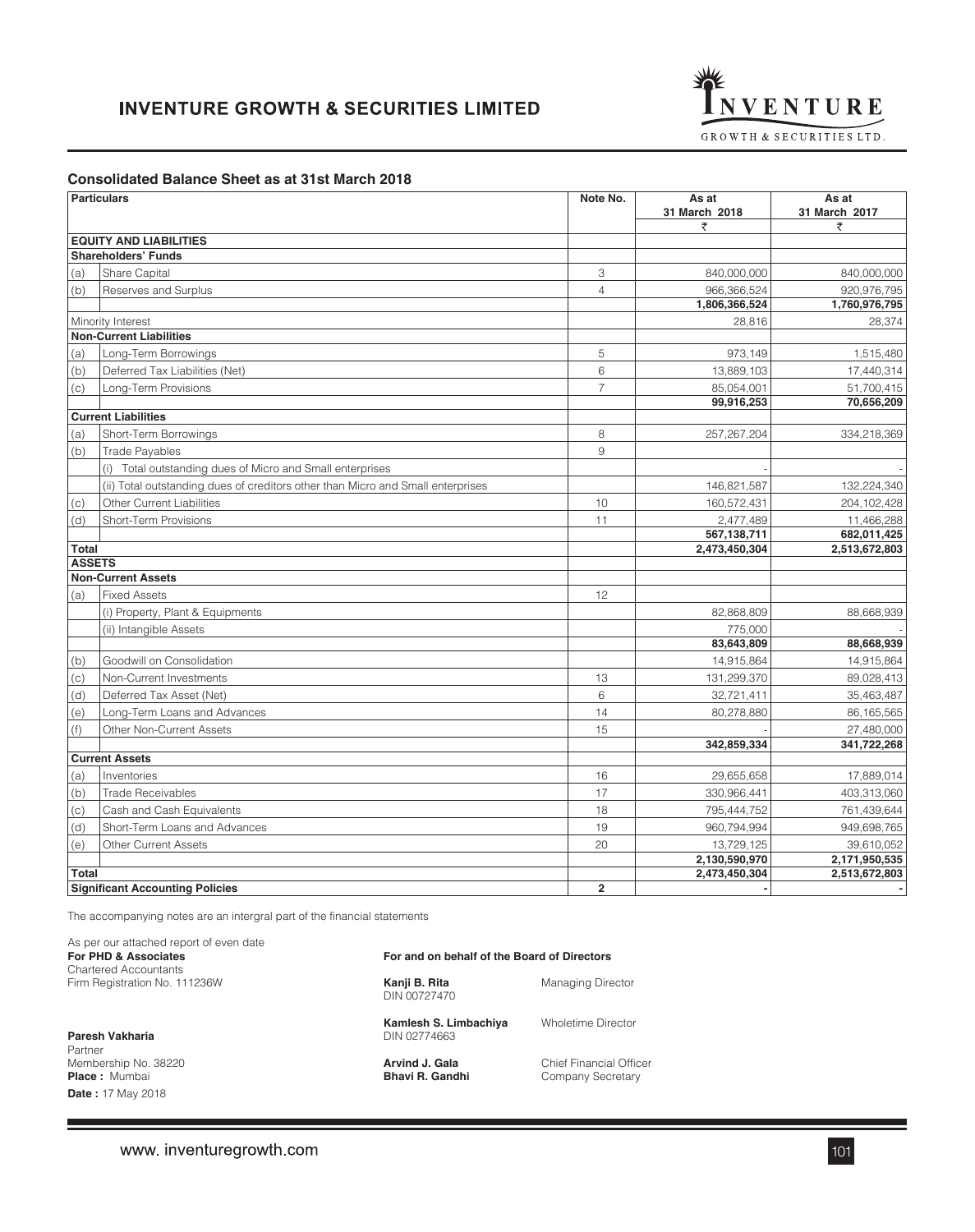

# **Consolidated Statement of Profit and Loss for the Year ended 31st March 2018**

| <b>Particulars</b>                                       | <b>Note</b><br>No. | For the year<br>ended<br>31 March 2018 | For the year<br>ended<br>31 March 2017 |
|----------------------------------------------------------|--------------------|----------------------------------------|----------------------------------------|
|                                                          |                    | ₹                                      | ₹                                      |
| Revenue From Operations                                  | 21                 | 391,823,478                            | 313,307,842                            |
| Other Income                                             | 22                 | 24,116,620                             | 31,987,746                             |
| <b>Total Revenue</b>                                     |                    | 415,940,097                            | 345,295,588                            |
| <b>Expenses</b>                                          |                    |                                        |                                        |
| (a) Employee Benefit Expenses                            | 23                 | 55,807,016                             | 57,445,503                             |
| (b) Finance Costs                                        | 24                 | 32,468,852                             | 38,534,339                             |
| (c) Depreciation and Amortisation Expense                | 12                 | 7,862,283                              | 9,580,950                              |
| (d) Other Expenses                                       | 25                 | 254,061,669                            | 155,119,921                            |
| <b>Total Expenses</b>                                    |                    | 350,199,820                            | 260,680,713                            |
| <b>Profit Before Tax</b>                                 |                    | 65,740,277                             | 84,614,875                             |
| <b>Tax Expenses</b>                                      |                    |                                        |                                        |
| (a) Current Tax                                          |                    | 26,348,050                             | 26,095,310                             |
| Less: MAT Credit Entitlement                             |                    | (5,049,240)                            | (10, 834, 310)                         |
| Net Current Tax                                          |                    | 21,298,810                             | 15,261,000                             |
| (b) Deferred Tax                                         |                    | (809, 135)                             | 19,095,344                             |
| (c) Income Tax for Earlier years                         |                    | (139, 569)                             | 45, 131, 004                           |
|                                                          |                    | 20,350,106                             | 79,487,348                             |
| Profit for the Year before Minority Interest             |                    | 45,390,171                             | 5,127,527                              |
| Less: Share of Profit transferred to Minority Interest   |                    | 442                                    | 584                                    |
| Net Profit for the Year after Minority Interest          |                    | 45,389,729                             | 5,126,943                              |
| Earnings per equity share of Nominal Value of ₹10/- each | 28                 |                                        |                                        |
| (a) Basic                                                |                    | 0.54                                   | 0.06                                   |
| (b) Diluted                                              |                    | 0.54                                   | 0.06                                   |
| <b>Significant Accounting Policies</b>                   | $\overline{2}$     |                                        |                                        |

The accompanying notes are an intergral part of the financial statements.

| As per our attached report of even date<br><b>For PHD &amp; Associates</b><br><b>Chartered Accountants</b> | For and on behalf of the Board of Directors     |                                              |
|------------------------------------------------------------------------------------------------------------|-------------------------------------------------|----------------------------------------------|
| Firm Registration No. 111236W                                                                              | <b>Managing Director</b>                        |                                              |
| Paresh Vakharia<br>Partner                                                                                 | Kamlesh S. Limbachiya<br>DIN 02774663           | Wholetime Director                           |
| Membership No. 38220<br><b>Place:</b> Mumbai<br><b>Date:</b> 17 May 2018                                   | <b>Arvind J. Gala</b><br><b>Bhavi R. Gandhi</b> | Chief Financial Officer<br>Company Secretary |

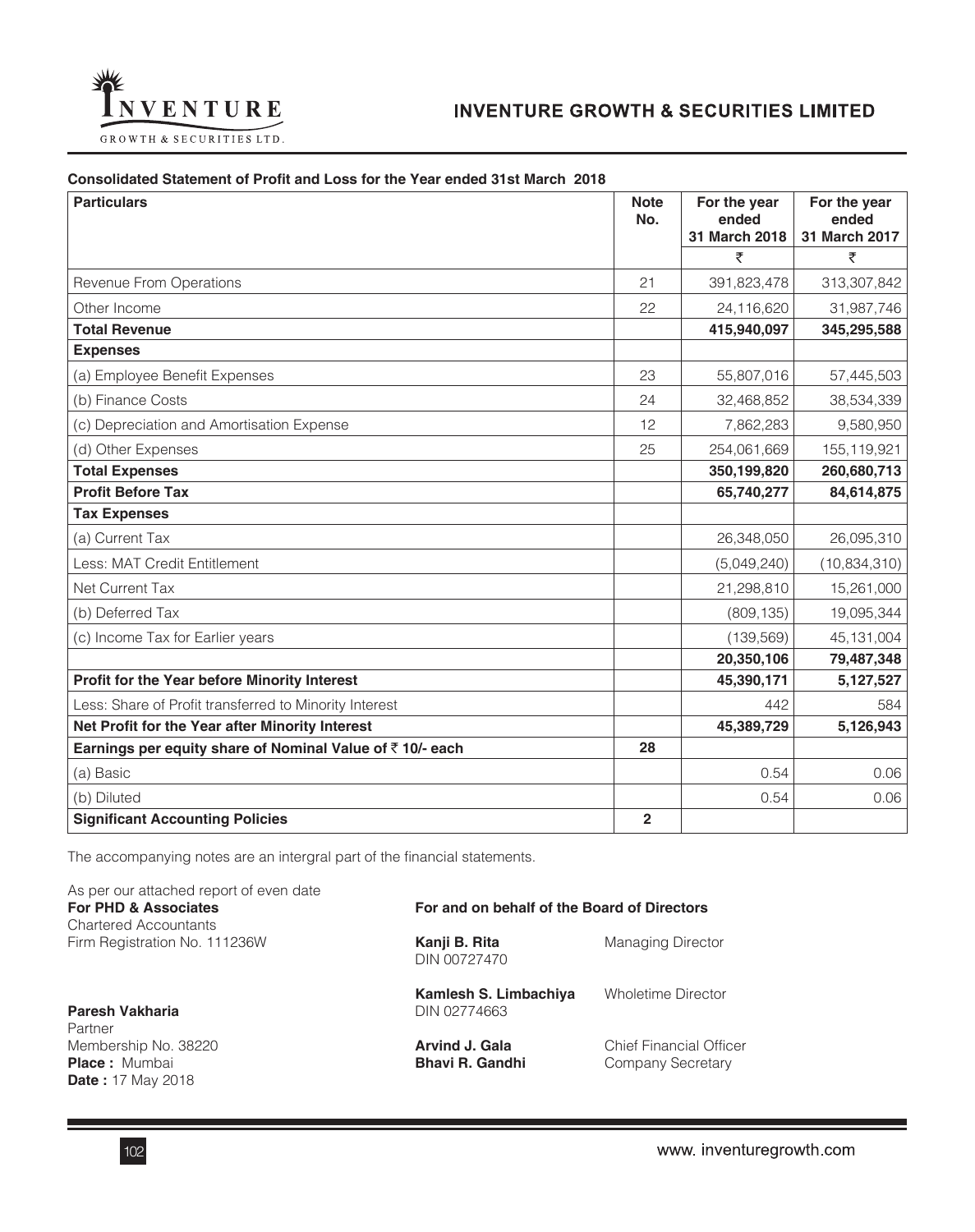

# **Consolidated Cash Flow Statement for the year ended 31 March 2018**

| <b>Particulars</b><br>For the year ended<br>31 March 2018                               |                 |                | For the year ended<br>31 March 2017 |                |
|-----------------------------------------------------------------------------------------|-----------------|----------------|-------------------------------------|----------------|
|                                                                                         | ₹               | ₹              | ₹                                   | ₹              |
| A. Cash Flow from Operating Activities                                                  |                 |                |                                     |                |
| Net Profit before Exceptional Items and tax                                             |                 | 65,740,277     |                                     | 84,614,875     |
| Adjustment for:                                                                         |                 |                |                                     |                |
| Depreciation and amortisation                                                           | 7,862,283       |                | 9,580,950                           |                |
| Finance costs                                                                           | 11,046,058      |                | 16,388,528                          |                |
| Interest income                                                                         | (44, 699, 010)  |                | (56,054,635)                        |                |
| Dividend income                                                                         | (761, 993)      |                | (893, 332)                          |                |
| (Profit)/Loss on Sale of Investments                                                    | (2,601,661)     |                | 16,596,266                          |                |
| Provision for defined employee benefits                                                 | 572,122         |                | 1,106,667                           |                |
| Provision for Doubtful Debts                                                            | 4,438,580       |                |                                     |                |
| Contingent Provisions against Standard Assets                                           | 12,709          |                | 161,872                             |                |
| Contingent Provisions against Non Performing Assets                                     | 32,871,700      |                | 28,463,626                          |                |
| <b>Bad debts</b>                                                                        | 52,812,207      |                | 2,098,394                           |                |
| (Profit) /Loss on Sale of Fixed assets                                                  | 32,272          |                |                                     |                |
|                                                                                         |                 | 61,585,267     |                                     | 17,448,336     |
| Operating profit before working capital changes                                         |                 | 127,325,544    |                                     | 102,063,211    |
| <b>Adjustments for:</b>                                                                 |                 |                |                                     |                |
| Trade receivables                                                                       | 15,095,832      |                | 23,041,896                          |                |
| Inventories                                                                             | (11, 766, 644)  |                | 35,574,235                          |                |
| Long term Loans and advances                                                            | 4,159,667       |                | 92,650,813                          |                |
| Short term Loans and advances                                                           | (11,096,229)    |                | (151, 213, 816)                     |                |
| <b>Other Current Assets</b>                                                             | (7,890,234)     |                | (1,305,874)                         |                |
| <b>Trade Payables</b>                                                                   | 14,597,247      |                | (47, 194, 771)                      |                |
| <b>Other Current Liabilities</b>                                                        | (43, 579, 837)  |                | 79,370,341                          |                |
|                                                                                         |                 | (40, 480, 198) |                                     | 30,922,824     |
| Cash generated from / (used in) operations                                              |                 | 86,845,346     |                                     | 132,986,035    |
| Direct Taxes paid (Net of refunds)                                                      |                 | (28, 523, 967) |                                     | (58, 834, 902) |
| Net cash flow from / (used in) operating activities                                     |                 | 58,321,379     |                                     | 74, 151, 133   |
| Add/(Less): Exceptional Items (net)                                                     |                 |                |                                     | 74,151,133     |
| Net cash flow from/(used in) operating activities after<br><b>Exceptional Item (A)</b>  |                 | 58,321,379     |                                     |                |
| <b>B. Cash Flow from Investing Activities</b>                                           |                 |                |                                     |                |
| Purchase of fixed assets                                                                | (2,888,625)     |                | (2, 111, 130)                       |                |
| Proceeds from sale of fixed assets                                                      | 19,200          |                |                                     |                |
| Investments in Property                                                                 | (18, 404, 454)  |                |                                     |                |
| Fixed deposits with banks with original maturity of more<br>than three months - placed  | (654, 166, 303) |                | (502, 634, 898)                     |                |
| Fixed deposits with banks with original maturity of more<br>than three months - matured | 648, 154, 898   |                | 463,897,500                         |                |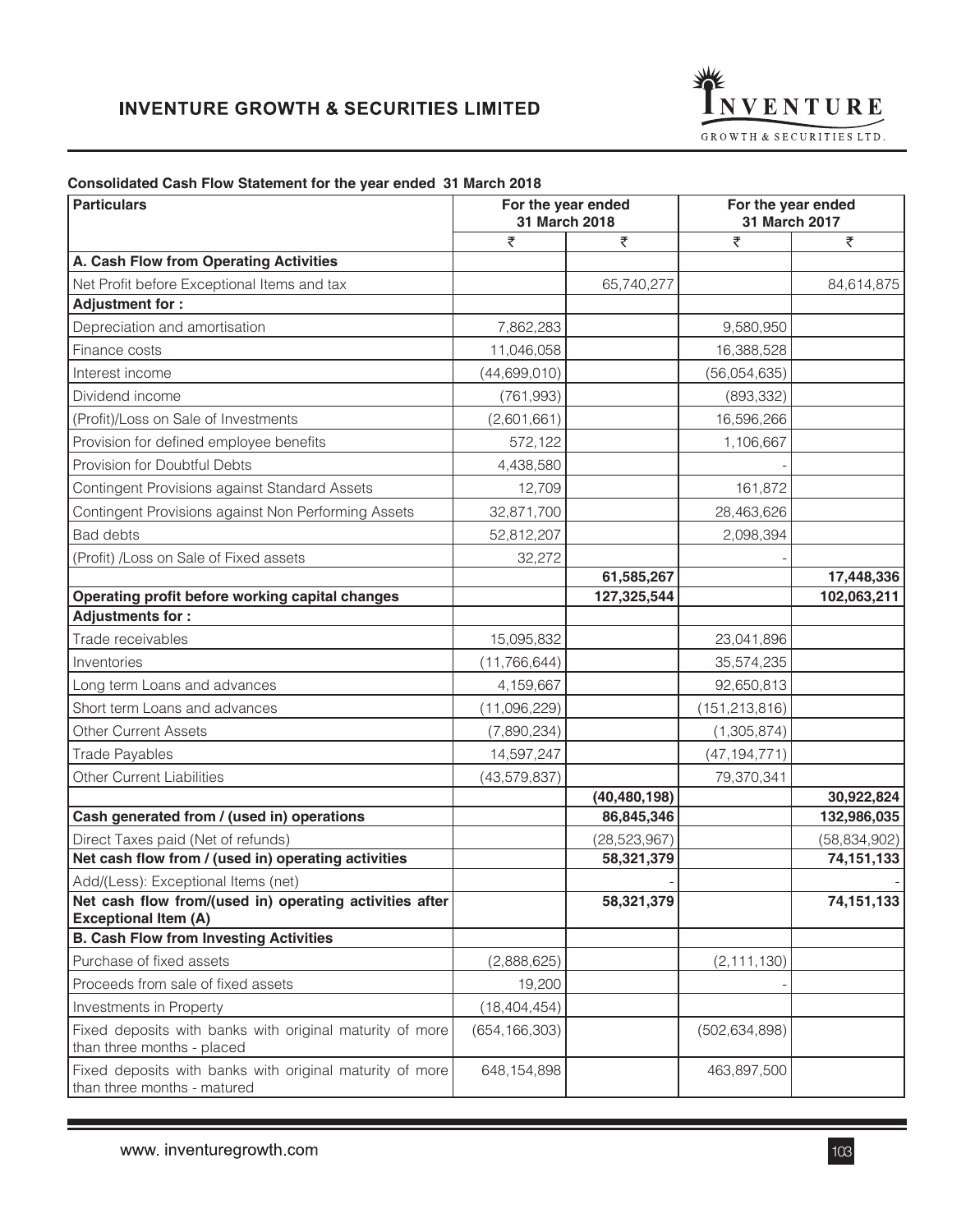

VENTURE

| <b>Particulars</b>                                                  | For the year ended<br>31 March 2018 |                | For the year ended<br>31 March 2017 |             |
|---------------------------------------------------------------------|-------------------------------------|----------------|-------------------------------------|-------------|
|                                                                     | ₹                                   | ₹              | ₹                                   | ₹           |
| Purchase of other investments                                       | (49, 574, 383)                      |                | (57,270,640)                        |             |
| Proceeds from sale of investments                                   | 61,309,541                          |                | 54,457,886                          |             |
| Dividend income                                                     | 761,993                             |                | 893,332                             |             |
| Interest Received                                                   | 45,470,171                          |                | 56,430,239                          |             |
| Net cash flow from/(used in) investing activities (B)               |                                     | 30,682,038     |                                     | 13,662,289  |
| C. Cash Flow from Financing Activities                              |                                     |                |                                     |             |
| Proceeds / (Repayment) of long term borrowings                      | (492,491)                           |                | (467,032)                           |             |
| Proceeds / (Repayment) of short term borrowings                     | (76, 951, 165)                      |                | 23,944,874                          |             |
| Finance costs                                                       | (11,046,058)                        |                | (16,388,528)                        |             |
| Net cash flow from/(used in) financing activities (C)               |                                     | (88, 489, 714) |                                     | 7,089,314   |
| Net increase / (decrease) in cash and cash equivalents<br>$(A+B+C)$ |                                     | 513,703        |                                     | 94,902,736  |
| Cash and cash equivalents at the beginning of the year              |                                     | 118,284,746    |                                     | 23,382,010  |
| Cash and cash equivalents at the end of the year                    |                                     | 118,798,449    |                                     | 118,284,746 |

#### **Notes:**

Ī

1 Cash and Cash Equivalents are as under:

| <b>Particulars</b>                 | As at<br>31 March 2018 | As at<br>31 March 2017 |
|------------------------------------|------------------------|------------------------|
|                                    |                        |                        |
| l Cash on hand                     | 59,447                 | 38,393                 |
| <b>Balance in Current Accounts</b> | 118,064,002            | 117,783,050            |
| <b>Fixed Deposits</b>              | 675,000                | 463,303                |
|                                    | 118,798,449            | 118,284,746            |

2 The above Cash Flow Statement has been prepared under the 'Indirect Method' as set out in Accounting Standard - 3 on "Cash Flow Statements" issued by the Institute of Chartered Accountants of India.

3 Previous year's figures have been regrouped/rearranged wherever necessary to conform to the current year's presentation.

| As per our attached report of even date<br>For PHD & Associates<br><b>Chartered Accountants</b> | For and on behalf of the Board of Directors |                                              |  |  |
|-------------------------------------------------------------------------------------------------|---------------------------------------------|----------------------------------------------|--|--|
| Firm Registration No. 111236W                                                                   | Kanji B. Rita<br>DIN 00727470               | <b>Managing Director</b>                     |  |  |
| Paresh Vakharia<br>Partner                                                                      | Kamlesh S. Limbachiya<br>DIN 02774663       | <b>Wholetime Director</b>                    |  |  |
| Membership No. 38220<br><b>Place:</b> Mumbai<br><b>Date: 17 May 2018</b>                        | Arvind J. Gala<br><b>Bhavi R. Gandhi</b>    | Chief Financial Officer<br>Company Secretary |  |  |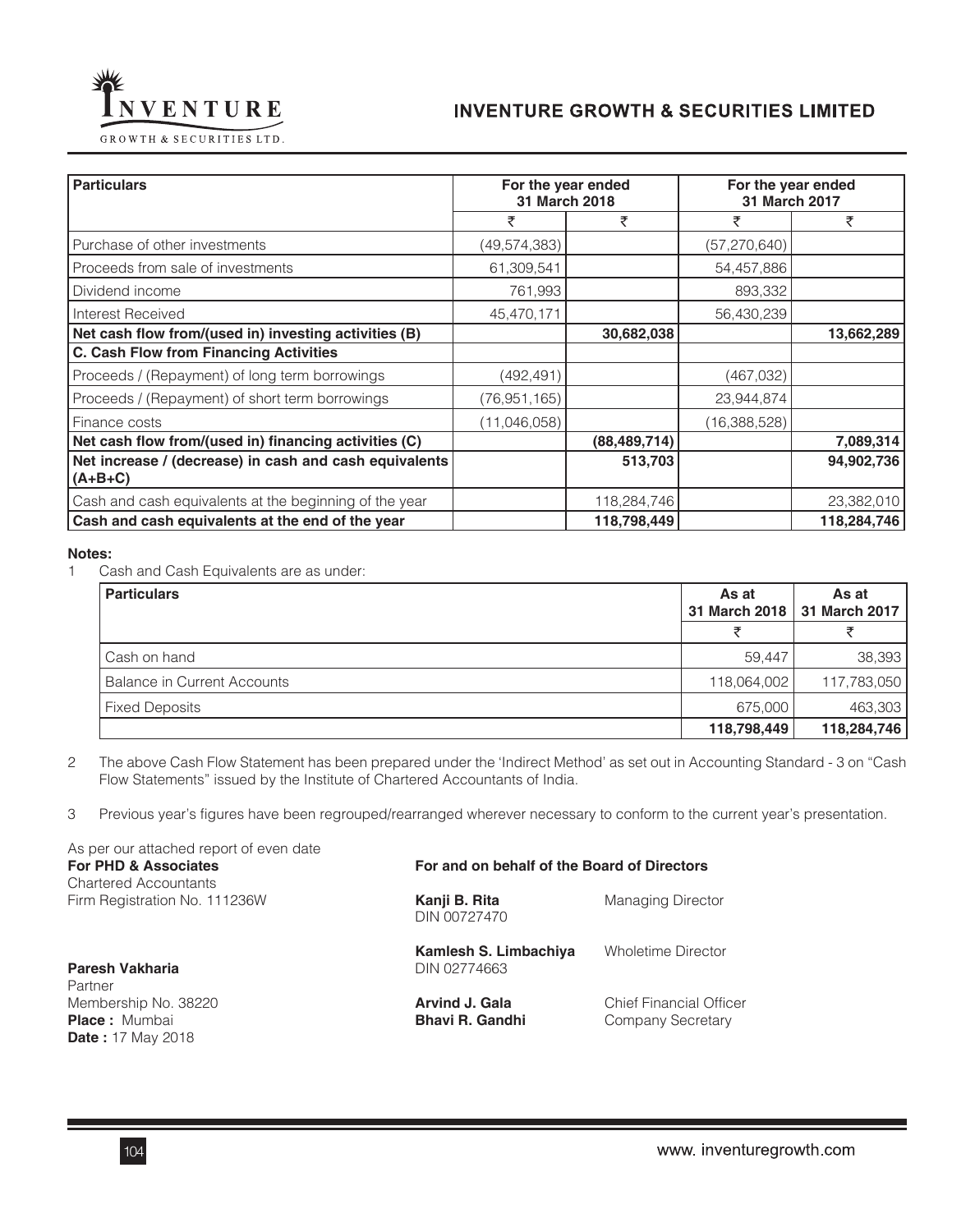

#### **Notes forming part of the Consolidated financial statements**

#### **Note 1 Corporate Information**

The consolidated financial statements relate to Inventure Growth & Securities Limited (the company) and its subsidiaries (together 'the group'). The Company was incorporated on 22 Sept 1995. The company is presently having membership of various Exchanges and is in the business of providing Stock Broking and other related services. The Subsidiary Companies are involved in Commodity Broking, Financing, Merchant Banking & other related activities.

#### **Note 2 Significant Accounting Policies**

#### **(a) Basis of accounting and preparation of financial statements**

The financial statements have been prepared on a going concern and on accrual basis, under the historical cost convention and in accordance with the generally accepted accounting principles, the accounting standards prescribed in the Companies (Accounting Standards) Rules, 2006 issued by the Central Government and relevant provisions of the Companies Act 2013, to the extent applicable.

#### **(b) Principles of consolidation**

The consolidated financial statements have been prepared on the following basis:

- 1 The Consolidated Financial Statements have been prepared in accordance with Accounting Standard 21 (AS 21) Consolidated Financial Statements'.
- 2 The Consolidated Financial Statements are based on the audited financial statements of the company & its subsidiary companies for the year ended 31 March 2018.
- 3 The Consolidated Financial Statements have been prepared using uniform accounting policies for like transactions and other events in similar circumstances and are presented to the extent possible in the same manner as the holding company's financial statements.
- 5 The excess of cost over the company's investments in the subsidiary company is recognised in the consolidated financial statements as goodwill. The excess of company's share in equity and reserves of the subsidiary company over the cost of acquisition is treated as capital reserve.
- 6 Minority interest in the net income and net assets of the Subsidiary Companies is computed and disclosed separately.
- 7 The subsidiaries considered in the preparation of these financial statements and the shareholding of the holding company in them are as follows:

| <b>Particulars</b>                             | <b>Inventure</b><br><b>Commodities</b><br>Limited | <b>Inventure Wealth</b><br><b>Management</b><br>Limited | Inventure<br><b>Finance Private</b><br>Limited | <b>Inventure</b><br><b>Insurance</b><br><b>Broking Private</b><br>Limited | <b>Inventure</b><br><b>Merchant Banker</b><br><b>Services Private</b><br>Limited |
|------------------------------------------------|---------------------------------------------------|---------------------------------------------------------|------------------------------------------------|---------------------------------------------------------------------------|----------------------------------------------------------------------------------|
| Country of Incorporation                       | India                                             | India                                                   | India                                          | India                                                                     | India                                                                            |
| % of ownership interest as<br>at 31 March 2017 | 99.97%                                            | 99.99%                                                  | 100.00%                                        | 100.00%                                                                   | 100.00%                                                                          |
| Period included in<br>consolidation            | 01/04/2017<br>to<br>31/03/2018                    | 01/04/2017<br>to<br>31/03/2018                          | 01/04/2017<br>to<br>31/03/2018                 | 01/04/2017<br>to<br>31/03/2018                                            | 01/04/2017<br>to<br>31/03/2018                                                   |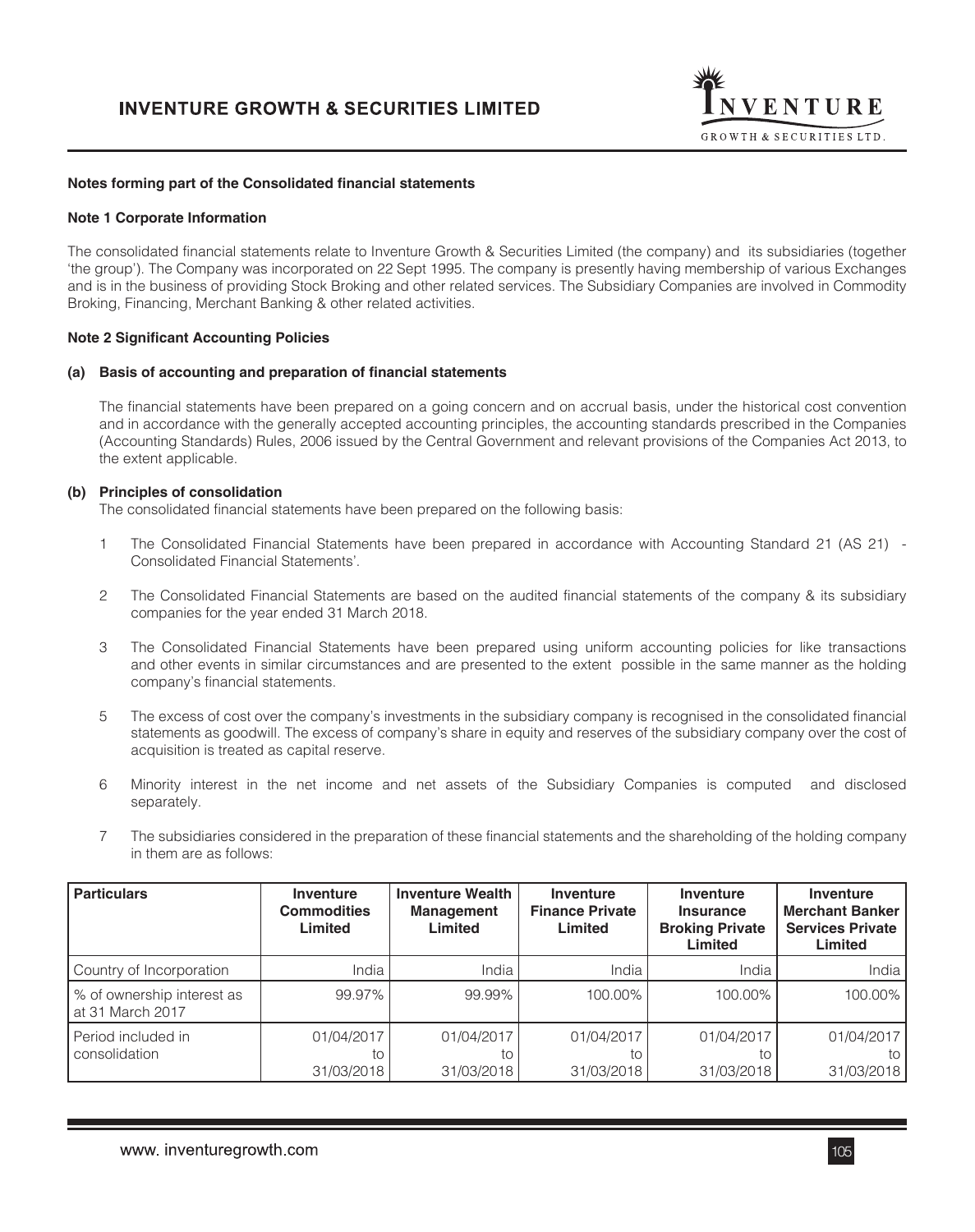

**GROWTH & SECURITIES LTD.** 

#### **(c) Use of Estimates**

The preparation of the financial statements in conformity with the generally accepted accounting principles requires the management to make estimates and assumption that affect the reported amount of assets, liabilities, revenues & expenses and disclosure of contingent assets & liabilities. The estimates & assumptions used in the accompanying financial statements are based upon management's evaluation of the relevant facts and circumstances as of the date of the Financial Statements. Actual results may defer from the estimates & assumptions used in preparing the accompanying Financial Statements. Any differences of actual results to such estimates are recognised in the year in which the results are known / materialised.

#### **(d) Revenue Recognition**

- 1 Income from brokerage activities is recognized as income as per contracted rates on the execution of transactions on behalf of the clients.
- 2 Interest and other dues are accounted for on accrual basis except in the case of non-performing assets ("NPAs") where it is recognised upon realisation, as per the income recognition and asset classification norms prescribed by the RBI. Front end fees on processing of loans are recognised upfront as income.
- 3 Advisory Fees are recognised when reasonable right of recovery is established/revenue can be reliably measured and are accounted on accrual basis.
- 4 Income from arbitrage operations and trading in securities and derivatives comprises of profit/loss on sale of securities held as stock-in-trade and profit/loss on derivative instruments.
- 5 Profit/loss earned on sale of investments is recognised on trade date basis.
- 6 Dividend income is recognised when the right to receive payment is established.
- 7 In respect of other heads of income, the Company accounts the same on accrual basis.

#### **(e) Fixed Assets**

Fixed assets are stated at cost less depreciation/amortization. The cost of fixed assets comprises purchase price and any attributable cost of bringing the asset to its working condition for its intended use.

#### **(f) Depreciation / Amortization**

Property, Plant & Equipment are depreciated on straight line basis as per useful life prescribed in schedule II of the Companies Act, 2013.

Intangible assets are amortized on a straight line basis over a period having regard to their useful economic life and estimated residual value in accordance with Accounting Standard (AS) 26 "Intangible Assets".

Computer Softwares are amortized over a period of 4 years.

Bombay Stock Exchange Membership is amortized over a period of 15 years, having regard to the nature and long term economic life of the asset.

MCX Membership and Merchant banking licence is amortized over a period of 4 years, having regard to the nature and useful economic life of the asset.

#### **(g) Inventories**

Shares and Securities acquired for sale in the ordinary course of business are considered as stock - in – trade, and are valued at lower of cost or market value as at the year end.

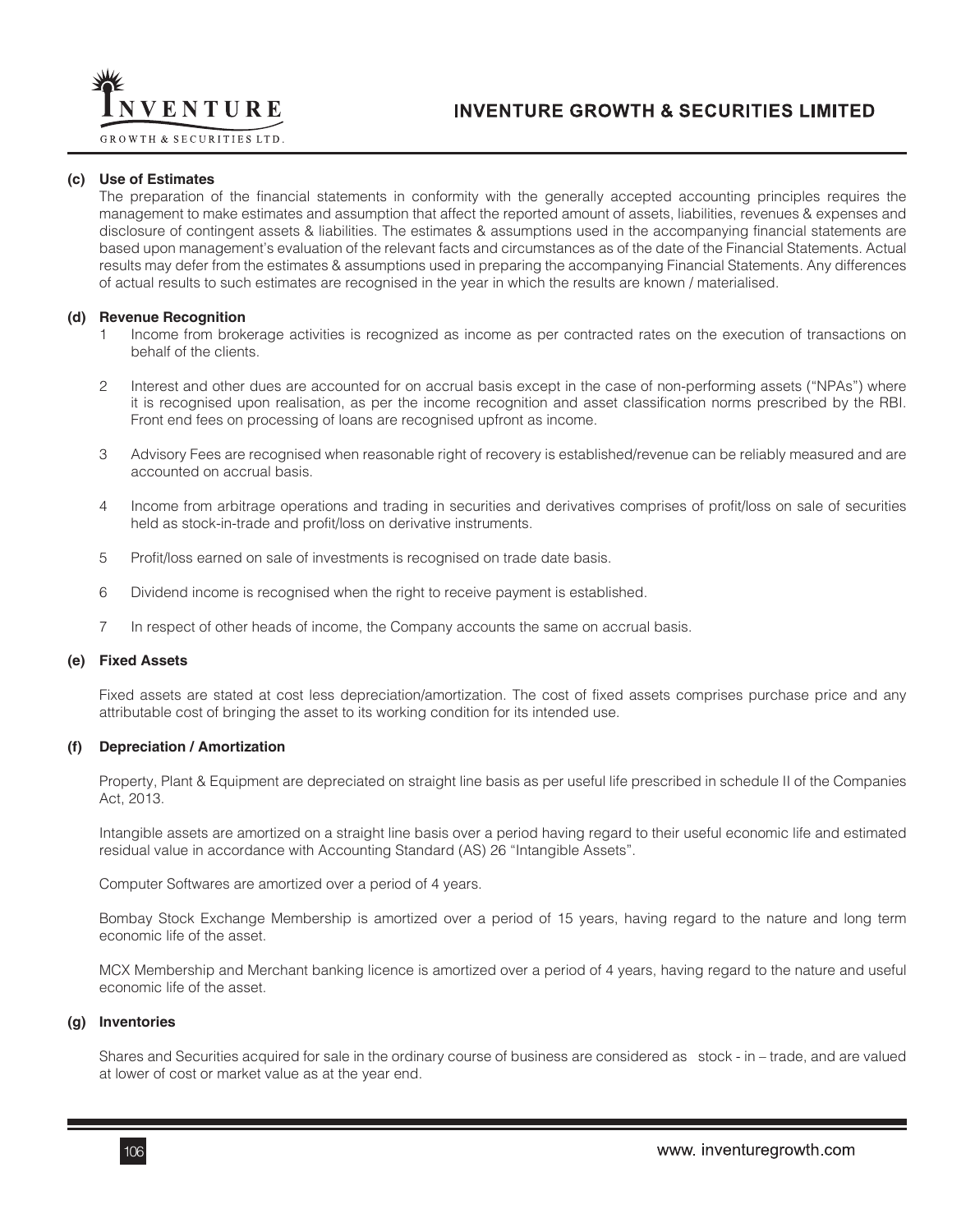

#### **(h) Investments**

Non-Current Investments are carried at cost. Provision for diminution in the value of Non-Current Investments is made only if such a decline is other than temporary in the opinion of the management.

Current Investments are carried at lower of cost and fair value. The comparison of cost and fair value is done separately in respect of each category of investments.

On disposal of investments the difference between its carrying amounts and net disposal proceeds is charged or credited to the Statement of Profit and Loss. Profit or loss on sale of investments is determined on a First-in-First-out (FIFO) basis.

#### **(i) Securities Transaction Tax**

Securities Transaction Tax related to the company's own transactions in shares & securities are charged to Statement of Profit & Loss.

### **(j) Borrowing Costs**

Borrowing costs relating to acquisition of fixed assets which takes substantial period of time to get ready for its intended use are included to the extent they relate to the period till such assets are ready to be put to use. All other borrowing costs are charged to revenue.

#### **(k) Share Issue Expense**

Expenses incurred in connection with issue of share capital are adjusted against Securities Premium Account in the year in which shares are issued.

#### **(l) Employees Retirement Benefits**

#### **1 Provident Fund**

The Company contributes to a recognized provident fund which is a defined contribution scheme. The contributions are accounted for on an accrual basis and recognized in the Statement of Profit & Loss.

#### **2 Gratuity**

The employees of the Company are eligible for Gratuity in accordance with the Payment of Gratuity Act, and is a Defined Employee Benefit. The above benefit is not funded but provision is made in the accounts.

The present value of the obligation under such benefit plans is determined based on actuarial valuation using the Projected Unit Credit Method which recognizes each period of service that give rise to additional unit of employee benefit entitlement and measures each unit separately to built up the final obligation.

Actuarial gains and losses are recognized immediately in the Statement of Profit & Loss.

#### **3 Compensated Leave**

Unutilized leave of staff lapses as at the year end and is not encashable. Accordingly, no provision is made for compensated absences.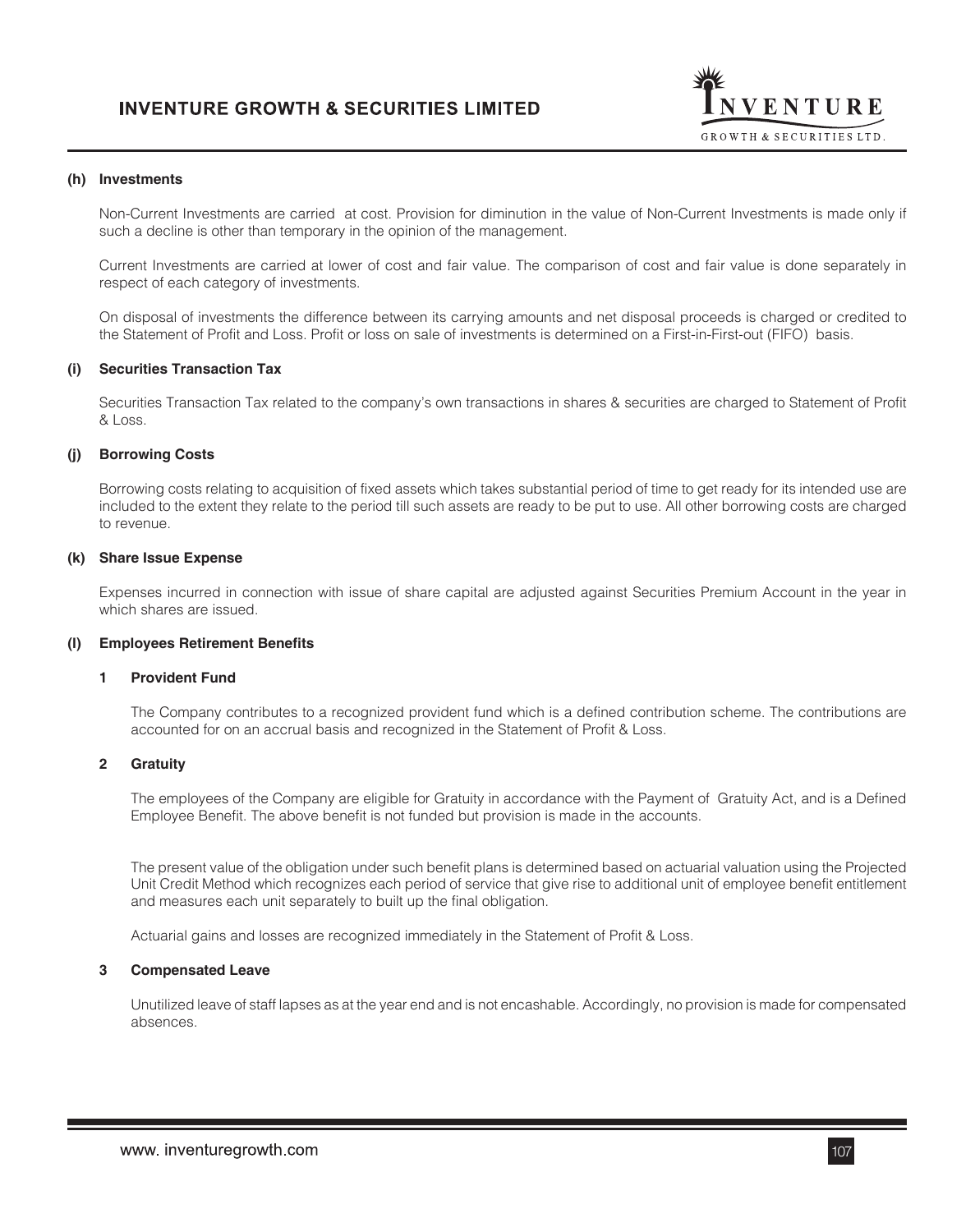

#### **(m) Taxation**

Income-tax expense comprises current tax (i.e. amount of tax for the year determined in accordance with the income-tax law), deferred tax charge or credit (reflecting the tax effect of timing differences between accounting income and taxable income for the year).

#### **Deferred Taxation**

The deferred tax charge or credit and the corresponding deferred tax liabilities and assets are recognized using the tax rates that have been enacted or substantially enacted at the balance sheet date. Deferred tax assets are recognised only to the extent there is reasonable certainty that the asset can be realised in future; however, where there is unabsorbed depreciation or carried forward loss under taxation laws, deferred tax assets are recognised only if there is a virtual certainty of realisation of the assets. Deferred tax assets are reviewed as at each balance sheet date and written down or written-up to reflect the amount that is reasonable/virtually certain (as the case may be) to be realised.

#### **Minimum Alternate Tax**

Minimum Alternate Tax ('MAT') credit is recognised as an asset only when and to the extent there is convincing evidence that the Company will pay normal income-tax during the specified period. In the year in which the MAT credit becomes eligible to be recognised as an asset in accordance with the recommendations contained in the guidance note issued by Institute of Chartered Accountants of India ('ICAI'), the said asset is created by way of a credit to the statement of profit and loss. The Company reviews the same at each balance sheet date and writes down the carrying amount of MAT credit entitlement to the extent there is no longer convicing evidence to the effect that Company will pay normal income-tax during the specified period.

#### **(n) Impairment of Assets**

The Group assesses at each balance sheet date whether there is any indication that an asset may be impaired based on internal/ external factors. If any such indication exists, the Group estimates the recoverable amount of the asset. If such recoverable amount of the asset or the recoverable amount of the cash generated unit to which the asset belongs, is less than its carrying amount, the carrying amount is reduced to its recoverable amount.

## **(o) Provisions, Contingent Liabilities & Contingent Assets**

Contingent liabilities, if material, are disclosed by way of notes, contingent assets are not recognized or disclosed in the financial statements. A provision is recognized when an enterprise has a present obligation as a result of past event(s) and it is probable that an outflow of resources embodying economic benefits will be required to settle the obligation(s), in respect of which a reliable estimate can be made for the amount of obligation.

#### **Note 3 Share Capital**

| <b>Particulars</b>                                    | As at<br>31 March 2018 | As at<br>31 March 2017 |
|-------------------------------------------------------|------------------------|------------------------|
|                                                       |                        |                        |
| <b>Authorised</b>                                     |                        |                        |
| 100,000,000 (100,000,000) Equity Shares of ₹10/- each | 1,000,000,000          | 1,000,000,000          |
| <b>Issued</b>                                         |                        |                        |
| 84,000,000 (84,000,000) Equity Shares of ₹10/- each   | 840,000,000            | 840,000,000            |
| Subscribed and fully paid up                          |                        |                        |
| 84,000,000 (84,000,000) Equity Shares of ₹10/- each   | 840,000,000            | 840,000,000            |
| <b>Total</b>                                          | 840,000,000            | 840,000,000            |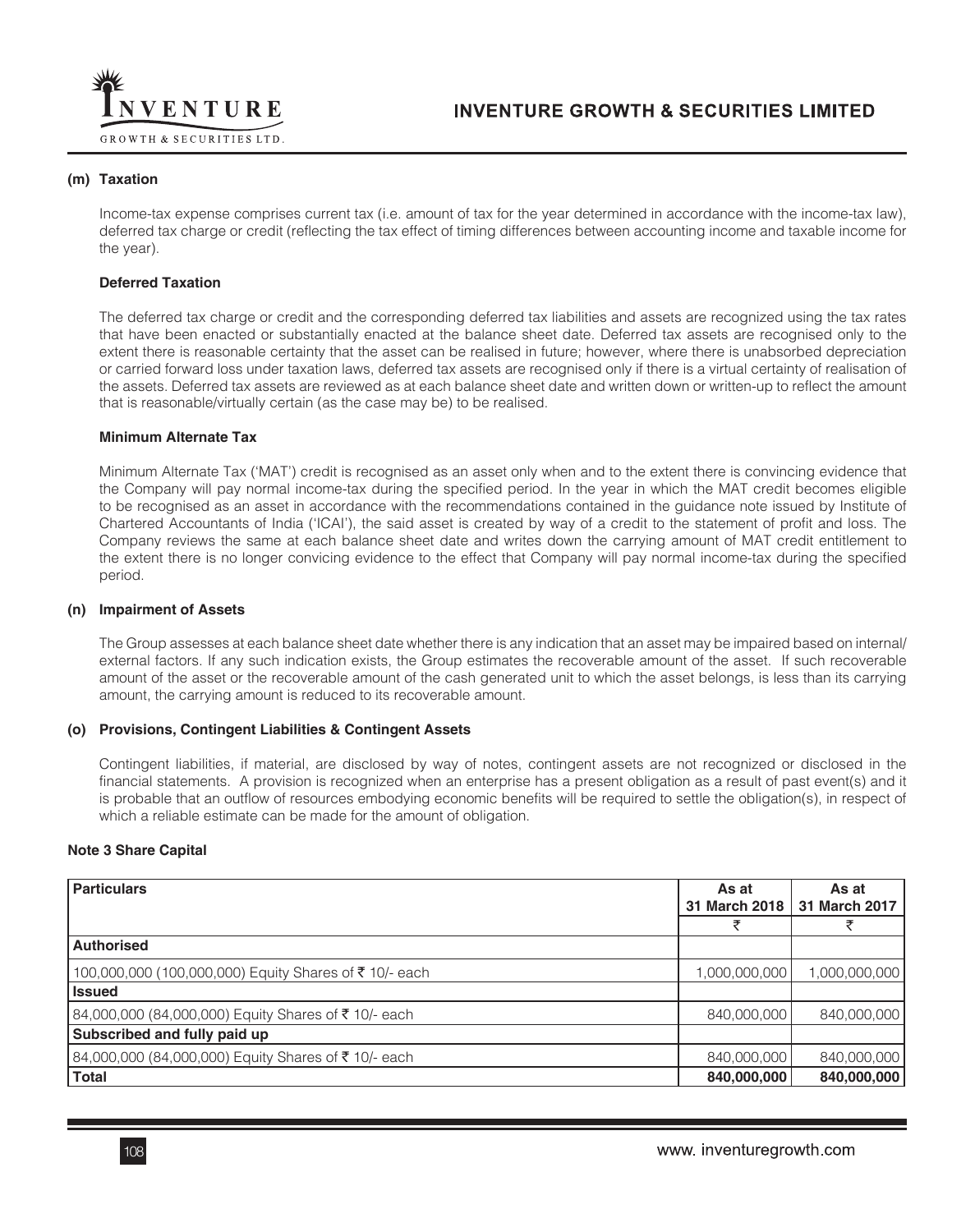

(a) Reconciliation of the number of shares and amount outstanding at the beginning and at the end of the reporting period:

| As at 31 March 2018 |  | As at 31 March 2017 |                              |
|---------------------|--|---------------------|------------------------------|
| No. of Shares       |  | No. of Shares       |                              |
| 84.000.000          |  | 84.000.000          | 840,000,000                  |
| 84.000.000          |  | 84.000.000          | 840,000,000                  |
|                     |  |                     | 840.000.000 l<br>840,000,000 |

(b) The Company has one class of Equity shares having a par value of  $\bar{\tau}$  10/- per share. Each shareholder is eligible for 1 vote per share held. The dividend proposed by the Board of Directors is subject to the approval of the shareholders in the ensuing Annual General Meeting, except in case of Interim dividend. In event of liquidation the equity shareholders are eligible to receive the remaining assets of the company after distribution of all preferential amounts in proportion to their shareholdings.

(c) Details of shareholders holding more than 5% shares in the company:

| Name of Shareholder                                | As at 31 March 2018   |                                         | As at 31 March 2017          |                                         |
|----------------------------------------------------|-----------------------|-----------------------------------------|------------------------------|-----------------------------------------|
|                                                    | No. of Shares<br>held | % holding in<br>that class of<br>shares | <b>No. of Shares</b><br>held | % holding in<br>that class of<br>shares |
| Equity shares of $\bar{\tau}$ 10/- each fully paid |                       |                                         |                              |                                         |
| Kanji B. Rita                                      | 22, 164, 327          | 26.39                                   | 22,164,327                   | 26.39                                   |
| Harilal Bhachubhai Rita                            | 5,000,000             | 5.95                                    | 3,500,000                    | 4.17                                    |
|                                                    |                       |                                         |                              |                                         |

(d) Aggregate number of Bonus shares issued during the period of 5 years immediately preceding the reporting date:

(i) 63,000,000 Equity shares of  $\bar{\tau}$  10/- each were issued as Bonus shares by way of capitalisation of  $\bar{\tau}$  630,000,000 out of Securities Premium during the Financial Year 2012-13.

### **Note 4 Reserves and Surplus**

| <b>Particulars</b>                                               | As at<br>31 March 2018 | As at<br>31 March 2017 |
|------------------------------------------------------------------|------------------------|------------------------|
|                                                                  | ₹                      | ₹                      |
| <b>Capital Reserve</b>                                           |                        |                        |
| Opening Balance                                                  | 2,025,000              | 2,025,000              |
| <b>Closing Balance</b>                                           | 2,025,000              | 2,025,000              |
| <b>Securities Premium Account</b>                                |                        |                        |
| Opening Balance                                                  | 81,163,081             | 81,163,081             |
| <b>Closing Balance</b>                                           | 81,163,081             | 81,163,081             |
| <b>Statutory Reserve</b>                                         |                        |                        |
| Opening Balance                                                  | 39, 192, 625           | 32,192,625             |
| Add: Transfer from surplus balance in Statement of Profit & Loss | 4,900,000              | 7,000,000              |
| <b>Closing Balance</b>                                           | 44,092,625             | 39,192,625             |
| <b>Taxation Reserve</b>                                          |                        |                        |
| Opening Balance                                                  | 12,500,000             | 12,500,000             |
| <b>Closing Balance</b>                                           | 12,500,000             | 12,500,000             |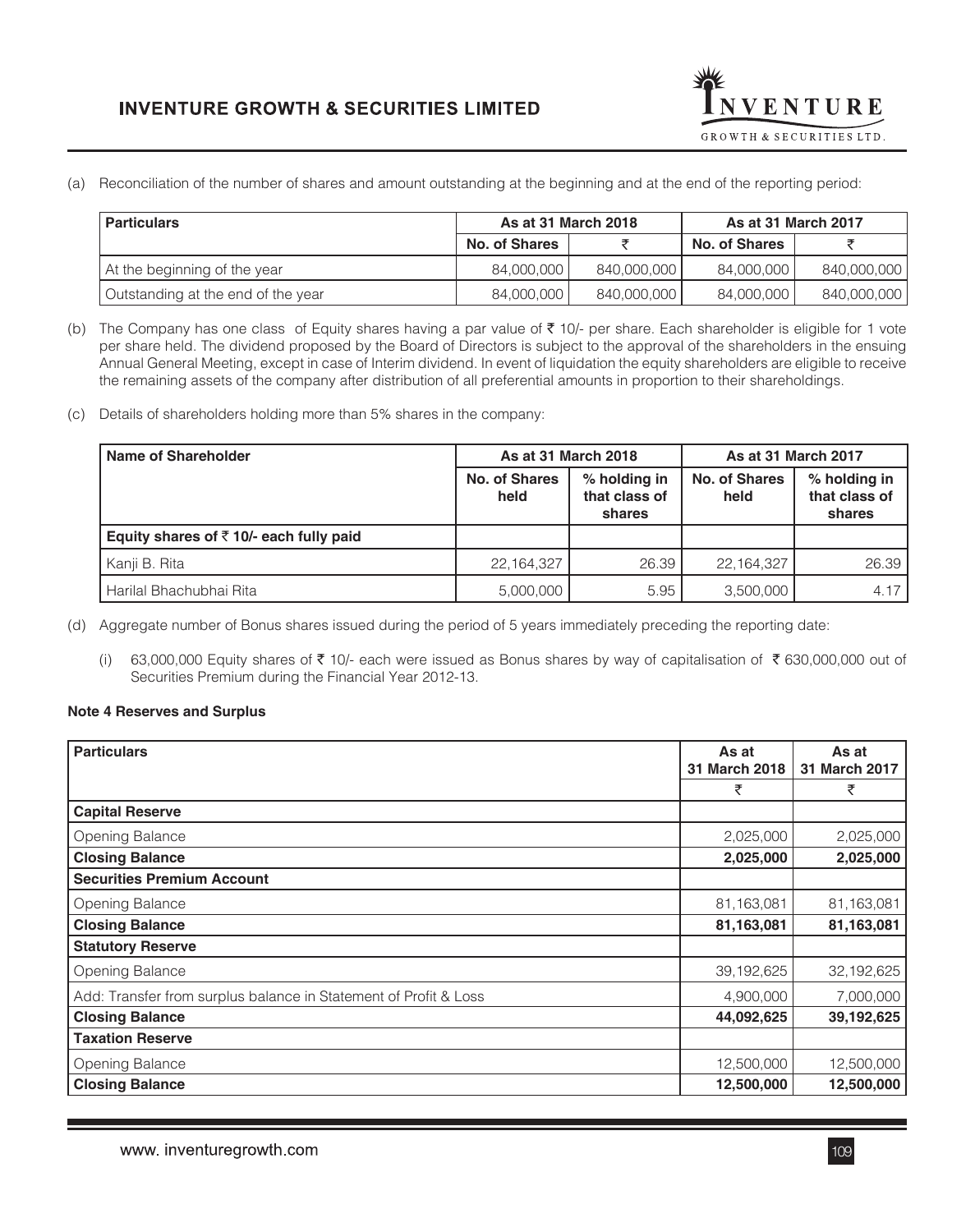

| <b>Particulars</b>                              | As at<br>31 March 2018 | As at<br>31 March 2017 |  |
|-------------------------------------------------|------------------------|------------------------|--|
|                                                 | ₹                      | ₹                      |  |
| <b>General Reserve</b>                          |                        |                        |  |
| <b>Opening Balance</b>                          | 574,821,877            | 574,821,877            |  |
| <b>Closing Balance</b>                          | 574,821,877            | 574,821,877            |  |
| Surplus balance in Statement of Profit and Loss |                        |                        |  |
| Opening balance                                 | 211,274,212            | 206, 147, 269          |  |
| Add: Profit for the year                        | 45,389,729             | 5,126,943              |  |
| Less: Transfer to Statutory Reserve             | 4,900,000              |                        |  |
| <b>Closing Balance</b>                          | 251,763,941            | 211,274,212            |  |
| <b>Total</b>                                    | 966,366,524            | 920,976,795            |  |

## **Note 5 Long-Term Borrowings**

| <b>Particulars</b> | As at   | As at<br>31 March 2018   31 March 2017 |
|--------------------|---------|----------------------------------------|
|                    |         |                                        |
| <b>Secured</b>     |         |                                        |
| <b>Term loans</b>  |         |                                        |
| From bank          | 973,149 | 1,515,480                              |
| <b>Total</b>       | 973,149 | 1,515,480                              |
|                    |         |                                        |

## **(a) Details of security and terms of repayment for the other secured long term borrowings:**

| <b>Particulars</b>                                                | Security and terms of repayment                                                                                                       | As at   | As at<br>31 March 2018   31 March 2017 |
|-------------------------------------------------------------------|---------------------------------------------------------------------------------------------------------------------------------------|---------|----------------------------------------|
|                                                                   |                                                                                                                                       |         |                                        |
| <b>Term loan from Bank:</b>                                       |                                                                                                                                       |         |                                        |
| HDFC Bank - Car Loan (Refer Note   (i) Secured against Car<br>10) | (ii) Repayble in 31 monthly installments, the last<br>installment will be due in October 2020.<br>(iii) Rate of interest : 9.70% p.a. | 973.149 | 1,515,480                              |

## **Note 6 Deferred Tax Liabilities (Net)**

| <b>Particulars</b>                                                 | As at<br>31 March 2018 | As at<br>31 March 2017 |
|--------------------------------------------------------------------|------------------------|------------------------|
|                                                                    |                        |                        |
| Tax effect of items constituting deferred tax liability:           |                        |                        |
| On difference between book balance and tax balance of fixed assets | 13,889,103             | 17,440,314             |
| Deferred Tax Liability                                             | 13,889,103             | 17,440,314             |
| Tax effect of items constituting deferred tax liability:           |                        |                        |
| On difference between book balance and tax balance of fixed assets | (64, 221)              | (112, 440)             |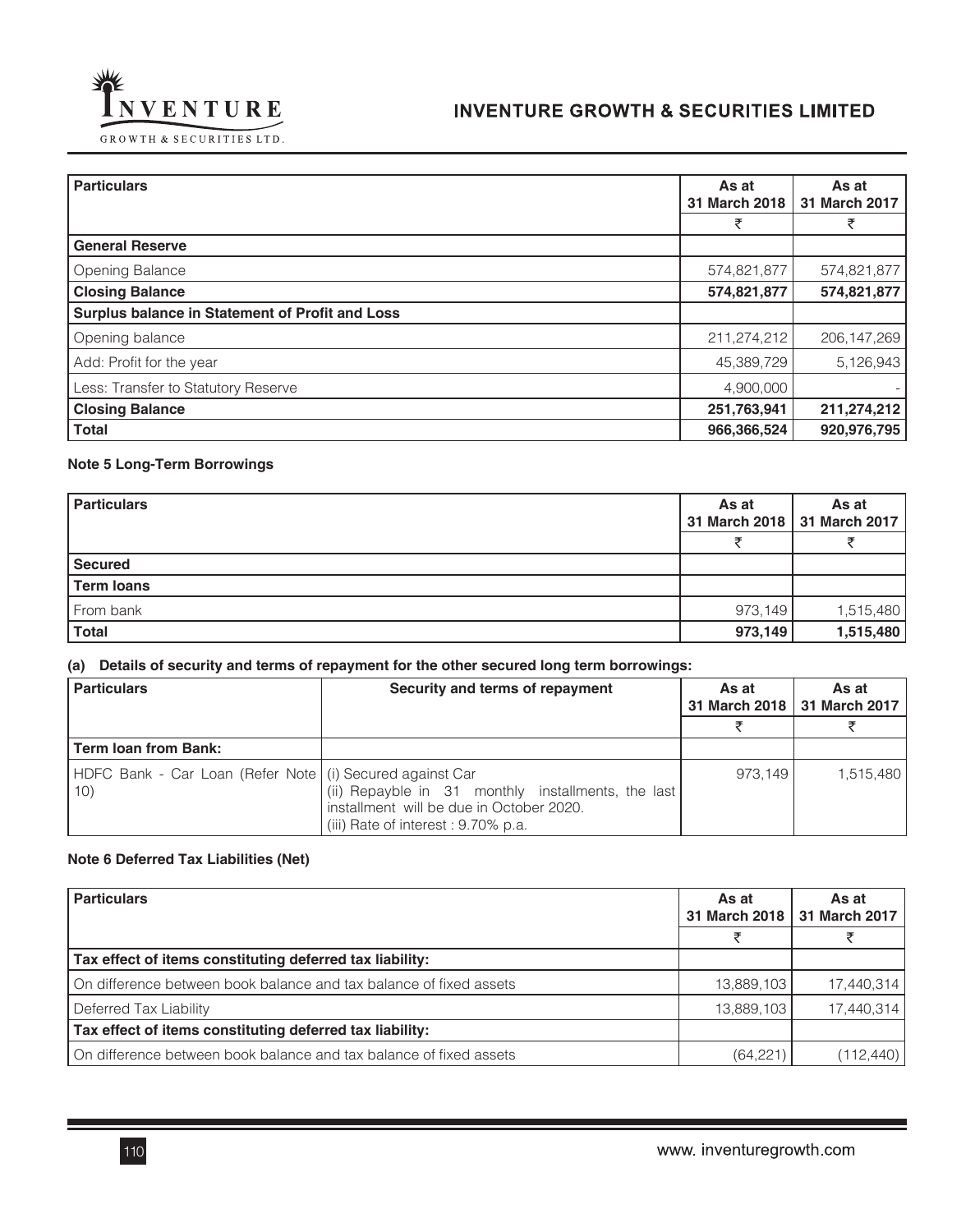

| <b>Particulars</b>                                    | As at<br>31 March 2018 | As at<br>31 March 2017 |
|-------------------------------------------------------|------------------------|------------------------|
|                                                       |                        |                        |
| Tax effect of items constituting deferred tax assets: |                        |                        |
| Provision for gratuity                                | (1,545,857)            | (1,665,867)            |
| Provision for Doubtful Debts                          | (21, 615, 064)         | (13,396,866)           |
| <b>Carried forward Business Loss</b>                  | (6,818,969)            | (16,874,443)           |
| Provision for Non Performong Assets                   | (2, 149, 855)          | (2,785,139)            |
| <b>Provision for Standard Assets</b>                  | (527, 445)             | (628, 732)             |
| Deferred Tax Assets                                   | (32, 721, 411)         | (35, 463, 487)         |
| Deferred Tax Liability (Net)                          | (18, 832, 308)         | (18,023,173)           |

#### Ī **Note 7 Long- Term Provisions**

| <b>Particulars</b>                                       | As at<br>31 March 2018 | As at<br>31 March 2017 |
|----------------------------------------------------------|------------------------|------------------------|
|                                                          |                        |                        |
| <b>Provision for employee benefits</b>                   |                        |                        |
| Gratuity (Non funded)                                    | 5,051,373              | 4,569,487              |
| Provision for Non Performing Loan Assets (Refer note 19) | 7,802,757              | 8,423,734              |
| Provision for Doubtful Loan Assets (Refer note 19)       | 72,199,871             | 38,707,194             |
| <b>Total</b>                                             | 85,054,001             | 51,700,415             |

### **Note 8 Short-Term Borrowings**

| <b>Particulars</b>                      | As at<br>31 March 2018 | As at<br>31 March 2017 |
|-----------------------------------------|------------------------|------------------------|
|                                         | ₹                      | ₹                      |
| Secured (Refer particulars given below) |                        |                        |
| Loans repayable on demand               |                        |                        |
| From banks                              | 253, 136, 857          | 327,042,296            |
|                                         | 253,136,857            | 327,042,296            |
| <b>Unsecured</b>                        |                        |                        |
| Loans repayable on demand               |                        |                        |
| From other parties                      | 4,130,347              | 7,176,073              |
| <b>Total</b>                            | 257,267,204            | 334,218,369            |

#### **Particulars of security for the secured short-term borrowings:**

| <b>Particulars</b>        | Nature of security            | As at       | As at<br>31 March 2018   31 March 2017 |
|---------------------------|-------------------------------|-------------|----------------------------------------|
|                           |                               |             |                                        |
| Loans repayable on demand |                               |             |                                        |
| From banks:               |                               |             |                                        |
| Bank overdraft            | Secured against Term Deposits | 253,135,400 | 327,042,296                            |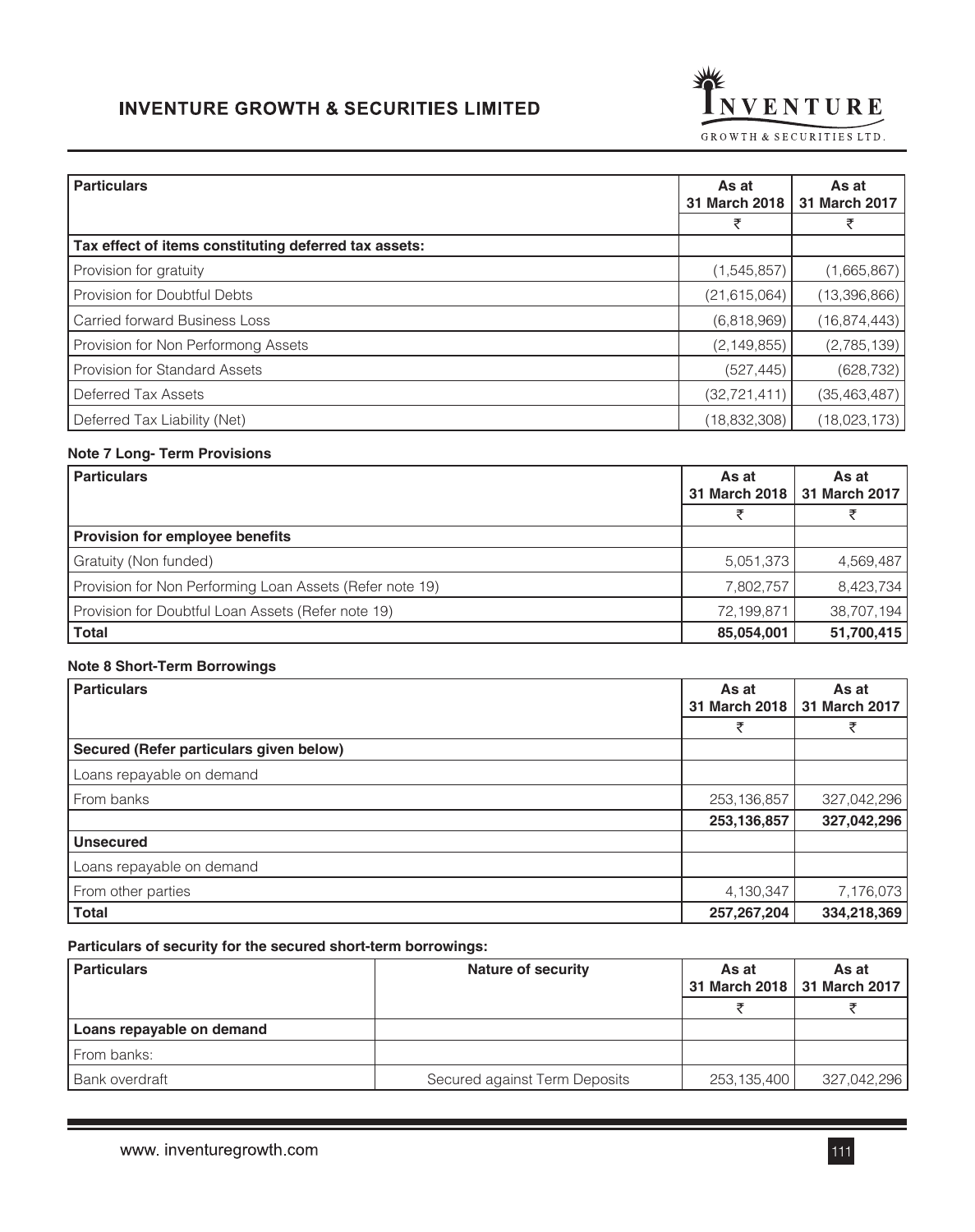

## **Note 9 Trade Payables**

| <b>Particulars</b>                                                              | As at       | As at<br>31 March 2018   31 March 2017 |
|---------------------------------------------------------------------------------|-------------|----------------------------------------|
|                                                                                 |             |                                        |
| <b>Trade Payables</b>                                                           |             |                                        |
| (i) Total outstanding dues of Micro and Small enterprises                       |             |                                        |
| (ii) Total outstanding dues of creditors other than Micro and Small enterprises | 146.821.587 | 132,224,340                            |
| <b>Total</b>                                                                    | 146,821,587 | 132,224,340                            |

#### **Note 10 Other Current Liabilities**

| <b>Particulars</b>                                  | As at       | As at<br>31 March 2018   31 March 2017 |
|-----------------------------------------------------|-------------|----------------------------------------|
|                                                     | チ           |                                        |
| Current maturities of long term debt (Refer Note 5) | 542,328     | 492,488                                |
| Security Deposit /Margin Money from clients         | 148,327,918 | 177,494,698                            |
| <b>Statutory dues</b>                               | 2,961,619   | 974,474                                |
| Other payables                                      | 8,740,566   | 25, 140, 768                           |
| <b>Total</b>                                        | 160,572,431 | 204,102,428                            |

There is no amount due and outstanding to be paid to Investor Education and Protection Fund as at 31 March 2018

### **Note 11 Short Term Provisions**

| <b>Particulars</b>                             | As at<br>31 March 2018 | As at<br>31 March 2017 |
|------------------------------------------------|------------------------|------------------------|
|                                                |                        |                        |
| Gratuity (Non Funded)                          | 559,213                | 468,977                |
| Provisions for Income Tax (Net of Advance Tax) | 3.949                  | 9,095,693              |
| <b>Provision for Standard Assets</b>           | 1,914,327              | 1,901,618              |
| <b>Total</b>                                   | 2,477,489              | 11,466,288             |
|                                                |                        |                        |

#### **Note 12 Fixed Assets** . (Amount in ₹ )

| <b>Fixed Assets</b>      | <b>Gross Block</b><br><b>Accumulated Depreciation / Amortisation</b> |                  |                   |                        |                     | <b>Net Block</b> |                |                               |                               |                               |
|--------------------------|----------------------------------------------------------------------|------------------|-------------------|------------------------|---------------------|------------------|----------------|-------------------------------|-------------------------------|-------------------------------|
|                          | As at<br>1 April 2017                                                | <b>Additions</b> | <b>Deductions</b> | As at 31<br>March 2018 | As at<br>April 2017 | For the<br>Year  | On<br>disposal | As at 31<br><b>March 2018</b> | As at 31<br><b>March 2018</b> | As at 31<br><b>March 2017</b> |
| <b>Tangible Assets</b>   |                                                                      |                  |                   |                        |                     |                  |                |                               |                               |                               |
| Own Assets:              |                                                                      |                  |                   |                        |                     |                  |                |                               |                               |                               |
| <b>Office Premises</b>   | 77,671,209                                                           |                  |                   | 77,671,209             | 12,241,693          | 1,294,520        |                | 13,536,213                    | 64,134,996                    | 66,724,036                    |
| Furniture and Fixtures   | 34,254,177                                                           | 20,270           |                   | 34,274,447             | 23,037,119          | 2,660,446        |                | 25,697,565                    | 8,576,882                     | 14,391,321                    |
| Vehicles                 | 18,578,513                                                           |                  |                   | 18,578,513             | 11,290,178          | 1,755,814        |                | 13,045,992                    | 5,532,521                     | 9,044,148                     |
| <b>Office Equipments</b> | 10,562,927                                                           | 430,488          | 256,067           | 10,737,348             | 8,822,380           | 641,158          | 204,595        | 9,258,943                     | 1,478,405                     | 2,819,006                     |
| Air Conditioners         | 4,054,627                                                            | 297,977          |                   | 4,352,604              | 3,178,313           | 421,496          |                | 3,599,809                     | 752,795                       | 1,453,280                     |
| Computers                | 21,955,783                                                           | 1,177,390        |                   | 23, 133, 173           | 19,838,614          | 901,349          |                | 20,739,963                    | 2,393,210                     | 1,418,159                     |
| Total                    | 167,077,236                                                          | 1,926,125        | 256,067           | 168,747,294            | 78,408,297          | 7,674,783        | 204,595        | 85,878,485                    | 82,868,809                    | 95,849,950                    |
| Previous year            | 164,966,106                                                          | 2,111,130        |                   | 167,077,236            | 69,116,156          | 9,292,141        |                | 78,408,297                    | 88,668,939                    | 95,849,950                    |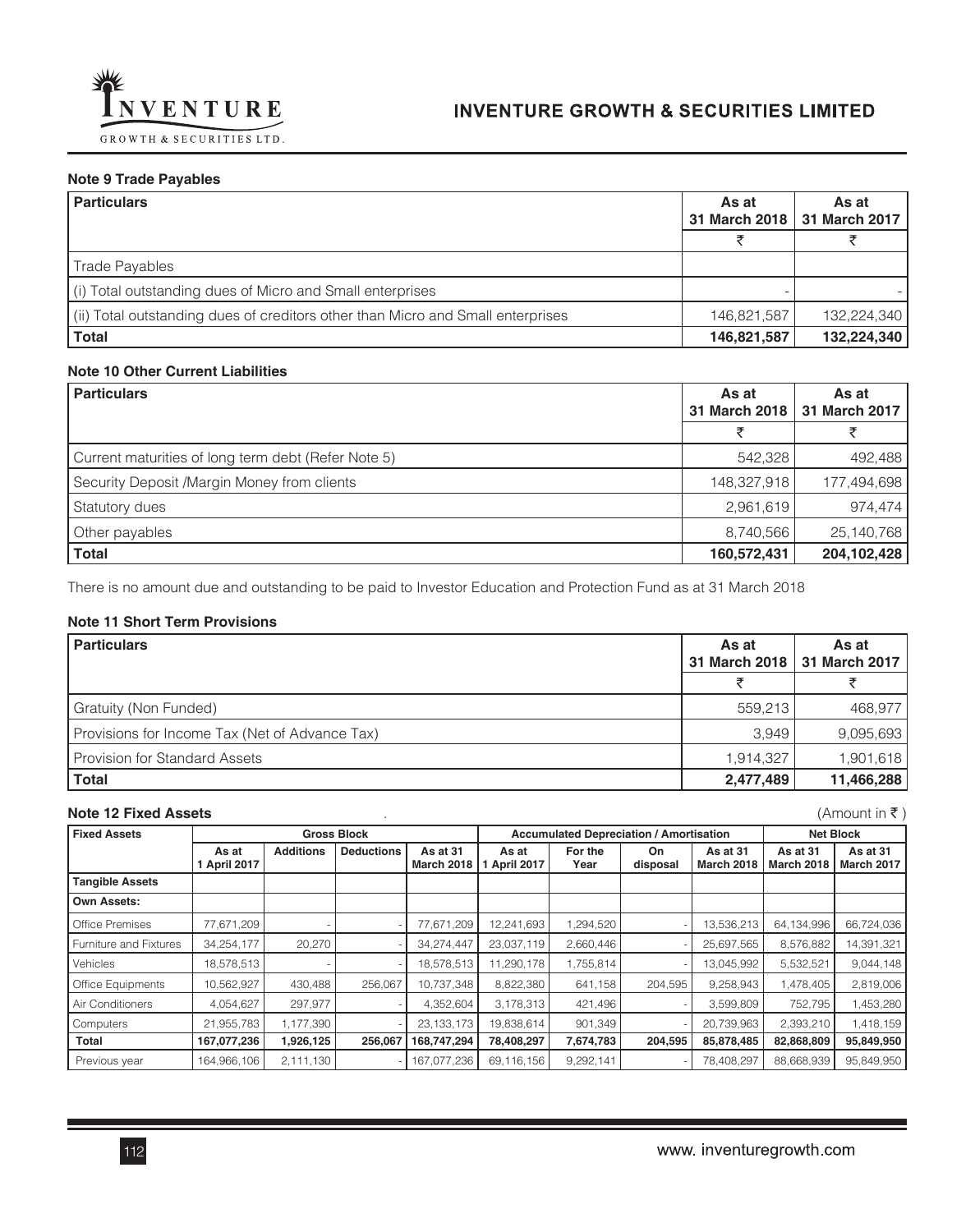

| <b>Fixed Assets</b>                                                   | <b>Gross Block</b>    |                  |                   |                               | <b>Accumulated Depreciation / Amortisation</b><br><b>Net Block</b> |                 |                |                               |                               |                               |
|-----------------------------------------------------------------------|-----------------------|------------------|-------------------|-------------------------------|--------------------------------------------------------------------|-----------------|----------------|-------------------------------|-------------------------------|-------------------------------|
|                                                                       | As at<br>1 April 2017 | <b>Additions</b> | <b>Deductions</b> | As at 31<br><b>March 2018</b> | As at<br>April 2017                                                | For the<br>Year | On<br>disposal | As at 31<br><b>March 2018</b> | As at 31<br><b>March 2018</b> | As at 31<br><b>March 2017</b> |
| <b>Intangible Assets</b>                                              |                       |                  |                   |                               |                                                                    |                 |                |                               |                               |                               |
| <b>Own Assets:</b>                                                    |                       |                  |                   |                               |                                                                    |                 |                |                               |                               |                               |
| <b>Computer Softwares</b>                                             | 10.888.326            | 62,500           |                   | 10,950,826                    | 10,888,326                                                         |                 |                | 10,888,326                    | 62,500                        |                               |
| Membership<br>οf<br><b>Stock</b><br>Bombay<br><b>Exchange Limited</b> | 18,100,000            |                  |                   | 18,100,000                    | 18,100,000                                                         |                 |                | 18,100,000                    |                               |                               |
| Membership of<br>Multi<br>Commodity Exchange<br>Limited               | 1.060.000             |                  |                   | 1,060,000                     | 1,060,000                                                          |                 |                | 1,060,000                     |                               |                               |
| Banking<br>Merchant<br>Licence                                        | 1,333,300             | 900,000          |                   | 2,233,300                     | 1,333,300                                                          | 187,500         |                | 1,520,800                     | 712,500                       |                               |
| Total                                                                 | 31,381,626            | 962,500          |                   | 32,344,126                    | 31,381,626                                                         | 187,500         |                | 31,569,126                    | 775,000                       |                               |
| Previous year                                                         | 31,381,626            |                  |                   | 31,381,626                    | 31,092,817                                                         | 288,809         |                | 31,381,626                    |                               | 288,809                       |

## **Note 13 Non-Current Investments**

| <b>Particulars</b>                                                                                                                                                                                                                     | Asat<br>31 March 2018 | Asat<br>31 March 2017 |
|----------------------------------------------------------------------------------------------------------------------------------------------------------------------------------------------------------------------------------------|-----------------------|-----------------------|
| Investments (At cost less provision for other than temporary diminution, if any):                                                                                                                                                      |                       |                       |
| <b>Other than Trade Investments (Quoted)</b>                                                                                                                                                                                           |                       |                       |
| Investment in equity shares, fully paid up                                                                                                                                                                                             |                       |                       |
| 500,000 (500,000) Equity Shares of K D Trend Wear Limited of ₹10/- each                                                                                                                                                                | 5,000,000             | 5,000,000             |
| 24,000 (Nil) Equity Shares of Central Depository Services Limited of ₹10/- each                                                                                                                                                        | 8,041,602             |                       |
| 1,00,000 (Nil) Equity Shares of Rashtriya Chemicals & Fertilizers Ltd of ₹10/- each                                                                                                                                                    | 10,333,616            |                       |
| 35,000 (Nil) Equity Shares of Housing and Urban Development Corporation Ltd ₹ 10/- each                                                                                                                                                | 2,391,099             |                       |
| 50,000 (Nil) Equity Shares of Sintex Plastics Technology Ltd ₹ 10/- each                                                                                                                                                               | 3,100,186             |                       |
| 841 (1,682) Equity Shares of Bombay Stock Exchange Limited ₹ 2/- each                                                                                                                                                                  | 129                   | 129                   |
| Other than Trade Investments (Quoted/Unquoted) (Refer Note No. 38)                                                                                                                                                                     |                       |                       |
| 500,000 (500,000) Equity Shares of Greenvalue Agrofarms Limited of ₹10/- each                                                                                                                                                          | 5,000,000             | 5,000,000             |
| 11,06,112 (11,06,112) Equity shares of Kelvin Fincap Limited of ₹5 each                                                                                                                                                                | 5,530,560             | 5,530,560             |
| Less: Provision for diminution in value of Investment                                                                                                                                                                                  | (5,530,560)           | (5,530,560)           |
| 10,00,000 (10,00,000) Equity Shares of Gujarat Narmada Flyash Company Limited of ₹5/- each                                                                                                                                             | 17,645,067            | 17,645,067            |
| Less: Provision for diminution in value of Investment                                                                                                                                                                                  | (17, 645, 067)        | (17, 645, 067)        |
| <b>Other Investments (Unquoted)</b>                                                                                                                                                                                                    |                       |                       |
| <b>Investment Property</b>                                                                                                                                                                                                             | 97,432,738            | 79,028,284            |
|                                                                                                                                                                                                                                        | 131,299,370           | 89,028,413            |
| <b>Total</b>                                                                                                                                                                                                                           | 131,299,370           | 89,028,413            |
| Aggregate amount of quoted investments                                                                                                                                                                                                 | 28,866,632            | 5,000,129             |
| market<br>of<br>value<br>quoted<br>"Aggregate<br>investments<br>(includes market value of ₹7,20,00,000/- (PY ₹6,55,00,000/-) equity shares of K D Trendwear<br>Ltd not frequently traded, based on last traded price on BSE SME ITP)." | 90,049,514            | 66,322,204            |
| Aggregate amount of unquoted investments                                                                                                                                                                                               | 102,432,738           | 84,028,284            |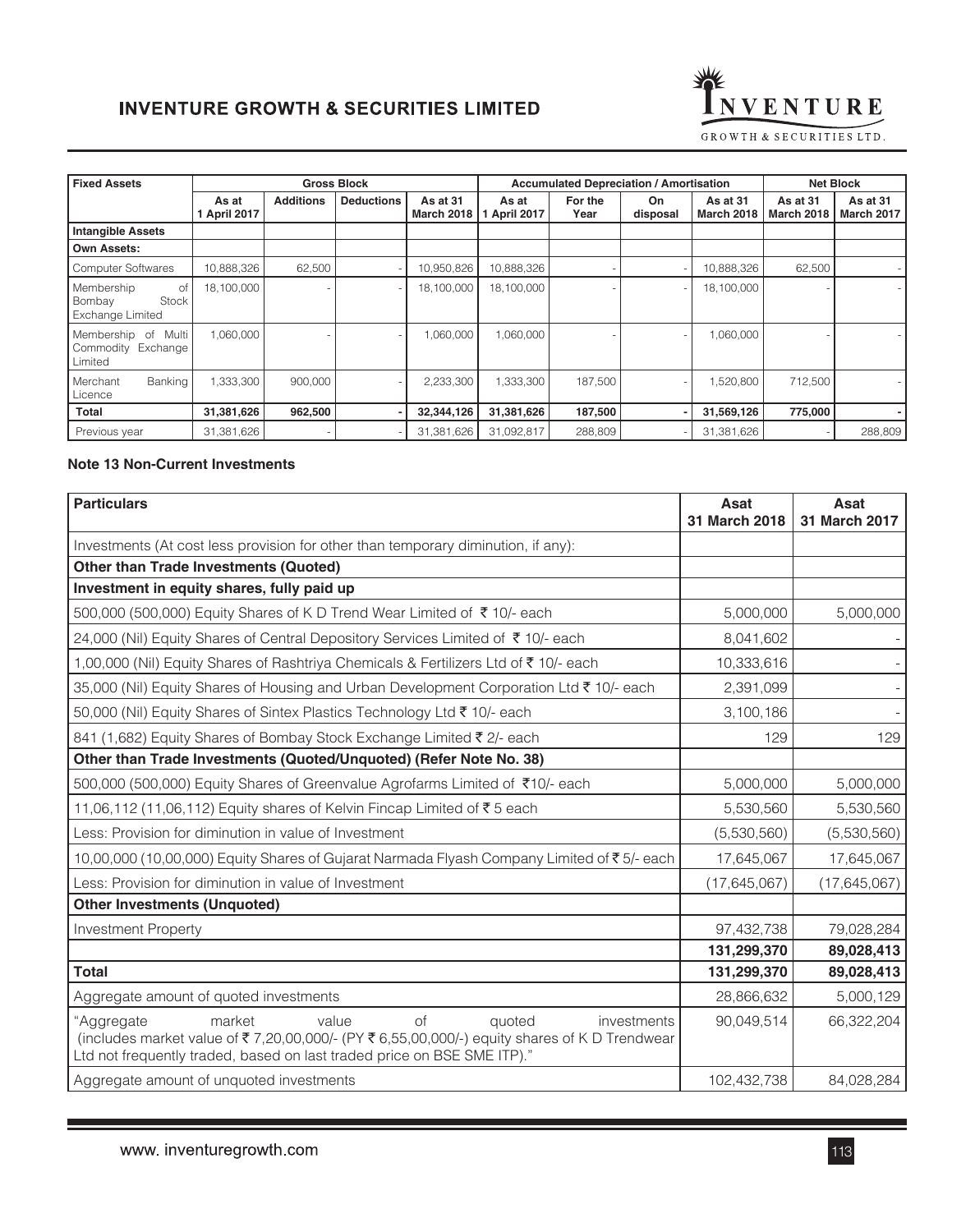

#### **Note 14 Long Term Loans And Advances**

| <b>Particulars</b>                              | As at<br>31 March 2018 | As at<br>31 March 2017 |
|-------------------------------------------------|------------------------|------------------------|
|                                                 | ₹                      | ₹                      |
| Unsecured, considered good                      |                        |                        |
| Deposits                                        |                        |                        |
| (a) With Stock/Commodity Exchanges / Depository | 38,610,597             | 43,024,469             |
| (b) With others                                 | 1,820,564              | 1,566,359              |
| Advances recoverable in cash or in kind         |                        |                        |
| Advance Income Tax (Net of Provisions)          | 22,647,337             | 29,783,337             |
| MAT credit entitlement                          | 17,200,382             | 11,791,400             |
| <b>Total</b>                                    | 80,278,880             | 86,165,565             |

## **Note 15 Other Non-Current Assets**

| <b>Particulars</b>                                             | As at | As at<br>31 March 2018   31 March 2017 |
|----------------------------------------------------------------|-------|----------------------------------------|
|                                                                |       |                                        |
| <b>Balances with banks</b>                                     |       |                                        |
| Term deposits with banks with more than twelve months maturity |       | 27,480,000                             |
| <b>Total</b>                                                   |       | 27,480,000                             |

The above Term deposits are held as margin for guarantees/security for bank overdraft facility/lodged with Exchanges

# **Note 16 Inventories**

| <b>Particulars</b>                          | As at      | As at<br>31 March 2018   31 March 2017 |
|---------------------------------------------|------------|----------------------------------------|
|                                             |            |                                        |
| (At lower of cost and net realisable value) |            |                                        |
| Stock-in-trade                              |            |                                        |
| <b>Shares and Securities</b>                | 12,259,821 | 493,177                                |
| Gold                                        | 17,395,837 | 17,395,837                             |
| <b>Total</b>                                | 29,655,658 | 17,889,014                             |

# **Note 17 Trade Receivables**

| <b>Particulars</b>                                                                                         | As at     | As at<br>31 March 2018   31 March 2017 |
|------------------------------------------------------------------------------------------------------------|-----------|----------------------------------------|
|                                                                                                            |           |                                        |
| <b>Secured</b>                                                                                             |           |                                        |
| Trade receivables outstanding for a period exceeding six months from the date they were due<br>for payment |           |                                        |
| Other Trade receivables                                                                                    | 2,517,567 |                                        |
| <b>Total</b>                                                                                               | 2,517,567 |                                        |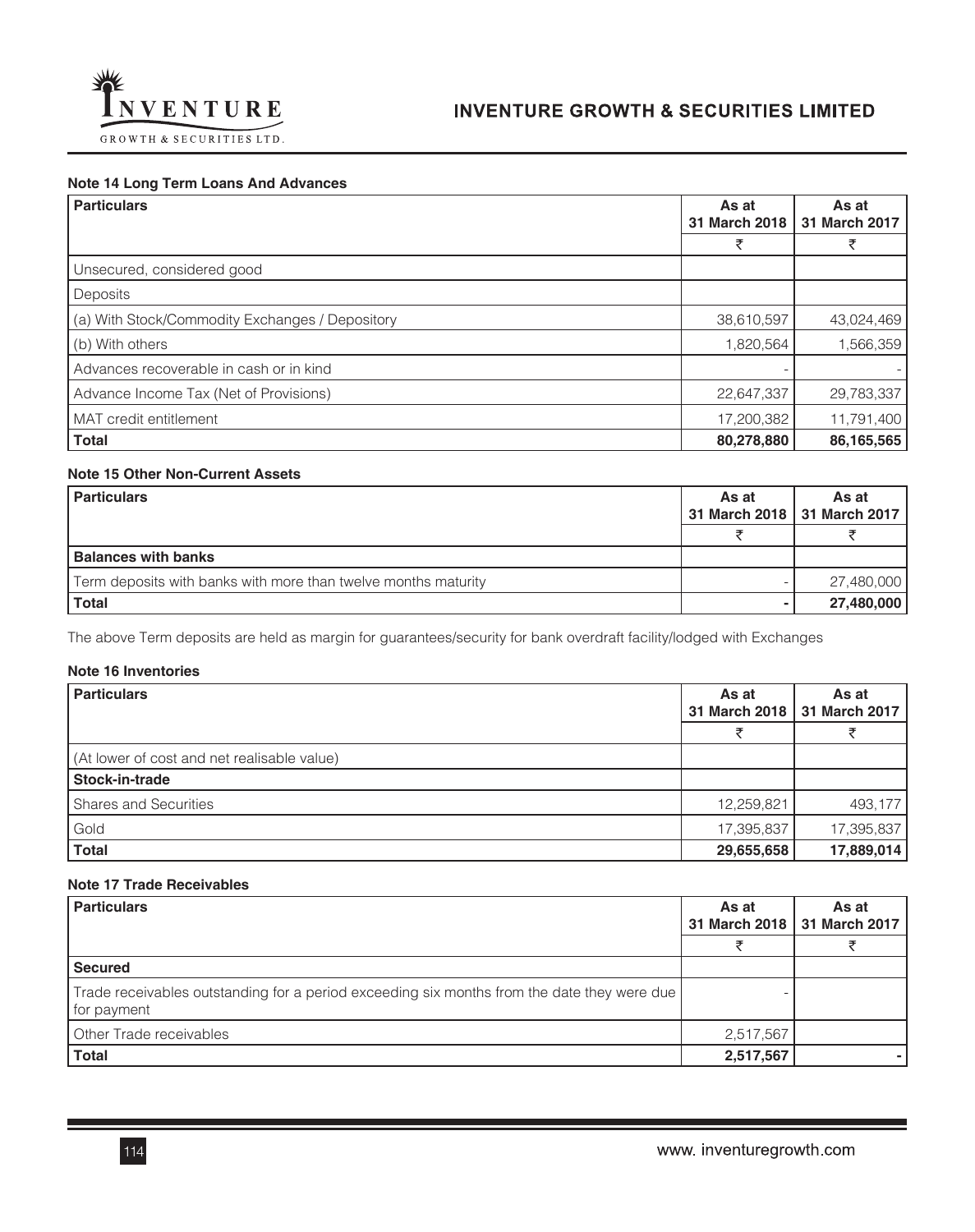

| <b>Particulars</b>                                                                                         | As at<br>31 March 2018 | As at<br>31 March 2017 |
|------------------------------------------------------------------------------------------------------------|------------------------|------------------------|
|                                                                                                            |                        |                        |
| Unsecured, considered good:                                                                                |                        |                        |
| Trade receivables outstanding for a period exceeding six months from the date they were due<br>for payment | 168,802,914            | 199,824,900            |
| Less: Provision for Bad debts                                                                              | (6, 250, 594)          | (1,812,014)            |
|                                                                                                            | 162,552,320            | 198,012,886            |
| Other Trade receivables                                                                                    | 165,896,554            | 205,300,174            |
| <b>Total</b>                                                                                               | 330,966,441            | 403,313,060            |

# **Note 18 Cash and Bank Balances**

| <b>Particulars</b>                                                                                    | As at<br>31 March 2018 | As at<br>31 March 2017 |
|-------------------------------------------------------------------------------------------------------|------------------------|------------------------|
|                                                                                                       | ₹                      | ₹                      |
| Cash and cash equivalents                                                                             |                        |                        |
| Balances with banks in current accounts                                                               | 118,064,002            | 117,783,050            |
| Cash on hand                                                                                          | 59,447                 | 38,393                 |
| <b>Fixed Deposits</b>                                                                                 | 675,000                | 463,303                |
| <b>Total</b>                                                                                          | 118,798,449            | 118,284,746            |
| <b>Other bank balances</b>                                                                            |                        |                        |
| Term deposits with more than three months maturity but due within one year from the reporting<br>date | 676,646,303            | 643, 154, 898          |
| <b>Total</b>                                                                                          | 676,646,303            | 643,154,898            |

The above Term deposits are held as margin for guarantees/security for bank overdraft facility/lodged with Exchanges.

## **Note 19 Short-Term Loans and Advances**

| <b>Particulars</b>                     | As at         | As at         |
|----------------------------------------|---------------|---------------|
|                                        | 31 March 2018 | 31 March 2017 |
|                                        | ₹             | ₹             |
| Secured, considered good               |               |               |
| Loans to others                        | 15,289,934    | 80,697,710    |
| Unsecured, considered good             |               |               |
| Loans and advances to corporates       | 15,687,628    | 42,217,399    |
| <b>Loans Given:</b>                    |               |               |
| <b>Standard Assets</b>                 | 750,440,804   | 679,949,453   |
| Others:                                |               |               |
| (a) Non Performing Assets              | 78,027,578    | 84,237,363    |
| (b) Doubtful Assets                    | 72,199,871    | 38,707,194    |
| Deposits with Stock Exchanges          | 16,906,344    | 12,406,344    |
| Prepaid expenses                       | 3,861,165     | 3,268,573     |
| Advance recoverable in Cash or in Kind | 8,381,670     | 8,214,729     |
| <b>Total</b>                           | 960,794,994   | 949,698,765   |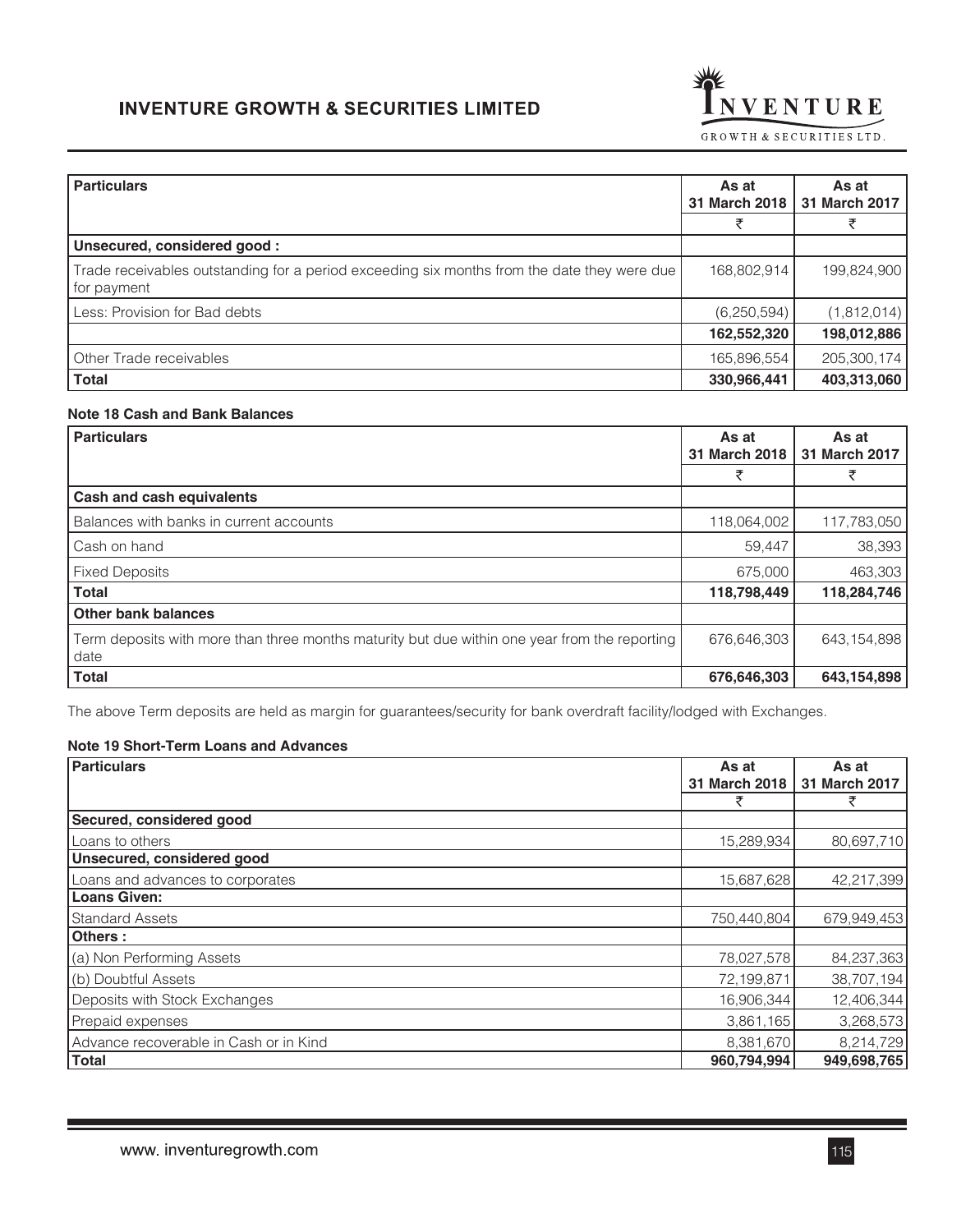

## **Note 20 Other Current Assets**

| <b>Particulars</b>                           | As at      | As at                         |
|----------------------------------------------|------------|-------------------------------|
|                                              |            | 31 March 2018   31 March 2017 |
|                                              |            |                               |
| Interest accrued on Term deposits with banks | 2,799,373  | 3,570,534                     |
| Others                                       | 10.929.752 | 36,039,518                    |
| Total                                        | 13,729,125 | 39,610,052                    |

### **Note 21 Revenue From Operations**

| <b>Particulars</b>                                     | For the year<br>ended | For the year<br>ended |
|--------------------------------------------------------|-----------------------|-----------------------|
|                                                        | 31 March 2018         | 31 March 2017         |
|                                                        | ₹                     | ₹                     |
| Sale of services :                                     |                       |                       |
| (a) Brokerage Income :                                 |                       |                       |
| Secondary Market                                       | 170,684,586           | 108,330,741           |
| <b>Primary Market</b>                                  | 2,122,111             | 6,127,494             |
| Others                                                 | 6,175                 | 25,064                |
| (b) Advisory Fees                                      | 11,596,915            |                       |
| (c) Income from Depository Operations                  | 9,580,722             | 6,799,946             |
| Interest:                                              |                       |                       |
| (a) from Financing activities                          | 104,756,166           | 87,112,720            |
| (b) from Term deposits                                 | 7,885,320             | 6,354,415             |
| Income from Loan Processing                            |                       | 98,388                |
|                                                        | 306,631,995           | 214,848,768           |
| Other operating revenues :                             |                       |                       |
| (a) Profit from Arbitrage/Securities/Commodity Trading | 43,423,338            | 47,185,081            |
| (b) Interest on Term Deposits with banks               | 36,813,690            | 49,700,220            |
| (c) Interest on Loans /Advances                        | 4,954,455             | 1,573,773             |
|                                                        | 85,191,483            | 98,459,074            |
| <b>Total</b>                                           | 391,823,478           | 313,307,842           |

# **Note 22 Other Income**

| <b>Particulars</b>                          | For the year<br>ended<br>31 March 2018 | For the year<br>ended<br>31 March 2017 |
|---------------------------------------------|----------------------------------------|----------------------------------------|
|                                             | ₹                                      | ₹                                      |
| Dividend income:                            |                                        |                                        |
| (a) from current investments/stock-in-trade | 761,993                                | 893,332                                |
| Net gain/(Loss) on sale of investments :    |                                        |                                        |
| (a) from current investments                | 2,601,879                              |                                        |
| Other non-operating income:                 |                                        |                                        |
| (a) Delayed payment charges                 | 17,190,817                             | 23,735,196                             |
| (b) Miscellaneous income                    | 3,561,931                              | 7,359,218                              |
| <b>Total</b>                                | 24,116,620                             | 31,987,746                             |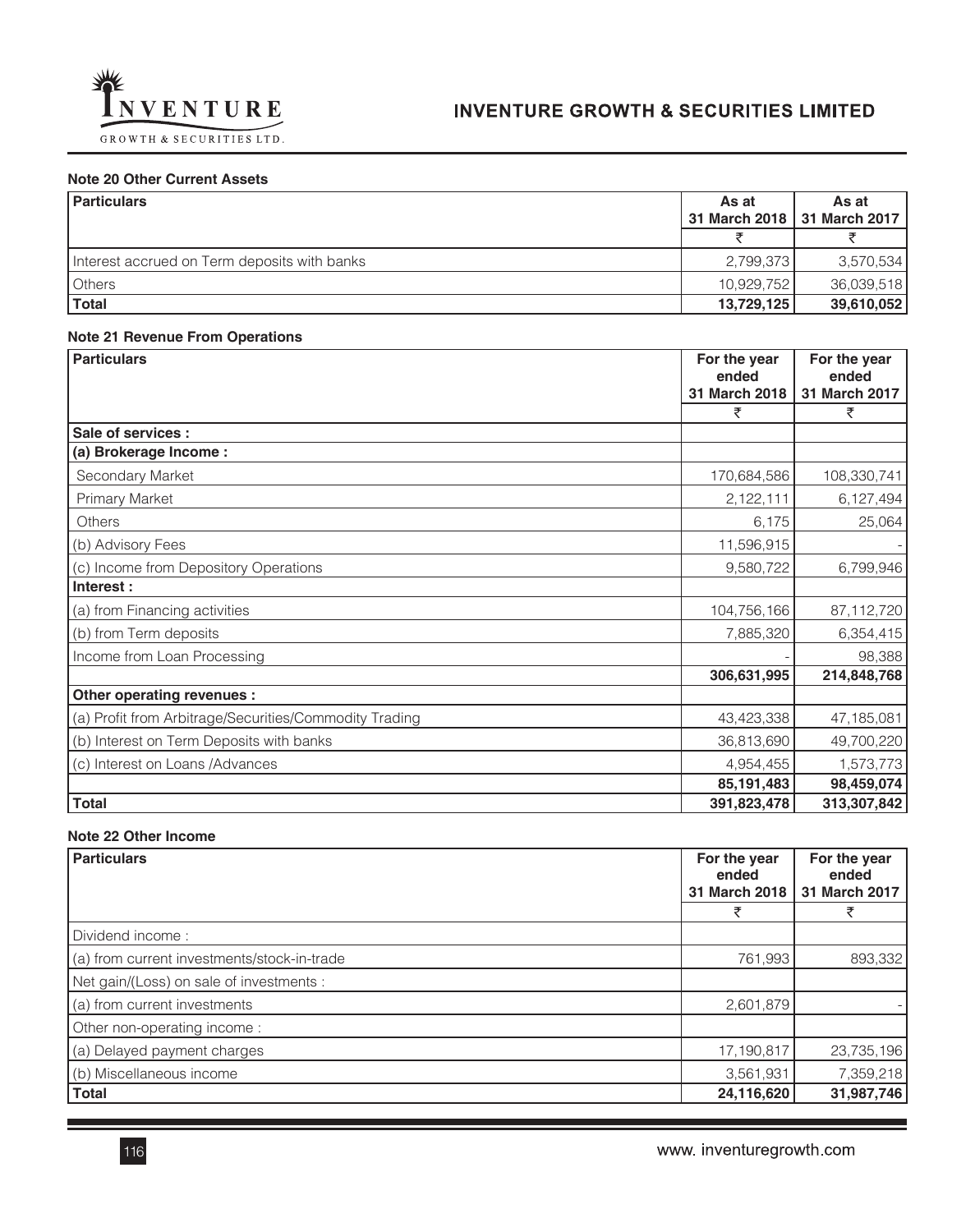

## **Note 23 Employee Benefit Expenses**

| <b>Particulars</b>                         | For the year<br>ended | For the year<br>ended<br>31 March 2018   31 March 2017 |
|--------------------------------------------|-----------------------|--------------------------------------------------------|
|                                            |                       |                                                        |
| Salaries and other benefits                | 51,291,406            | 51,666,788                                             |
| Contributions to Provident and other Funds | 2,186,594             | 3,469,241                                              |
| Staff welfare expenses                     | 2,329,016             | 2,309,474                                              |
| <b>Total</b>                               | 55,807,016            | 57,445,503                                             |

## **Note 24 Finance Cost**

| <b>Particulars</b>    | For the year<br>ended<br>31 March 2018 | For the year<br>ended<br>31 March 2017 |
|-----------------------|----------------------------------------|----------------------------------------|
|                       |                                        |                                        |
| Interest expense      | 29,961,586                             | 35,604,216                             |
| Other borrowing costs | 2,507,266                              | 2,930,123                              |
| <b>Total</b>          | 32,468,852                             | 38,534,339                             |

### **Note 25 Other Expenses**

| <b>Particulars</b>                                             | For the year<br>ended<br>31 March 2018 | For the year<br>ended<br>31 March 2017 |
|----------------------------------------------------------------|----------------------------------------|----------------------------------------|
|                                                                | ₹                                      | ₹                                      |
| Sub-Brokerage / Commission                                     | 95,203,045                             | 61,360,949                             |
| Arbitrage Commission                                           | 5,158,000                              | 2,725,683                              |
| Payment to Franchisees                                         | 1,050,000                              | 727,211                                |
| Securities Transaction Tax on Shares/Derivatives               | 11,981,085                             | 6,508,087                              |
| Securities Transaction Tax on Investment                       | 59,453                                 | 43,743                                 |
| <b>Commodity Transaction Tax</b>                               |                                        | 40,486                                 |
| Stock Exchange expenses & Contribution to Stock Exchange funds | 2,529,840                              | 874,218                                |
| SEBI Turnover/Registration charges                             | 874,609                                | 727,533                                |
| Depository charges                                             | 2,874,411                              | 2,066,530                              |
| Rent                                                           | 1,207,248                              | 1,210,852                              |
| Electricity expenses                                           | 3,946,688                              | 4,439,270                              |
| Repairs and Maintenance - Building                             | 576,000                                | 576,000                                |
| Repairs and Maintenance - Others                               | 4,819,431                              | 3,743,519                              |
| Printing & Stationery                                          | 986,486                                | 966,902                                |
| Communication expenses                                         | 4,669,623                              | 4,090,277                              |
| Software charges                                               | 1,486,755                              | 632,514                                |
| Legal and Stamping charges                                     | 581,800                                | 941,964                                |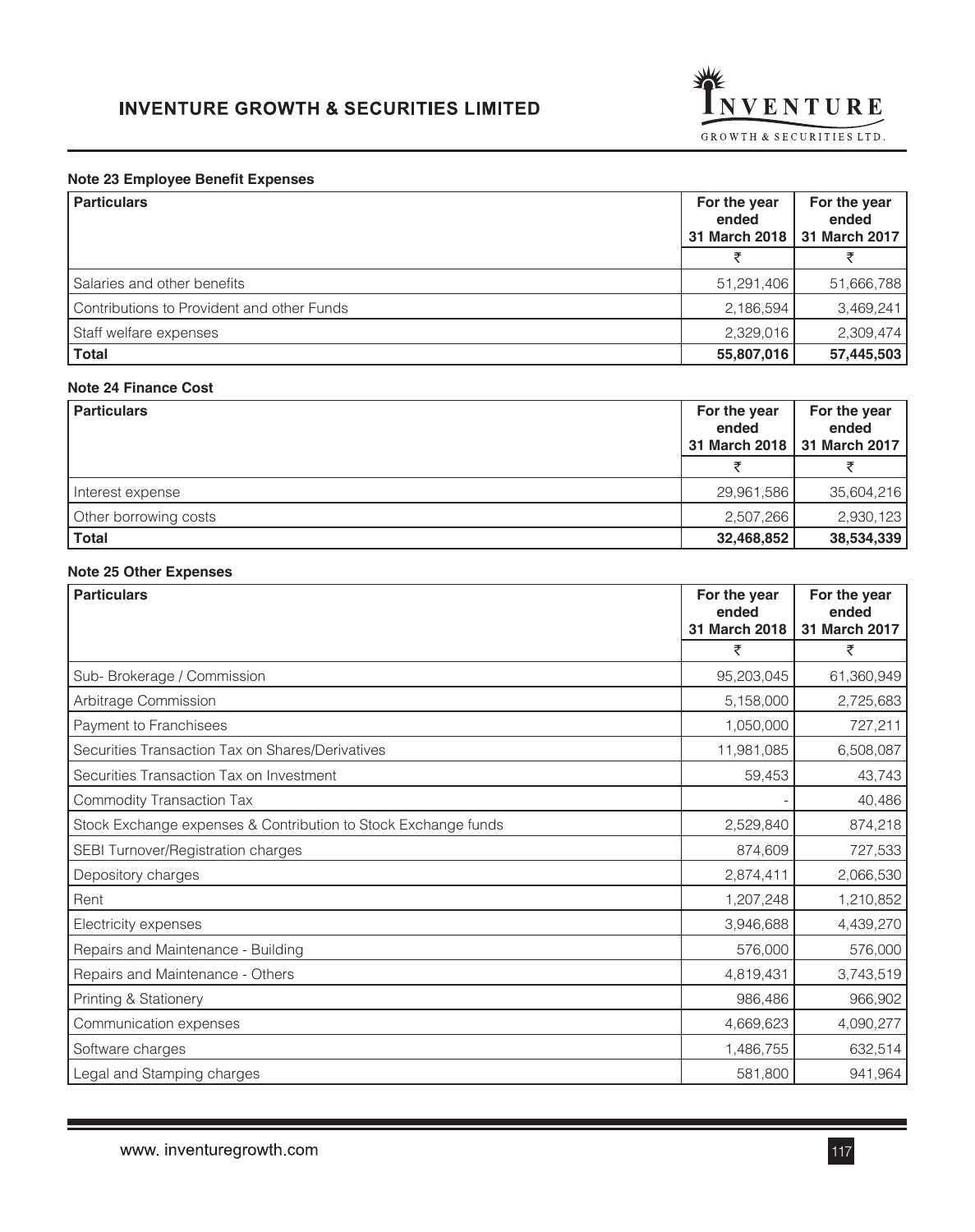

**For the year ended 31 March 2018**

**For the year ended 31 March 2017**

| INVENTURE<br>GROWTH & SECURITIES LTD.          | <b>INVENTURI</b> |
|------------------------------------------------|------------------|
| <b>Particulars</b>                             |                  |
| Legal and Professional charges (Refer Note 26) |                  |
| Directors Sitting fees                         |                  |
| Insurance                                      |                  |
|                                                |                  |

|                                                     | ₹           | ₹           |
|-----------------------------------------------------|-------------|-------------|
| Legal and Professional charges (Refer Note 26)      | 16,562,575  | 6,312,356   |
| <b>Directors Sitting fees</b>                       | 1,115,000   | 2,065,000   |
| Insurance                                           | 173,604     | 178,177     |
| Travelling & Conveyance expenses                    | 361,500     | 251,764     |
| Rates and Taxes                                     | 818,828     | 583,867     |
| Business promotion expenses                         | 1,204,378   | 865,047     |
| Membership & Subscription                           | 2,311,137   | 2,439,165   |
| <b>Client Compensation</b>                          | 123,306     | 50,789      |
| <b>CSR Expenditure</b>                              | 1,000,000   | 500,000     |
| Donation                                            | 573,100     | 127,100     |
| <b>Bad Debts</b>                                    | 52,812,207  | 2,098,394   |
| Provision for Doubtful Debts                        | 4,438,580   |             |
| Demat expenses                                      | 57,828      | 48,022      |
| Provision for Standard Loan Assets                  | 12,709      | 161,872     |
| Provision for Non Performing & Doubtful Loan Assets | 32,871,700  | 28,463,626  |
| Loss on sale of Investment                          | 218         | 16,596,266  |
| <b>ROC Filling Fees</b>                             | 42,600      | 14,400      |
| Miscellaneous expenses                              | 1,577,926   | 2,688,339   |
| <b>Total</b>                                        | 254,061,669 | 155,119,921 |

#### **Note 26 Remuneration to Auditors**

| <b>Particulars</b>                                                        | For the year<br>ended<br>31 March 2018 | For the year<br>ended<br>31 March 2017 |
|---------------------------------------------------------------------------|----------------------------------------|----------------------------------------|
|                                                                           | ヺ                                      |                                        |
| Legal and Professional charges includes payments to the auditors towards: |                                        |                                        |
| As Auditor*                                                               | 370,000                                | 345,000                                |
| For Taxation Matters*                                                     | 61,000                                 | 61,000                                 |
| For Other Services*                                                       | 105.000                                | 105,000                                |
| <b>Total</b>                                                              | 536,000                                | 511,000                                |

\* Excluding GST/Service Tax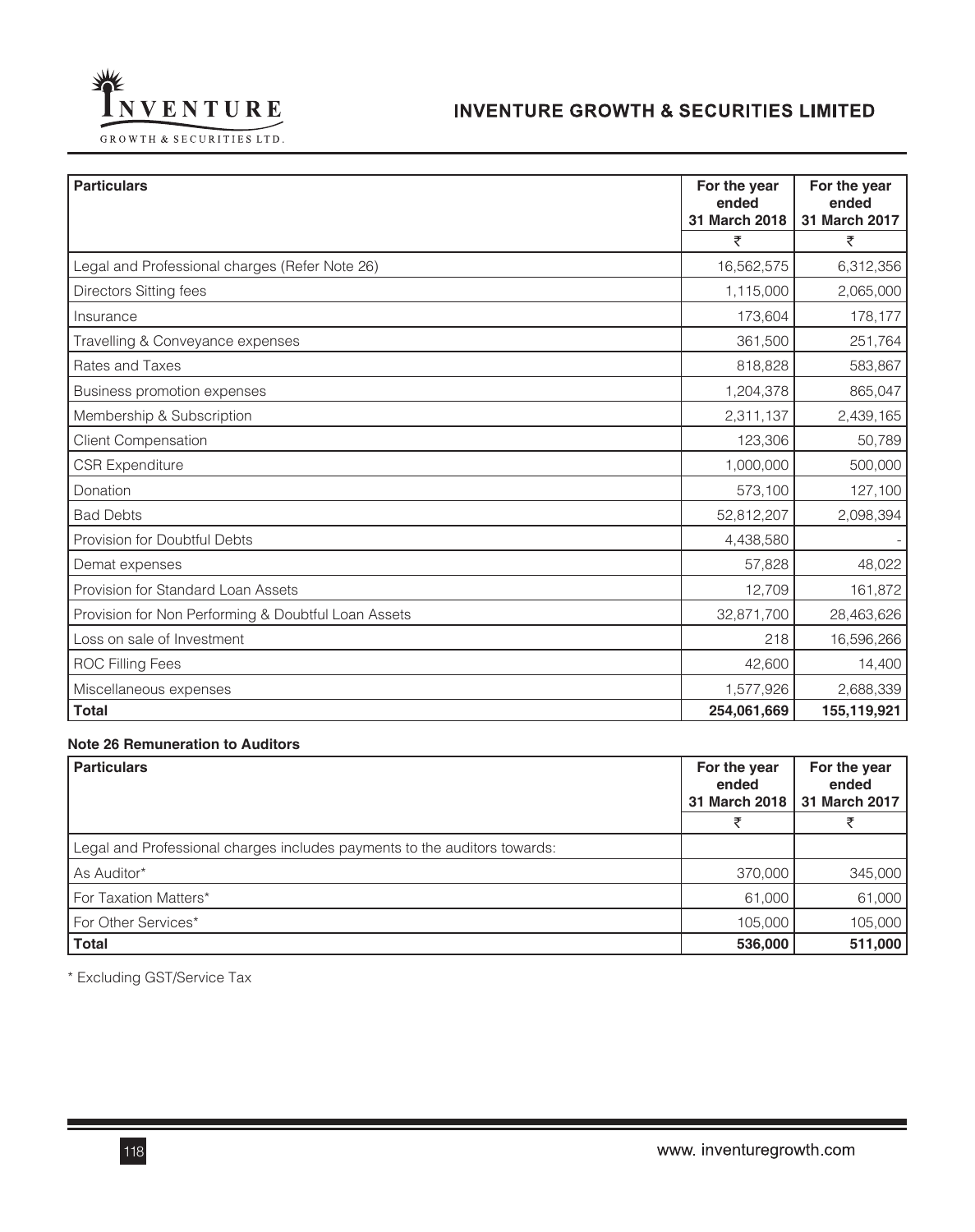

### **Note 27 : Contingent Liabilities and Commitments**

| <b>Particulars</b>                                                                                                                                                                                                                                                                                                                                     | As at<br>31 March 2018 | As at<br>31 March 2017 |
|--------------------------------------------------------------------------------------------------------------------------------------------------------------------------------------------------------------------------------------------------------------------------------------------------------------------------------------------------------|------------------------|------------------------|
|                                                                                                                                                                                                                                                                                                                                                        |                        |                        |
| <b>Contingent Liabilities:</b>                                                                                                                                                                                                                                                                                                                         |                        |                        |
| Income Tax matters in Appeal                                                                                                                                                                                                                                                                                                                           | 5,855,601              | 5,855,601              |
| The Company received an enquiry show cause notice (SCN) from SEBI in 30 June 2016<br>alleging violations and seeking its reply. The company has submitted detailed reply to SEBI on<br>17 August 2016 and 10 November 2017 and the matter is pending. The effect of liability, if any<br>arising out of the said SCN can not be quantified at present. |                        |                        |

#### **Note 28 : Earnings Per Share**

| For the year<br>ended<br>31 March 2018 | For the year<br>ended<br>31 March 2017 |
|----------------------------------------|----------------------------------------|
| チ                                      |                                        |
| 10                                     | 10                                     |
| 45,389,729                             | 5,126,943                              |
| 84,000,000                             | 84,000,000                             |
| 0.54                                   | 0.06                                   |
|                                        |                                        |

**Note 29 :** Out of current year's profit, a sum of ₹49,00,000/- (Previous year Nil) has been transferred to the Statutory Reserve in compliance with Section 45-IC of the Reserve Bank of India Act .

#### **Note 30 : Details of Leasing arrangements**

#### **(a) Operating Lease: As a Lessee**

The Group has entered into a cancellable operating leases. These lease arrangements are normally renewable on expiry. The lease arrangement can be cancelled either at the option of lessor giving notice for the period ranging from two months to three months or lessee giving two months notice.

Lease payments amounting to ₹12,07,248/- (Previous year ₹12,10,852/-) are included in rental expenditure in the Statement of Profit and Loss during the current year.

#### **Note 31 Employee Benefit Plans**

#### **(a) Defined Contribution Plans:**

The amount recognised as expense in respect of Defined Contribution Plans (Contribution to Provident Fund, Family Pension Fund and Employees State Insurance) aggregate to  $\bar{\tau}$  15,55,610/- (Previous year  $\bar{\tau}$  16,66,617/-).

### **(b) Retirement Benefit - Gratuity:**

The employees of the Company are eligible for gratuity in accordance with the Payment of Gratuity Act, and is a Defined Employee Benefit. The above benefit is not funded but provision is made in the accounts for accrued gratuity under Projected Unit Credit Method of acturial valuation.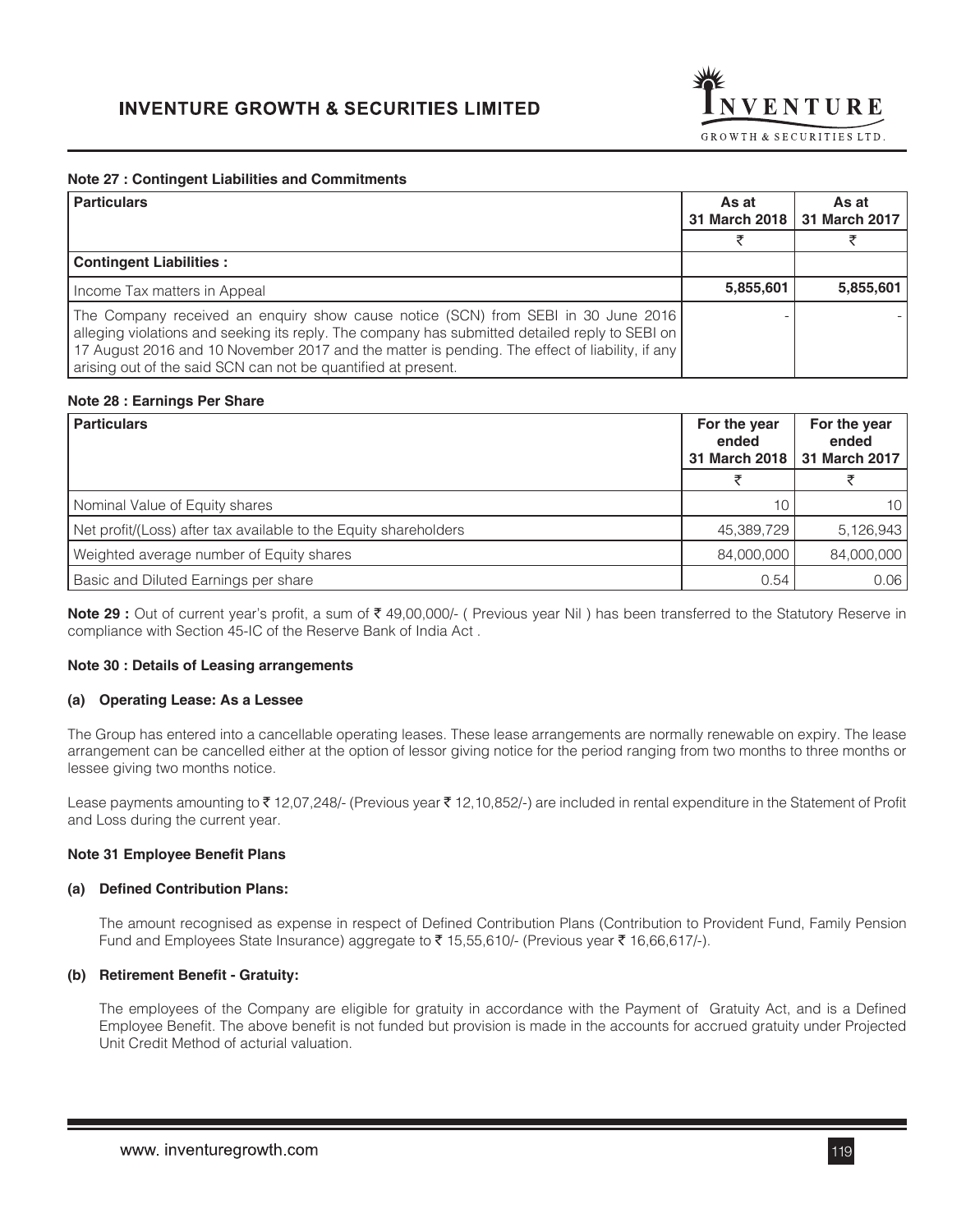

The following table summaries the components of the employee benefit expenses recognised in the Statement of Profit and Loss and the amount recognised in the Balance sheet for the gratuity provision made under actuarial method.

#### **Statement of Profit and Loss**

Net employee benefit expenses recognised in Employee Benefit Expenses (Note No. 23)

|                                                            |                                        | $(A$ mount in ₹)                       |
|------------------------------------------------------------|----------------------------------------|----------------------------------------|
| <b>Particulars</b>                                         | For the year<br>ended<br>31 March 2018 | For the year<br>ended<br>31 March 2017 |
| <b>Components of employer expense</b>                      |                                        |                                        |
| <b>Current Service cost</b>                                | 863,641                                | 588,173                                |
| Interest cost                                              | 357,227                                | 306,287                                |
| Expected return on plan assets                             |                                        |                                        |
| Curtailment cost/(credit)                                  |                                        |                                        |
| Settlement cost/(credit)                                   |                                        |                                        |
| Past Service Cost                                          |                                        |                                        |
| Actuarial Losses/(Gains)                                   | (66, 659)                              | 519,707                                |
| Total expense recognised in the Statement of Profit & Loss | 1,154,209                              | 1,414,167                              |

#### **Balance Sheet**

Details of provision for gratuity

|                                                   |                        | $(A$ mount in ₹)       |
|---------------------------------------------------|------------------------|------------------------|
| Net asset/(liability) recognised in balance sheet | As at<br>31 March 2018 | As at<br>31 March 2017 |
| Present value of Defined Benefit Obligation       | (5,610,586)            | (5,038,464)            |
| Fair value of plan assets                         |                        |                        |
| Funded status [Surplus/(Deficit)]                 | (5,610,586)            | (5,038,464)            |
| Unrecognised Past Service Costs                   |                        |                        |
| Net asset/(liability) recognised in balance sheet | (5,610,586)            | (5,038,464)            |

|                                                                   |                                        | (Amount in ₹)                          |
|-------------------------------------------------------------------|----------------------------------------|----------------------------------------|
| Change in Defined Benefit Obligations (DBO) during the year ended | For the year<br>ended<br>31 March 2018 | For the year<br>ended<br>31 March 2017 |
| Present Value of DBO at beginning of period                       | 5,038,464                              | 3,931,797                              |
| <b>Current Service cost</b>                                       | 863,641                                | 588,173                                |
| Interest cost                                                     | 357,227                                | 306,287                                |
| Curtailment cost/(credit)                                         |                                        |                                        |
| Settlement cost/(credit)                                          |                                        |                                        |
| Plan amendments                                                   |                                        |                                        |
| Acquisitions                                                      |                                        |                                        |
| Actuarial (gains)/ losses                                         | (66, 659)                              | 519,707                                |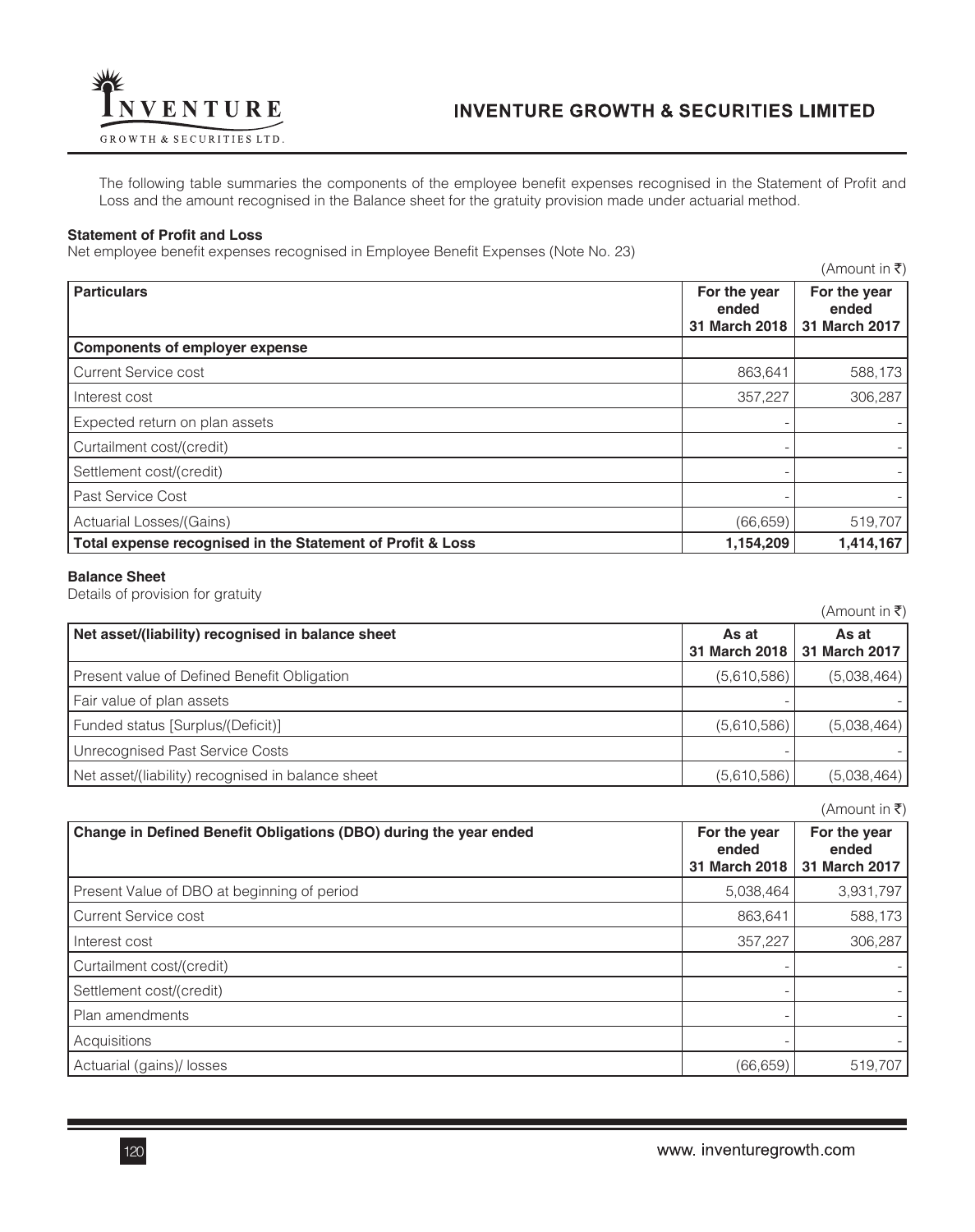

| Change in Defined Benefit Obligations (DBO) during the year ended | For the year<br>ended | For the year<br>ended<br>31 March 2018   31 March 2017 |
|-------------------------------------------------------------------|-----------------------|--------------------------------------------------------|
| Past Service Cost                                                 |                       |                                                        |
| Benefits paid                                                     | (582,087)             | (307,500)                                              |
| Present Value of DBO at the end of period                         | 5,610,586             | 5,038,464                                              |

#### **Principal actuarial assumptions as at the balance sheet date:**

| <b>Particulars</b>    | As at              | As at<br>31 March 2018   31 March 2017 |
|-----------------------|--------------------|----------------------------------------|
| Discount Rate         | 7.68%.             | 7.09%                                  |
| Salary escalation     | $7\%$ <sub>1</sub> | $7\%$ <sub>1</sub>                     |
| <b>Attrition Rate</b> | $11\%$ ,           | $11\%$                                 |

### **Note 32 Related Party Disclosures**

The following details give the information pursuant to Accounting Standard (AS) 18 " Related Party Disclosures".

## **(a) Name of the Related Parties and the Nature of Relationship**

| <b>Name of the Related Parties</b>                 | <b>Nature of Relationship</b>         |
|----------------------------------------------------|---------------------------------------|
| Inventure Finance Private Limited                  | Subsidiary Company                    |
| Inventure Insurance Broking Private Limited        | Subsidiary Company                    |
| <b>Inventure Commodities Limited</b>               | Subsidiary Company                    |
| Inventure Wealth Management Limited                | Subsidiary Company                    |
| Inventure Merchant Banker Services Private Limited | Subsidiary Company                    |
| Kanji B. Rita                                      | Director and Key Management Personnel |
| Kamlesh S Limbachiya                               | Director and Key Management Personnel |
| Harilal B. Rita                                    | Director and Key Management Personnel |
| Arvind Jethalal Gala                               | Key Management Personnel              |
| Bhavi R Gandhi                                     | Key Management Personnel              |
| Meet K. Rita                                       | Relative of Director                  |
| Lasha Jayesh Shah                                  | Relative of Director                  |
| Shantiben K. Rita                                  | <b>Relative of Director</b>           |
| Neeta Mukesh Gada                                  | Relative of Director                  |
| Kalavati K. Limbachiya                             | Relative of Director                  |
| Manjulaben Shankarlal Limbachiya                   | <b>Relative of Director</b>           |
| Sagar K. Limbachiya                                | Relative of Director                  |
| Heena Harilal Rita                                 | Relative of Director                  |
| Jinisha Harilal Rita                               | <b>Relative of Director</b>           |
| Parth Harilal Rita                                 | <b>Relative of Director</b>           |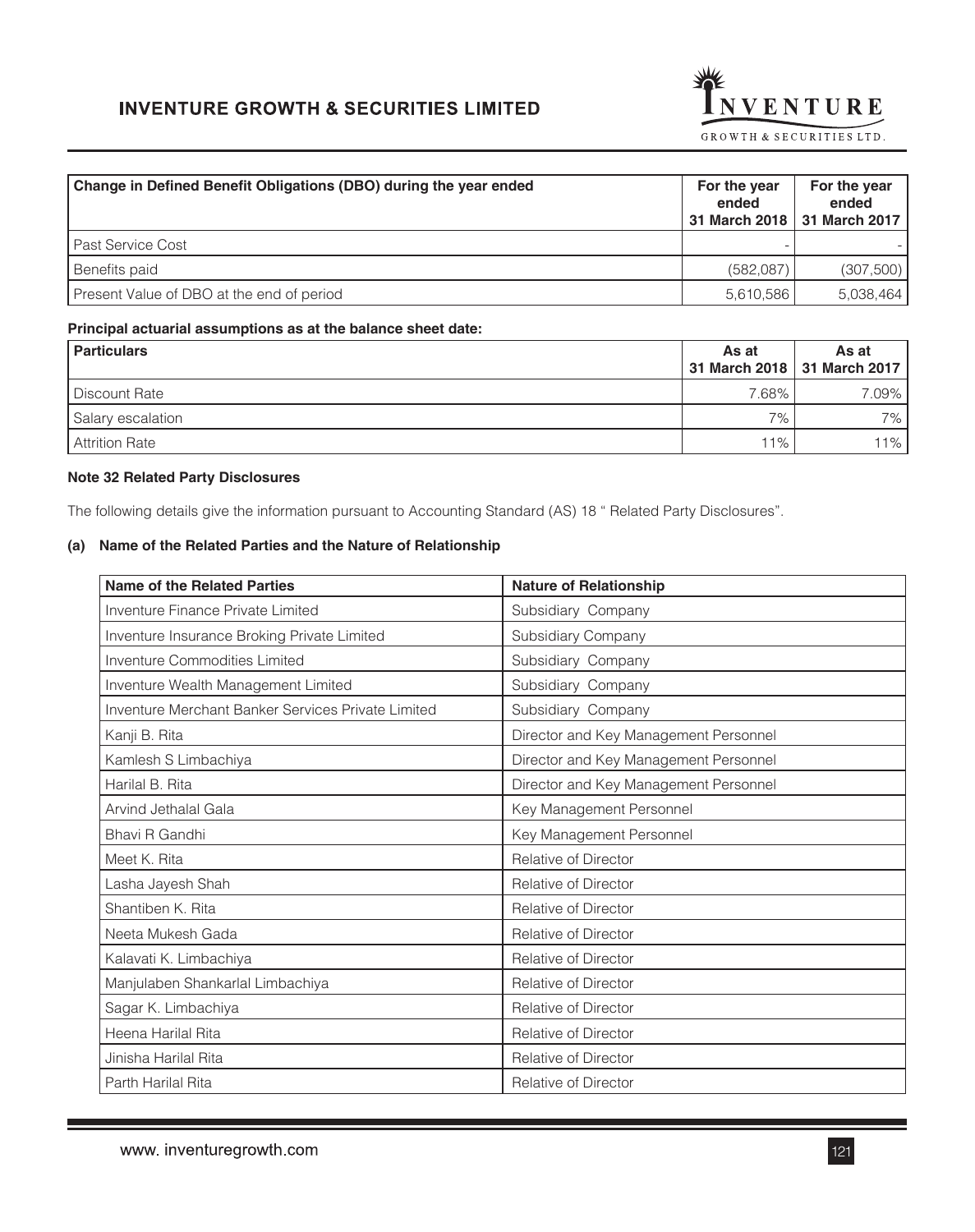

| Kunjal A. Gala                             | Relative of Key Management Personnel                 |
|--------------------------------------------|------------------------------------------------------|
| Arvind J. Gala HUF                         | Enterprises significantly influenced by the KMP      |
| Dhairya Management Service Private Limited | Enterprises significantly influenced by the KMP      |
| Shantilal B Rita HUF                       | Enterprises significantly influenced by the Director |
| Kamlesh S Limbachiya HUF                   | Enterprises significantly influenced by the Director |
| <b>Kenorita Realty LLP</b>                 | Enterprises significantly influenced by the Director |
| Pioneer Securities Private Limited         | Enterprises significantly influenced by the Director |
|                                            |                                                      |

#### **(b) Details of Related Party transactions during the year ended 31 March 2018**

|                                           |                                                          |                                                                          |                                                                                             | (Amount in ₹) |
|-------------------------------------------|----------------------------------------------------------|--------------------------------------------------------------------------|---------------------------------------------------------------------------------------------|---------------|
| <b>Particulars</b>                        | Directors & Key<br><b>Management</b><br><b>Personnel</b> | <b>Relatives of</b><br>Directors & Key<br>Management<br><b>Personnel</b> | <b>Enterprises</b><br>significantly<br>influenced by<br>the Directors /<br><b>Relatives</b> | <b>Total</b>  |
| Remuneration paid                         | 8,850,000                                                |                                                                          |                                                                                             | 8,850,000     |
|                                           | (9,650,000)                                              | $(-)$                                                                    | $(-)$                                                                                       | (9,650,000)   |
| Salary Paid                               | 1,757,762                                                | 1,687,500                                                                |                                                                                             | 3,445,262     |
|                                           | (1,672,763)                                              | (1,437,500)                                                              | $(-)$                                                                                       | (3, 110, 263) |
| <b>Rent Paid</b>                          |                                                          |                                                                          | 1,200,000                                                                                   | 1,200,000     |
|                                           | $(-)$                                                    | $(-)$                                                                    | (1,200,000)                                                                                 | (1,200,000)   |
| <b>Brokerage Received</b>                 | 73,897                                                   | 134,803                                                                  | 226,349                                                                                     | 435,049       |
|                                           | (229, 891)                                               | (217, 959)                                                               | (708, 221)                                                                                  | (1, 156, 071) |
| Sub-brokerage Paid                        |                                                          | 143,579                                                                  |                                                                                             | 143,579       |
|                                           | $(-)$                                                    | (97, 855)                                                                | $(-)$                                                                                       | (97, 855)     |
| Professional Fees Paid                    |                                                          |                                                                          | 1,500,000                                                                                   | 1,500,000     |
|                                           | $(-)$                                                    | $(-)$                                                                    | $(-)$                                                                                       |               |
| Interest received on client debit balance |                                                          |                                                                          |                                                                                             |               |
|                                           | $(-)$                                                    | $(-)$                                                                    | (5, 137, 707)                                                                               | (5, 137, 707) |
| <b>Outstanding Credit Balance</b>         |                                                          |                                                                          |                                                                                             |               |

Figures in brackets relates to the previous year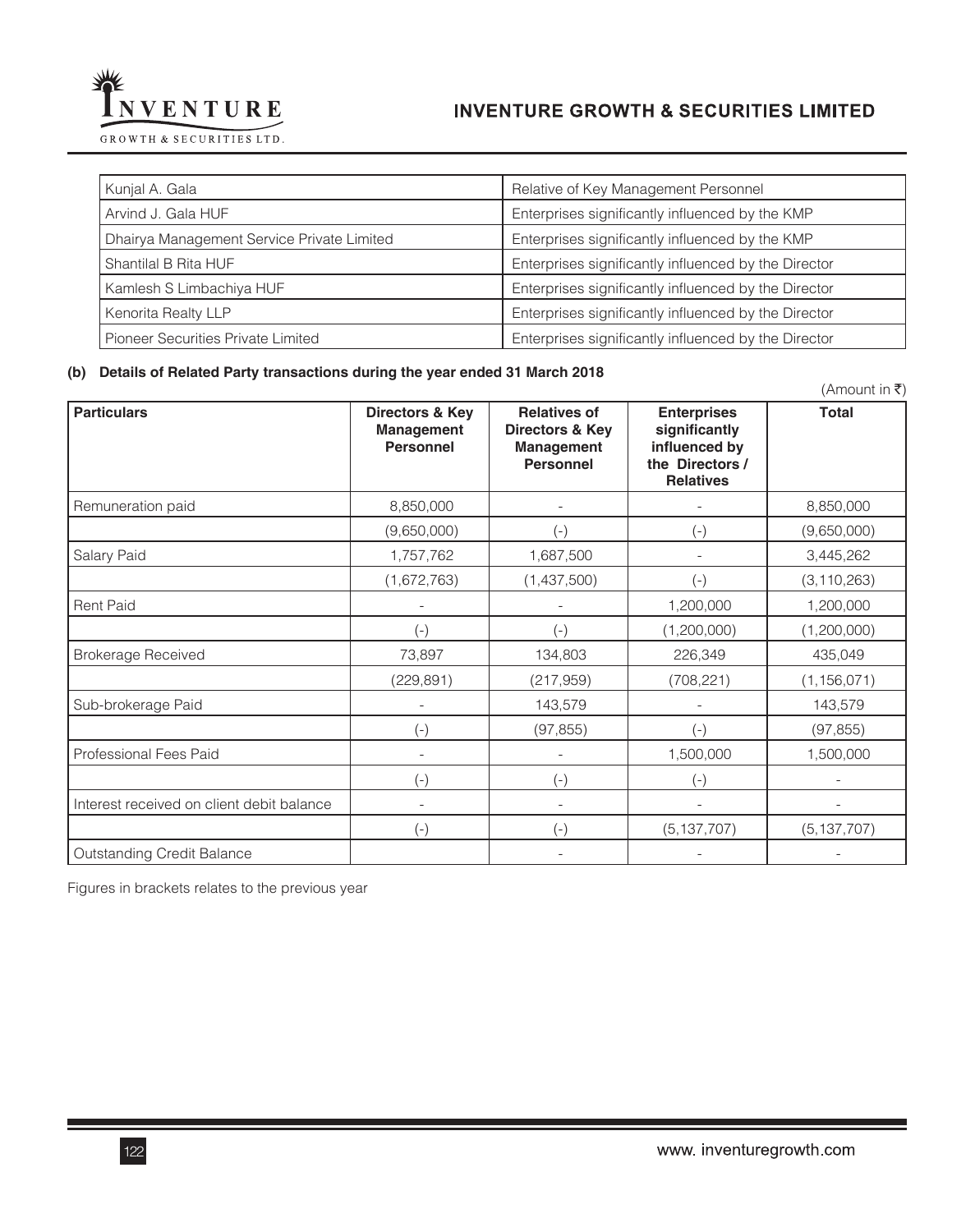

### **Note 33 Disclosure of additional information pertaining to the parent company and subsidiaries**

|                                                                    |                                  |                                             | ミ₹ in lakhs)                     |
|--------------------------------------------------------------------|----------------------------------|---------------------------------------------|----------------------------------|
| Net assets<br>i.e., total assets minus total<br><b>liabilities</b> |                                  |                                             |                                  |
| As $%$ of<br>consolidated<br>net assets                            | <b>Amount</b><br>$($ ₹ in lakhs) | As $%$ of<br>consolidated<br>profit or loss | <b>Amount</b><br>$($ ₹ in lakhs) |
|                                                                    |                                  |                                             |                                  |
| 49.62%                                                             | 8,963.12                         | 26.24%                                      | 119.12                           |
|                                                                    |                                  |                                             |                                  |
| 41.05%                                                             | 7,414.69                         | 53.76%                                      | 244.03                           |
| 5.79%                                                              | 1,045.84                         | 3.56%                                       | 16.15                            |
| 0.26%                                                              | 46.61                            | 2.30%                                       | 10.44                            |
| 0.31%                                                              | 56.31                            | 1.89%                                       | 8.60                             |
| 2.97%                                                              | 537.09                           | 12.24%                                      | 55.56                            |
|                                                                    |                                  |                                             |                                  |
| $0.00\%$                                                           | 0.29                             | $0.00\%$                                    | 0.00                             |
|                                                                    |                                  |                                             | Share of profit or loss          |

**TOTAL 100% 18,063.95 100% 453.91** 

### **Note 34 Segments Reporting**

| <b>Particulars</b>                                                         | For the year<br>ended | For the year<br>ended |
|----------------------------------------------------------------------------|-----------------------|-----------------------|
|                                                                            | 31 March 2018         | 31 March 2017         |
|                                                                            | ₹                     | ₹                     |
| 1. Segment Revenue                                                         |                       |                       |
| a) Equity/Commodity Broking & Other related activities                     | 303,060,688           | 239,511,300           |
| b) Financing & Other related activities                                    | 112,879,409           | 105,784,288           |
| c) Others                                                                  |                       |                       |
| <b>Total</b>                                                               | 415,940,097           | 345,295,588           |
| Less: Inter Segment Revenue                                                |                       |                       |
| Income form Operations, Other Opertaing Income & Other Income              | 415,940,097           | 345,295,588           |
| 2. Segment Results Profit/(Loss) before tax and interest from Each segment |                       |                       |
| a) Equity/Commodity Broking & Other related activities                     | 39, 103, 739          | 59,084,831            |
| b) Financing & Other related activities                                    | 37,682,596            | 41,918,572            |
| c) Others                                                                  |                       |                       |
| Total                                                                      | 76,786,335            | 101,003,403           |
| Less: Interest                                                             | 11,046,058            | 16,388,528            |
| <b>Profit from Ordinary Activities before tax</b>                          | 65,740,277            | 84,614,875            |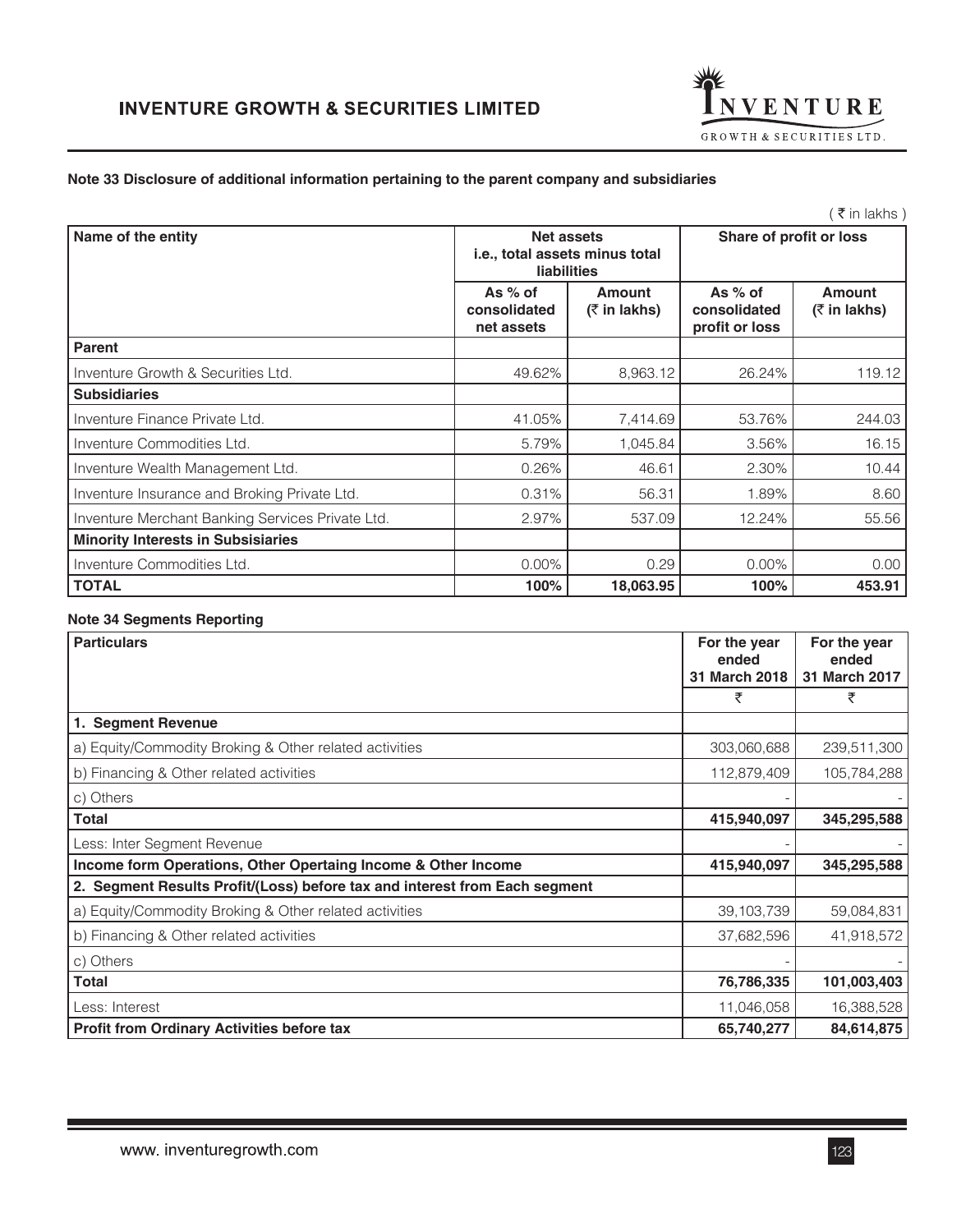

| 1,043,911,277                                 |
|-----------------------------------------------|
| 717,065,518                                   |
|                                               |
| 1,760,976,795                                 |
| 1,064,897,807<br>741,468,717<br>1,806,366,524 |

#### **Notes :**

The Group's operations predominantly relate to Equity Broking, Commodity Broking, Financing and other related activities. In accordance with Accounting Standard - 17 on segment reporting and Company (Accounting Standards) Rules, 2006, the Group has (a) Equity/Commodity Broking and Other related activities and (b) Financing and other related activities as reportable segments.

**Note 35 :** The accounts of the Trade Receivables and Trade Payables who have not responded to the Company's request for confirmation of balances, are subject to reconciliation, if any, required.

**Note 36 :** In accordance with the Company Policy, the company has reviewed the outstanding Trade Receivables and is in continuous process of working out different modalities of recovery. The Company has written off a sum of ₹5,28,12,207/- (Previous year ₹ 20,98,394/-) as bad debts during the year, which in the opinion of the Management, is adequate.

**Note 37 :** Corporate Social Responsibility (CSR) Expenditure

- a) Gross amount required to be spent by the Company during the year is  $\bar{\tau}$  Nil.
- b) Amount spent till date on CSR Activities is NIL.

**Note 38 :** There are no amounts payable to any Micro, Small and Medium Enterprises as identified by the Management from the information available with the Company and relied by Auditors.

**Note 39 :** Figures have been rounded off to nearest rupees.

| As per our attached report of even date<br>For PHD & Associates<br><b>Chartered Accountants</b> | For and on behalf of the Board of Directors     |                                                     |  |
|-------------------------------------------------------------------------------------------------|-------------------------------------------------|-----------------------------------------------------|--|
| Firm Registration No. 111236W                                                                   | Kanji B. Rita<br>DIN 00727470                   | <b>Managing Director</b>                            |  |
| Paresh Vakharia<br>Partner                                                                      | Kamlesh S. Limbachiya<br>DIN 02774663           | <b>Wholetime Director</b>                           |  |
| Membership No. 38220<br><b>Place:</b> Mumbai<br><b>Date:</b> 17 May 2018                        | <b>Arvind J. Gala</b><br><b>Bhavi R. Gandhi</b> | <b>Chief Financial Officer</b><br>Company Secretary |  |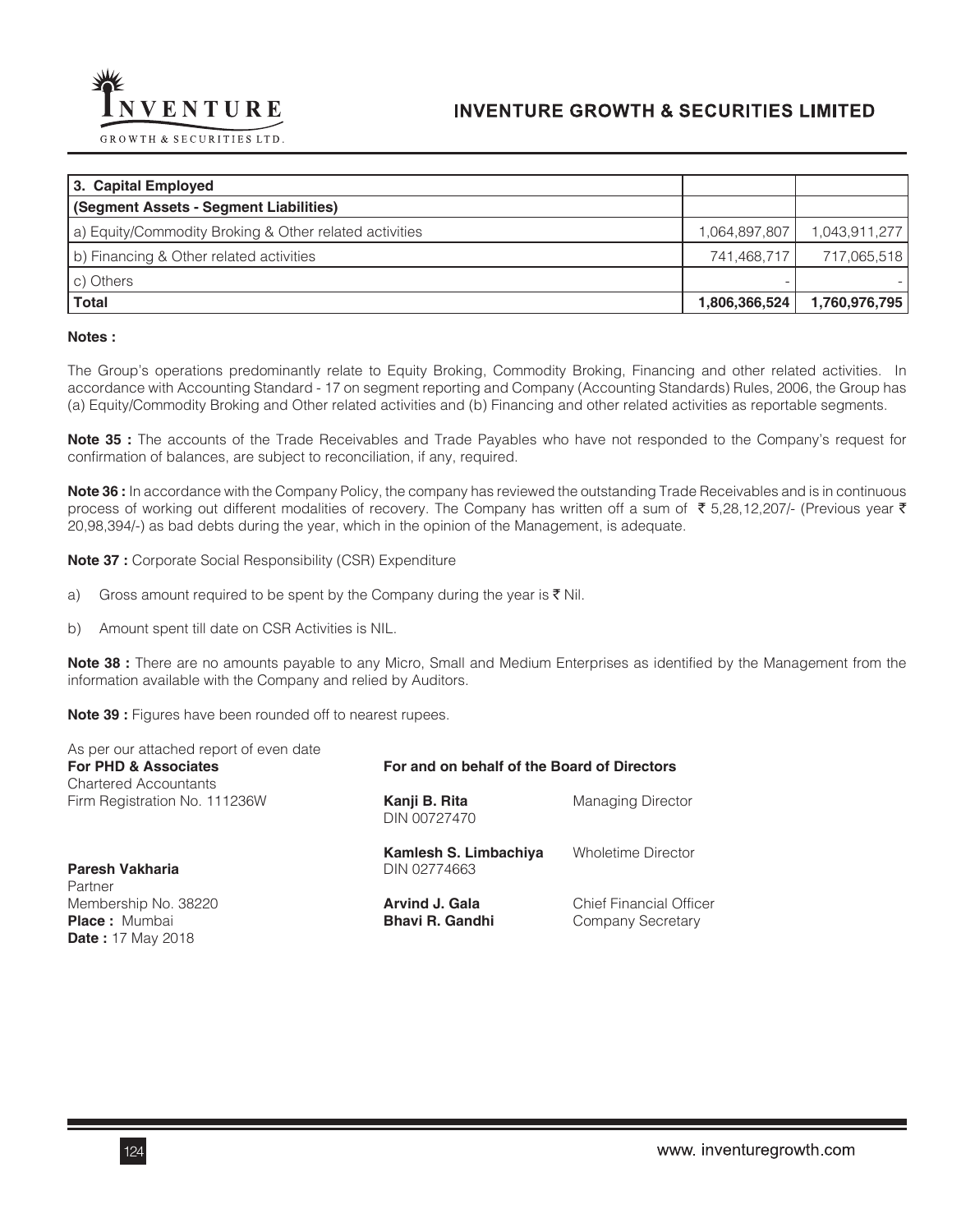

GROWTH & SECURITIES LTD.

### **INVENTURE GROWTH AND SECURATIES LIMITED**

Registered office: Viraj Towers, 201, 2 Floor, Near Landmark, Andheri Flyover, Western Express Highway, Andheri (East), Mumbai- 400069.

#### **Attendance Slip**

(To be signed and handed over at the entrance of the Meeting Venue)

\_\_\_\_\_\_\_\_\_\_\_\_\_\_\_\_\_\_\_\_\_\_\_\_\_\_\_\_\_\_\_\_\_\_\_\_\_\_\_\_\_\_\_\_\_\_\_\_\_\_\_\_\_\_\_\_\_

Registered Folio No:\_\_\_\_\_\_\_\_\_\_\_\_\_\_\_\_\_\_\_\_\_\_\_\_\_\_\_\_\_\_\_\_\_ DP ID\*:\_\_\_\_\_\_\_\_\_\_\_\_\_\_\_\_\_\_\_\_\_\_\_\_\_\_\_\_\_\_\_\_\_\_\_\_

No. of Shares held:  $\Box$ 

Full Name of the Member (in Block Letter)

Name of the Proxy

(To be filled- in if the Proxy Form has been duly deposited with the Company)

\_\_\_\_\_\_\_\_\_\_\_\_\_\_\_\_\_\_\_\_\_\_\_\_\_\_\_\_\_\_\_\_\_\_\_\_\_\_\_\_\_\_\_\_\_\_\_\_\_\_\_\_\_\_\_\_\_\_\_\_\_\_\_\_\_\_\_\_\_\_

I hereby record my presence at the 23rd ANNUAL GENERAL MEETING of the Company on Wednesday, 27th September 2018 at 3 Floor, Sterling Banquet Hall, Topiwala Center, Off S.V. Road, Near Station Road, Goregaon (West), Mumbai – 400 062. At 11.00 A.M.

> Members/Proxy's Signature (To be signed at the time of handing over the slip)

\_\_\_\_\_\_\_\_\_\_\_\_\_\_\_\_\_\_\_\_\_\_\_\_\_\_\_\_\_\_\_\_\_\_\_\_\_

\*Applicable for members holding shares in electronic form Note: Members are requested to bring their copies of the Annual Report to the Meeting.